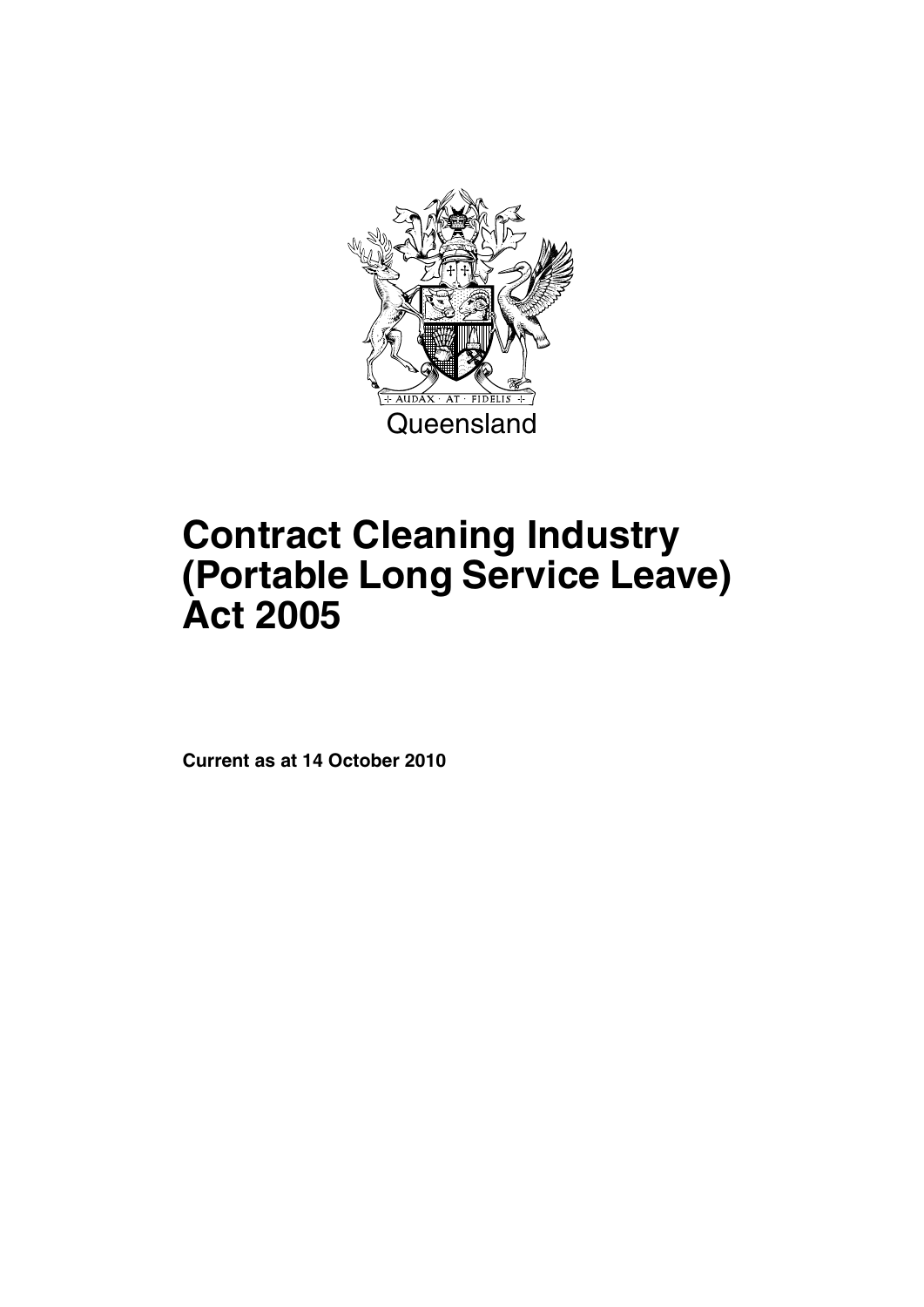## **Information about this reprint**

This Act is reprinted as at 14 October 2010. The reprint shows the law as amended by all amendments that commenced on or before that day (Reprints Act 1992 s 5(c)).

The reprint includes a reference to the law by which each amendment was made—see list of legislation and list of annotations in endnotes. Also see list of legislation for any uncommenced amendments.

This page is specific to this reprint. See previous reprints for information about earlier changes made under the Reprints Act 1992. A table of reprints is included in the endnotes.

#### **Also see endnotes for information about—**

- **when provisions commenced**
- **editorial changes made in earlier reprints.**

#### **Spelling**

The spelling of certain words or phrases may be inconsistent in this reprint or with other reprints because of changes made in various editions of the Macquarie Dictionary (for example, in the dictionary, 'lodgement' has replaced 'lodgment'). Variations of spelling will be updated in the next authorised reprint.

#### **Dates shown on reprints**

**Reprints dated at last amendment** All reprints produced on or after 1 July 2002, authorised (that is, hard copy) and unauthorised (that is, electronic), are dated as at the last date of amendment. Previously reprints were dated as at the date of publication. If an authorised reprint is dated earlier than an unauthorised version published before 1 July 2002, it means the legislation was not further amended and the reprint date is the commencement of the last amendment.

If the date of an authorised reprint is the same as the date shown for an unauthorised version previously published, it merely means that the unauthorised version was published before the authorised version. Also, any revised edition of the previously published unauthorised version will have the same date as that version.

**Replacement reprint date** If the date of an authorised reprint is the same as the date shown on another authorised reprint it means that one is the replacement of the other.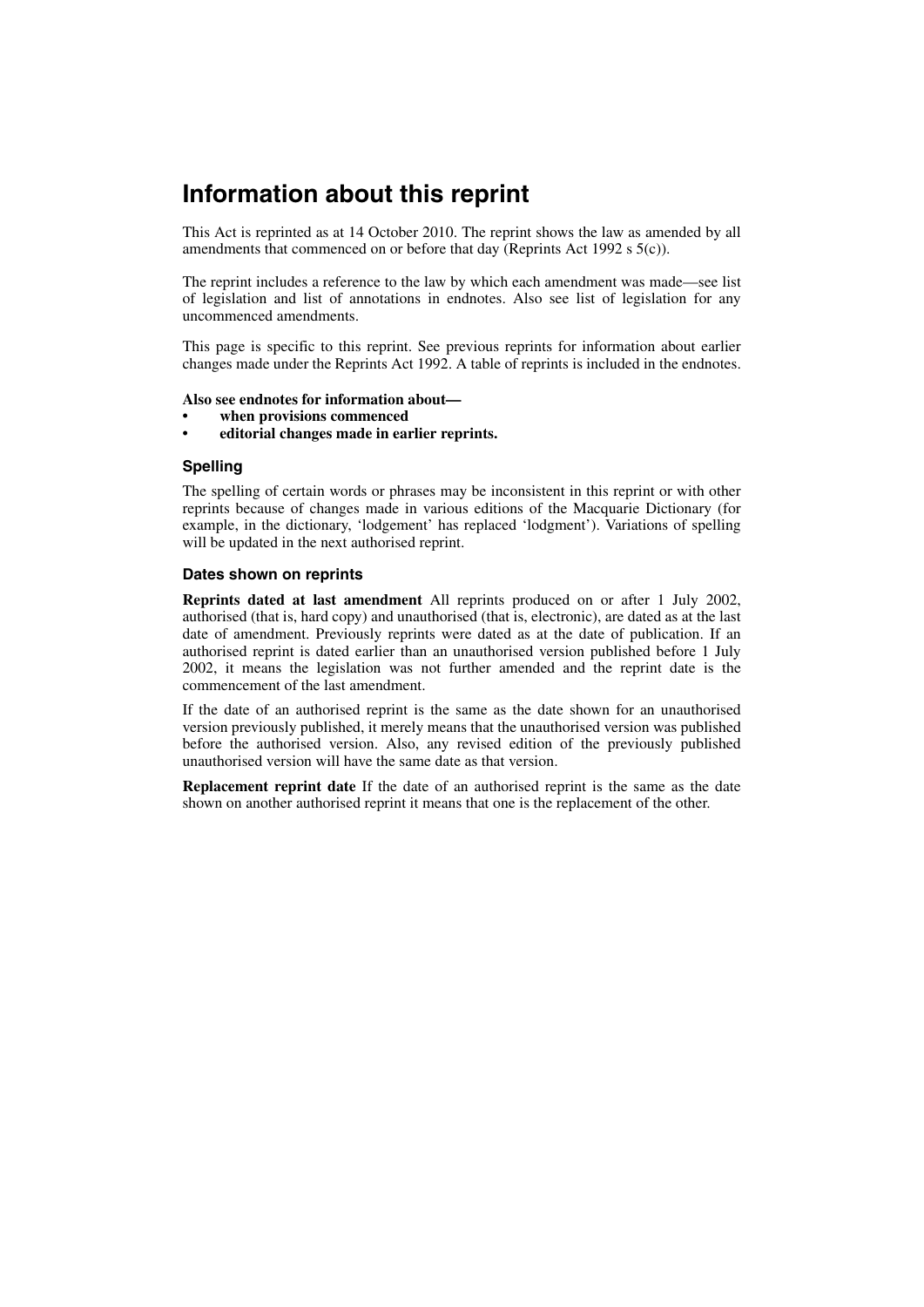

**Queensland** 

## **Contract Cleaning Industry (Portable Long Service Leave) Act 2005**

## **Contents**

#### Page

| Part 1            | Preliminary                                                                                        |    |
|-------------------|----------------------------------------------------------------------------------------------------|----|
| 1                 |                                                                                                    | 9  |
| 2                 | $Commonement \ldots \ldots \ldots \ldots \ldots \ldots \ldots \ldots \ldots \ldots \ldots$         | 9  |
| 3                 |                                                                                                    | 9  |
| 4                 |                                                                                                    | 9  |
| Part 2            | Interpretation                                                                                     |    |
| 5                 |                                                                                                    | 10 |
| 6                 |                                                                                                    | 10 |
| 7                 | Meaning of contract cleaning industry                                                              | 11 |
| 8                 | Who is an employer $\ldots \ldots \ldots \ldots \ldots \ldots \ldots \ldots \ldots \ldots$         | 11 |
| 9                 | Who is a worker $\dots\dots\dots\dots\dots\dots\dots\dots\dots\dots\dots\dots\dots\dots\dots\dots$ | 11 |
| 10                |                                                                                                    | 13 |
| 11                | Grounds that are reasonable in the circumstances                                                   | 13 |
| 12                |                                                                                                    | 14 |
| Part 3            | <b>Contract Cleaning Industry (Portable Long Service Leave)</b><br><b>Authority</b>                |    |
| <b>Division 1</b> | <b>Establishment of authority</b>                                                                  |    |
| 13                |                                                                                                    | 14 |
| <b>Division 2</b> | <b>Functions and powers of authority</b>                                                           |    |
| 14                |                                                                                                    | 14 |
| 15                |                                                                                                    | 15 |
| <b>Division 3</b> | <b>Establishment of board for authority</b>                                                        |    |
| 16                |                                                                                                    | 16 |
| 17                |                                                                                                    | 16 |
| 18                |                                                                                                    | 17 |
| 19                |                                                                                                    | 17 |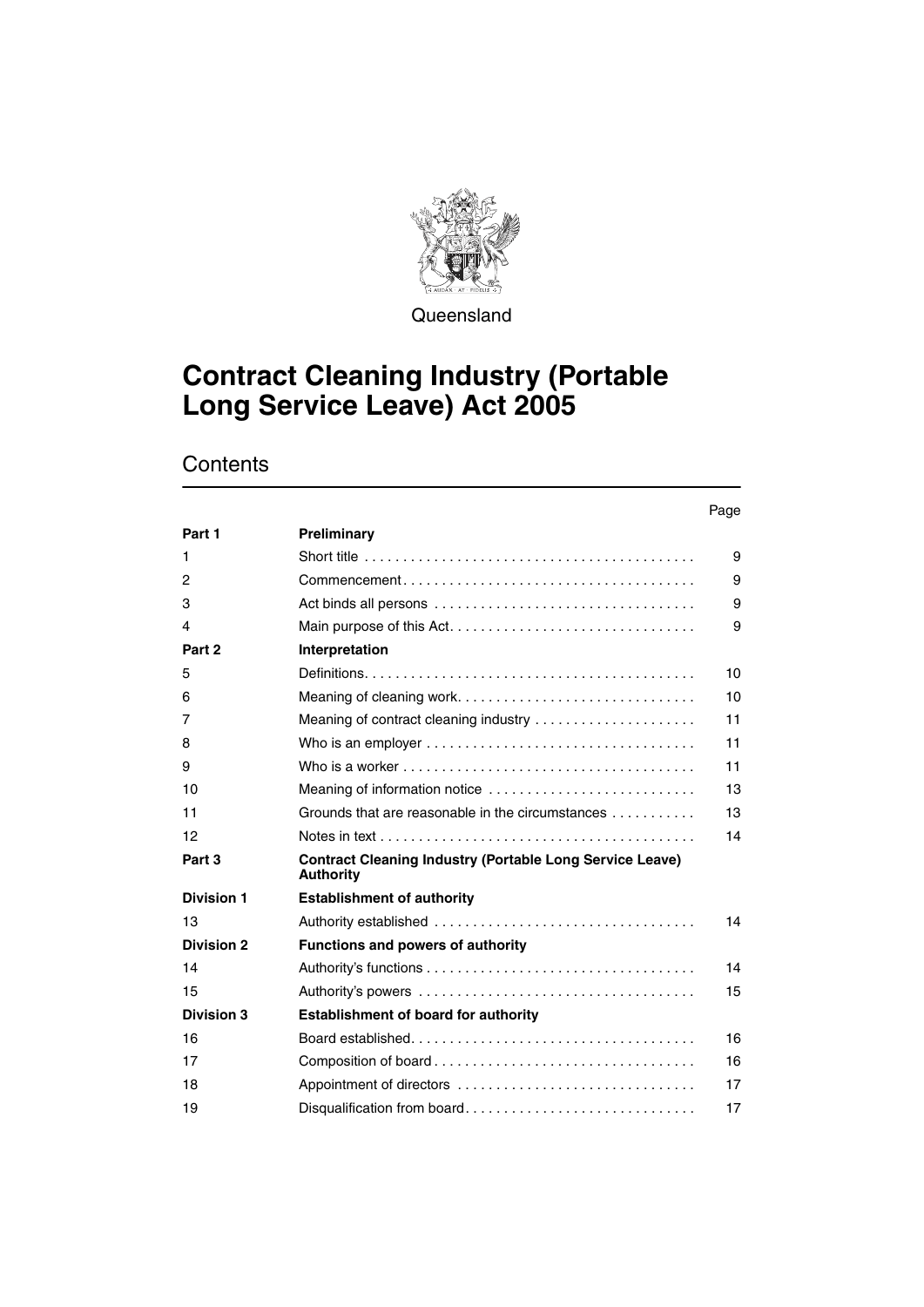| 20                |                                                                    | 17 |
|-------------------|--------------------------------------------------------------------|----|
| 21                |                                                                    | 18 |
| 22                | Remuneration and other entitlements of directors                   | 18 |
| Division 4        | <b>Business of the board</b>                                       |    |
| 23                |                                                                    | 18 |
| 24                | Frequency of meetings                                              | 18 |
| 25                |                                                                    | 19 |
| 26                |                                                                    | 19 |
| 27                |                                                                    | 19 |
| 28                |                                                                    | 20 |
| 29                |                                                                    | 21 |
| 30                | Disclosure of interests by directors of the board                  | 21 |
| <b>Division 5</b> | <b>Administration</b>                                              |    |
| 31                |                                                                    | 22 |
| 32                |                                                                    | 22 |
| 33                | Management of authority by general manager.                        | 22 |
| 34                |                                                                    | 23 |
| 35                |                                                                    | 23 |
| 36                |                                                                    | 23 |
| 37                | Document presumed to be properly made                              | 24 |
| 38                |                                                                    | 24 |
| 39                | Agreement about administration of this Act                         | 24 |
| Division 6        | <b>Financial provisions</b>                                        |    |
| 40                |                                                                    | 25 |
| 41                | Proposed budget and progress budget reports                        | 25 |
| 42                |                                                                    | 26 |
| 43                |                                                                    | 26 |
| Part 4            | Registration                                                       |    |
| <b>Division 1</b> | <b>Registration of workers</b>                                     |    |
| 44                | Authority to keep register of workers                              | 27 |
| 45                | Particulars to be entered in register of workers                   | 27 |
| 46                | Application for registration as a registered worker                | 28 |
| 47                | Grant or refusal to grant application for registration as a        | 28 |
| 48                | Worker may become a registered worker other than by<br>application | 28 |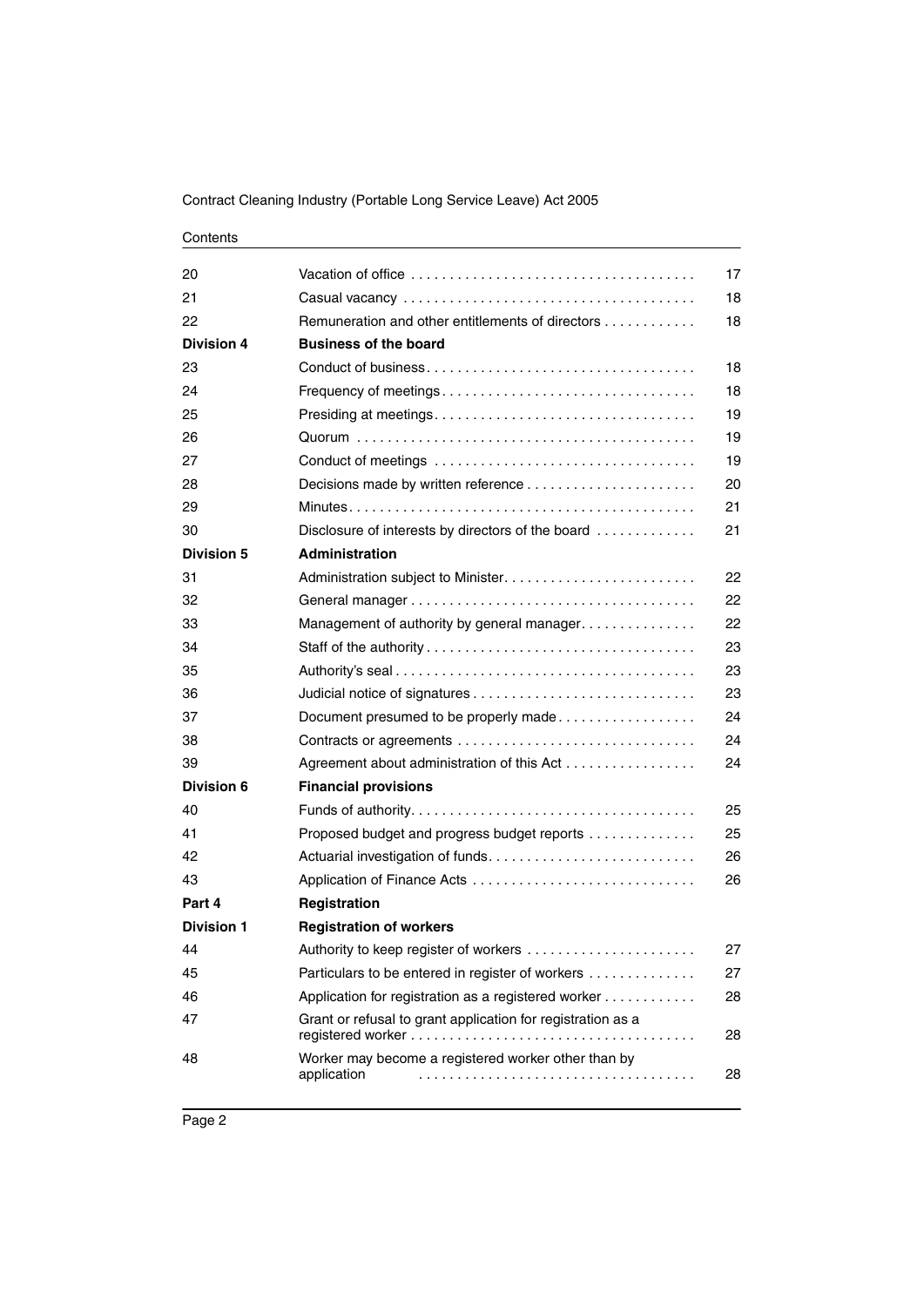| When does a person become a registered worker                              | 29 |
|----------------------------------------------------------------------------|----|
| Cancellation of registration as a registered worker                        | 30 |
| <b>Registration of employers</b>                                           |    |
| Authority to keep register of employers                                    | 31 |
| Particulars to be entered into register of employers                       | 31 |
| Application for registration as a registered employer                      | 32 |
| Court order about application for registration as a registered<br>employer | 33 |
| Grant or refusal to grant application for registration as a                | 33 |
| Employer to give notice of a change to information given                   | 33 |
| Cancellation of registration as a registered employer                      | 34 |
| Power to ensure employers are registered                                   |    |
| Authority may require information or documents from employer.              | 34 |
| Service credits, returns and notices                                       |    |
|                                                                            | 35 |
|                                                                            | 36 |
| Limitations on crediting service                                           | 37 |
|                                                                            | 37 |
|                                                                            | 38 |
|                                                                            | 39 |
| Civil penalty for failure to give return or pay levy                       | 40 |
| Employer to keep record for each worker                                    | 42 |
| Notice to registered workers about service credits                         | 43 |
| Decisions about ordinary wages by the authority                            | 43 |
|                                                                            | 44 |
| Time frames for application for retrospective service credits              | 45 |
| Long service leave                                                         |    |
| Application for long service leave entitlement                             | 46 |
| Entitlement to long service leave                                          | 47 |
|                                                                            | 48 |
| Long service leave not payable in particular cases                         | 49 |
|                                                                            | 49 |
|                                                                            | 51 |
|                                                                            | 52 |
| If credit for service accrued elsewhere                                    | 52 |
|                                                                            |    |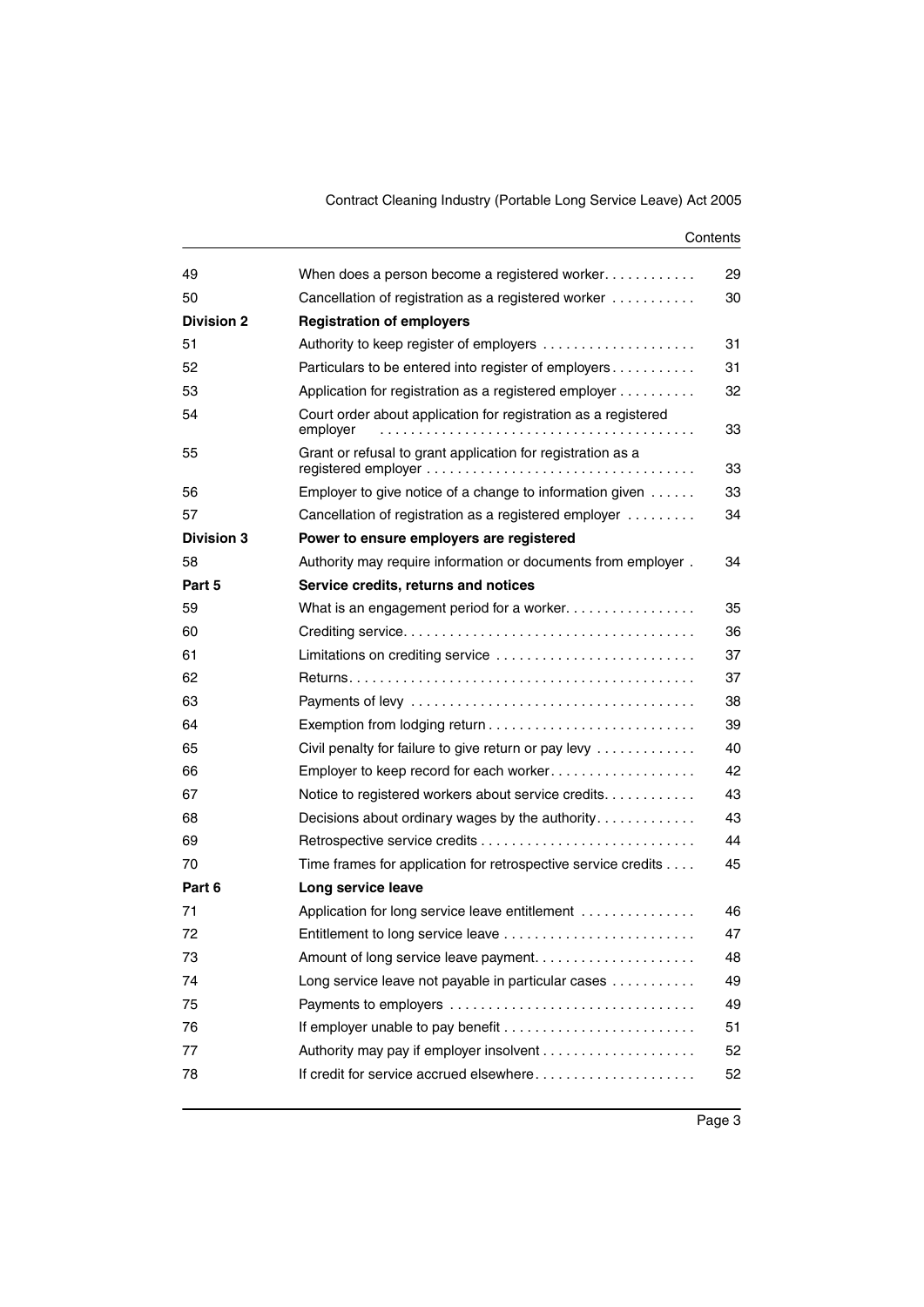| 79                |                                                         | 53 |
|-------------------|---------------------------------------------------------|----|
| 80                | Authority's liability confined to long service leave    | 54 |
| 81                | Payment may be deferred                                 | 54 |
| Part 7            | Long service leave levy                                 |    |
| 82                |                                                         | 55 |
| 83                |                                                         | 55 |
| 84                | Authority may give notice if levy is not paid           | 55 |
| 85                |                                                         | 56 |
| 86                | Appointment of agents for collection of levy amounts    | 56 |
| 87                | Interest on, and extension of time for payment of, levy | 56 |
| 88                |                                                         | 57 |
| 89                |                                                         | 57 |
| Part 8            | <b>Appeals</b>                                          |    |
| <b>Division 1</b> | Purpose of this part                                    |    |
| 90                |                                                         | 58 |
| <b>Division 2</b> | Internal reconsideration of original decision           |    |
| 91                | Reconsideration of original decision of authority       | 58 |
| <b>Division 3</b> | Appeals to industrial magistrate                        |    |
| 92                |                                                         | 60 |
| 93                |                                                         | 61 |
| 94                |                                                         | 62 |
| 95                |                                                         | 62 |
| 96                |                                                         | 62 |
| <b>Division 4</b> | Appeal to industrial commission                         |    |
| 97                |                                                         | 63 |
| 98                |                                                         | 63 |
| 99                |                                                         | 64 |
| <b>Division 5</b> | Appeal to industrial court                              |    |
| 100               |                                                         | 64 |
| Part 9            | <b>Authorised officers and their powers</b>             |    |
| <b>Division 1</b> | <b>Authorised officers</b>                              |    |
| 101               | Appointment and qualifications                          | 65 |
| 102               | Appointment conditions and limit on powers              | 65 |
| 103               |                                                         | 66 |
| 104               |                                                         | 66 |
| 105               | When authorised officer ceases to hold office           | 67 |
|                   |                                                         |    |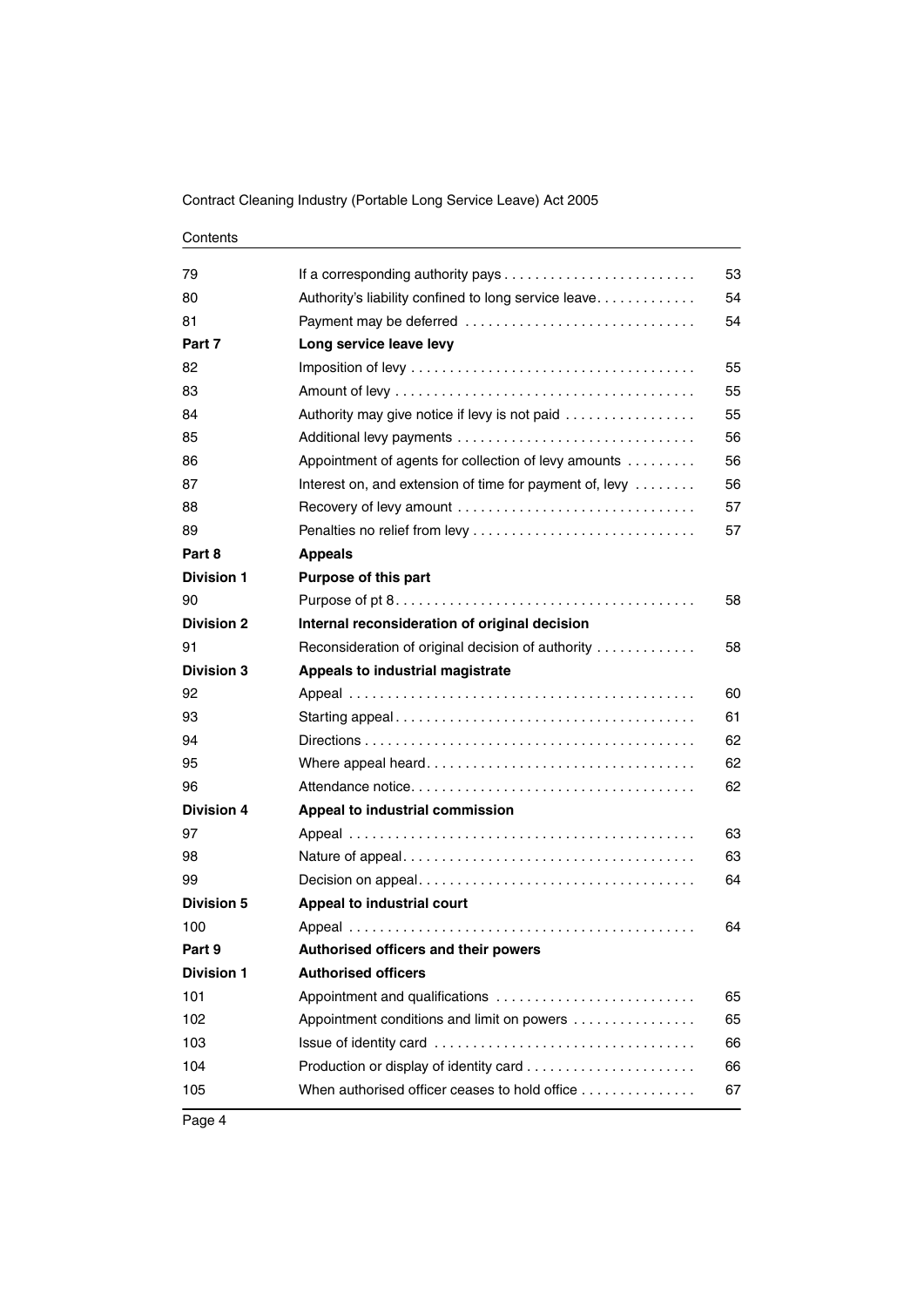| Contents |
|----------|
|----------|

| 106               |                                                                | 67 |
|-------------------|----------------------------------------------------------------|----|
| <b>Division 2</b> | <b>Procedure for entry</b>                                     |    |
| 107               |                                                                | 67 |
| 108               |                                                                | 68 |
| 109               |                                                                | 69 |
| 110               |                                                                | 70 |
| 111               | Application by electronic communication and duplicate warrant. | 71 |
| 112               | Defect in relation to a warrant                                | 73 |
| 113               | Warrants---procedure before entry                              | 73 |
| <b>Division 3</b> | Powers of authorised officers after entry                      |    |
| 114               | General powers of authorised officer after entering places     | 74 |
| 115               | Power to require reasonable help or information                | 74 |
| <b>Division 4</b> | Power of authorised officers to seize evidence                 |    |
| 116               | Seizing evidence at place                                      | 75 |
| 117               |                                                                | 76 |
| 118               |                                                                | 76 |
| 119               | Powers to support seizure                                      | 77 |
| 120               |                                                                | 77 |
| 121               |                                                                | 78 |
| 122               |                                                                | 78 |
| 123               |                                                                | 79 |
| 124               |                                                                | 79 |
| <b>Division 5</b> | <b>Other enforcement matters</b>                               |    |
| 125               | Authorised officer may require record kept under s 66.         | 79 |
| 126               |                                                                | 80 |
| 127               |                                                                | 80 |
| 128               |                                                                | 81 |
| 129               | Impersonation of authorised officer                            | 81 |
| 130               |                                                                | 81 |
| 131               |                                                                | 82 |
| 132               | Executive officers must ensure corporation complies with Act   | 82 |
| 133               | Liability of directors for amounts                             | 83 |
| 134               | Holders of office to act honestly and with propriety           | 84 |
| 135               | Offence of improper disclosure of information                  | 84 |
| 136               | Protection of person from dismissal                            | 85 |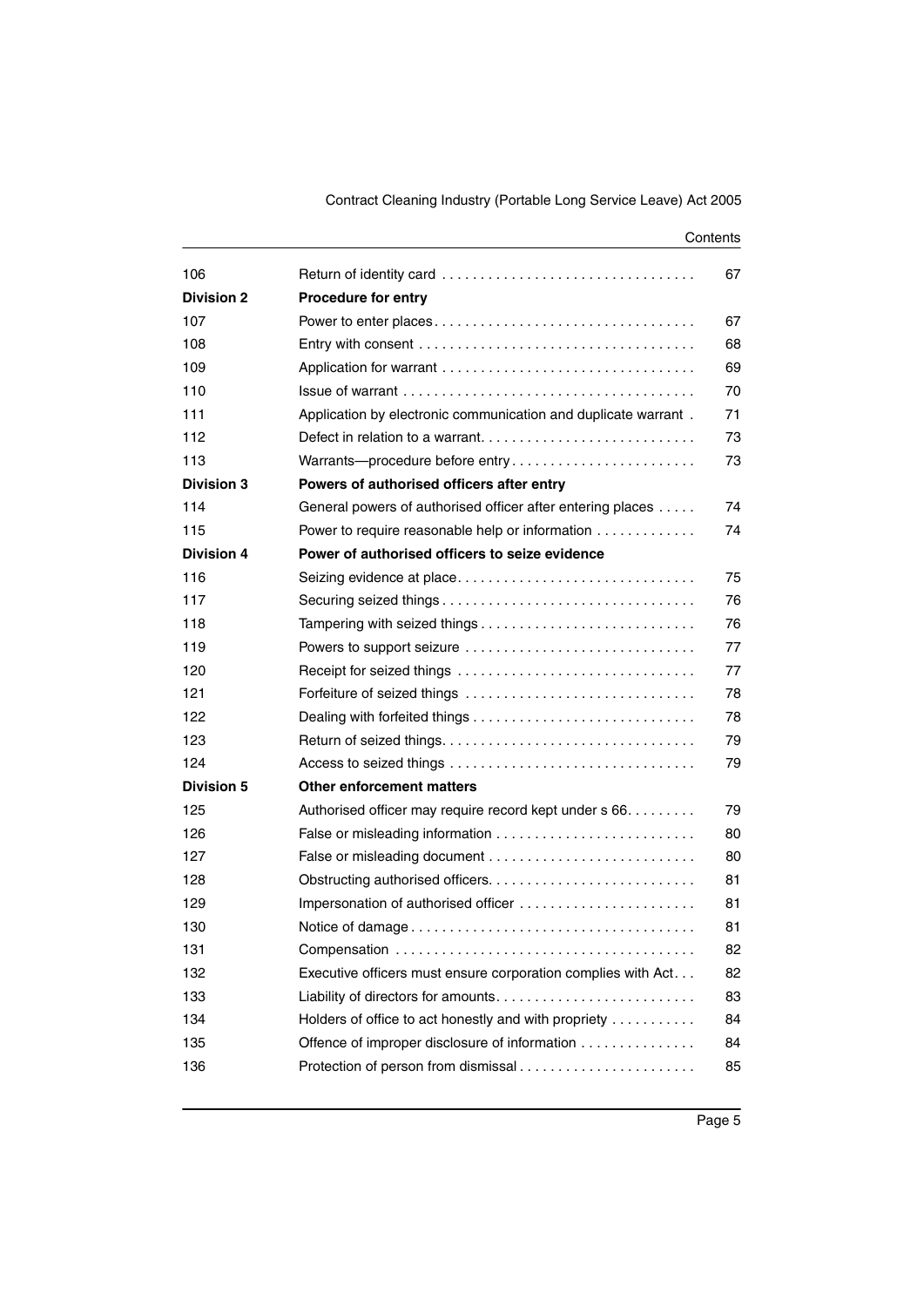| Part 10           | <b>Proceedings for offences</b>                                                                         |    |
|-------------------|---------------------------------------------------------------------------------------------------------|----|
| 137               |                                                                                                         | 85 |
| 138               |                                                                                                         | 86 |
| 139               | Evidentiary certificates about returns                                                                  | 86 |
| 140               | Evidentiary certificates about levy payments                                                            | 87 |
| 141               |                                                                                                         | 87 |
| 142               | Other evidentiary provisions                                                                            | 88 |
| 143               |                                                                                                         | 89 |
| Part 11           | <b>Miscellaneous</b>                                                                                    |    |
| 144               | Arrangements with other States                                                                          | 89 |
| 145               | Declaration about arrangements with other States                                                        | 89 |
| 146               |                                                                                                         | 90 |
| 147               |                                                                                                         | 90 |
| 148               | Authority may indemnify person administering Act.                                                       | 90 |
| 149               |                                                                                                         | 91 |
| 150               | Regulation-making power                                                                                 | 91 |
| Part 12           | <b>Transitional provisions</b>                                                                          |    |
| <b>Division 1</b> | Transitional provisions for Act No. 21 of 2005                                                          |    |
| 151               | Relationship with other Acts, awards etc                                                                | 91 |
| 153               | Initial proposed budget for 2005-2006 financial year                                                    | 92 |
| 154               | Registration as an employer if employer at commencement                                                 | 92 |
| <b>Division 2</b> | <b>Transitional provisions for Electrical Safety and Other</b><br><b>Legislation Amendment Act 2009</b> |    |
| 155               |                                                                                                         | 92 |
| 156               |                                                                                                         | 92 |
| 157               | Returns and levy for a return period                                                                    | 93 |
| 158               |                                                                                                         | 93 |
| 159               |                                                                                                         | 93 |
| <b>Schedule 2</b> |                                                                                                         | 95 |

#### **[Endnotes](#page-99-0)**

|                | -98 |
|----------------|-----|
| $2^{\circ}$    |     |
| $3^{\circ}$    | -99 |
| $\overline{4}$ | -99 |
| $5^{\circ}$    |     |
|                |     |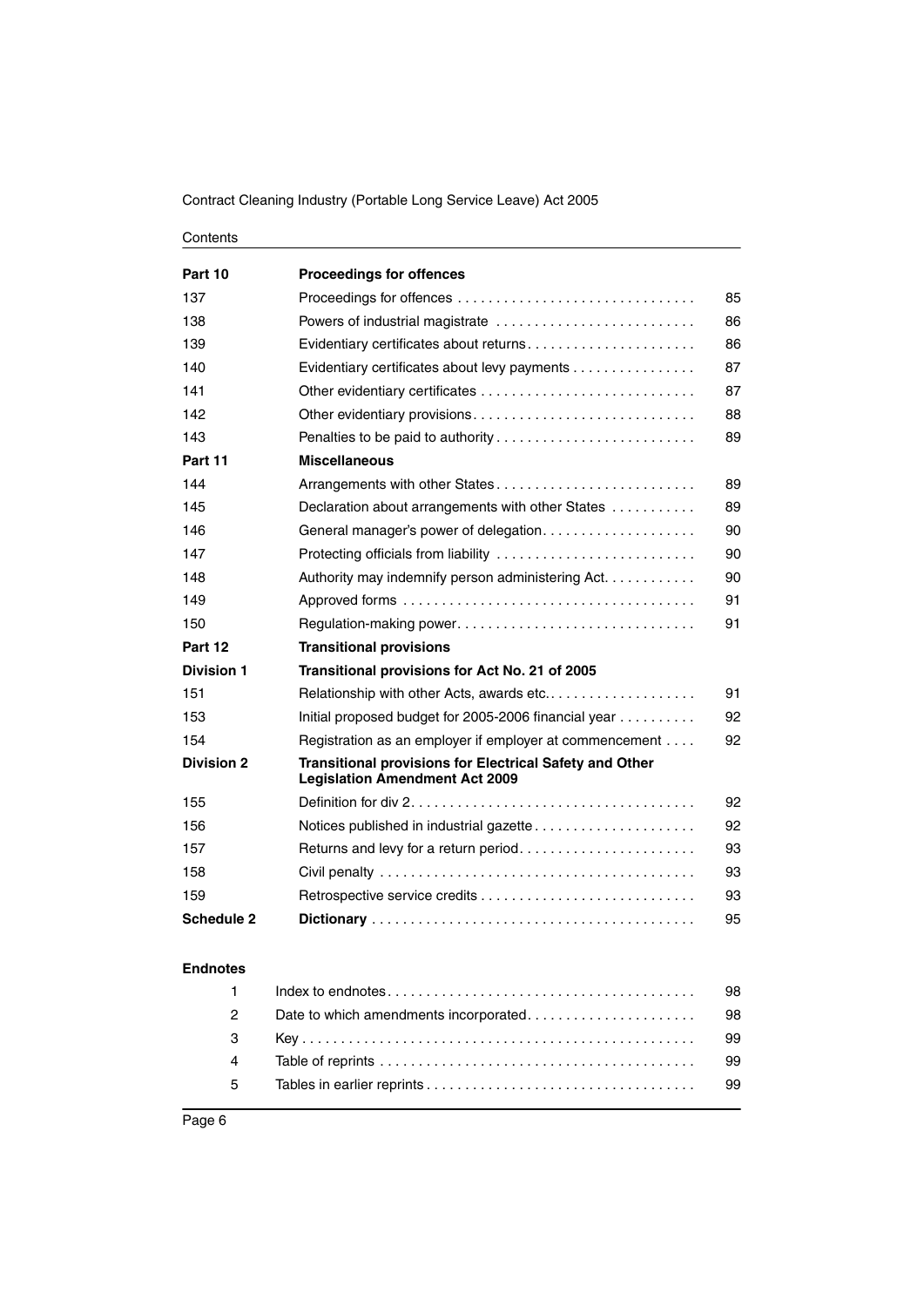| 6           |                                                                                | 100 |
|-------------|--------------------------------------------------------------------------------|-----|
| $7^{\circ}$ |                                                                                |     |
| 8 I         | List of forms notified or published in the gazette $\dots\dots\dots\dots\dots$ |     |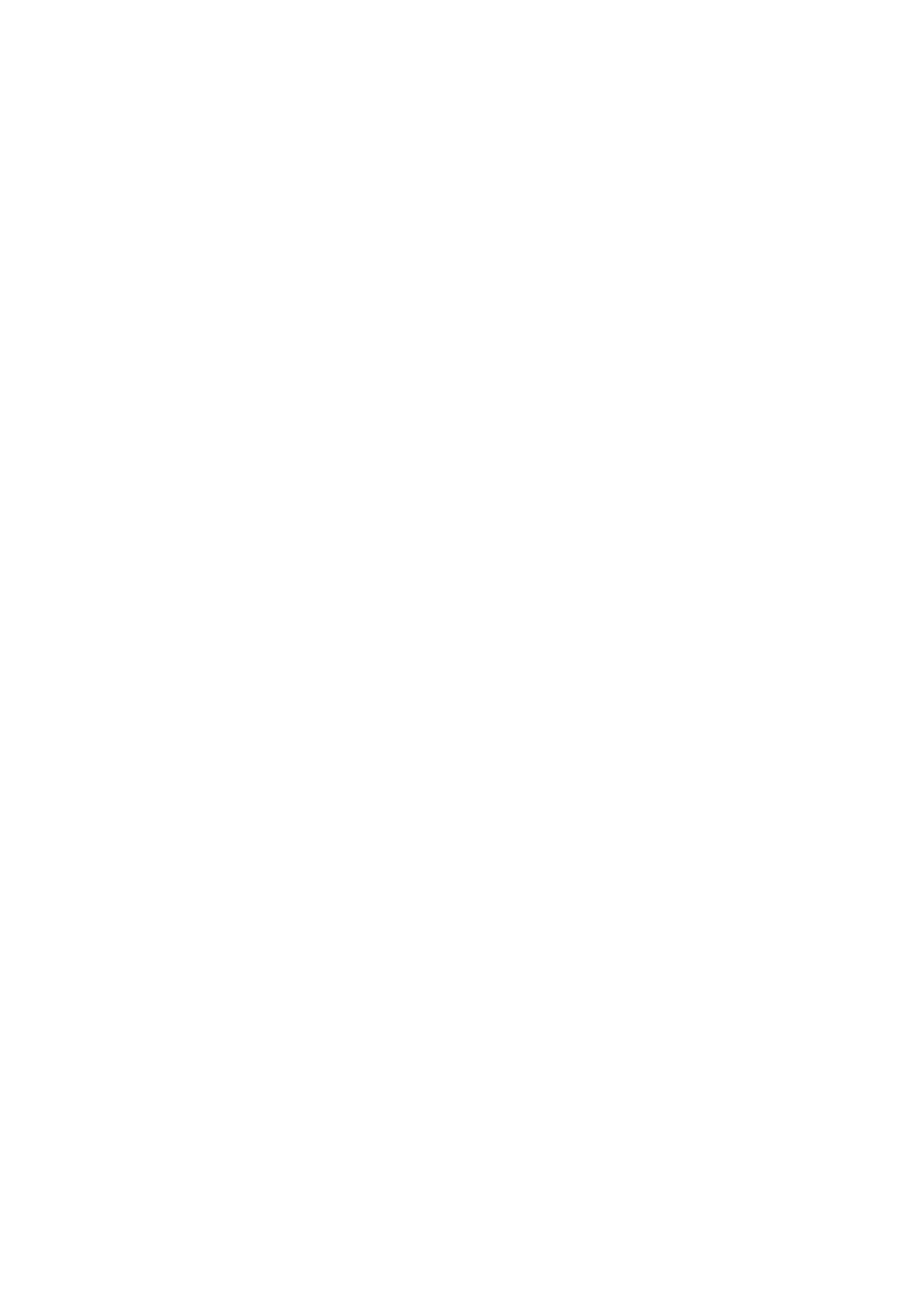[s 1]

## **Contract Cleaning Industry (Portable Long Service Leave) Act 2005**

[as amended by all amendments that commenced on or before 14 October 2010]

**An Act to provide for an equitable and efficient system of portability of long service leave in the contract cleaning industry, and for other purposes**

## <span id="page-10-0"></span>Part 1 **Preliminary**

#### <span id="page-10-1"></span>**1 Short title**

This Act may be cited as the *Contract Cleaning Industry (Portable Long Service Leave) Act 2005*.

#### <span id="page-10-2"></span>**2 Commencement**

This Act commences on 1 July 2005.

#### <span id="page-10-3"></span>**3 Act binds all persons**

This Act binds all persons including the State and, as far as the legislative power of the Parliament permits, the Commonwealth and the other States.

#### <span id="page-10-4"></span>**4 Main purpose of this Act**

(1) The main purpose of this Act is to establish a scheme for portability of long service leave in the contract cleaning industry.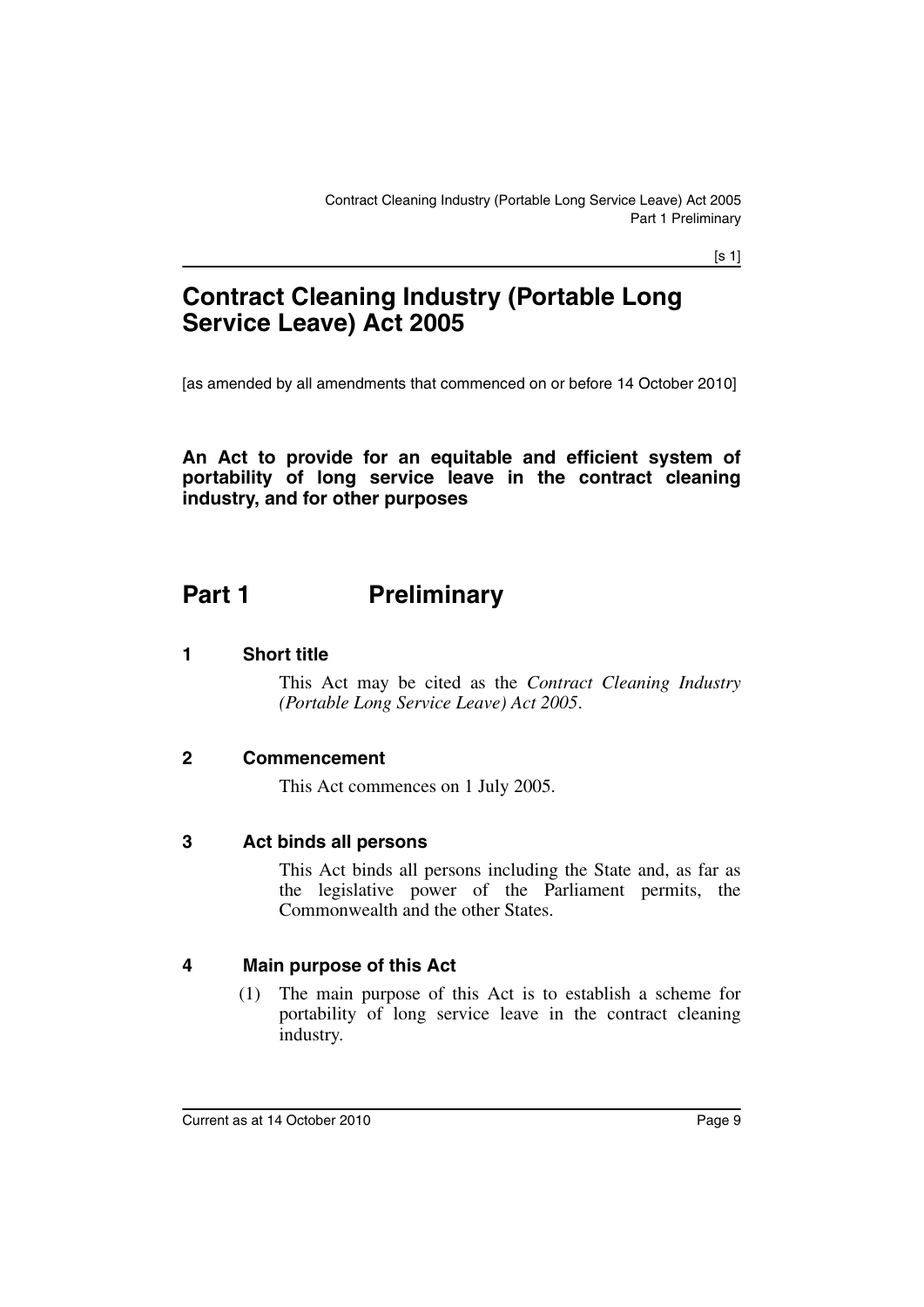| ۰.<br>×<br>۰,<br>× |
|--------------------|
|--------------------|

- (2) As part of the scheme, there are registration provisions for employers and workers and ways for calculating long service leave entitlements.
- (3) Although an employer is required to be registered, the obligations under this Act apply to an employer whether or not the employer is registered under this Act.
- (4) Generally, an entitlement under this Act only accrues to a worker who is registered under this Act.

## <span id="page-11-0"></span>**Part 2 Interpretation**

#### <span id="page-11-1"></span>**5 Definitions**

The dictionary in schedule 2 defines particular words used in this Act.

#### <span id="page-11-2"></span>**6 Meaning of** *cleaning work*

(1) *Cleaning work* is work performed in Queensland that has as its main or only function the bringing of premises or public open spaces into, or keeping of premises or public open spaces in, a clean condition.

*Example of public open space*—

South Bank Parklands

- (2) However, *cleaning work* does not include the following work—
	- (a) work that is the cleaning of a swimming pool and the grounds surrounding the swimming pool;
	- (b) work that is the removal of waste from commercial waste receptacles from premises or public open spaces;
	- (c) work that is bringing grounds surrounding a building or house into, or keeping the grounds in, a clean condition;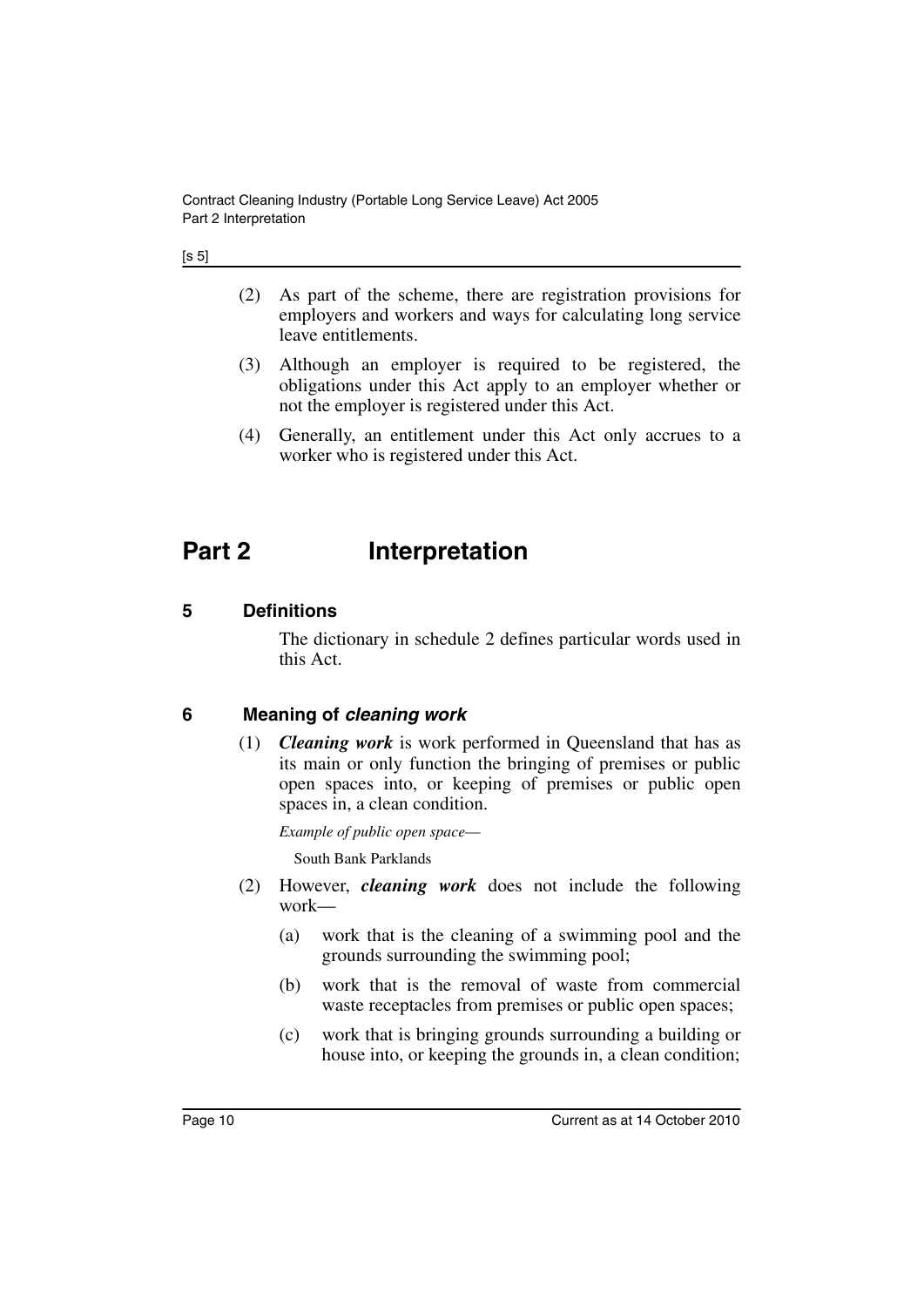[s 7]

(d) work of a gardening nature, including the removal or alteration of vegetation.

#### <span id="page-12-0"></span>**7 Meaning of** *contract cleaning industry*

The *contract cleaning industry* is the industry in which individuals are engaged by a person to perform cleaning work for other people.

#### <span id="page-12-1"></span>**8 Who is an** *employer*

- (1) An *employer* is a person who engages 1 or more individuals to perform cleaning work in the contract cleaning industry.
- (2) However, *employer* does not include—
	- (a) the Commonwealth; or
	- (b) the State; or
	- (c) a local government; or
	- (d) a company whose only workers are directors, if each of the directors participates in the management of the company or shares in its profits.

#### <span id="page-12-2"></span>**9 Who is a** *worker*

- (1) A *worker* is an individual who—
	- (a) under a contract of service is engaged to perform cleaning work in the contract cleaning industry; or
	- (b) under a contract, whether or not the contract is a contract of service, or at piecework rates, is engaged to perform cleaning work in the contract cleaning industry, for labour only or substantially for labour only; or
	- (c) under a contract, whether or not the contract is a contract of service, performs cleaning work in the contract cleaning industry unless—
		- (i) the individual—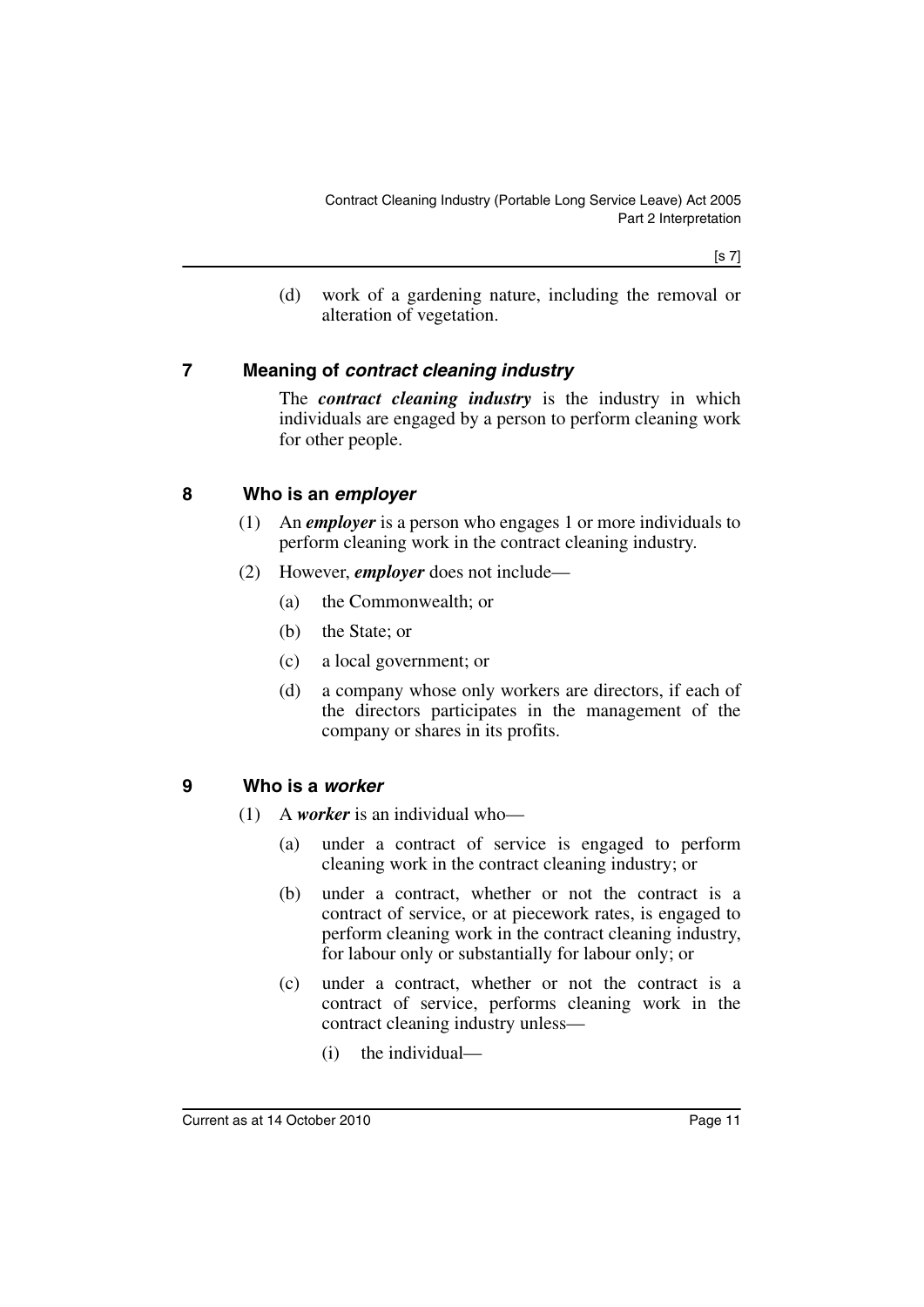| I<br>۰.<br>×<br>۰.<br>× |  |
|-------------------------|--|
|-------------------------|--|

- (A) is paid to achieve a stated result or outcome; and
- (B) has to supply all, or substantially all, of the plant and equipment or tools of trade needed to perform the work; and
- (C) is, or would be, liable for the cost of fixing a fault with the work performed; or
- (ii) a personal services business determination is in effect for the individual performing the work under the *Income Tax Assessment Act 1997* (Cwlth), section 87-60.
- (2) Also, *worker* includes an individual who is engaged to perform both cleaning work and supervision of other workers in the contract cleaning industry, whether or not the individual is known as a supervisor, leading hand or another title.
- (2A) To remove any doubt, it is declared that if more than half of the work a worker mentioned in this section performs, or is engaged to perform, is cleaning work, the worker is taken to perform, or is taken to have been engaged to perform, cleaning work in the contract cleaning industry.
	- (3) However, *worker* does not include an individual who performs work in the contract cleaning industry—
		- (a) in a managerial or clerical capacity; or
		- (b) under a contract of service with a partnership if the individual is a partner and participates in the management of the partnership or shares in its profits; or
		- (c) under a contract of service with the Commonwealth, the State or a local government; or
		- (d) under a contract, whether or not the contract is a contract of service, with a corporation of which the person is a director; or
		- (e) under a contract, whether or not the contract is a contract of service, with a trust of which the person is a trustee.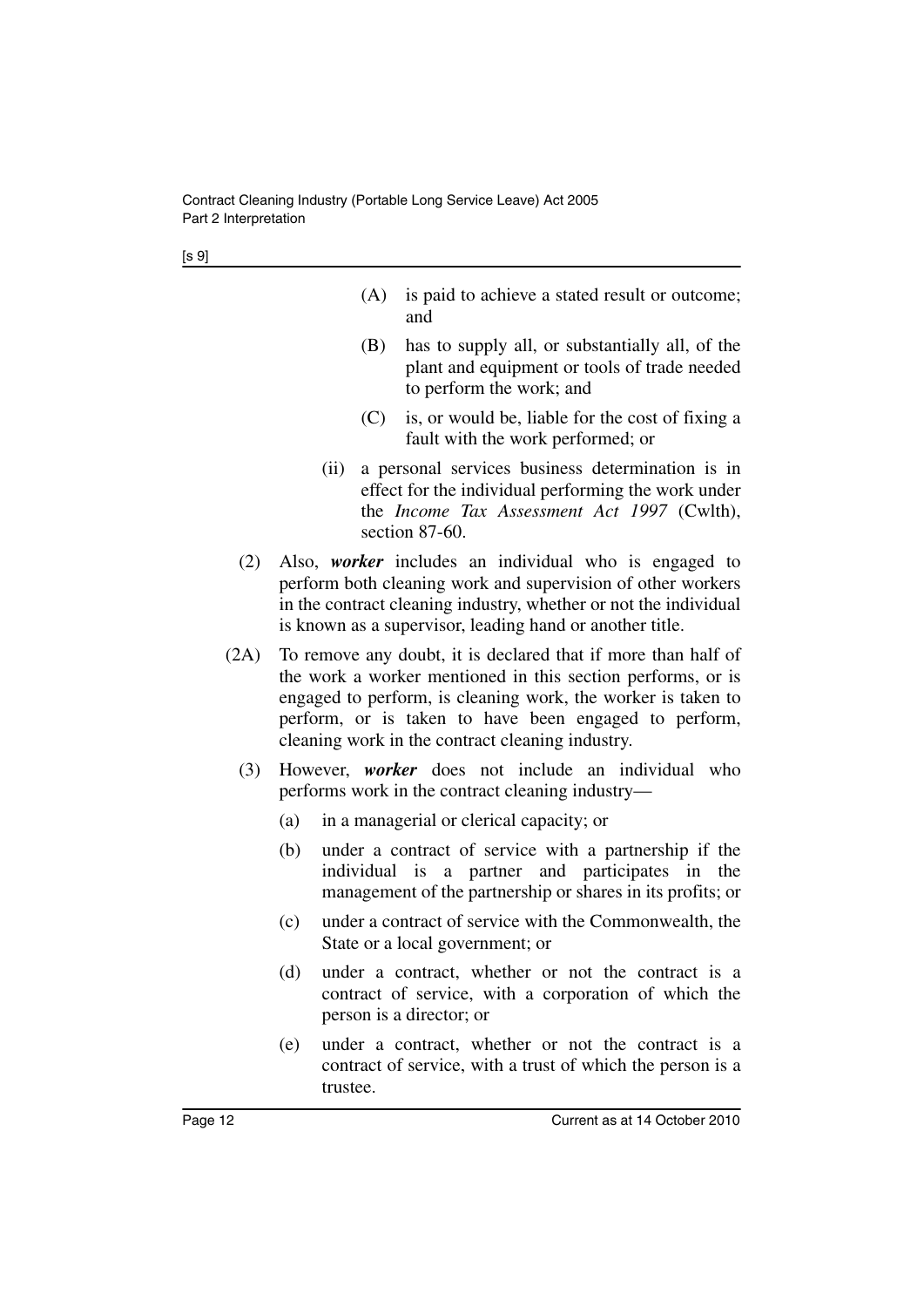### <span id="page-14-0"></span>**10 Meaning of** *information notice*

- (1) An *information notice* is a notice to a person about a decision of the authority relating to the person stating—
	- (a) the decision; and
	- (b) the reasons for the decision; and
	- (c) whether or not the person may apply for a reconsideration of the decision or appeal against the decision to a stated entity; and
	- (d) if the person may make an application or appeal against a decision as mentioned in paragraph (c), the day by which the application must be made or the appeal must be started.
- (2) A provision under this Act may provide that an information notice for the purposes of the provision must include other stated information.
- (3) If a person may apply for a reconsideration of a decision, or appeal against a decision to a stated entity, within a number of days after the day an information notice is given to the person, a defect in the notice does not affect the person's right to make the application or appeal in relation to the matters dealt with in the information notice.

#### <span id="page-14-1"></span>**11 Grounds that are reasonable in the circumstances**

- (1) If, under this Act, a person is required to be satisfied or not satisfied of, or have a belief or suspicion about, a particular matter before the person may do or refrain from doing an act, or make a decision, the person must be satisfied or not satisfied or have the belief or suspicion on grounds that are reasonable in the circumstances.
- (2) If, under this Act, a person who is satisfied or not satisfied of, or has a belief or suspicion about, a particular matter is required to do or refrain from doing an act, or make a decision, the person must be satisfied or not satisfied, or have the belief or suspicion, on grounds that are reasonable in the circumstances.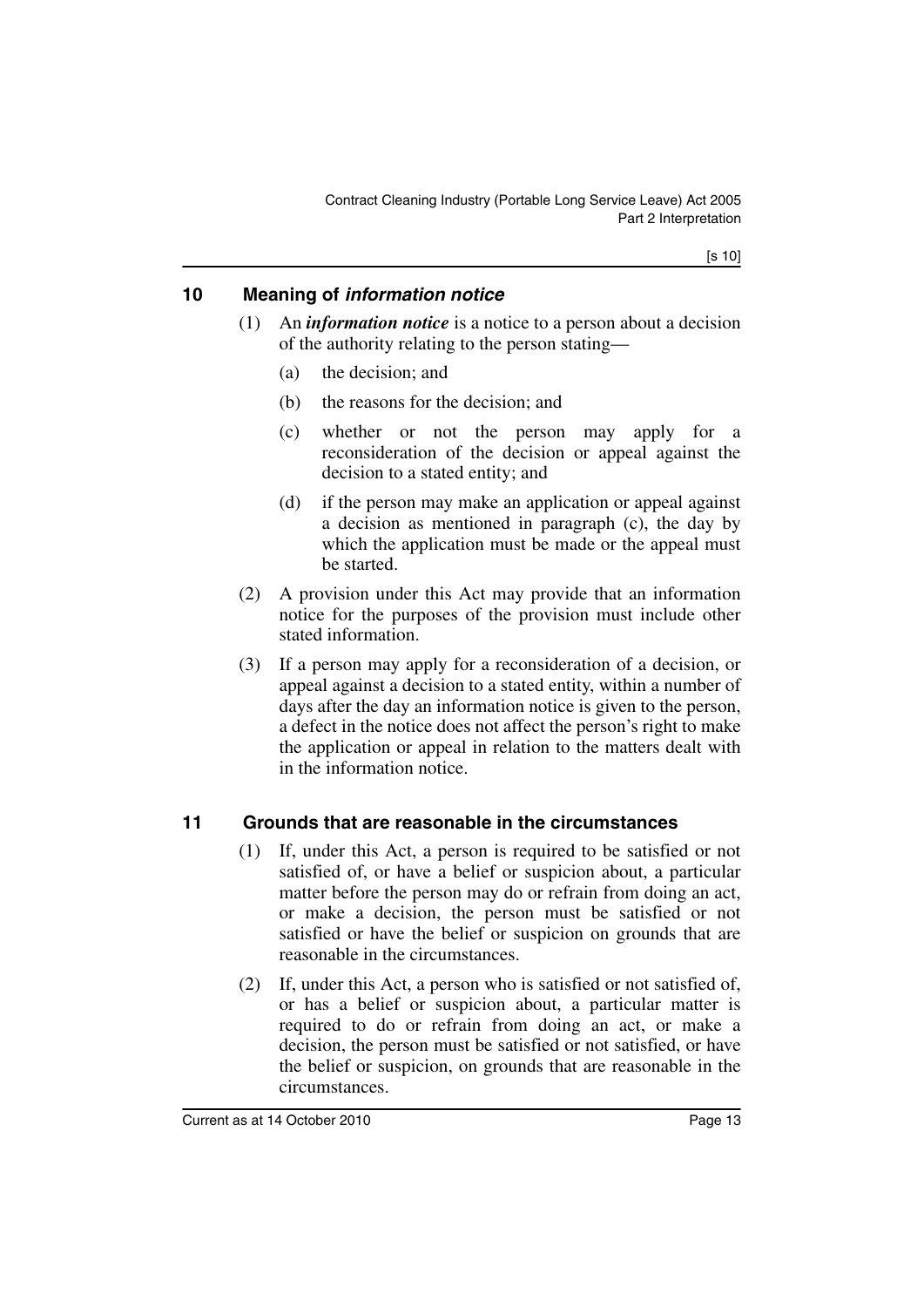Contract Cleaning Industry (Portable Long Service Leave) Act 2005 Part 3 Contract Cleaning Industry (Portable Long Service Leave) Authority

[s 12]

#### <span id="page-15-0"></span>**12 Notes in text**

A note in the text of this Act is part of the Act.

## <span id="page-15-1"></span>**Part 3 Contract Cleaning Industry (Portable Long Service Leave) Authority**

## <span id="page-15-2"></span>**Division 1 Establishment of authority**

### <span id="page-15-3"></span>**13 Authority established**

- (1) The Contract Cleaning Industry (Portable Long Service Leave) Authority is established.
- (2) The authority—
	- (a) is a body corporate; and
	- (b) has a seal; and
	- (c) may sue and be sued in its corporate name.
- (3) The authority does not represent the State.
- (4) The authority may operate under a trading name prescribed under a regulation.

## <span id="page-15-4"></span>**Division 2 Functions and powers of authority**

### <span id="page-15-5"></span>**14 Authority's functions**

- (1) The authority's primary function is to provide an equitable and efficient system of portable long service leave for workers in the contract cleaning industry.
- (2) The other functions of the authority are—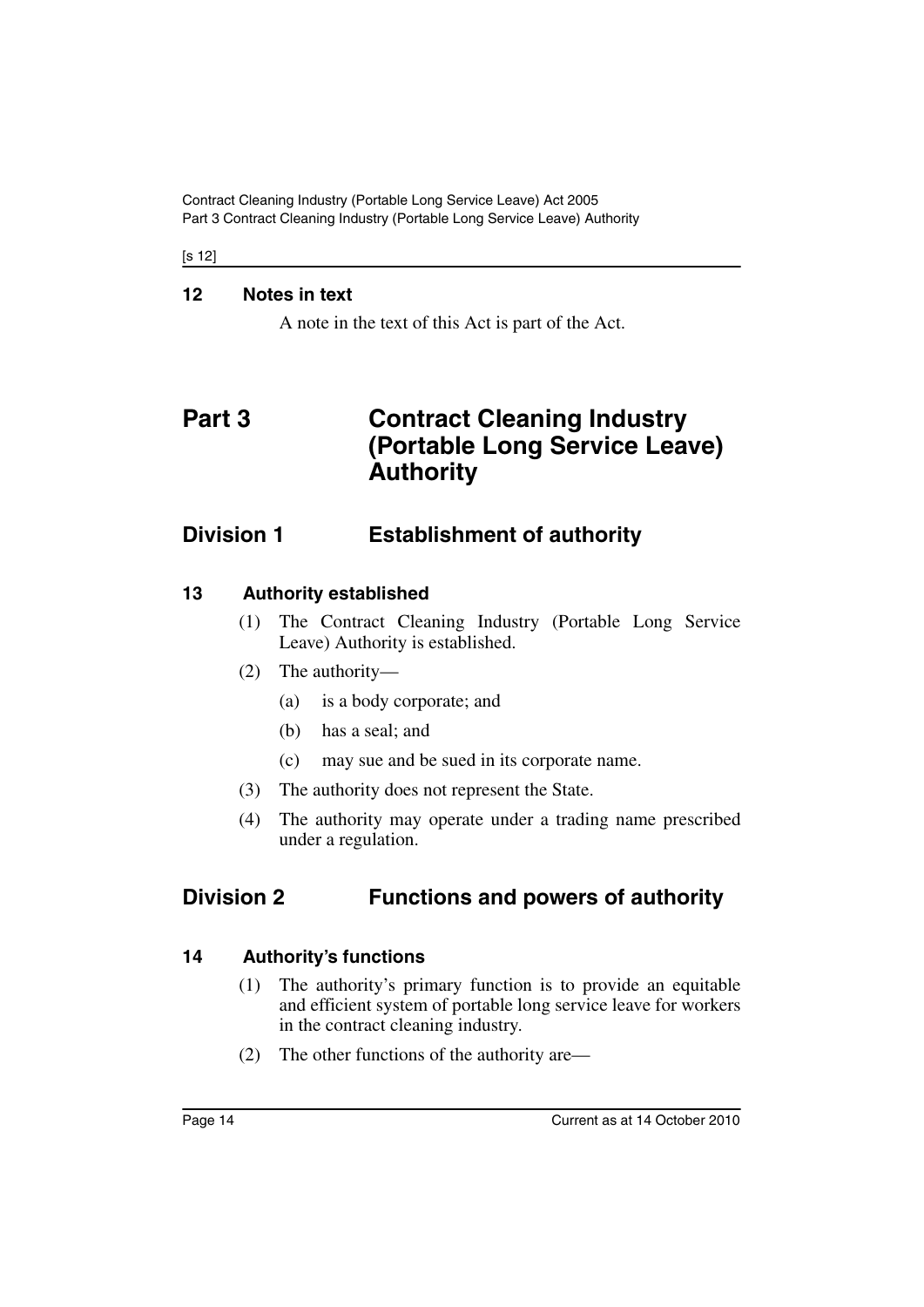[s 15]

- (a) to provide educational and awareness programs to the contract cleaning industry to encourage worker membership and industry compliance with this Act; and
- (b) to give advice and make recommendations to the Minister on issues affecting the provision of long service leave in the industry and the operation of this Act; and
- (c) to perform other functions conferred on the authority under this or another Act.

### <span id="page-16-0"></span>**15 Authority's powers**

- (1) The authority has the powers of an individual and may, for example—
	- (a) enter into contracts; and
	- (b) acquire, hold, deal with and dispose of property; and
	- (c) appoint agents and attorneys; and
	- (d) charge for, and place conditions on, the supply of goods, services or information it supplies; and
	- (e) engage consultants; and
	- (f) do anything else necessary or convenient to be done in performing its functions.
- (2) Without limiting subsection (1), the authority has the powers given to it under this or another Act.
- (3) The authority may borrow from the Building and Construction Authority sufficient funds to provide for its administration expenses and other anticipated outgoings as contemplated by section 40(2) for the financial year starting 1 July 2005.
- (4) Subsection (3) does not limit the authority's power to borrow funds under the *Statutory Bodies Financial Arrangements Act 1982*.
- (5) The authority may exercise its powers inside and outside Queensland.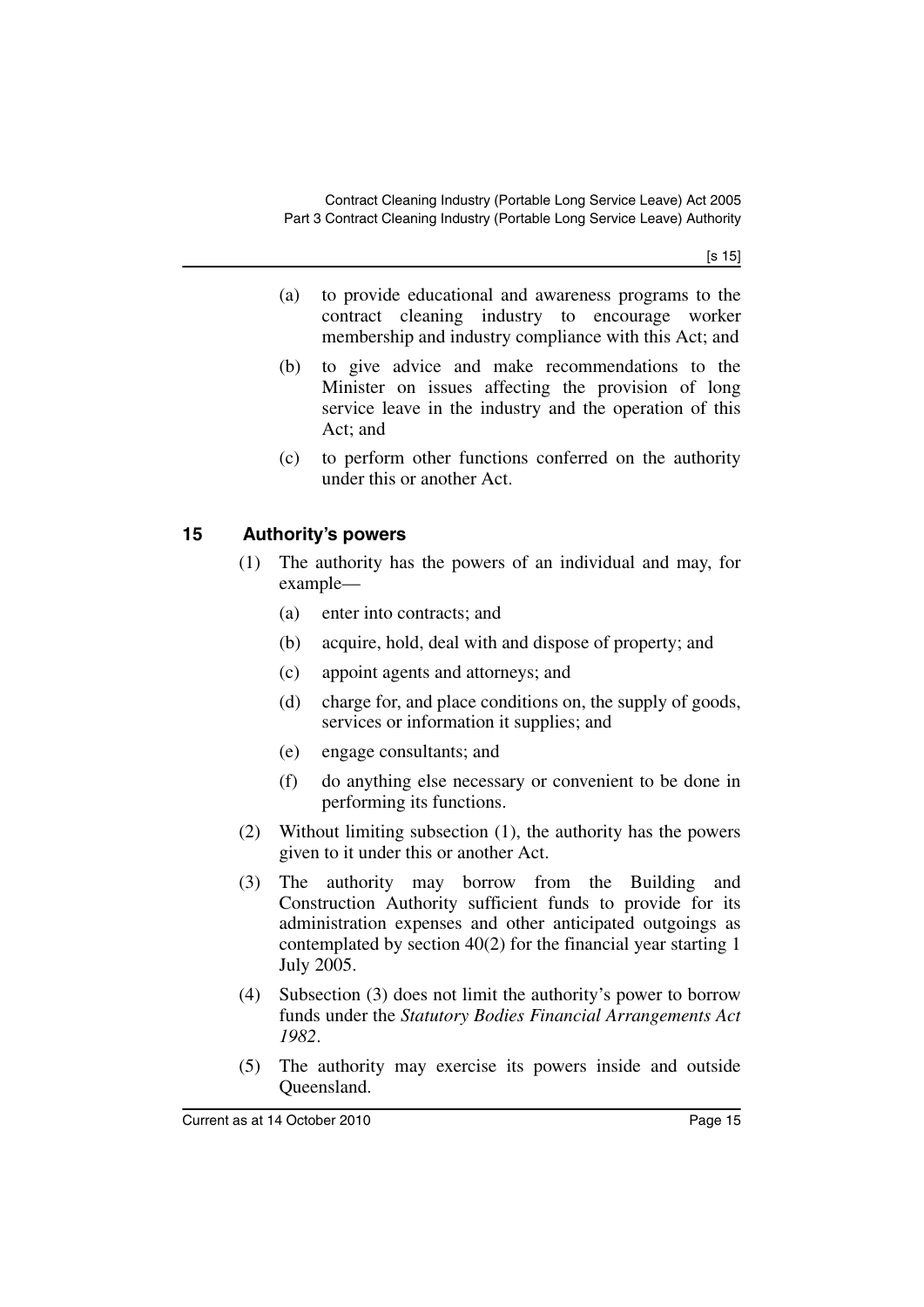#### [s 16]

(6) Without limiting subsection (5), the authority may exercise its powers outside Australia.

## <span id="page-17-0"></span>**Division 3 Establishment of board for authority**

#### <span id="page-17-1"></span>**16 Board established**

- (1) The authority has a board of directors.
- (2) The board's role includes—
	- (a) responsibility for the authority's commercial policy and management; and
	- (b) ensuring, as far as possible, the authority achieves and acts in accordance with its corporate goals and carries out its corporate objectives outlined in its corporate plan; and
	- (c) ensuring the authority otherwise performs its functions in an appropriate, effective and efficient way.

### <span id="page-17-2"></span>**17 Composition of board**

- (1) The board has not more than 8 directors, consisting of—
	- (a) a person appointed as the chairperson; and
	- (b) a person appointed as the deputy chairperson; and
	- (c) 2 or 3 persons appointed as representatives of employers; and
	- (d) 2 or 3 persons appointed as representatives of workers.
- (2) The deputy chairperson must be a person with knowledge of, and experience in, commerce, economics, finance or management.
- (3) The number of directors appointed under subsection  $(1)(c)$ and under subsection (1)(d) must be equal.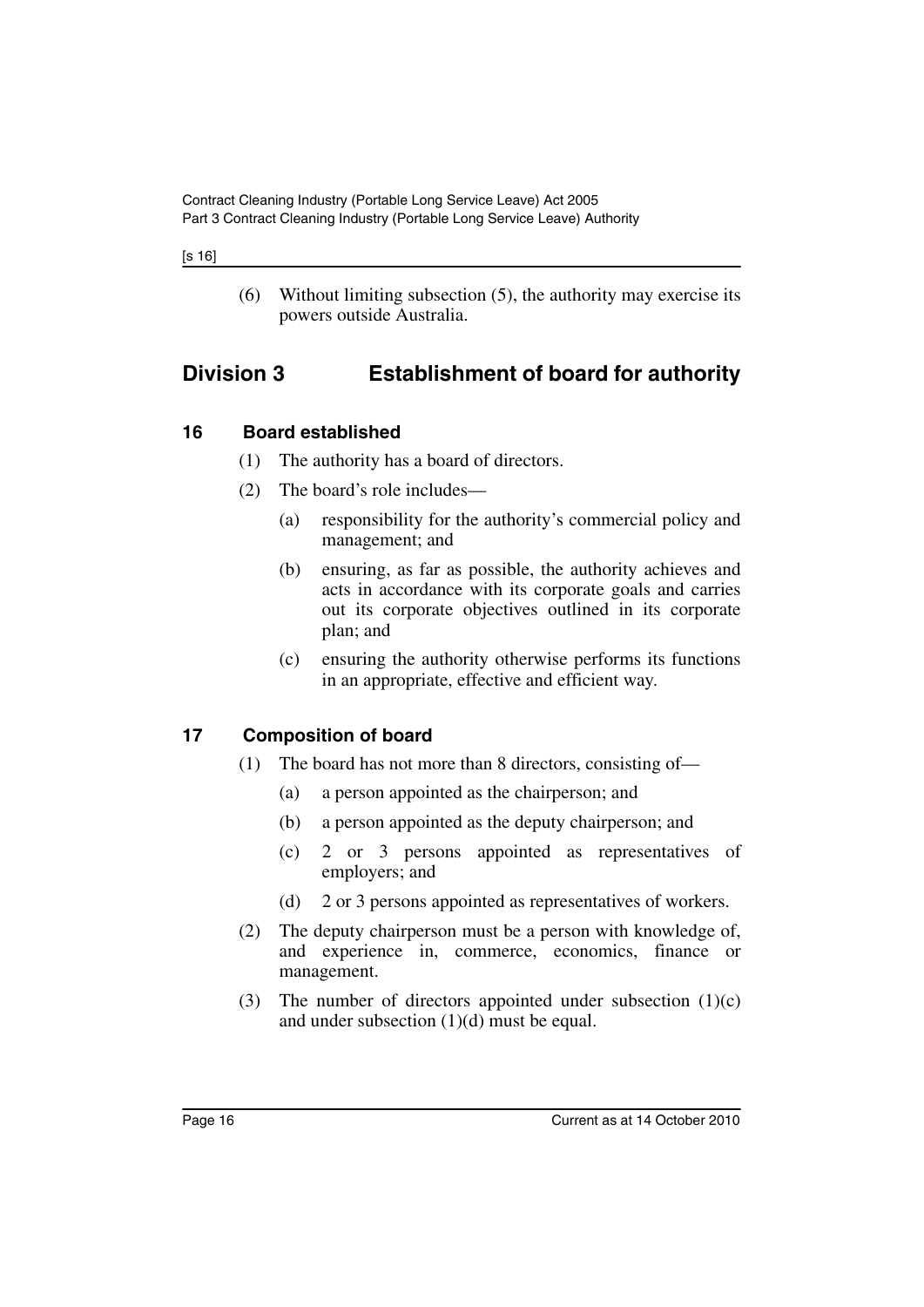Contract Cleaning Industry (Portable Long Service Leave) Act 2005 Part 3 Contract Cleaning Industry (Portable Long Service Leave) Authority

[s 18]

#### <span id="page-18-0"></span>**18 Appointment of directors**

The Governor in Council may appoint, by gazette notice, a person as a director of the board for a term of not more than 3 years.

#### <span id="page-18-1"></span>**19 Disqualification from board**

- (1) A person can not become, or continue as, a director if the person—
	- (a) is an insolvent under administration within the meaning of the Corporations Act; or
	- (b) is, or has been, convicted of an indictable offence (including an indictable offence dealt with summarily) or an offence against this Act, and the conviction is not a spent conviction.
- (2) In this section—

*spent conviction* means a conviction—

- (a) for which the rehabilitation period under the *Criminal Law (Rehabilitation of Offenders) Act 1986* has expired under that Act; and
- (b) that is not revived as prescribed by section 11 of that Act.

#### <span id="page-18-2"></span>**20 Vacation of office**

The office of a director becomes vacant if the director—

- (a) dies; or
- (b) gives to the Minister a signed notice of resignation; or
- (c) is absent, without leave of the board and without a reasonable excuse, from 3 consecutive meetings of the board of which proper notice was given; or
- (d) can not continue as a member under section 19; or
- (e) is removed from office by the Governor in Council.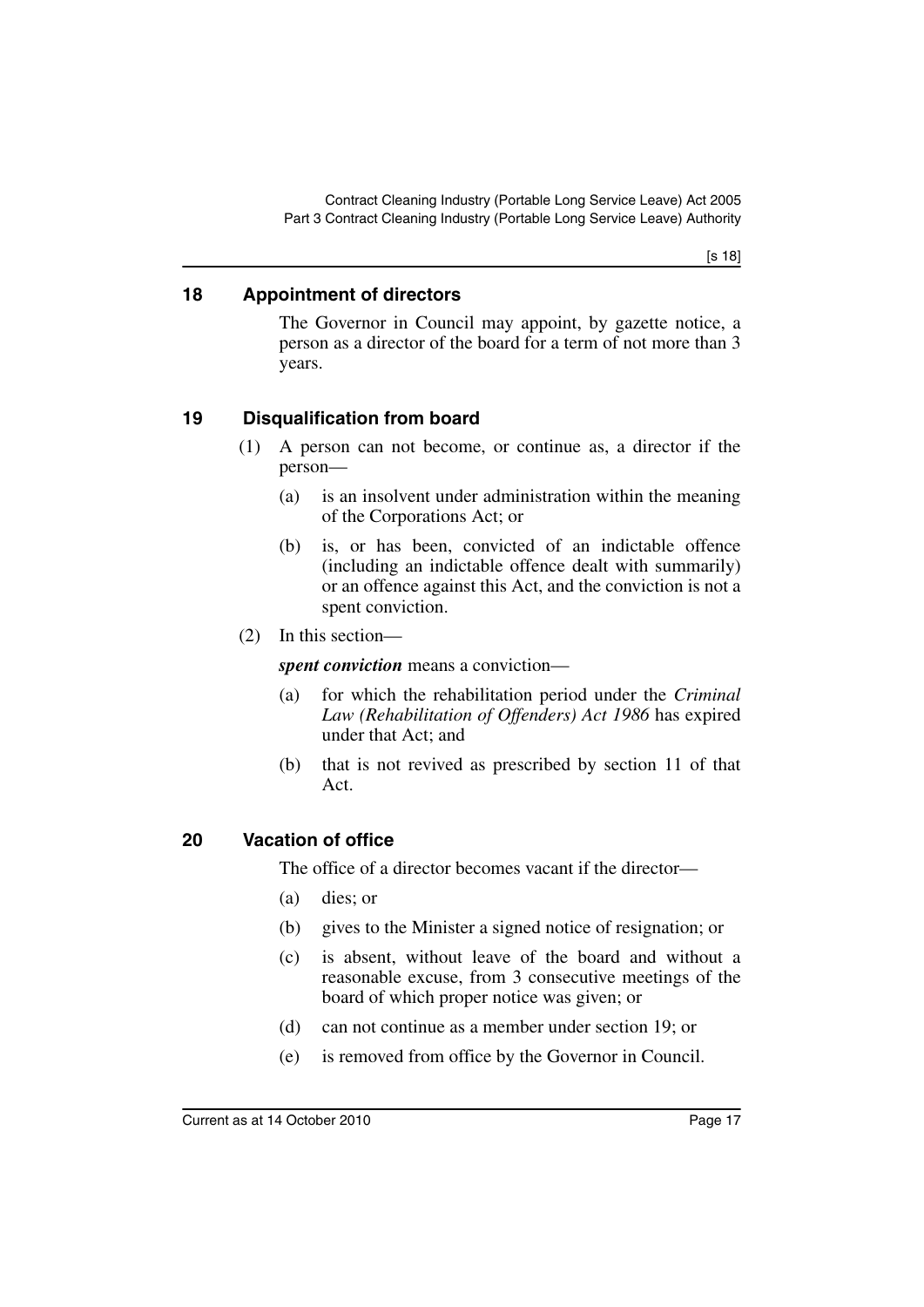#### [s 21]

### <span id="page-19-0"></span>**21 Casual vacancy**

- (1) If an office of a director becomes vacant during the director's term of appointment, the Governor in Council may appoint someone else to the office for the remaining part of the term.
- (2) The person appointed in place of the director must—
	- (a) if the director was a director mentioned in section 17(1)(b)—have the knowledge and experience as required under section 17(2); or
	- (b) if the director was a director mentioned in section  $17(1)(c)$  or (d)—be a representative as required under section  $17(1)(c)$  or (d).
- (3) A person appointed in place of a director who was the chairperson or deputy chairperson will also be the chairperson or deputy chairperson respectively.

### <span id="page-19-1"></span>**22 Remuneration and other entitlements of directors**

A director is entitled to be paid the fees, remuneration and allowances decided by the Governor in Council.

## <span id="page-19-2"></span>**Division 4 Business of the board**

### <span id="page-19-3"></span>**23 Conduct of business**

Subject to this division, the board may conduct its business, including its meetings, in a way it considers appropriate.

### <span id="page-19-4"></span>**24 Frequency of meetings**

- (1) The chairperson must call meetings of the board as often as is necessary for the performance of the authority's functions and the exercise of its powers under this Act.
- (2) However, the period between each meeting must not be more than 3 months.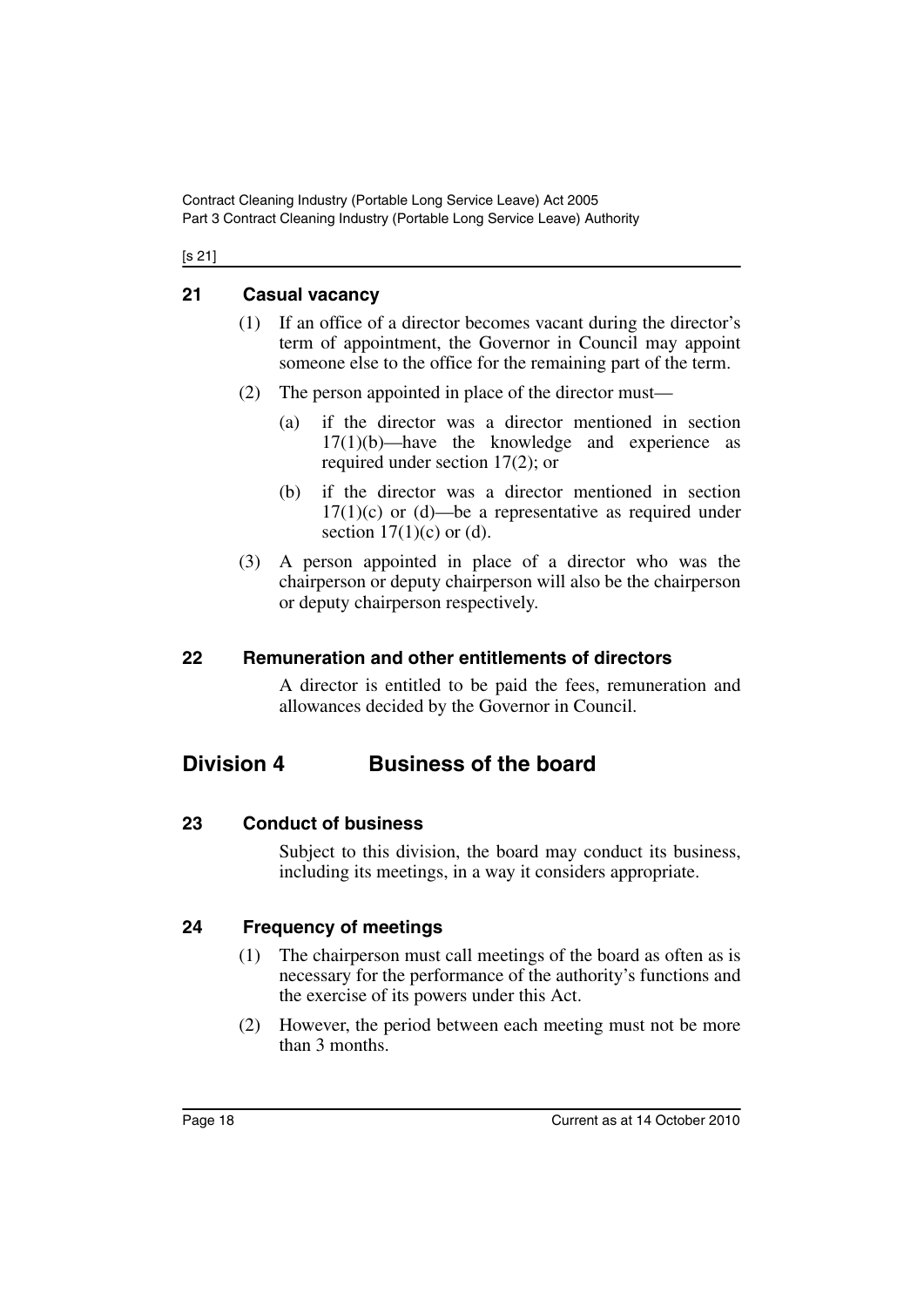- (3) The chairperson must also call a meeting if both of the following ask for a meeting to be called—
	- (a) a director appointed under section  $17(1)(c)$ ;
	- (b) a director appointed under section 17(1)(d).

#### <span id="page-20-0"></span>**25 Presiding at meetings**

- (1) The chairperson is to preside at all meetings of the board at which the chairperson is present.
- (2) If the chairperson is not present at a meeting of the board, the deputy chairperson is to preside.
- (3) When the deputy chairperson presides at a meeting, the deputy chairperson has all the functions and powers of the chairperson.

#### <span id="page-20-1"></span>**26 Quorum**

- (1) Business must not be conducted at a meeting of the board unless a quorum is present.
- (2) A quorum consists of at least 3 directors, including—
	- (a) the chairperson or deputy chairperson; and
	- (b) a director appointed under section  $17(1)(c)$ ; and
	- (c) a director appointed under section  $17(1)(d)$ .

### <span id="page-20-2"></span>**27 Conduct of meetings**

- (1) A question at a meeting of the board is decided by majority vote of the directors present.
- (2) Each director present at the meeting has a vote on each question to be decided.
- (3) A director present at the meeting who abstains from voting is taken to have voted for the negative unless the director abstains because of a conflict of interest declared by the director.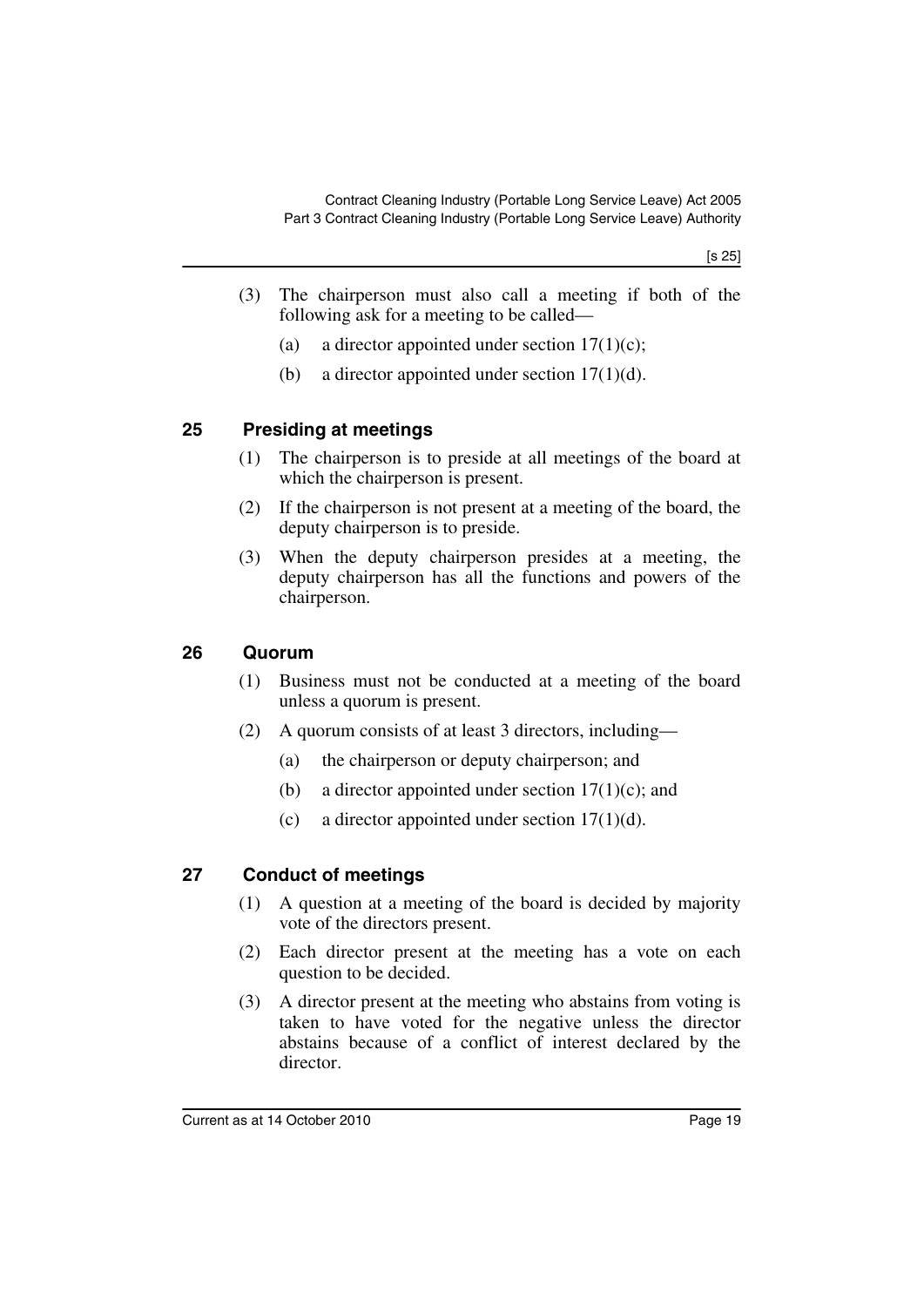[s 28]

- (4) If the votes are equal, the director presiding at the meeting has a casting vote.
- (5) The board may hold meetings, or allow directors to take part in its meetings, by using any technology that reasonably allows directors to hear and take part in discussions as they happen.

*Example of use of technology—*

teleconferencing

- (6) A director who takes part in a meeting under subsection (5) is taken to be present at the meeting.
- (7) When considering the question, regard must be given to any material from, or comments by, the general manager about the question.

### <span id="page-21-0"></span>**28 Decisions made by written reference**

- (1) A question by written reference may be decided by majority vote of the directors voting on the question in response to the reference.
- (2) At least 1 of the directors voting on the question must be either the chairperson or deputy chairperson.
- (3) If the votes are equal and the chairperson is voting, the chairperson has the casting vote.
- (4) If the votes are equal and the chairperson is not voting, the deputy chairperson has the casting vote.
- (5) When considering the question, regard must be given to any material from, or comments by, the general manager about the question.
- (6) In this section—

*written reference* means a procedure in which the general manager gives to each director a question for the director's decision other than at a meeting of the board.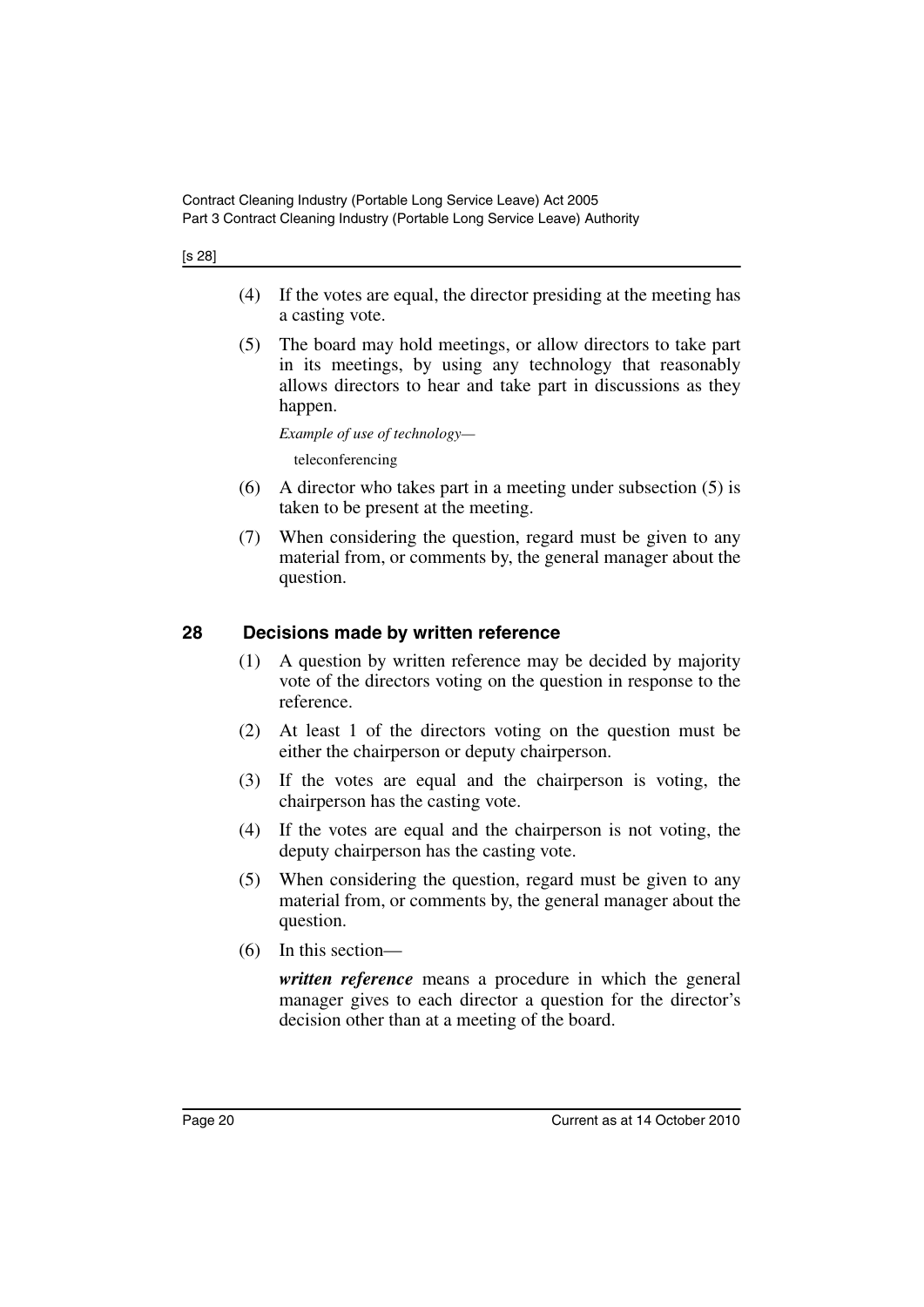#### <span id="page-22-0"></span>**29 Minutes**

- (1) The board must keep a record of a decision of the board, whether the decision is made at a meeting or by written reference.
- (2) The record must be presented at the board's next meeting for confirmation.
- (3) If the record is confirmed, it must be signed by the director presiding at the meeting and forms part of the minutes of the meeting.

### <span id="page-22-1"></span>**30 Disclosure of interests by directors of the board**

- (1) This section applies to a director (the *interested director*) if—
	- (a) the interested director has a direct or indirect interest in an issue being considered, or about to be considered, by the board; and
	- (b) the interest could conflict with the proper performance of the director's duties about the consideration of the issue.
- (2) As soon as practicable after the relevant facts come to the interested director's knowledge, the director must disclose the nature of the interest to a board meeting.
- (3) Unless the board otherwise directs, the interested director must not—
	- (a) be present when the board considers the issue; or
	- (b) take part in a decision of the board about the issue.
- (4) The interested director must not be present when the board is considering whether to give a direction under subsection (3).
- (5) If there is another director who must, under subsection (2), also disclose an interest in the issue, the other director must not—
	- (a) be present when the board is considering whether to give a direction under subsection (3) about the interested director; or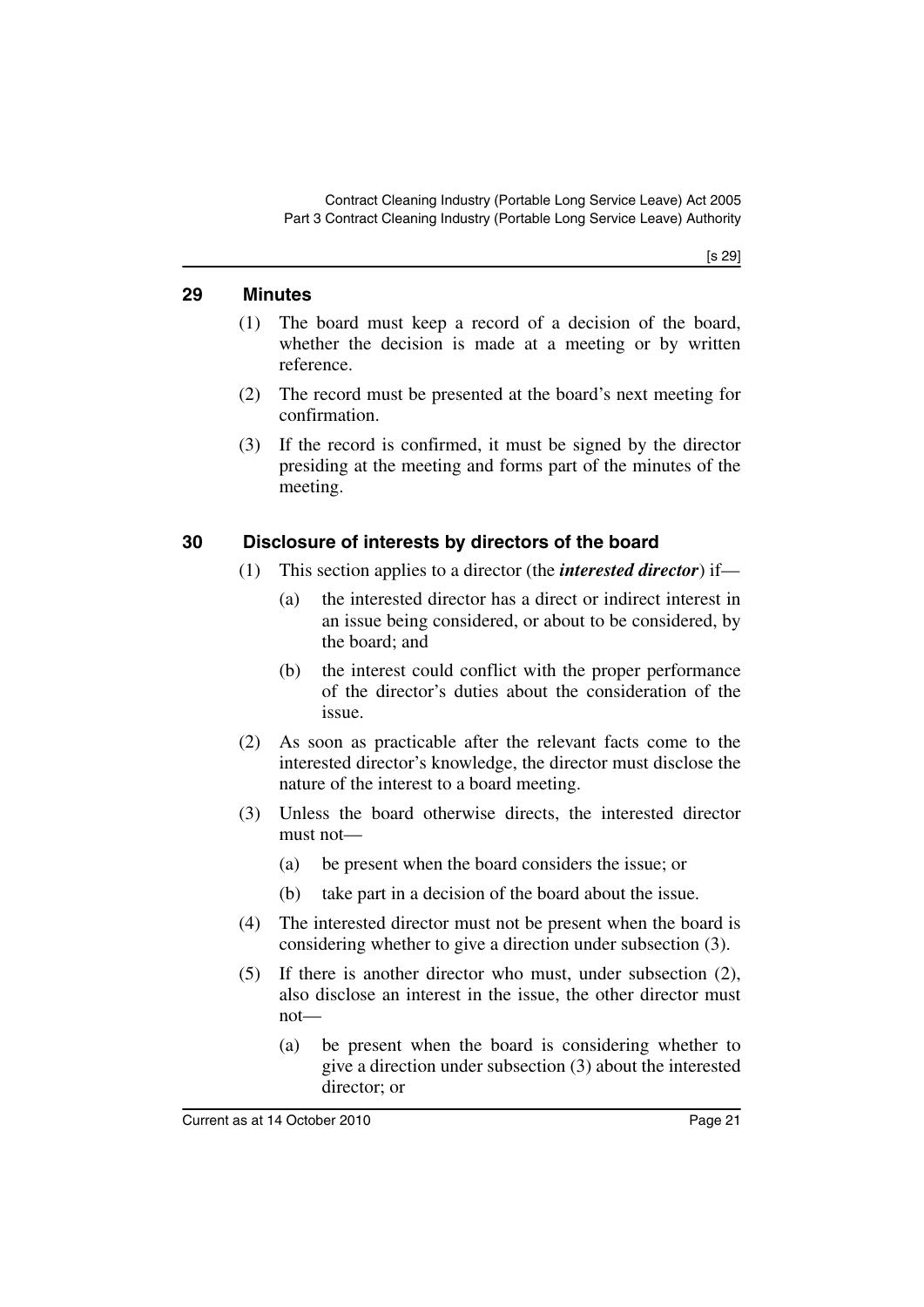[s 31]

- (b) take part in making the decision about giving the direction.
- $(6)$  If—
	- (a) because of this section, a director is not present at a board meeting for considering or deciding an issue, or for considering or deciding whether to give a direction under subsection (3); and
	- (b) there would be a quorum if the director were present;

the remaining directors present are a quorum of the board for considering or deciding the issue, or for considering or deciding whether to give the direction, at the meeting.

(7) A disclosure under subsection (2) must be recorded in the minutes of the meeting.

## <span id="page-23-0"></span>**Division 5 Administration**

#### <span id="page-23-1"></span>**31 Administration subject to Minister**

Subject to the Minister, the authority administers this Act.

#### <span id="page-23-2"></span>**32 General manager**

The general manager of the authority is the person appointed as the general manager of the Building and Construction Authority.

#### <span id="page-23-3"></span>**33 Management of authority by general manager**

- (1) Subject to the board, the general manager is to manage the business of the authority.
- (2) A thing done in the name of or for the authority by the general manager is taken to have been done by the authority.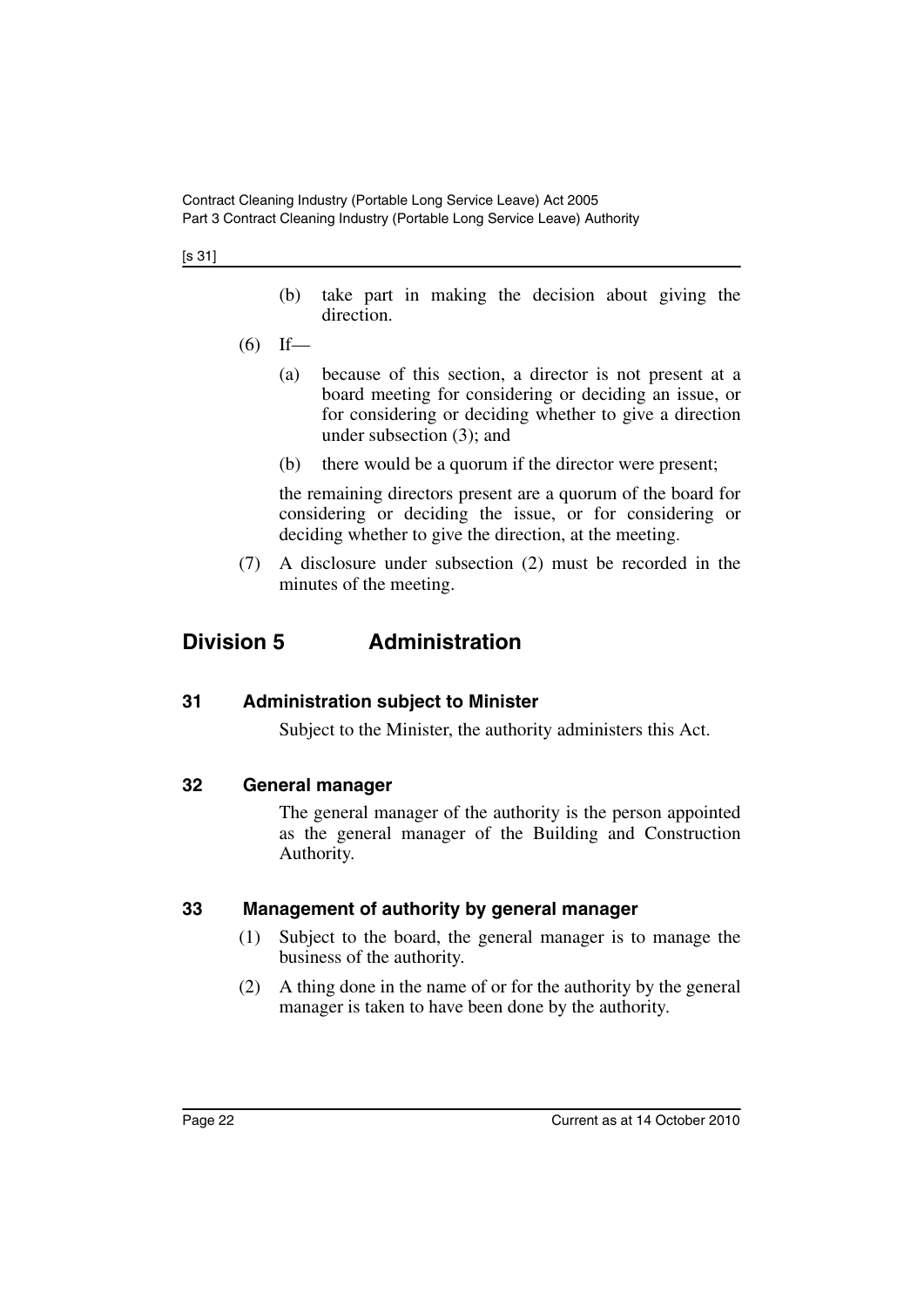### <span id="page-24-0"></span>**34 Staff of the authority**

- (1) The staff of the Building and Construction Authority are to provide the Contract Cleaning Industry (Portable Long Service Leave) Authority with the administrative support services that it requires to carry out its functions effectively and efficiently.
- (2) Also, a member of the staff may, subject to this Act, do all things necessary for the discharge of the functions of the authority.

#### <span id="page-24-1"></span>**35 Authority's seal**

- (1) The general manager must keep the authority's seal in the general manager's custody.
- (2) The seal may be attached to a document by the general manager only—
	- (a) by resolution of the board; and
	- (b) in the presence of the chairperson or, if the chairperson is absent, the deputy chairperson.
- (3) Judicial notice must be taken of the imprint of the authority's seal attached to a document.
- (4) A document with the authority's seal attached to it may be presumed to be properly made.

### <span id="page-24-2"></span>**36 Judicial notice of signatures**

Judicial notice must be taken of—

- (a) the signature of a person who is or has been the chairperson, the deputy chairperson, a director of the board or the general manager; and
- (b) the fact the person holds or has held the relevant office.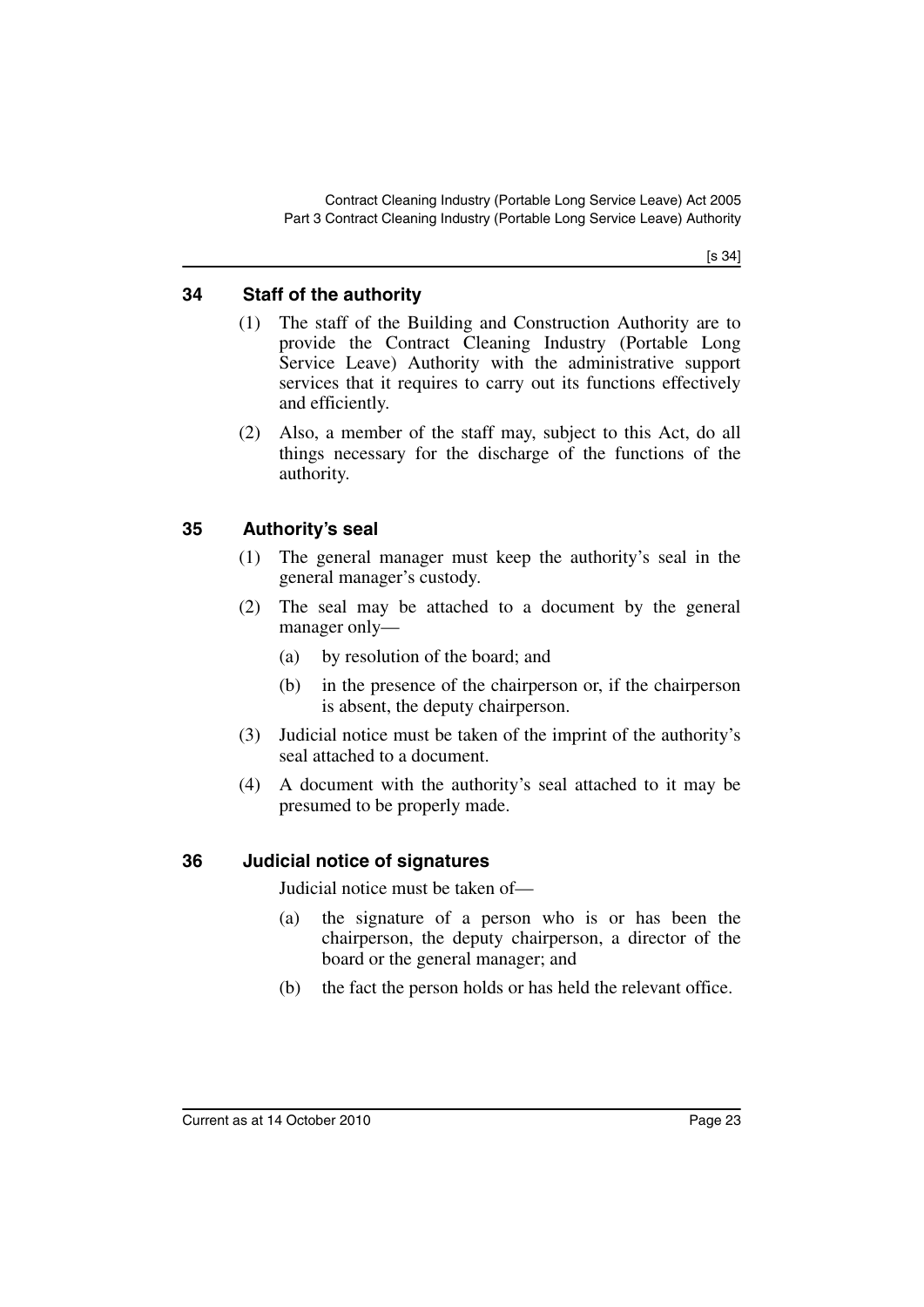Contract Cleaning Industry (Portable Long Service Leave) Act 2005 Part 3 Contract Cleaning Industry (Portable Long Service Leave) Authority

[s 37]

### <span id="page-25-0"></span>**37 Document presumed to be properly made**

A document made by the authority, other than a document required by law to be sealed, may be presumed to be properly made if it is signed by the chairperson, deputy chairperson or general manager.

### <span id="page-25-1"></span>**38 Contracts or agreements**

- (1) The authority's power to make, vary or discharge contracts or agreements must be exercised as follows—
	- (a) for a contract or agreement that, if it were between individuals, must be a written contract or agreement and under seal—by a written contract or agreement in the authority's name and under the seal of the authority;
	- (b) for a contract or agreement that, if it were between individuals, must be a written contract or agreement and signed by the parties—by a written contract or agreement in the authority's name and signed by a person acting for the authority.
- (2) The authority's power to make, vary or discharge a contract or agreement that, if it were between individuals, may be made orally, may be exercised orally by a person acting for the authority.

### <span id="page-25-2"></span>**39 Agreement about administration of this Act**

(1) The authority may enter into a written agreement with the Building and Construction Authority in relation to the administration of this Act, including expenses attributable to the administration (*administration expenses*).

*Examples of administration expenses*—

- staff costs
- rent
- cost of electricity use
- (2) Without limiting subsection (1), the agreement may provide that the Building and Construction Authority—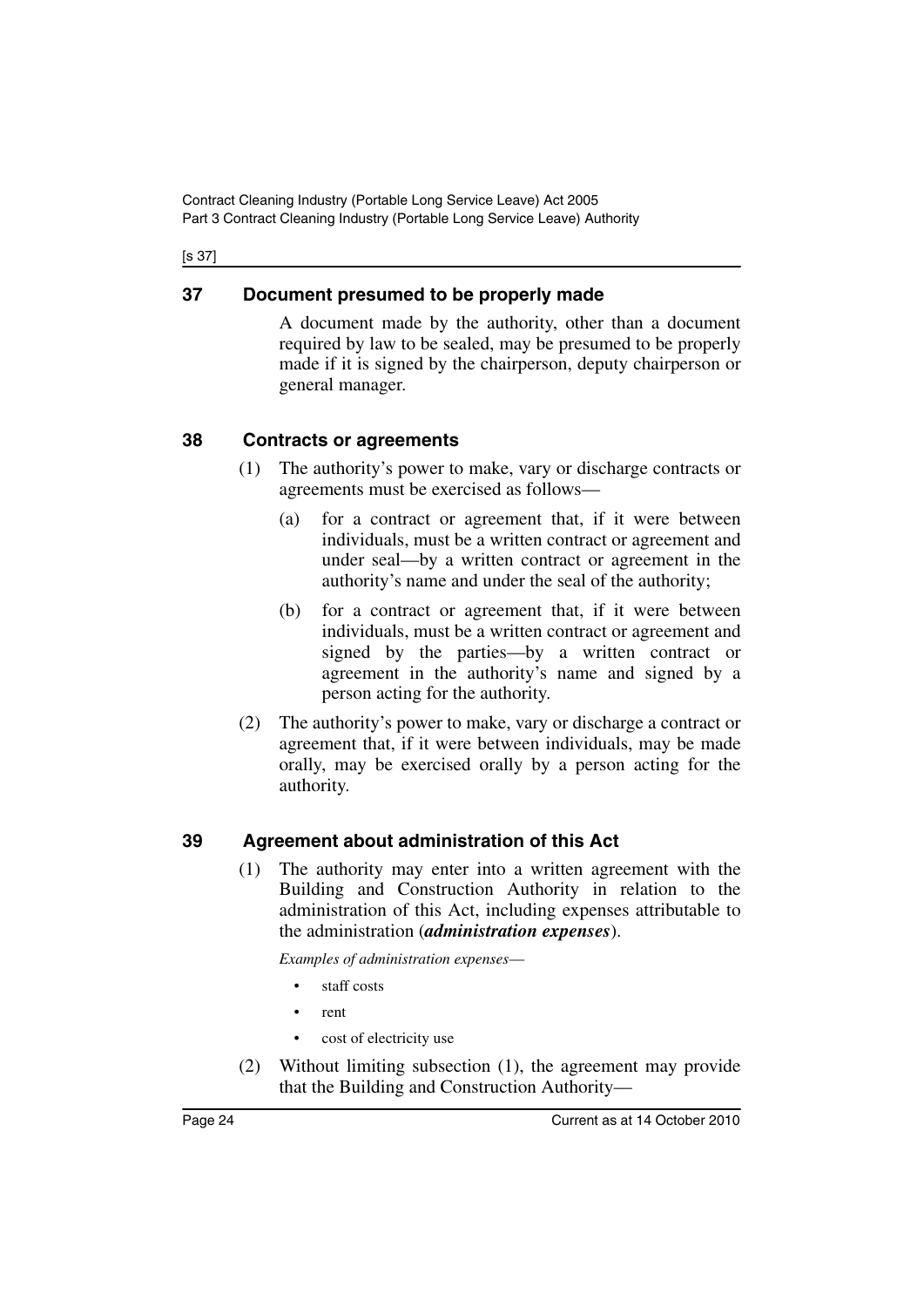[s 40]

- (a) must pay the administration expenses; and
- (b) may recoup the administration expenses from the authority, with interest, at a rate stated in the agreement.

## <span id="page-26-0"></span>**Division 6 Financial provisions**

#### <span id="page-26-1"></span>**40 Funds of authority**

- (1) The funds of the authority consist of—
	- (a) levy amounts paid to the authority; and
	- (b) amounts borrowed by the authority; and
	- (c) proceeds from investments by the authority; and
	- (d) other amounts received by the authority.
- (2) The funds may only be applied in making—
	- (a) long service leave payments; and
	- (b) payments for expenses incurred in the administration of this Act including, for example, payments to the Building and Construction Authority under an agreement mentioned in section 39; and
	- (c) payments for borrowings by the authority; and
	- (d) investments by the authority; and
	- (e) other payments authorised by this Act.

#### <span id="page-26-2"></span>**41 Proposed budget and progress budget reports**

- (1) The authority must give the Minister the details of its proposed budget for each financial year at least 30 days before the start of the financial year.
- (2) The proposed budget has no effect unless it is approved by the Minister.
- (3) The authority must give the Minister progress reports on the operation of the budget.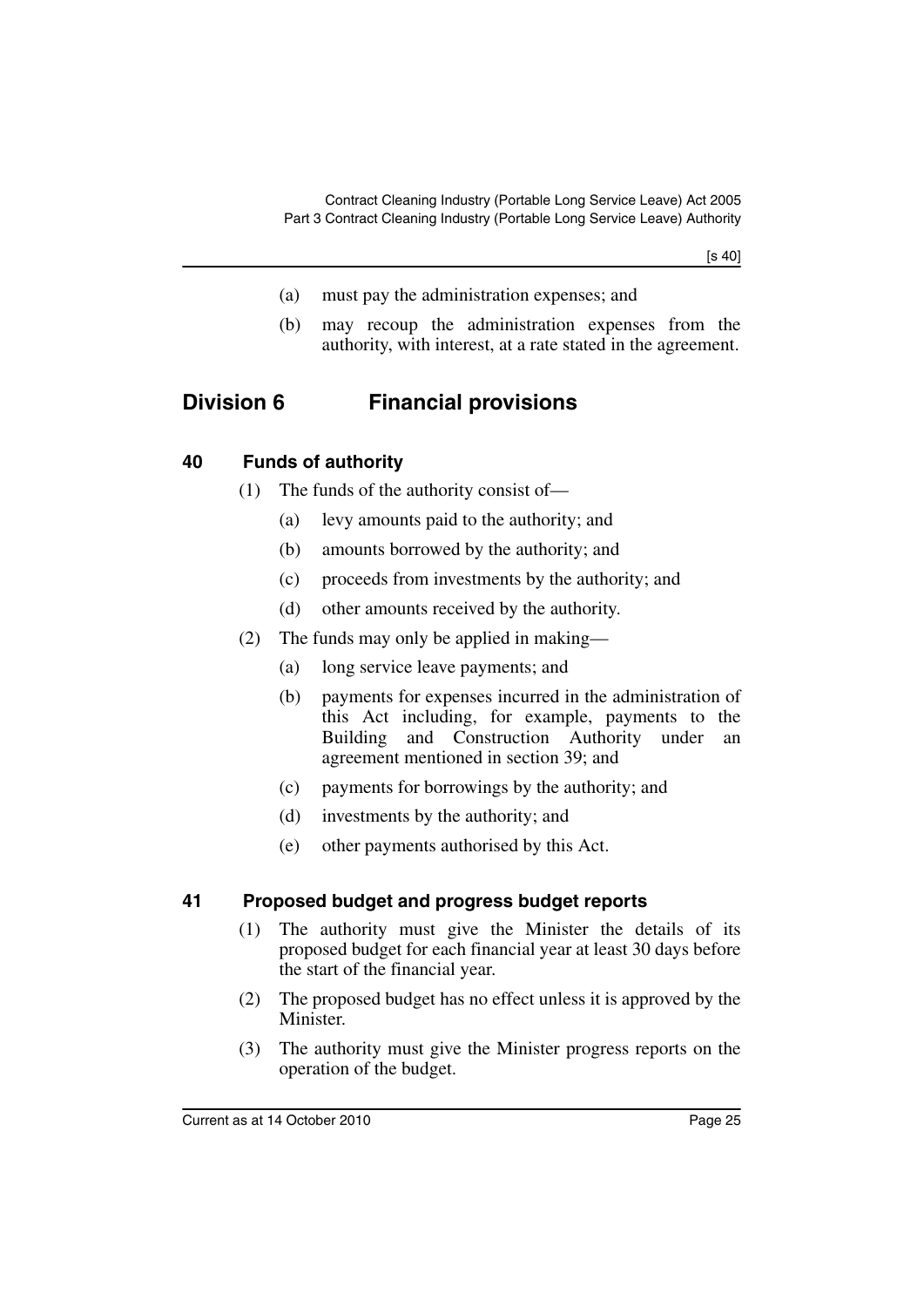#### [s 42]

(4) Progress reports are to be given when, and in the way, the Minister requires.

### <span id="page-27-0"></span>**42 Actuarial investigation of funds**

- (1) At least every 2 years, but otherwise as required by the board, the authority must investigate the adequacy of the authority's funds and the adequacy of the percentage prescribed under a regulation as the rate of levy.
- (2) For subsection (1), the board must appoint a person (an *actuary*) who is recognised as an actuary and holds qualifications that the board considers suitable to carry out the investigation.
- (3) The actuary must—
	- (a) finish the investigation, and report the outcome of the investigation to the authority after the investigation is conducted; and
	- (b) state in the report an opinion about whether the rate of levy should be reduced, increased or stay the same.
- (4) After the authority receives the report, the authority must give the report to the Minister with its recommendations on—
	- (a) the opinion stated by the actuary under subsection (3)(b); and
	- (b) whether the funds available are adequate to perform the authority's functions.
- (5) This section does not limit the authority's ability to make other inquiries about whether the authority's funds and the rate of levy are adequate.

#### <span id="page-27-1"></span>**43 Application of Finance Acts**

- (1) The authority is a statutory body within the meaning of the *Financial Accountability Act 2009*.
- (2) The authority is a statutory body for the *Statutory Bodies Financial Arrangements Act 1982*.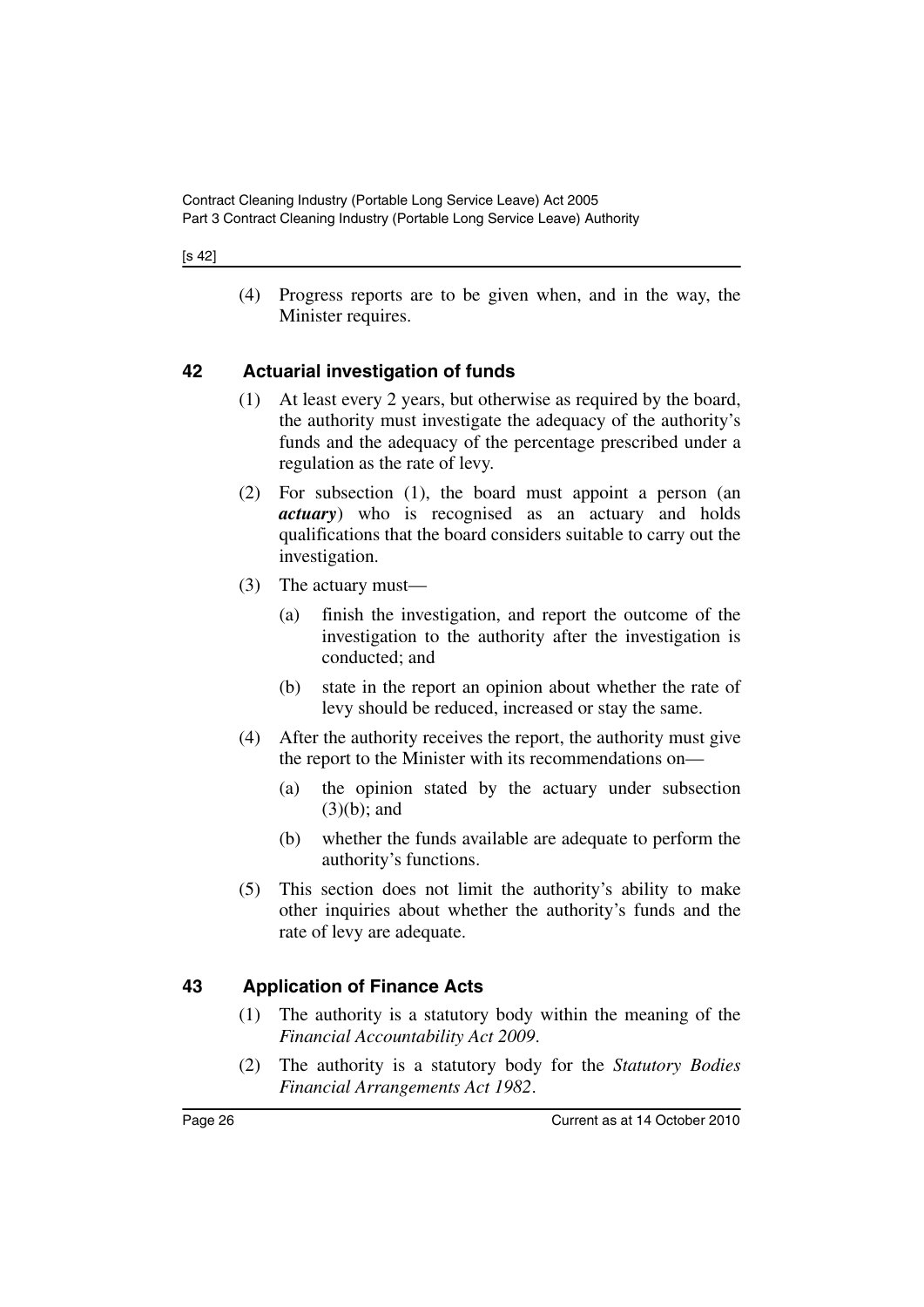[s 44]

(3) The *Statutory Bodies Financial Arrangements Act 1982*, part 2B sets out the way in which the authority's powers under this Act are affected by the *Statutory Bodies Financial Arrangements Act 1982.*

## <span id="page-28-0"></span>**Part 4 Registration**

## <span id="page-28-1"></span>**Division 1 Registration of workers**

#### <span id="page-28-2"></span>**44 Authority to keep register of workers**

The authority must keep a register of persons who are registered under section 47 or 48 (a *register of workers*).

#### <span id="page-28-3"></span>**45 Particulars to be entered in register of workers**

- (1) To the extent the authority has, or is reasonably able to obtain, any of the following information about each person who is a registered worker, the authority must enter it in the register of workers in relation to the person—
	- (a) the person's name, birthday and residential address;
	- (b) the day the person became a registered worker;
	- (c) the amount of the person's entitlement to long service leave;
	- (d) if the person no longer performs cleaning work in the contract cleaning industry—the day the person stopped performing cleaning work in the contract cleaning industry.
- (2) Also, the authority may enter in the register any other information it considers necessary for the administration of this Act.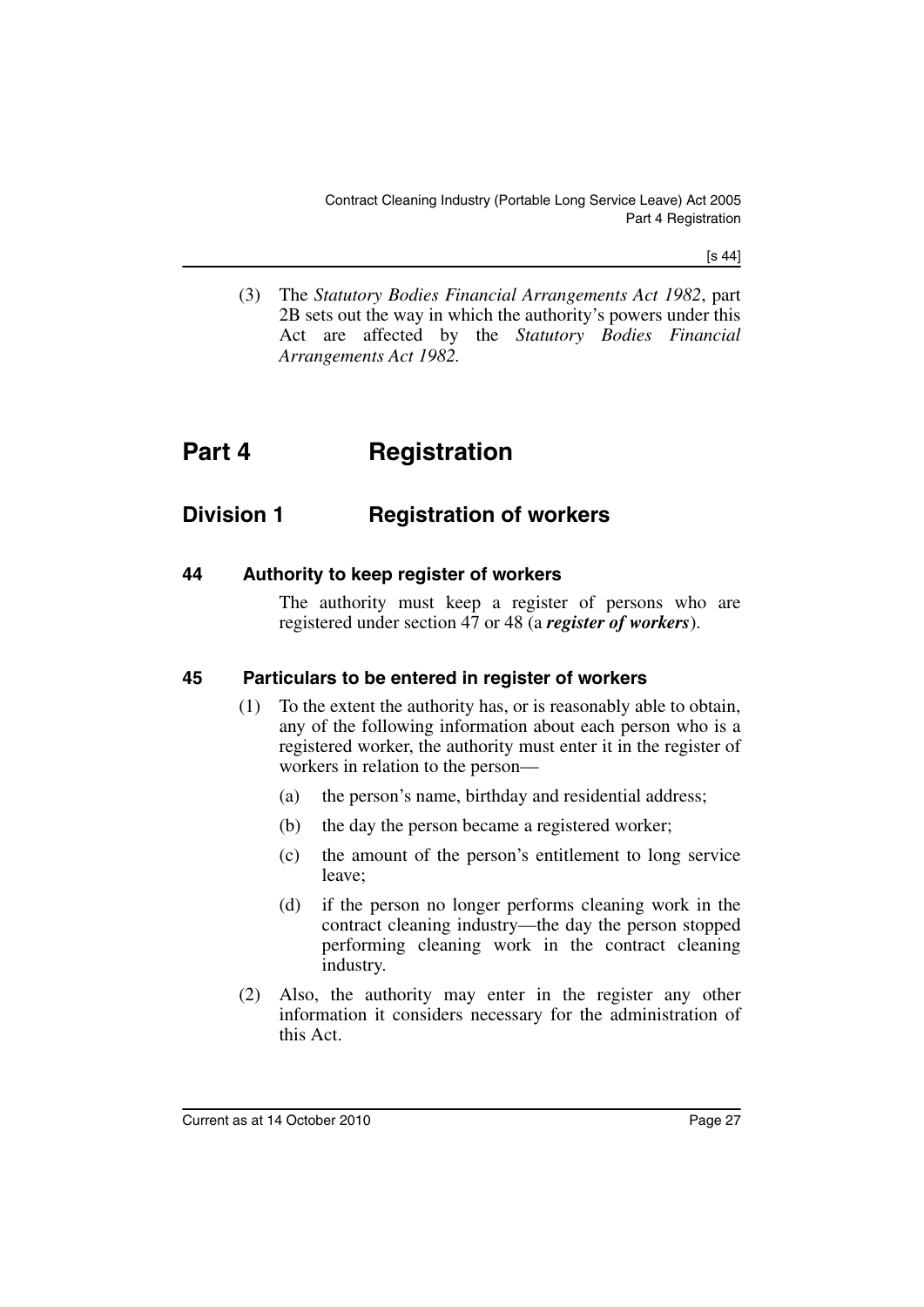| ×<br>٠<br>I |
|-------------|
|-------------|

### <span id="page-29-0"></span>**46 Application for registration as a registered worker**

- (1) A person may apply for registration as a worker in the contract cleaning industry.
- (2) The application must be in the approved form.
- (3) The authority may, by notice, ask the applicant to do 1 or both of the following within a reasonable time stated in the notice—
	- (a) give further information or documents relevant to the application;
	- (b) verify information or documents forming part of the application including, if asked, by statutory declaration.
- (4) The authority may refuse to grant the application if the applicant, without reasonable excuse, does not give or verify the information or documents within the stated time.

#### <span id="page-29-1"></span>**47 Grant or refusal to grant application for registration as a registered worker**

If a person applies to the authority for registration as a worker in the contract cleaning industry under section 46, the authority must—

- (a) consider the application; and
- (b) either—
	- (i) grant the application and enter the person's name in the register of workers; or
	- (ii) refuse to grant the application and give the person an information notice about the refusal.

#### <span id="page-29-2"></span>**48 Worker may become a registered worker other than by application**

- (1) The authority may decide a person is, or was, a worker if—
	- (a) the authority has received information indicating the person is, or was, a worker; and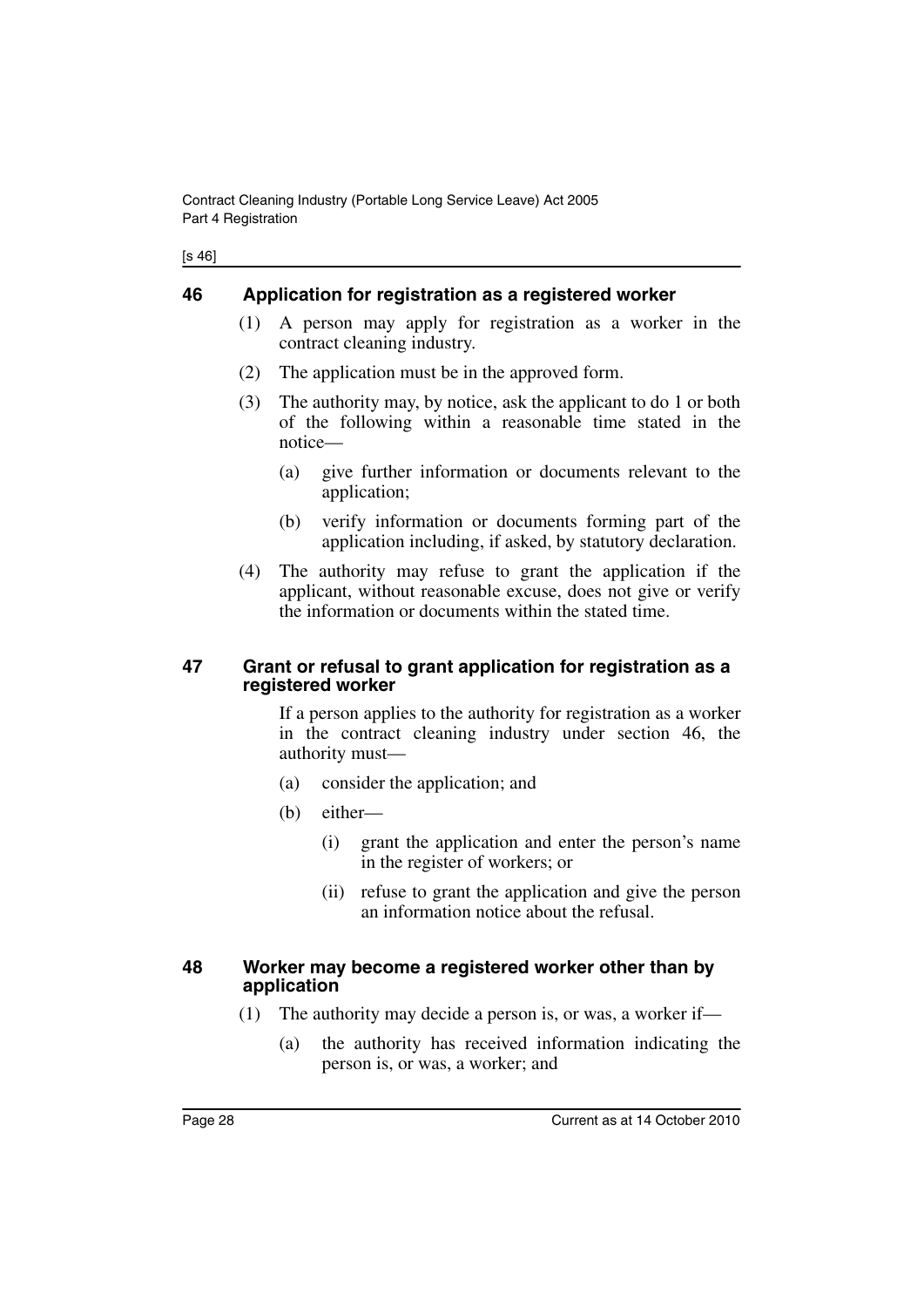[s 49]

- (b) the authority is satisfied that person is, or was, a worker.
- (2) The authority may decide that a person is, or was, a worker even though an application under section 46 has not been made.
- (3) If the authority decides a person is, or was, a worker, the authority may enter the person's name in the register of workers.
- (4) The authority must give the person an information notice about the authority's decision to enter the person's name in the register of workers.

#### <span id="page-30-0"></span>**49 When does a person become a registered worker**

- (1) For section  $45(1)(b)$ , the day on which a person becomes a registered worker (the *registration day*) is—
	- (a) if the person applies under section 46 and the application is granted—the day the authority receives the application; or
	- (b) if the authority receives other information indicating the person is a worker as mentioned in section 48—the day the authority receives the information.
- (2) However, if the authority is satisfied the person was a worker for a period before the person's registration day, the authority must nominate an earlier day as the day the person became a registered worker.
- (3) For subsection (2), the authority must not nominate a day earlier than—
	- (a) the start of the financial year that is the second last full financial year before the person's registration day, unless the authority is satisfied special circumstances exist; and
	- (b) in any event—1 July 2005.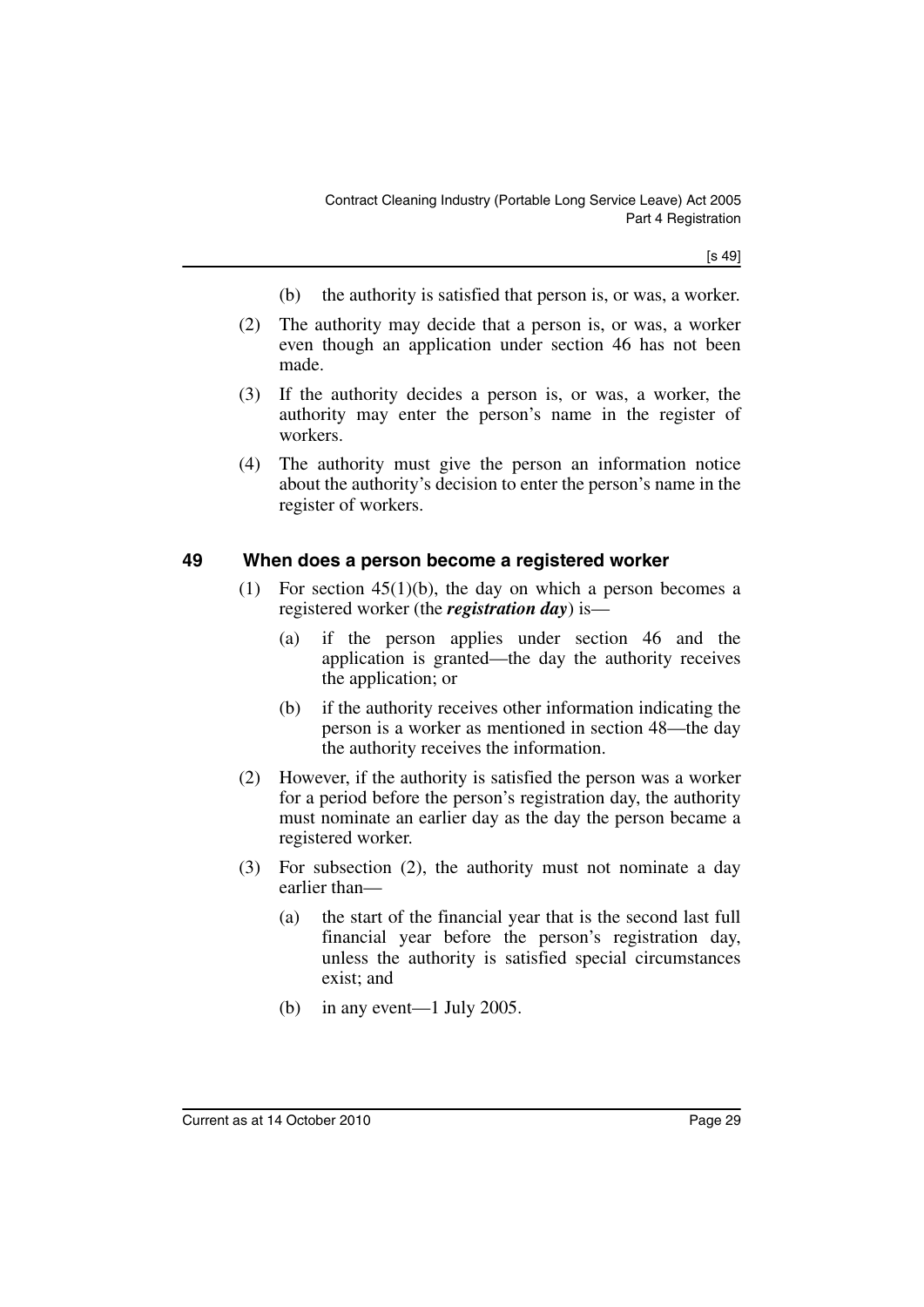#### [s 50]

*Examples for subsection (3)(a)—*

- 1 A person applies to become a registered worker on 1 February 2009. The authority may nominate a date no earlier than 1 July 2006.
- 2 The authority receives a return from an employer for a worker on 1 July 2009. The authority may nominate a date no earlier than 1 July 2007.

#### <span id="page-31-0"></span>**50 Cancellation of registration as a registered worker**

- (1) The authority may cancel a person's registration under this division if it is satisfied about any of the following—
	- (a) the person has not been a worker;
	- (b) the person has not, for at least 4 consecutive years, been credited with service in the register of workers or a record kept under a corresponding law;
	- (c) the person's application to become a registered worker should have been refused because information provided in the application was false or misleading.
- (2) If the authority cancels a person's registration, it must—
	- (a) give the person an information notice about the cancellation; and
	- (b) remove the person's name from the register of workers—
		- (i) if an application for reconsideration of the decision or an appeal under part 8 is lodged against the cancellation before the end of 120 days after the day the authority gives the person the information notice—on the day the application or appeal is withdrawn or the cancellation is finally confirmed; or
		- (ii) otherwise—after 120 days from the day the authority gives the person the information notice.
- (3) However, if a payment for long service leave is made to a person under section  $72(2)(a)$ , the authority must immediately—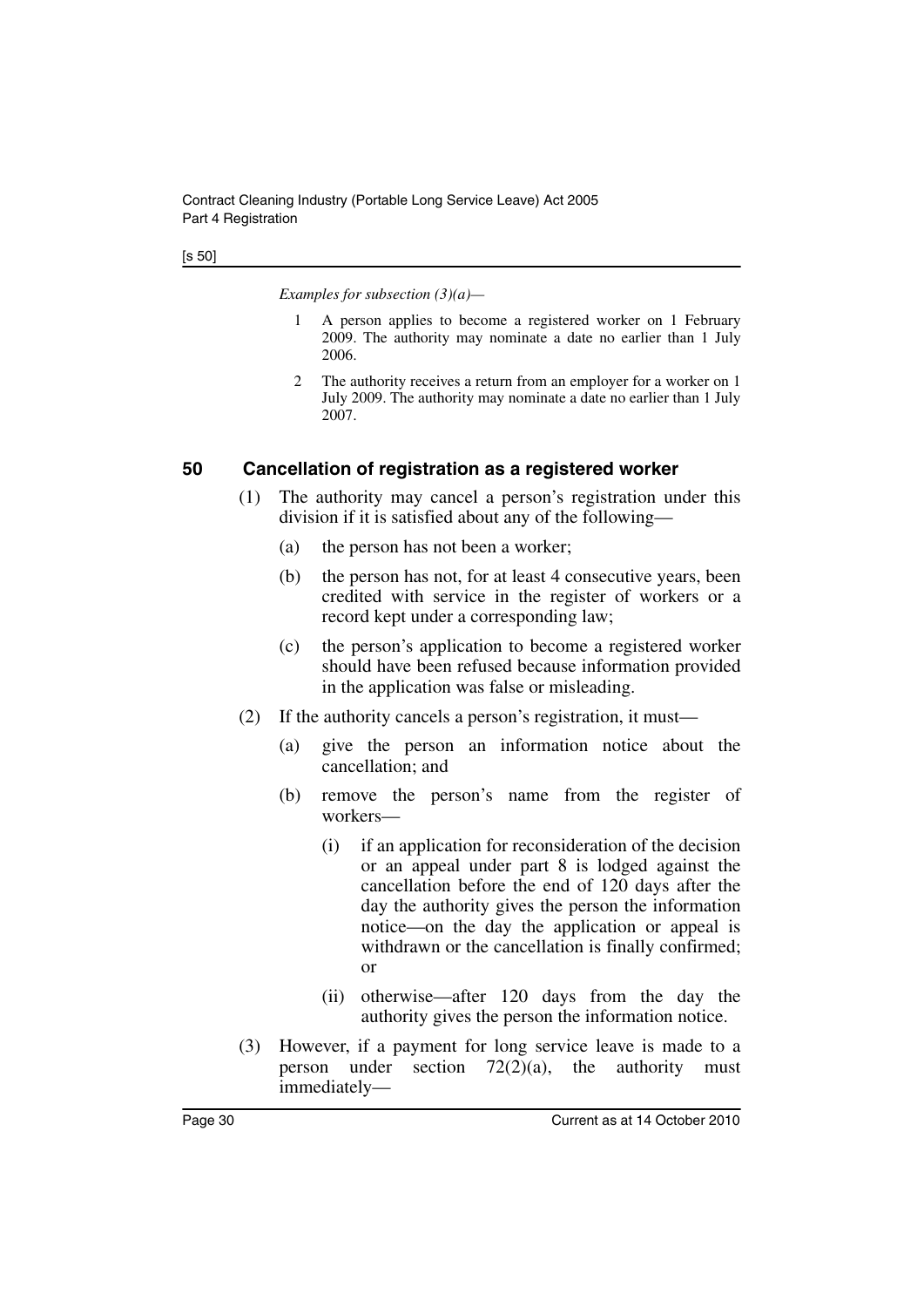[s 51]

- (a) cancel the person's registration as a registered worker; and
- (b) give the person an information notice about the cancellation; and
- (c) remove the person's name from the register of workers.
- (4) When the person's name is removed from the register of workers—
	- (a) the person is no longer a registered worker; and
	- (b) the person, or the personal representative of the person, is not entitled to apply for or be paid long service leave for any days' service credited to the person in the register of workers at the time of the removal.
- (5) This section does not prevent a person whose name has been removed from the register of workers under this section from subsequently becoming a registered worker.

## <span id="page-32-0"></span>**Division 2 Registration of employers**

#### <span id="page-32-1"></span>**51 Authority to keep register of employers**

The authority must keep a register of persons who are registered under section 55 (a *register of employers*).

#### <span id="page-32-2"></span>**52 Particulars to be entered into register of employers**

- (1) To the extent the authority has, or is able to obtain, any of the following information about each person who is a registered employer, the authority must enter it in the register of employers in relation to the person—
	- (a) the person's name;
	- (b) any trading name of the person;
	- (c) the person's ABN, if any;
	- (d) the address of the person's principal place of business;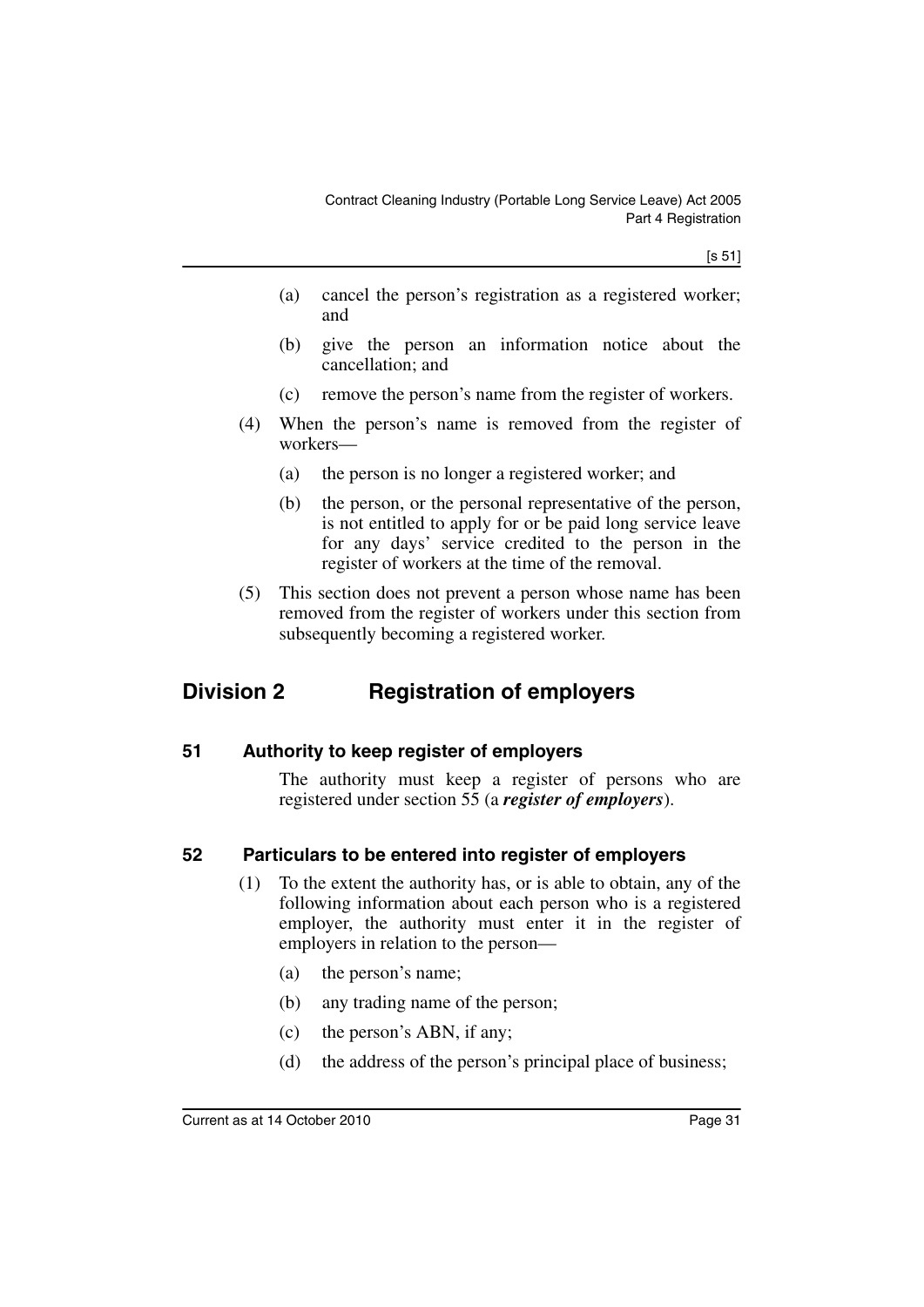- (e) if the person is a corporation—
	- (i) the address of the corporation's registered office; and
	- (ii) the corporation's ACN;
- (f) the day the person became registered as an employer;
- (g) if the person is no longer an employer—the day the person stopped being an employer.
- (2) Also, the authority may enter in the register any other information it considers necessary for the administration of this Act.

### <span id="page-33-0"></span>**53 Application for registration as a registered employer**

(1) A person must apply to become a registered employer within 7 days after becoming an employer.

Maximum penalty—40 penalty units.

- (2) The application must be in the approved form.
- (3) The approved form may require an employer—
	- (a) to state the following—
		- (i) any name under which the employer is or has been engaged in the contract cleaning industry;
		- (ii) any business address of the employer;
		- (iii) any place a record mentioned in section 66 may be inspected during normal business hours; and
	- (b) to give other information or produce documents the authority considers are relevant to the administration of this Act.
- (4) The authority may, by notice, ask the applicant to do 1 or both of the following within a reasonable time stated in the notice—
	- (a) give further information or documents relevant to the application;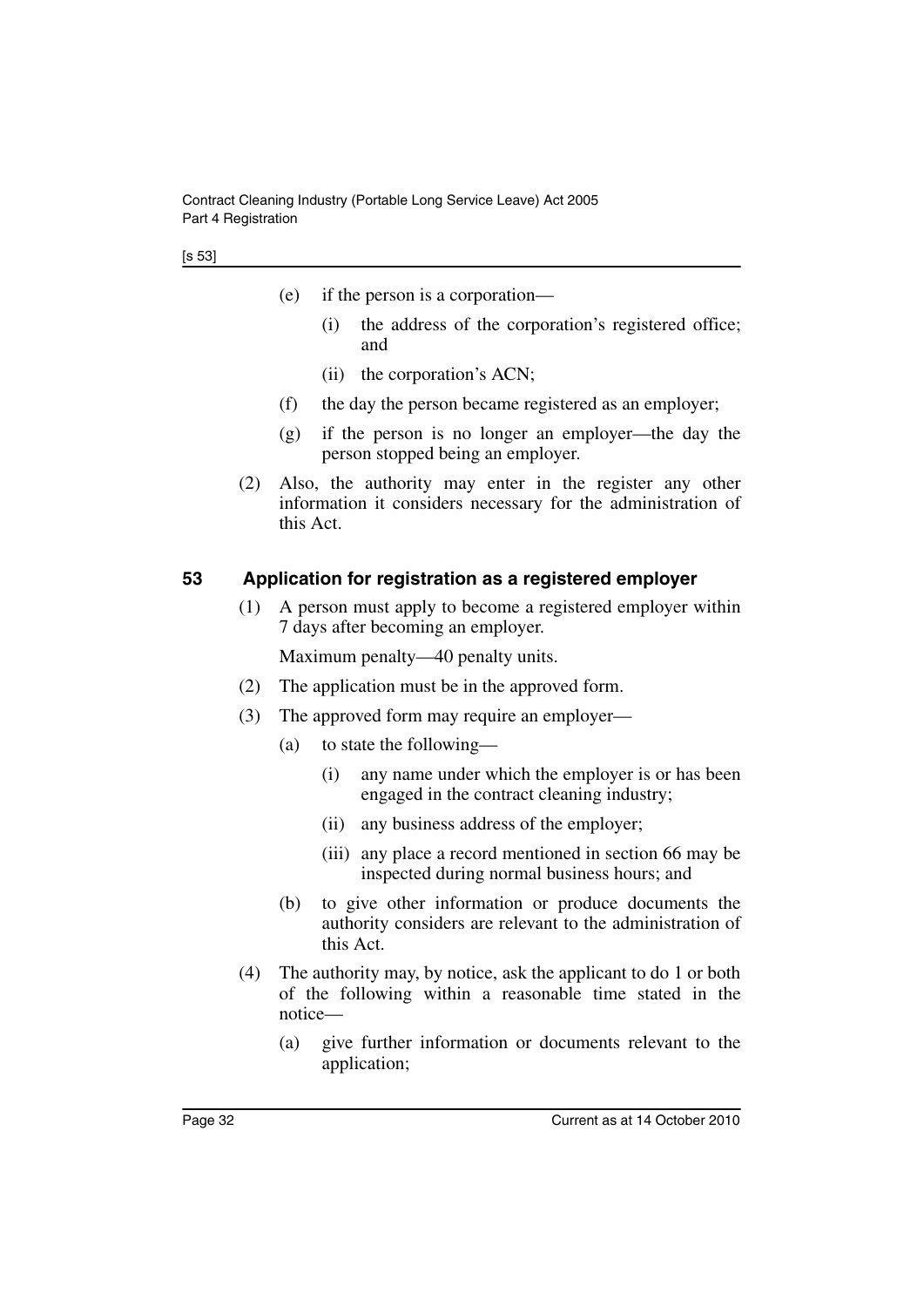[s 54]

- (b) verify information or documents forming part of the application including, if asked, by statutory declaration.
- (5) The applicant must comply with a request made under subsection (4) within the stated time, unless the applicant has a reasonable excuse.

Maximum penalty for subsection (5)—40 penalty units.

#### <span id="page-34-0"></span>**54 Court order about application for registration as a registered employer**

- (1) If a court finds a person guilty of an offence against subsection (2) or section 53(1) (whether or not a conviction is recorded), in addition to imposing a penalty on the person, the court may order the person to apply to the authority, within a stated time, under section 53 to become a registered employer.
- (2) A person against whom an order under subsection (1) has been made must comply with the order, unless the person has a reasonable excuse.

Maximum penalty for subsection (2)—40 penalty units.

#### <span id="page-34-1"></span>**55 Grant or refusal to grant application for registration as a registered employer**

If a person applies to the authority to become a registered employer under section 53, the authority must—

- (a) consider the application; and
- (b) either—
	- (i) grant the application and enter the person's name in the register of employers; or
	- (ii) refuse to grant the application and give the person an information notice about the refusal.

#### <span id="page-34-2"></span>**56 Employer to give notice of a change to information given**

A person who is a registered employer must give notice to the authority about a change to the information provided under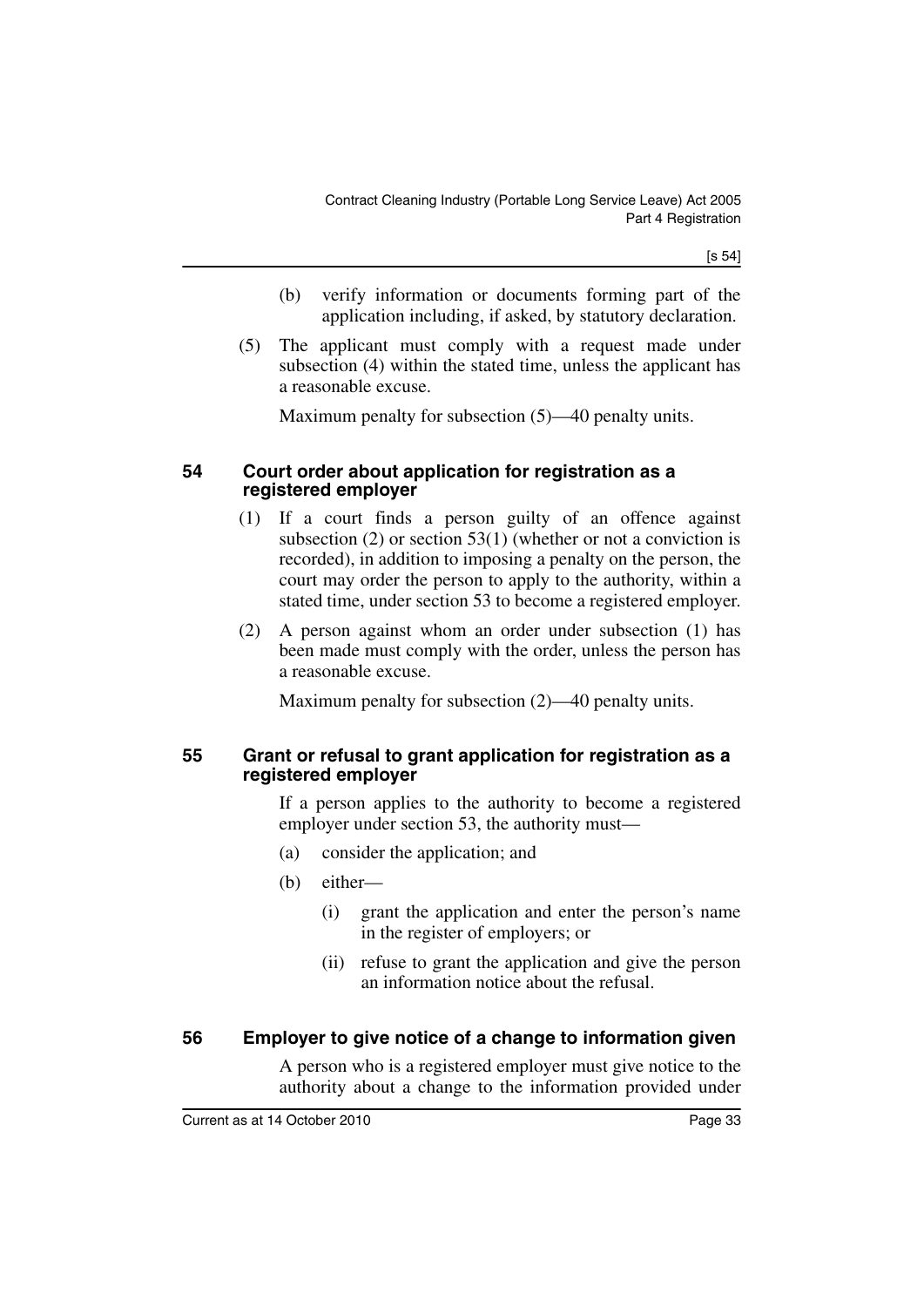#### [s 57]

section  $52(1)(a)$  to (e) about the person within 14 days after the change happens.

Maximum penalty—40 penalty units.

#### <span id="page-35-0"></span>**57 Cancellation of registration as a registered employer**

- (1) If a registered employer stops engaging workers to perform cleaning work in the contract cleaning industry, the registered employer may, by notice, apply to the authority for cancellation of the registration.
- (2) If the authority refuses to cancel the registered employer's registration, the authority must give the registered employer an information notice about the refusal.

### <span id="page-35-1"></span>**Division 3 Power to ensure employers are registered**

#### <span id="page-35-2"></span>**58 Authority may require information or documents from employer**

- (1) This section applies if the authority believes a person is or was an employer, but is not a registered employer.
- (2) The authority may, by notice given to the person, require the person to give the authority the information or documents stated in the notice that are necessary to enable the authority to decide whether the person is or was an employer in the contract cleaning industry.
- (3) The notice may state a time, that must be reasonable in the circumstances, within which the information or documents must be given to the authority.
- (4) The person must comply with the notice within the stated time, unless the person has a reasonable excuse.

Maximum penalty—40 penalty units.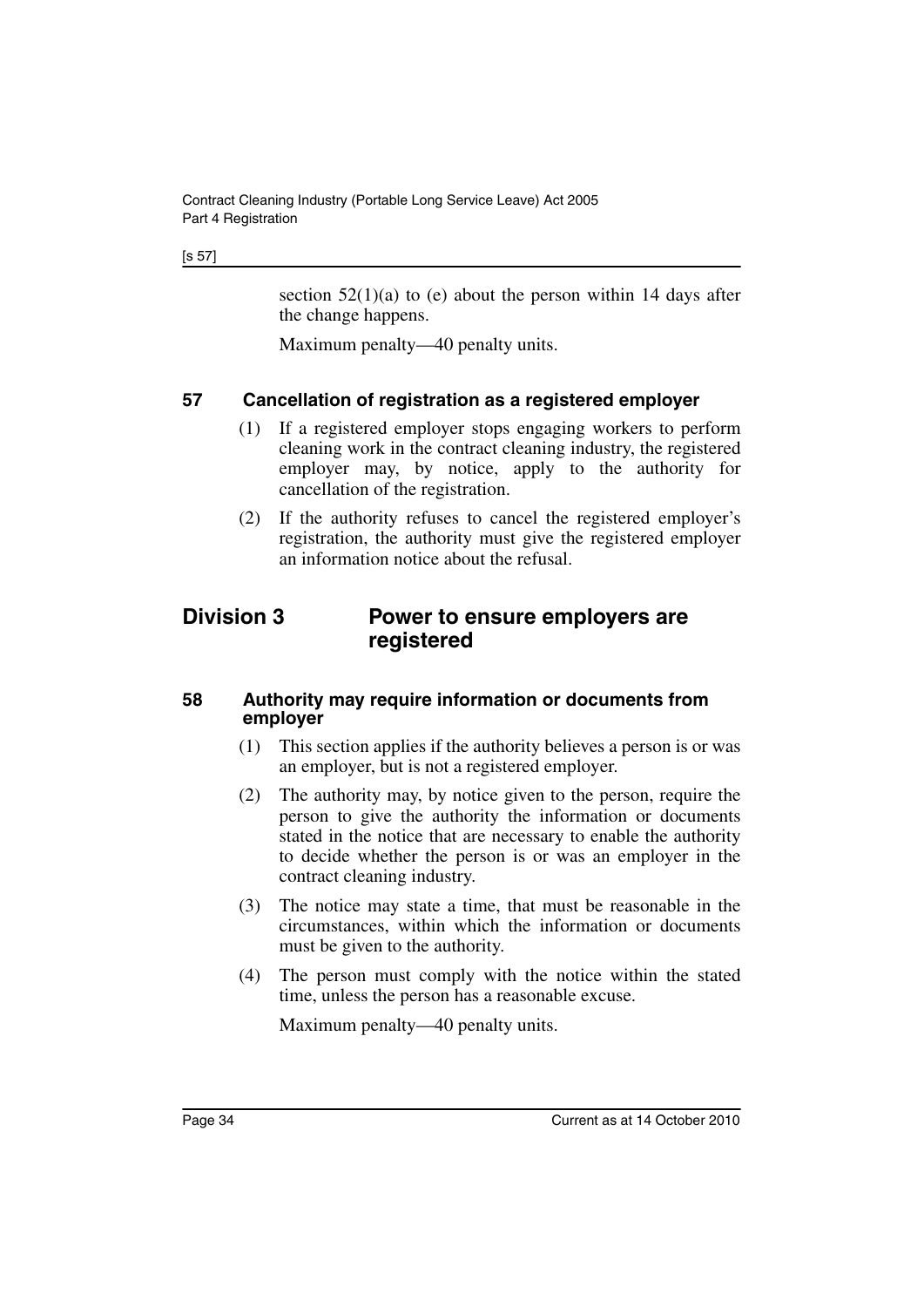[s 59]

- (5) If the person is an individual, it is a reasonable excuse for the person not to comply with the requirement if complying with the requirement might tend to incriminate the person.
- (6) If a court finds that a person has contravened subsection (4), in addition to an order the court may make imposing a penalty, the court may make another order the court considers appropriate.
- (7) The person must comply with the order unless the person has a reasonable excuse.

Maximum penalty for subsection (7)—40 penalty units.

# **Part 5 Service credits, returns and notices**

### **59 What is an** *engagement period* **for a worker**

- (1) An *engagement period*, for a worker, is a period that—
	- (a) starts on the day a person is engaged by an employer as a worker; and
	- (b) ends on the day the person stops being engaged by an employer as a worker.
- (2) For subsection (1), it is not relevant whether the employer who engages the person as a worker is the employer who stops engaging the person as a worker.
- (3) Also *engagement period,* for a worker, is taken to include any day that the person who is or was a worker did not perform cleaning work because—
	- (a) the person had been dismissed by the person's employer for the period to ensure the person did not take long service leave during the employer's employment; or
	- (b) the person—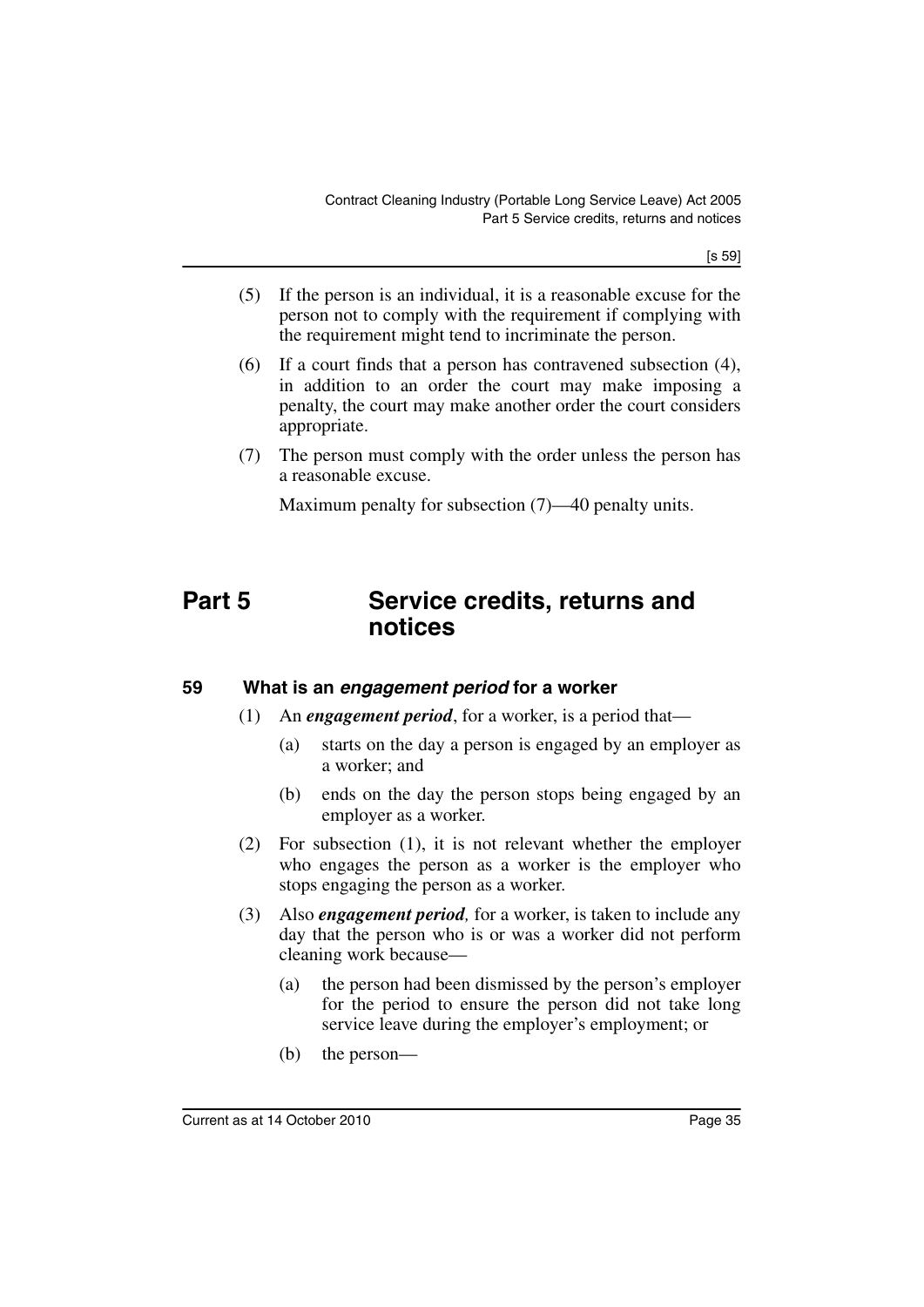[s 60]

- (i) sustained an injury, within the meaning of the *Workers' Compensation and Rehabilitation Act 2003*, section 32 while performing work for an employer; and
- (ii) the person could not perform work for the employer in the contract cleaning industry because of the injury.

### **60 Crediting service**

(1) If a worker performs any cleaning work in a return period, the worker must be credited in the register of workers with 1 day's service for each day in the return period, whether or not the worker performed cleaning work on a particular day.

*Examples for subsection (1)—*

- 1 If a return period is 92 days in length and a worker only performs cleaning work on 1 day each week during the 92 day period, the worker must be credited with 92 days service in the register of workers for the return period, even though the worker only performed cleaning work on 13 of the days.
- 2 If there are 4 return periods during a worker's engagement period, and the worker only performs cleaning work during 3 of the return periods, the worker will be credited with service for the total number of days in each of the 3 return periods during which the worker performed the cleaning work.
- (2) However, a worker must not be credited in a return period for a day that is not part of an engagement period for the worker.

*Example for subsection (2)*—

If a worker ceases work for an employer on a Monday and is not engaged by another employer to perform cleaning work until the following Thursday, the worker will not be credited in the register of workers with service for the intervening Tuesday and Wednesday.

(3) A worker mentioned in section 59(3)(b) must be credited with service as if the worker had performed work in the contract cleaning industry from the day of injury until whichever of the following first happens—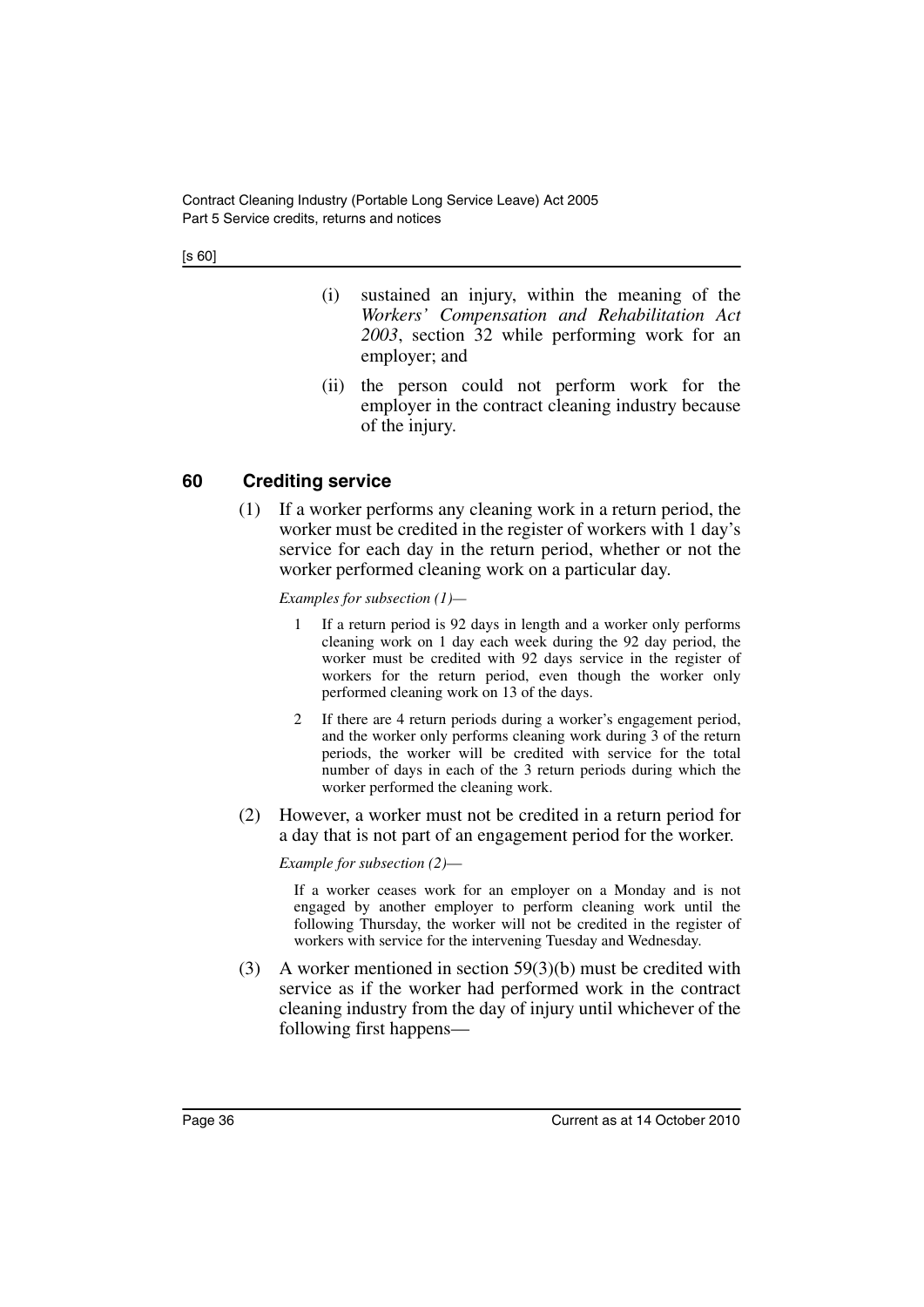- (a) a period of 6 months, after the day of the injury, ends;
- (b) the worker engages in employment.

### **61 Limitations on crediting service**

- (1) Subject to section 69, a person must not be credited in the register of workers with a day's service unless the day is on or after the day the person became a registered worker under section 49.
- (2) A worker must not be credited in the register of workers with more than 365 days in a financial year, even if a particular financial year has 366 days.
- (3) The days of service a worker must be credited for in the register of workers must be adjusted to ensure that the total number is not more than 365 days if—
	- (a) for a financial year, a registered worker would otherwise be entitled to be credited with a number of days of service in the register of workers and a further number of days of service in a like register or record kept under a corresponding law; and
	- (b) the total of the days of service is more than 365 days.
- (4) The adjustment under subsection (3) must be made when an application is made under this Act or a corresponding law for payment of long service leave for service that includes either or both of the number of days of service mentioned in subsection  $(3)(a)$ , or at any other time the authority may decide.

### **62 Returns**

(1) Within 14 days after the end of a return period, a person who is or was an employer during the return period must give to the authority a return in the approved form for the period.

Maximum penalty—40 penalty units.

(2) For each worker engaged by the person during the return period, the return must include—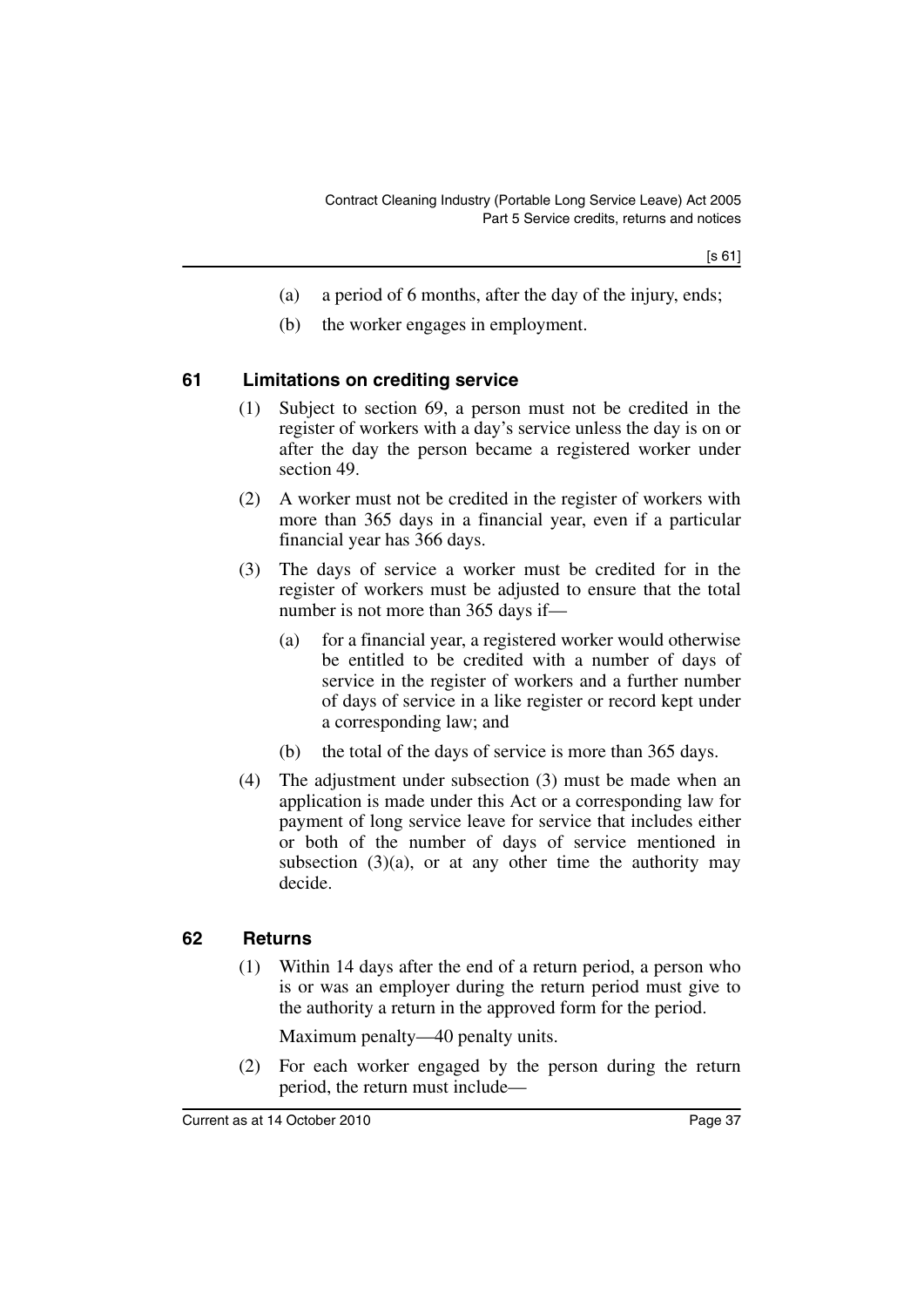- (a) the total amount of ordinary wages paid by the employer to the worker during the period for cleaning work performed by the worker; and
- (b) if the worker's engagement with the person began during the period—the day the engagement period for the worker began; and
- (c) if the worker's engagement with the person ended during the period—the day the engagement period for the worker ended; and
- (d) any other information required under a regulation.

Maximum penalty—40 penalty units.

(3) If asked by the authority, the person must verify the information contained in the return in the way asked by the authority including, if asked, by statutory declaration.

Maximum penalty—40 penalty units.

(4) An employer must give notice to the authority about a change to information mentioned in subsection (2) within 14 days after the change happens.

Maximum penalty—40 penalty units.

(5) In this section—

*worker* does not include a worker who—

- (a) is not a registered worker; and
- (b) was not recorded as a worker in the person's return for the previous return period; and
- (c) performed work for the person for less than 5 days during the current return period.

### **63 Payments of levy**

- (1) This section applies to a person who is or was an employer during a return period (the *employer*).
- (2) Within 14 days after the end of the return period, the employer must pay to the authority the amount of the levy payable for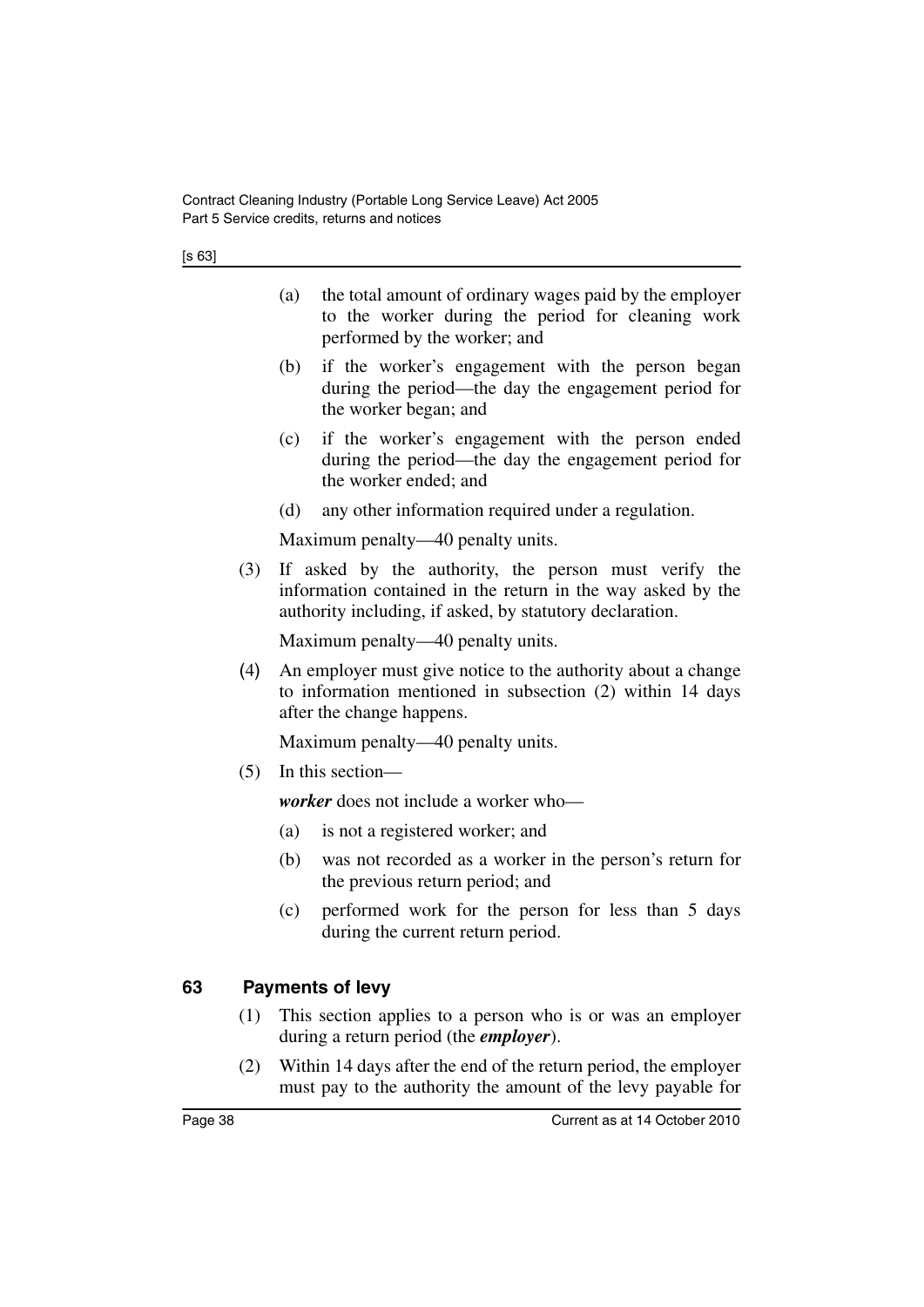each of the employer's workers for the return period calculated under section 83.

Maximum penalty—60 penalty units.

- (3) If the employer must pay to the authority additional amounts stated in a notice given to the employer under section  $68(4)(b)(ii)$ , the employer must pay the stated amounts—
	- (a) if an application for reconsideration of the decision or an appeal under part 8 is lodged against the payment of the additional amounts—within 14 days after the application is withdrawn or the liability to pay the additional amounts being finally confirmed; or
	- (b) otherwise—14 days after receiving the notice.

Maximum penalty—60 penalty units.

- (4) If a court finds a person guilty of an offence against this section (whether or not a conviction is recorded), in addition to imposing a penalty on the person, the court may order the person to pay to the authority the amounts payable under this section.
- (5) An amount stated in an order under subsection (4) may be recovered by the authority as a debt owed by the person named in the order.
- (6) In this section—

*worker* does not include a worker who—

- (a) is not a registered worker; and
- (b) was not recorded as a worker in the employer's return for the previous return period; and
- (c) performed work for the employer for less than 5 days during the current return period.

### **64 Exemption from lodging return**

(1) An employer may apply to the authority for an exemption from the requirement to give a return under section 62 in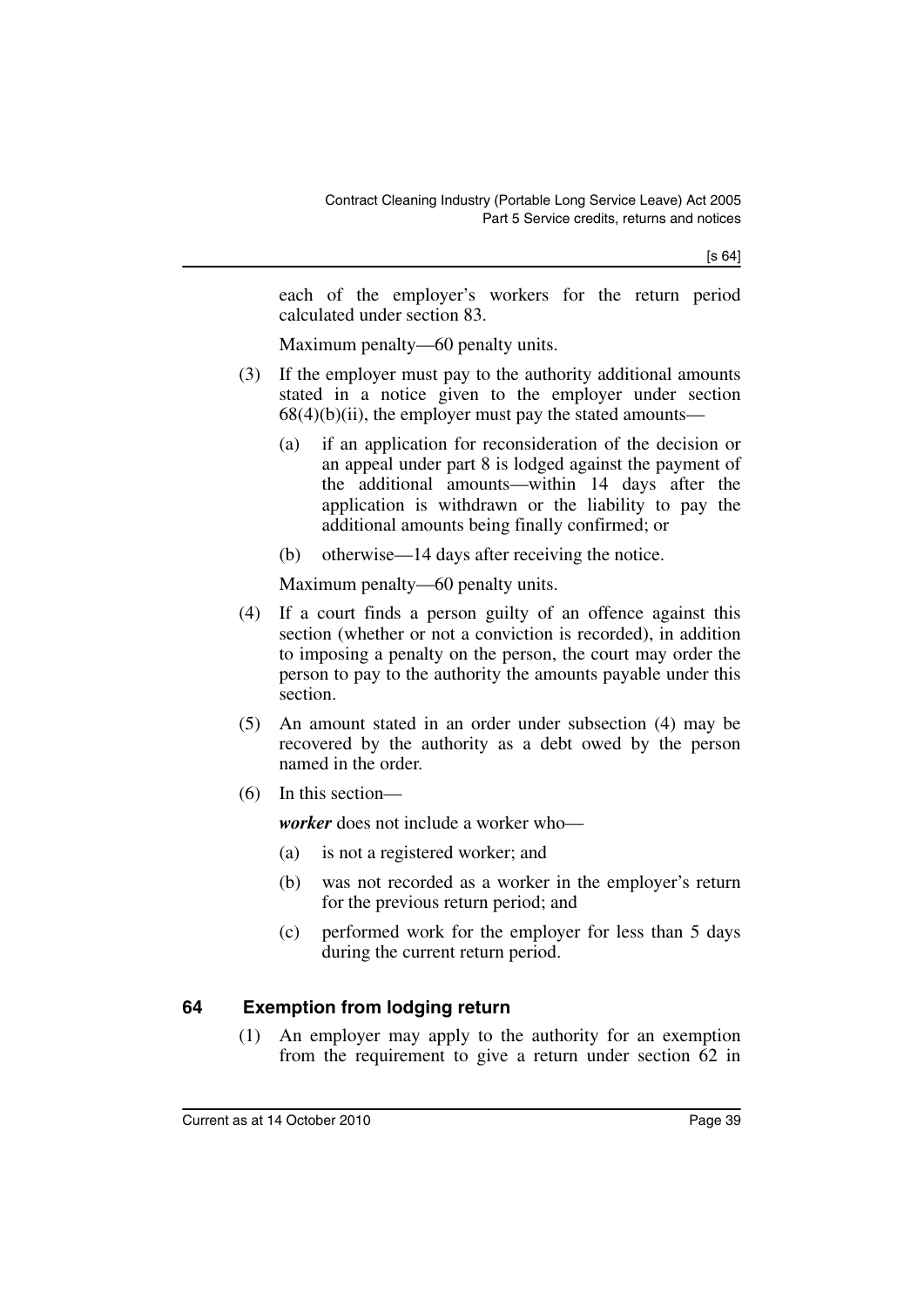#### [s 65]

relation to a person who is or was engaged by the employer as a worker.

- (2) The application must be in the approved form.
- (3) The authority may grant the exemption if the authority is satisfied—
	- (a) the employer no longer engages the person to perform cleaning work; or
	- (b) the employer complies with, or makes contributions to, a similar scheme in another State about long service leave payments for the person in relation to the person performing cleaning work.
- (4) The authority may, by notice to the employer, revoke an exemption granted under subsection (3) if the authority is satisfied the exemption should no longer be given.
- (5) If the authority refuses to grant an application under subsection (1), or revokes an exemption under subsection (4), the authority must give the employer an information notice about the refusal or revocation.

### **65 Civil penalty for failure to give return or pay levy**

- (1) If a person does not give a return to the authority as required under section  $62(1)$ , the person is liable to pay to the authority a civil penalty.
- (2) The amount of the civil penalty is an amount equal to the monetary value (at the time of the initial failure) of 1 penalty unit for each month (or part of a month) from the day after the last day the return should have been given until the day the return is given.
- (3) If a person does not pay the amount payable to the authority as required under section 63(2), the person is liable to pay to the authority a civil penalty.
- (4) The amount of the civil penalty is an amount equal to the monetary value (at the time of the initial failure) of 1 penalty unit for each month (or part of a month) from the day after the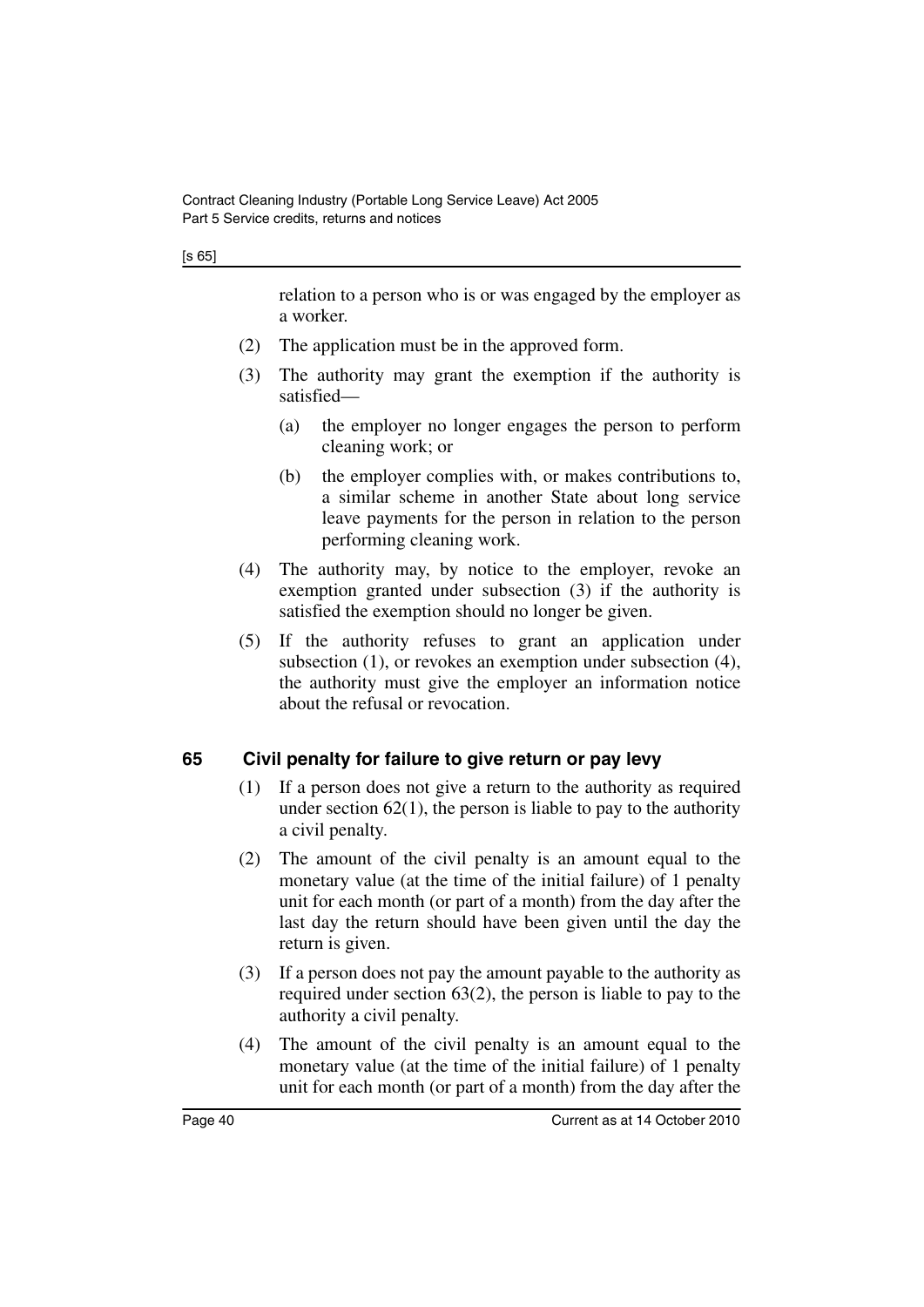[s 65]

last day the amount should have been paid until the day when it is paid.

- (4A) However, if during the past 4 return periods, the person has also, on at least 1 other occasion, failed to comply with section  $62(1)$  or  $63(2)$ , the amount of the civil penalty is double the amount of the civil penalty mentioned in subsection  $(2)$  or  $(4)$ .
	- (5) The amount payable as a civil penalty under this section—
		- (a) may be recovered by the authority as a debt; and
		- (b) can not be more than an amount equal to the monetary value (at the time of the initial failure) of 40 penalty units.
	- (6) On application by the person or on its own initiative, the authority may remit all or part of an amount payable as a civil penalty if satisfied—
		- (a) the person did not directly or indirectly cause the circumstances of the contravention; or
		- (b) it would be fair and reasonable to make the remission given the circumstances.
	- (7) If a court finds a person guilty of an offence against section 62(1) (whether or not a conviction is recorded), in addition to imposing a penalty on the person, the court may order the person to—
		- (a) pay the authority the amount of the civil penalty payable under subsection (2) or (4A) to the day of the order, and an amount of interest calculated under section 87 in relation to the amount; and
		- (b) file a return for the relevant period.
	- (8) If a court finds a person guilty of an offence against section 63(2) or (3) (whether or not a conviction is recorded), in addition to imposing a penalty on the person, the court may order the person to pay the authority—
		- (a) all or part of the amount the subject of the prosecution; and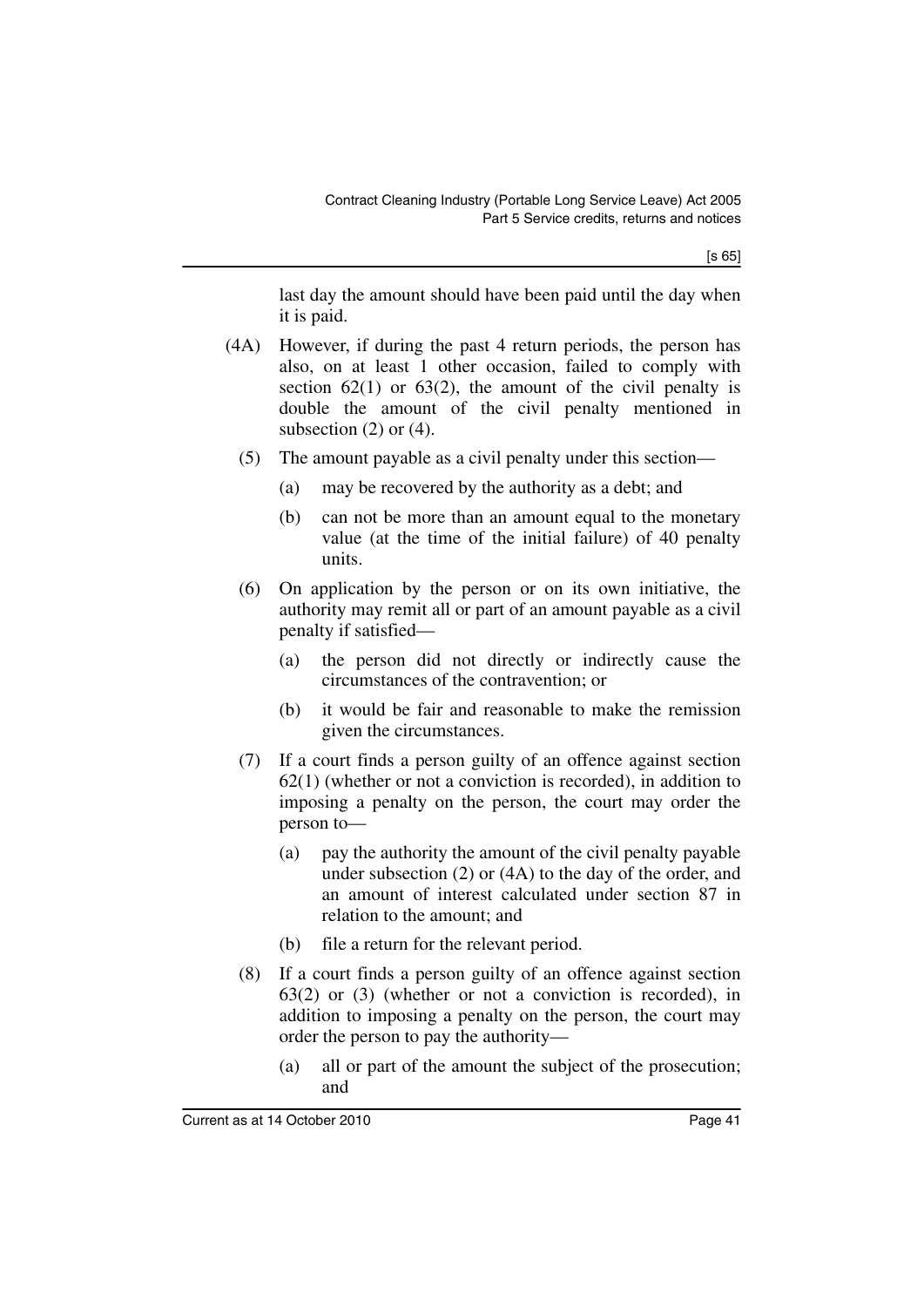[s 66]

- (b) in relation to an offence against section 63(2)—the amount of the civil penalty payable under subsection (4) or (4A) to the day of the order and an amount of interest calculated under section 87 in relation to the amount.
- (9) The amount stated in an order under subsection (7)(a) or subsection (8) may be recovered by the authority as a debt owed by the person named in the order.

### **66 Employer to keep record for each worker**

- (1) For each worker of an employer, the employer must keep a record of the following particulars—
	- (a) the worker's name, birthday and residential address;
	- (b) if the worker is a registered worker, the registration number of the worker;
	- (c) the days worked by the worker;
	- (d) the ordinary wages earned by the worker for each day worked;
	- (e) the day the worker's service with the employer started;
	- (f) details of long service leave granted to, or taken by, the worker;
	- (g) details of a payment made instead of long service leave to the worker;
	- (h) if the worker is no longer engaged to perform cleaning work for the employer—the day the worker stopped being engaged to perform cleaning work for the employer.

Maximum penalty—40 penalty units.

(2) The employer must keep the record for at least 6 years after the last entry is made in it.

Maximum penalty—40 penalty units.

*Note—*

An authorised officer may require an employer to give the authorised officer a record under section 125.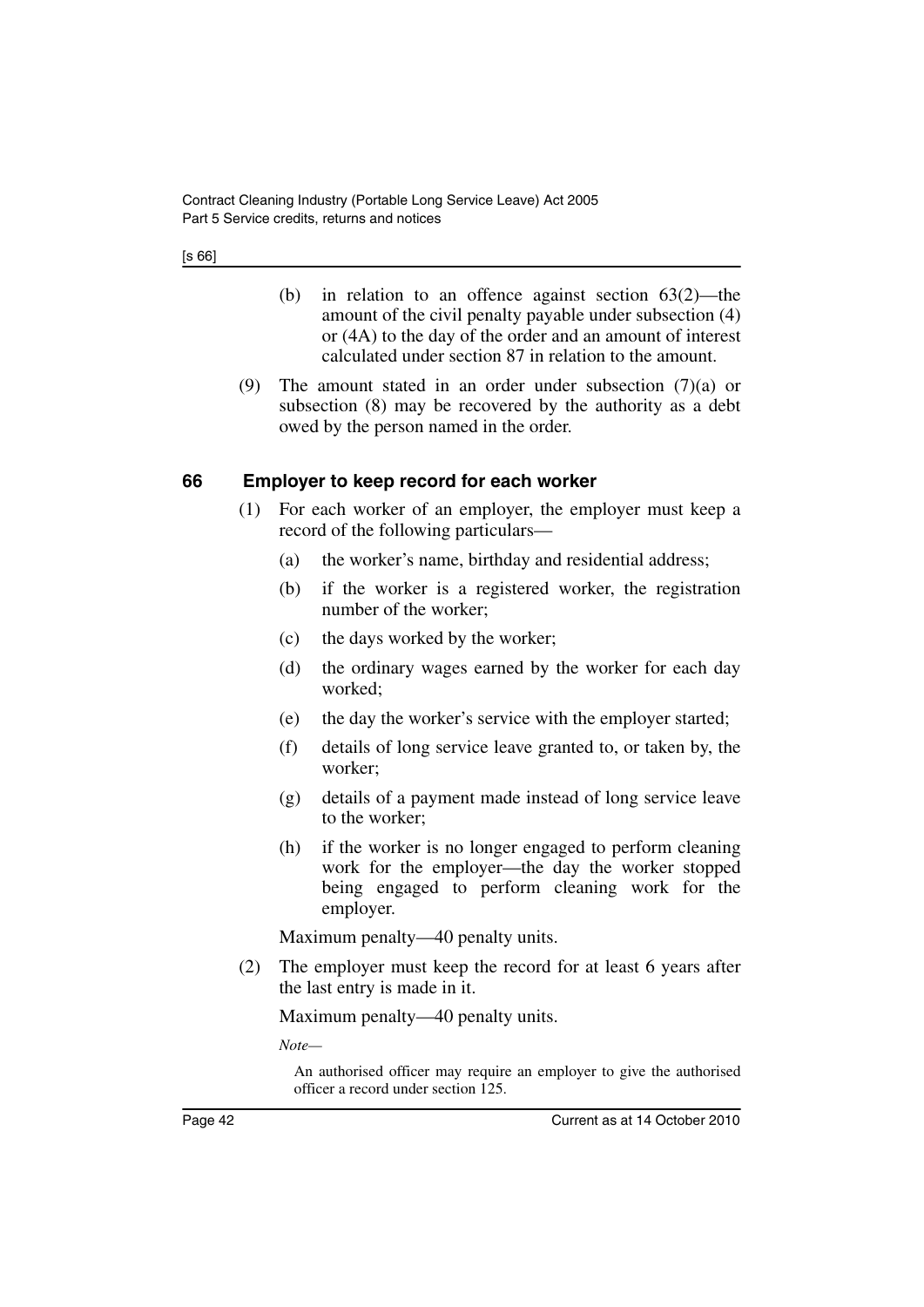[s 67]

### **67 Notice to registered workers about service credits**

- (1) This section applies to a person if the person was a registered worker on 30 June of a financial year.
- (2) The authority must give to the person a notice stating—
	- (a) the number of days' service in the contract cleaning industry, as shown in the register of workers, the registered worker was credited with for the financial year; and
	- (b) the total number of days' service in the contract cleaning industry the registered worker was credited with from the day the person became a registered worker to the end of the financial year; and
	- (c) the total amount of ordinary wages paid in the financial year for cleaning work performed by the registered worker.
- (3) A notice under subsection (2) to a person may be given by allowing the person to access the authority's website to obtain the information mentioned in subsection (2) in relation to the person.

### **68 Decisions about ordinary wages by the authority**

- (1) This section applies if the authority suspects the ordinary wages stated in a return (the *return amount*) given to the authority by an employer do not accurately reflect the amount of ordinary wages of a particular worker, or all of the workers, of the employer in the return period.
- (2) After considering all relevant matters, the authority may decide the return amount for the return period is either reasonable or not reasonable.
- (3) If the authority decides the return amount is not reasonable, the authority must give the employer an information notice about the decision.
- (4) The information notice must—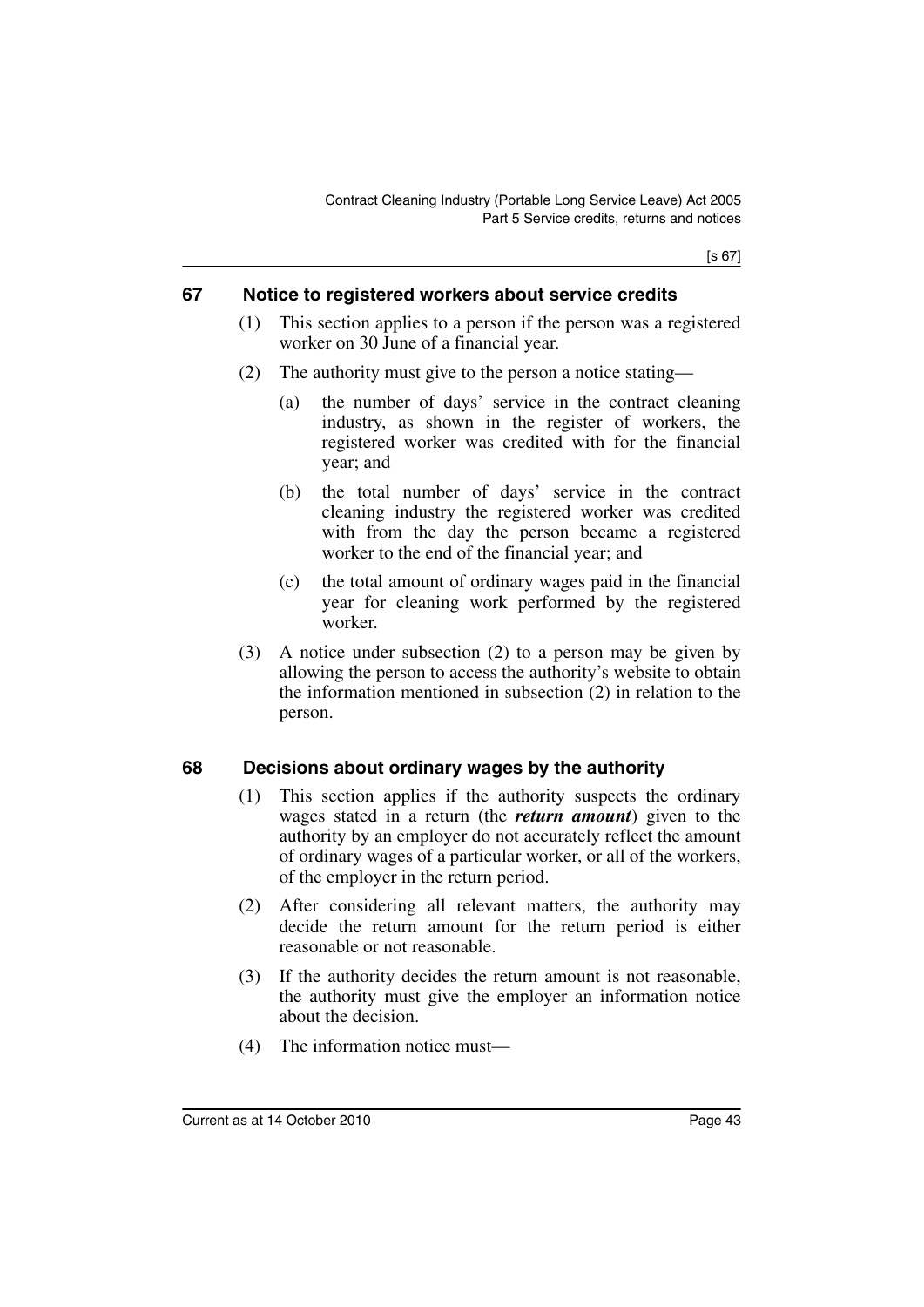- (a) state the amount of ordinary wages of the worker or workers for the return period that the authority decides is reasonable; and
- (b) require the employer to pay—
	- (i) an amount representing the difference between the amount of levy paid for the return amount and the amount of levy that should have been paid for the amount of ordinary wages decided under paragraph (a); and
	- (ii) additional amounts for which the employer is liable under sections 65(1) and (3) and 87(1).
- (5) The amount required to be paid under subsection (4)(b) may be recovered by the authority as a debt.

### **69 Retrospective service credits**

- (1) A registered worker, or person who applies to become a registered worker, may apply to the authority for credit for service (*retrospective service credit*) for a time the worker was engaged in performing cleaning work in the contract cleaning industry during any part of the 5 year period immediately before the commencement.
- (2) The authority must credit the applicant in the register of workers with the retrospective service credits the authority reasonably considers the applicant is entitled to if—
	- (a) the authority is satisfied the worker was engaged in performing cleaning work in the contract cleaning industry during any part of the 5 year period immediately before the commencement; and
	- (b) the applicant is, or becomes, a registered worker.
- (3) However, a registered worker must not be credited with retrospective service credits—
	- (a) for more than 5 years; or
	- (b) for more than 365 days for any year in the 5 year period; or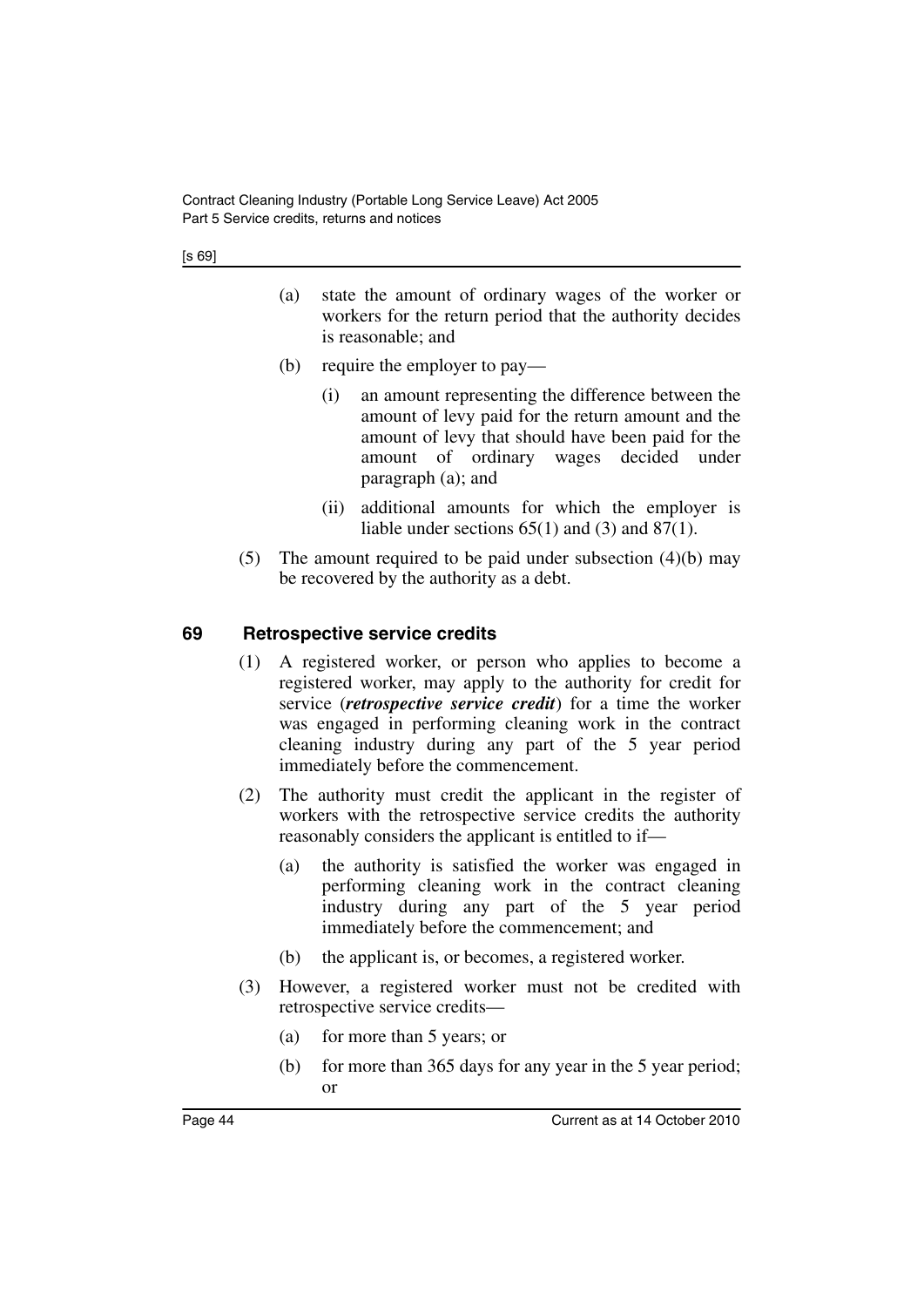[s 70]

- (c) for a period for which the worker has an entitlement under subsection (4).
- (4) If a worker, who is entitled to become a registered worker on the commencement, has an entitlement to long service leave under the *Industrial Relations Act 1999* from an employer, the liability for the entitlement remains with the employer.
- (5) The authority must nominate the total amount of the ordinary wages for the period of the retrospective service credits.
- (6) For calculating the amount of a long service leave payment under section 73, the amount of the ordinary wages nominated by the authority under subsection (5) is taken to have been earned by the worker in a return period.
- (7) The authority must give the applicant an information notice about the decision and, if the authority credits the registered worker with retrospective service credits, the notice must include—
	- (a) the amount of retrospective service credits the authority considers the applicant is entitled to be credited with under subsection (2); and
	- (b) the total amount of the ordinary wages the authority has nominated under subsection (5).
- (8) In this section—

*commencement* means commencement of this section.

*employer* means an employer of the worker (on or before the commencement) for the period for which the worker applies for retrospective service credit.

### **70 Time frames for application for retrospective service credits**

- (1) An application under section 69(1) must be—
	- (a) made within 2 years after the commencement of this section; and
	- (b) made in the approved form; and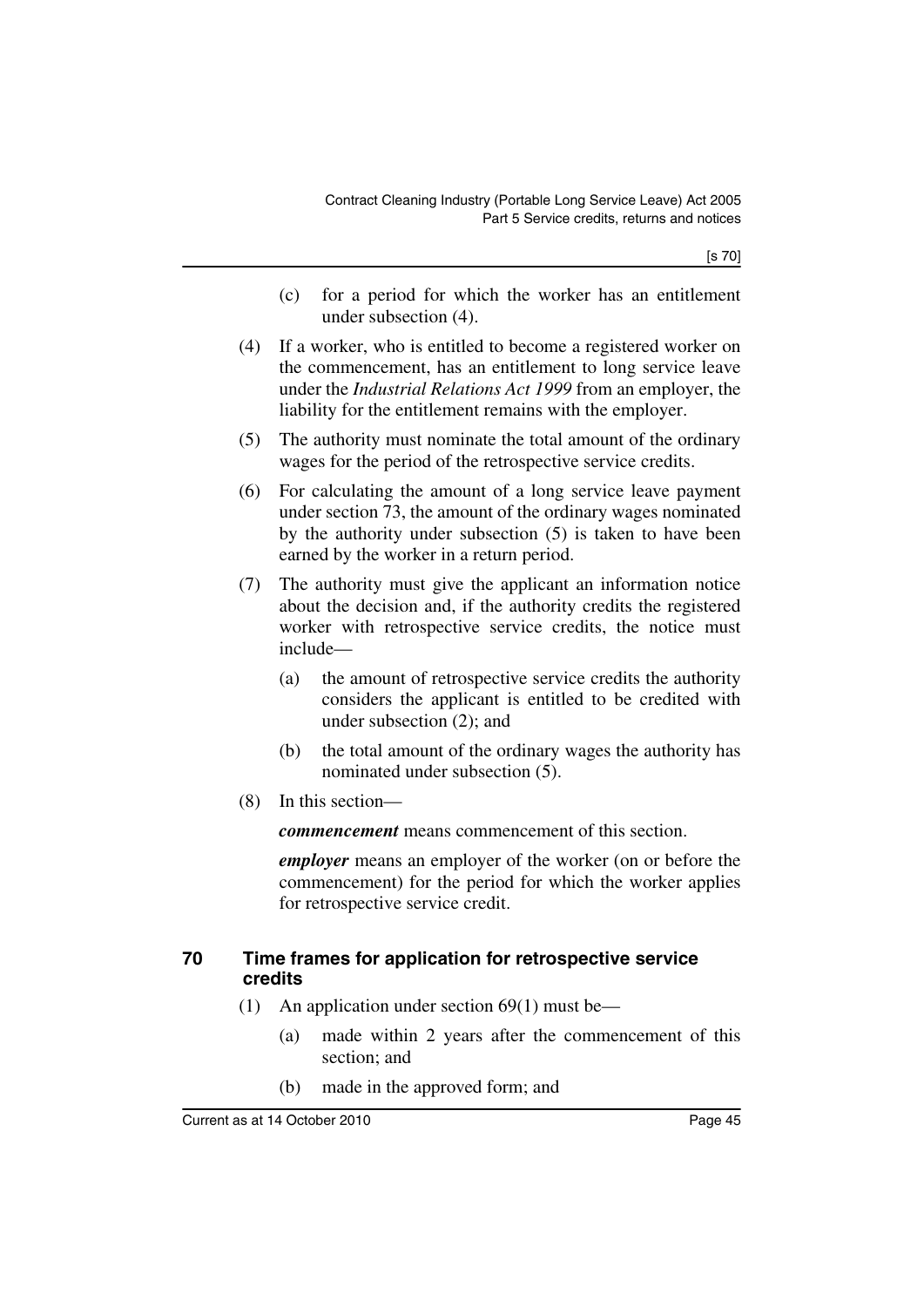- (c) accompanied by evidence that the applicant was engaged in performing cleaning work in the contract cleaning industry and evidence of the applicant's ordinary wages for the time covered by the application.
- (2) However, the authority may accept an application made after 2 years after the commencement of this section, if the authority considers there are special circumstances in relation to the particular application.
- (3) The authority may, by notice, ask the applicant to do 1 or both of the following within a reasonable time stated in the notice—
	- (a) give further information or documents relevant to the application;
	- (b) verify information or documents forming part of the application including, if asked, by statutory declaration.
- (4) The authority may refuse to grant the application if the applicant, without reasonable excuse, does not give, or verify, the information or documents within the stated time.
- (5) If the authority refuses to grant the application, the authority must give the applicant an information notice about the refusal.

# **Part 6 Long service leave**

### **71 Application for long service leave entitlement**

- (1) A registered worker who has credit for service in the register of workers may apply to the authority for payment for—
	- (a) all or part of the registered worker's long service leave entitlement under section 72(1); or
	- (b) all of the registered worker's long service leave entitlement under section 72(2)(a).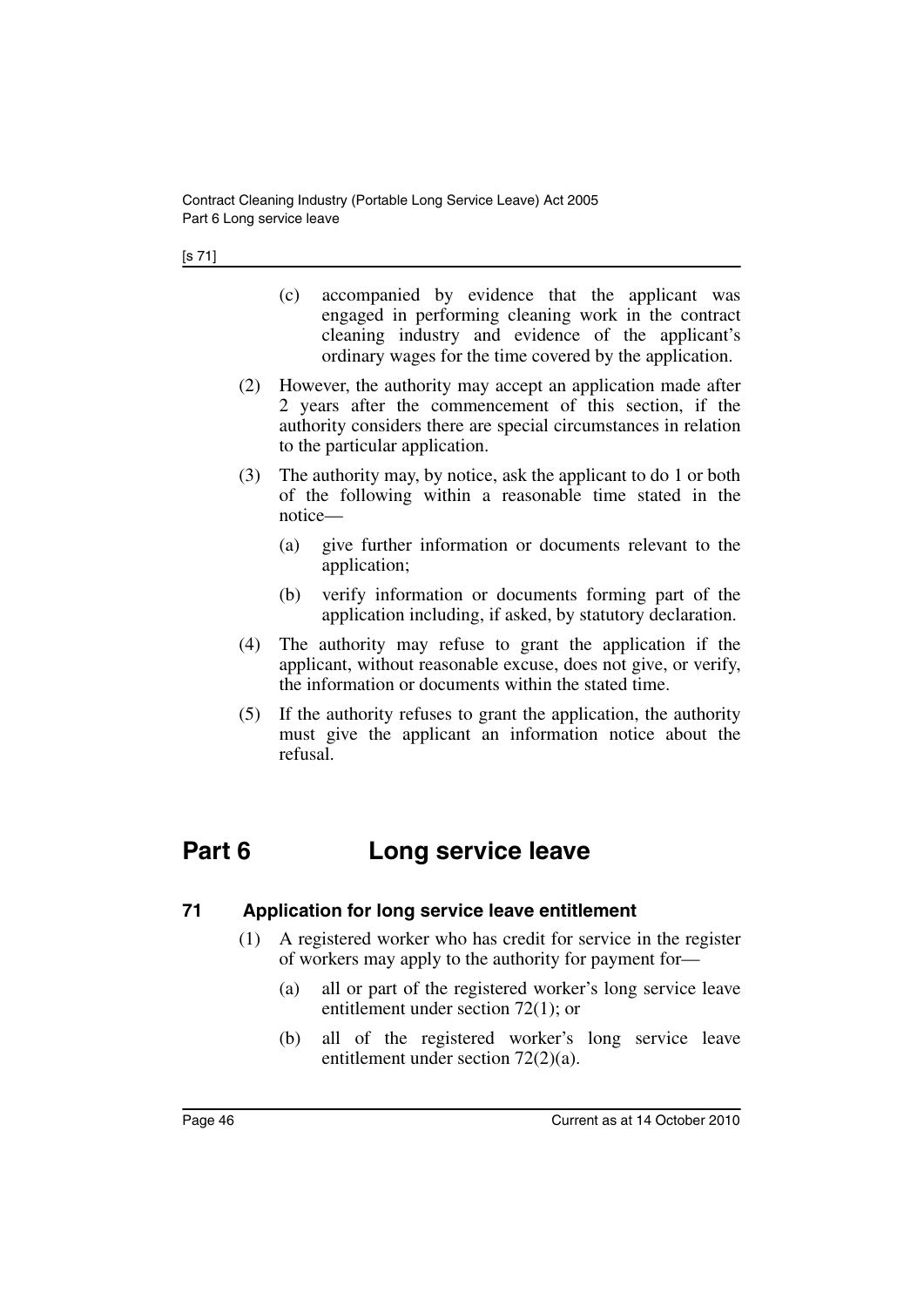[s 72]

- (2) A registered worker may be paid for all or part of the registered worker's long service leave entitlement, without taking long service leave, if—
	- (a) an industrial instrument provides for the registered worker to be paid instead of taking the long service leave; and
	- (b) the registered worker has entered into a signed agreement with the authority to be paid all or part of the entitlement.
- (3) If the registered worker does not enter into a signed agreement under subsection  $(2)(b)$ , a payment may be made only if—
	- (a) the registered worker has accrued 3650 days service in the register of workers; and
	- (b) the industrial commission has ordered the payment under the *Industrial Relations Act 1999*, section 53(3).
- (4) If a registered worker has died and, immediately before the death, the registered worker had an entitlement to long service leave under section 72(1), the registered worker's personal representative may apply to the authority for payment for the entitlement.
- (5) An application under this section must be in the approved form.
- (6) If the authority refuses payment in relation to an application for payment under subsection (1) or (4), the authority must give the applicant an information notice about the refusal.

### **72 Entitlement to long service leave**

- (1) If a registered worker has been credited with 3650 days or more service in the register of workers, the registered worker's entitlement to long service leave is—
	- (a) for each period of 3650 days of service—8.67 weeks; and
	- (b) for each day of service not included in a period of service under paragraph (a)—the proportion of 8.67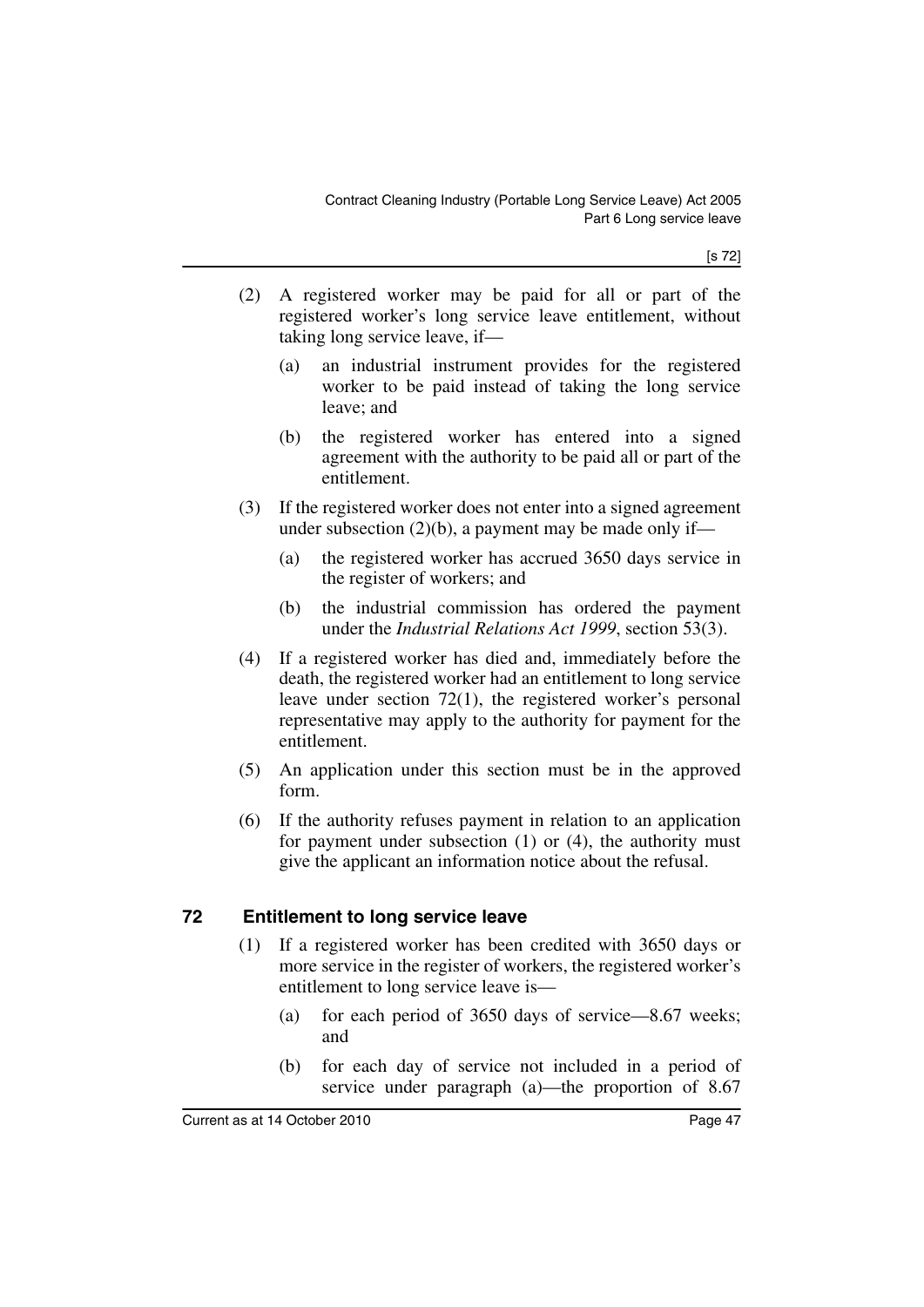[s 73]

weeks that the number of days' service bears to 3650 days.

- (2) A worker is entitled to a proportionate payment for long service leave if the worker has been credited with at least 2555 days' service in the register and—
	- (a) intends to permanently stop performing cleaning work in the contract cleaning industry; or
	- (b) dies.
- (3) Long service leave does not include a public holiday that happens during the long service leave taken by the registered worker.

### **73 Amount of long service leave payment**

(1) Subject to sections 72 and 74, the authority must pay to an applicant for payment of a long service leave entitlement under section 71 an amount for long service leave calculated using the formula—

$$
S \times 0.867 \times \frac{R}{52}
$$

where—

*S* means the amount calculated by adding together each amount of the registered worker's moderated wages for each return period in which the registered worker was credited with service in the register of workers.

*R* means the annual rate of pay that is payable for the classification level at the time the application under section 71 is made.

- (2) The authority must pay the applicant for a public holiday that happens during the long service leave taken by the applicant.
- (3) Unless it is likely to be the last payment for a long service leave entitlement paid to the applicant by the authority, the authority must not pay the applicant for a period of long service leave that is less than 5 days.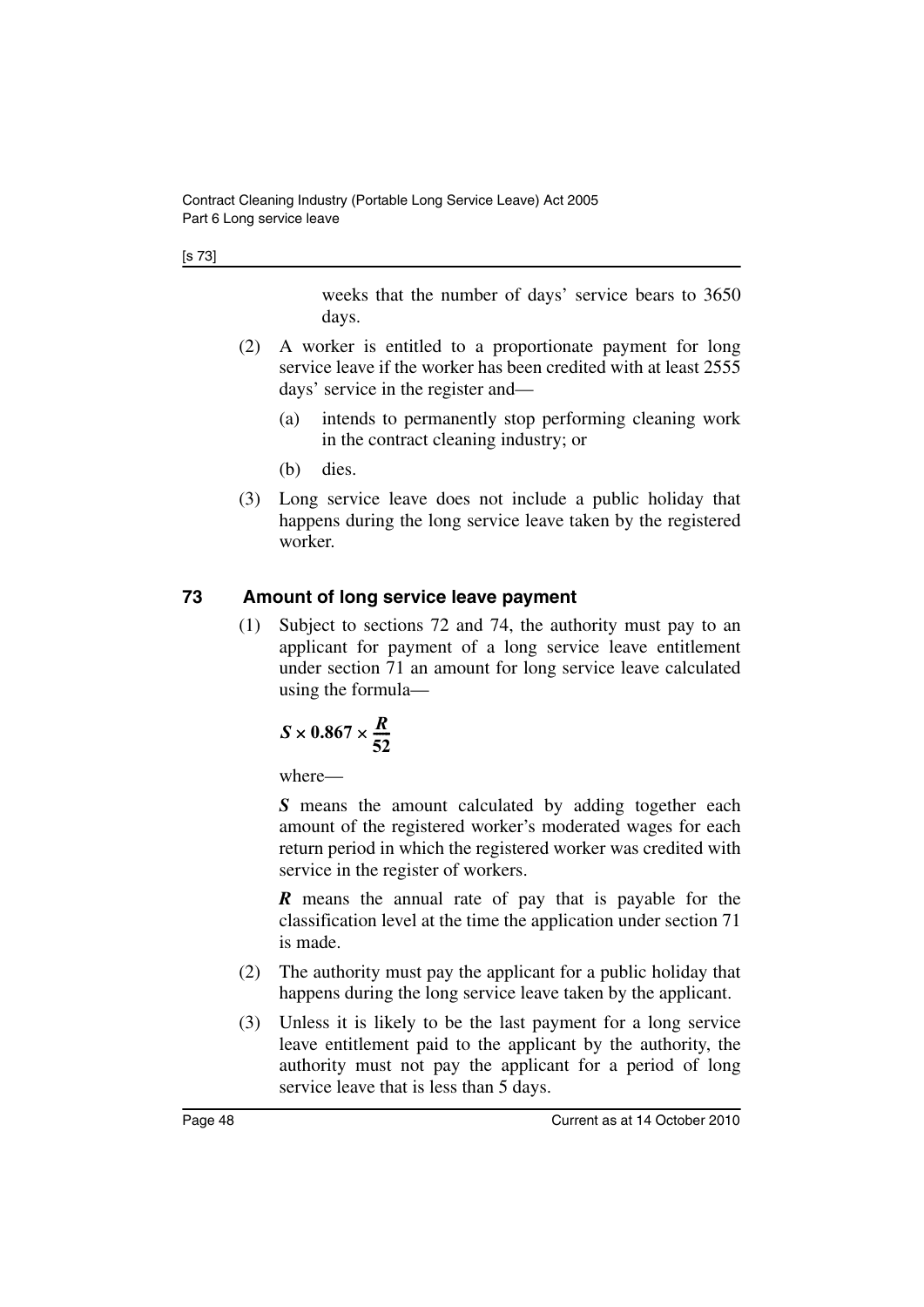### (4) In this section—

*classification level* means a classification level under an industrial instrument prescribed under a regulation.

*moderated wages*, of a registered worker for a return period, means the ordinary wages earned by the registered worker during the return period divided by the annual rate of pay that is payable for the classification level at the end of the return period.

### **74 Long service leave not payable in particular cases**

A registered worker is not entitled to be paid for a long service leave entitlement for a day's service that is credited to the registered worker in the register of workers if a payment for the entitlement, or a payment for the day's service under section 75, has already been made under this or another Act, or an award or relevant industrial agreement.

### **75 Payments to employers**

- (1) This section applies if a registered worker has been paid all or part of the registered worker's long service leave entitlement by an employer for a period when the registered worker was engaged in performing cleaning work in the contract cleaning industry.
- (2) This section also applies if a registered worker has died and the registered worker's personal representative has been paid all or part of the registered worker's long service leave entitlement by an employer for a period when the registered worker was engaged in performing cleaning work in the contract cleaning industry.
- (3) On application by the employer who paid the registered worker's long service leave entitlement, the authority must pay to the employer an amount calculated using the formula—

$$
S \times 0.867 \times \frac{R}{52}
$$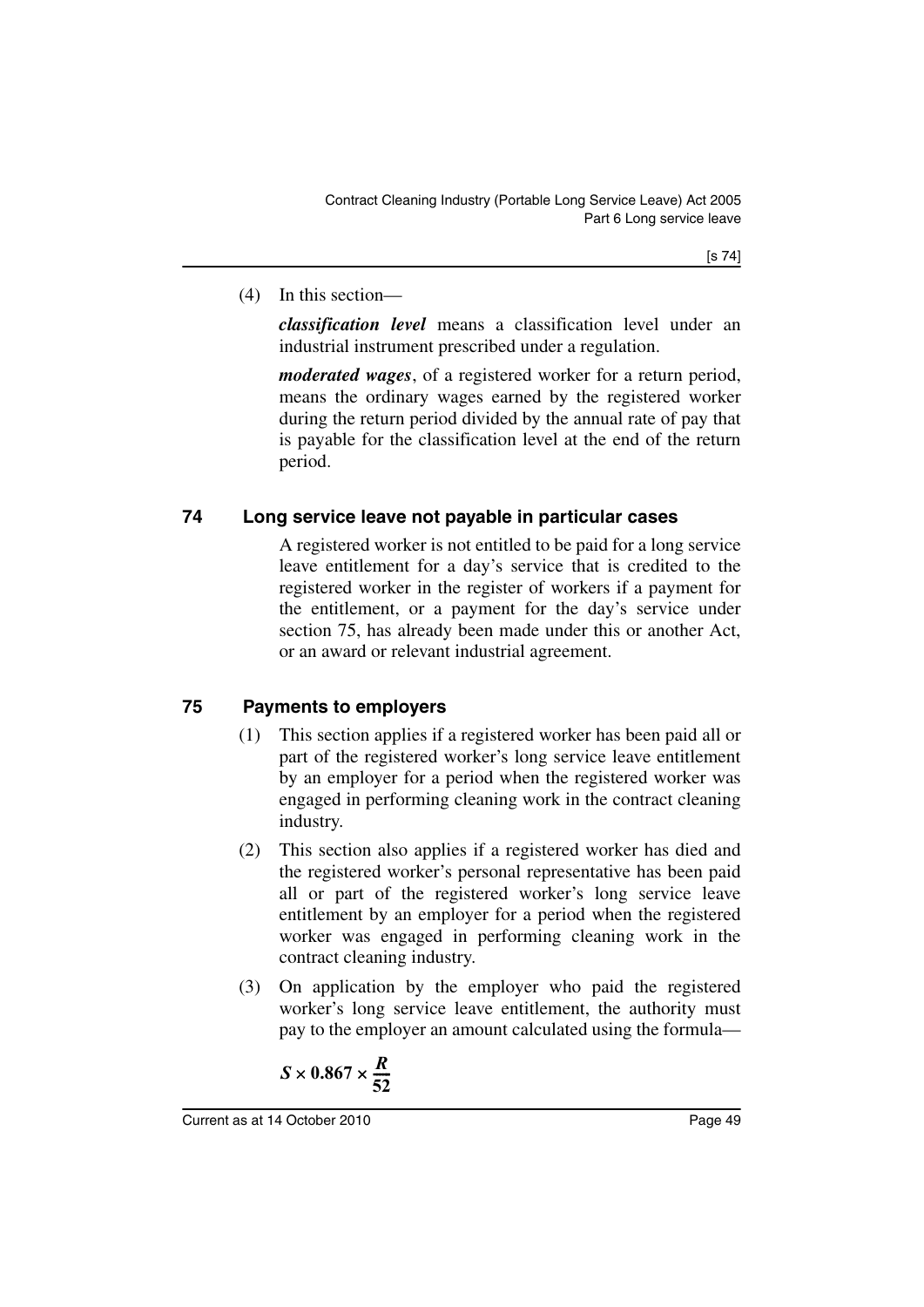[s 75]

where—

*S* means the amount calculated by adding together each amount of the registered worker's moderated wages for each return period in which the registered worker was credited with service in the register of workers.

*R* means the annual rate of pay that was payable for the classification level at the time the long service leave entitlement was paid by the employer.

*Note—*

An employer is not entitled to be paid an amount under this section for a period for which retrospective service credits were credited as mentioned in section 69(2).

- (4) An application under subsection (3) must be made—
	- (a) in the approved form; and
	- (b) within—
		- (i) 3 months after the entitlement was paid; or
		- (ii) a longer period allowed by the authority, of not more than 2 years, after the entitlement was paid.
- (5) However, the employer is not entitled to be paid under this section—
	- (a) an amount that is more than the amount paid by the employer for the registered worker for the period mentioned in subsection (1) or (2); or
	- (b) an amount for a period the registered worker was engaged by the employer if the registered worker has been paid the registered worker's long service leave entitlement for the period by someone other than the employer.
- (6) Despite section  $50(1)(a)$ , for a worker whose name has been removed from the register of workers under that provision, an employer is entitled to be paid an amount the employer would have been entitled to be paid under this section if the worker's name had not been removed.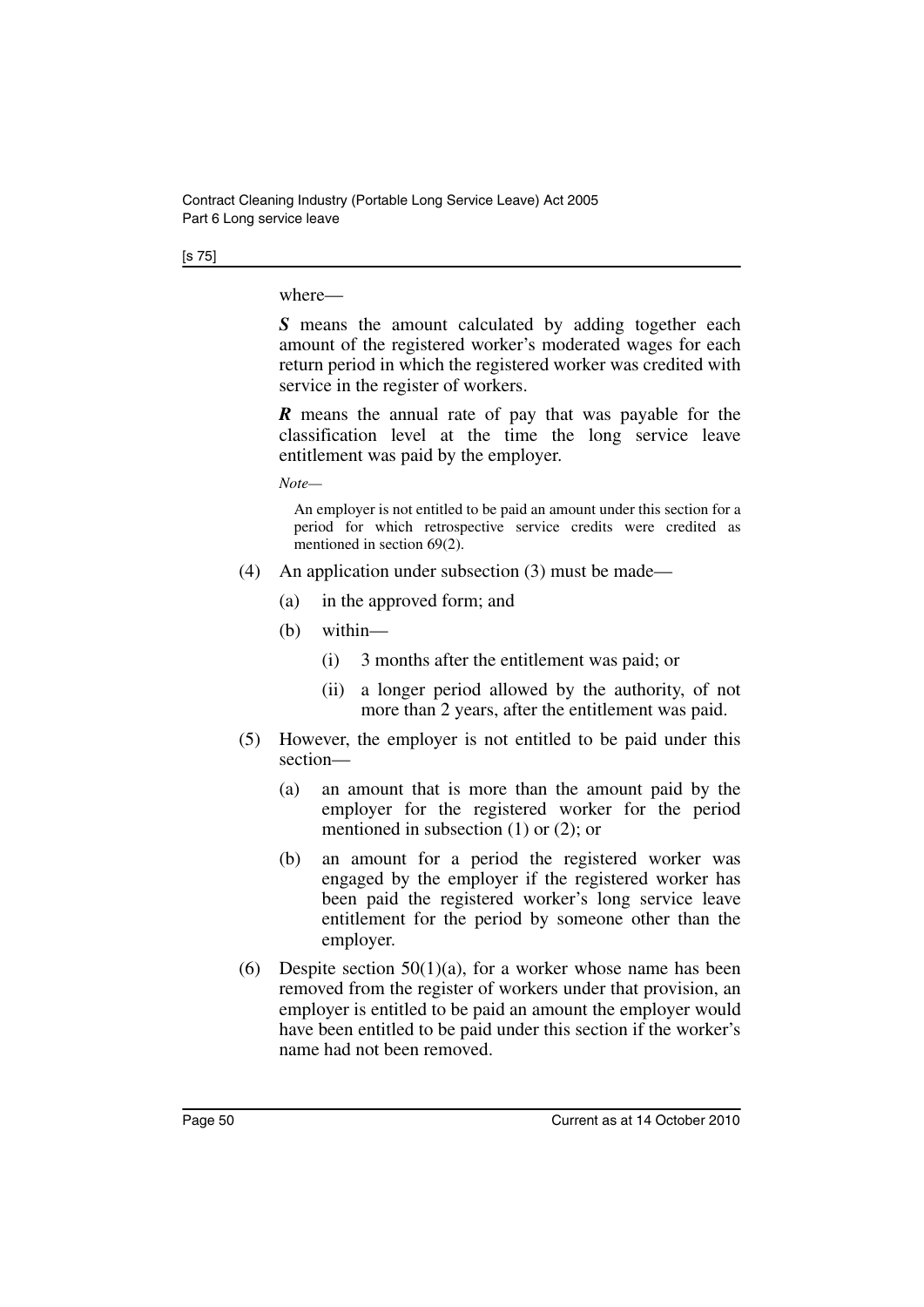[s 76]

- (7) An employer is entitled to be paid for a public holiday that happens during the long service leave taken by a registered worker.
- (8) In this section—

*classification level* means a classification level under an industrial instrument prescribed under a regulation.

*moderated wages*, of a registered worker for a return period, means the ordinary wages earned by the registered worker during the return period divided by the annual rate of pay that is payable for the classification level at the end of the return period.

### **76 If employer unable to pay benefit**

- (1) This section applies if the authority is satisfied that—
	- (a) a registered worker is, or was immediately before the registered worker's death, entitled to long service leave, other than under this Act, for a period when the registered worker was engaged in performing cleaning work in the contract cleaning industry; and
	- (b) the employer who is liable to pay the entitlement can not pay the full amount of the entitlement.
- (2) The employer may pay to the authority the amount (the *paid amount*) that represents the amount of the entitlement, less an amount the employer would have been entitled to be paid under section 75 if the employer had paid the full amount of the entitlement to the registered worker or the personal representative of the registered worker.
- (3) If the employer pays the paid amount to the authority—
	- (a) the authority must pay the amount of the registered worker's long service leave entitlement mentioned in subsection  $(1)(a)$  to —
		- (i) the registered worker; or
		- (ii) if the registered worker has died—the personal representative of the registered worker; and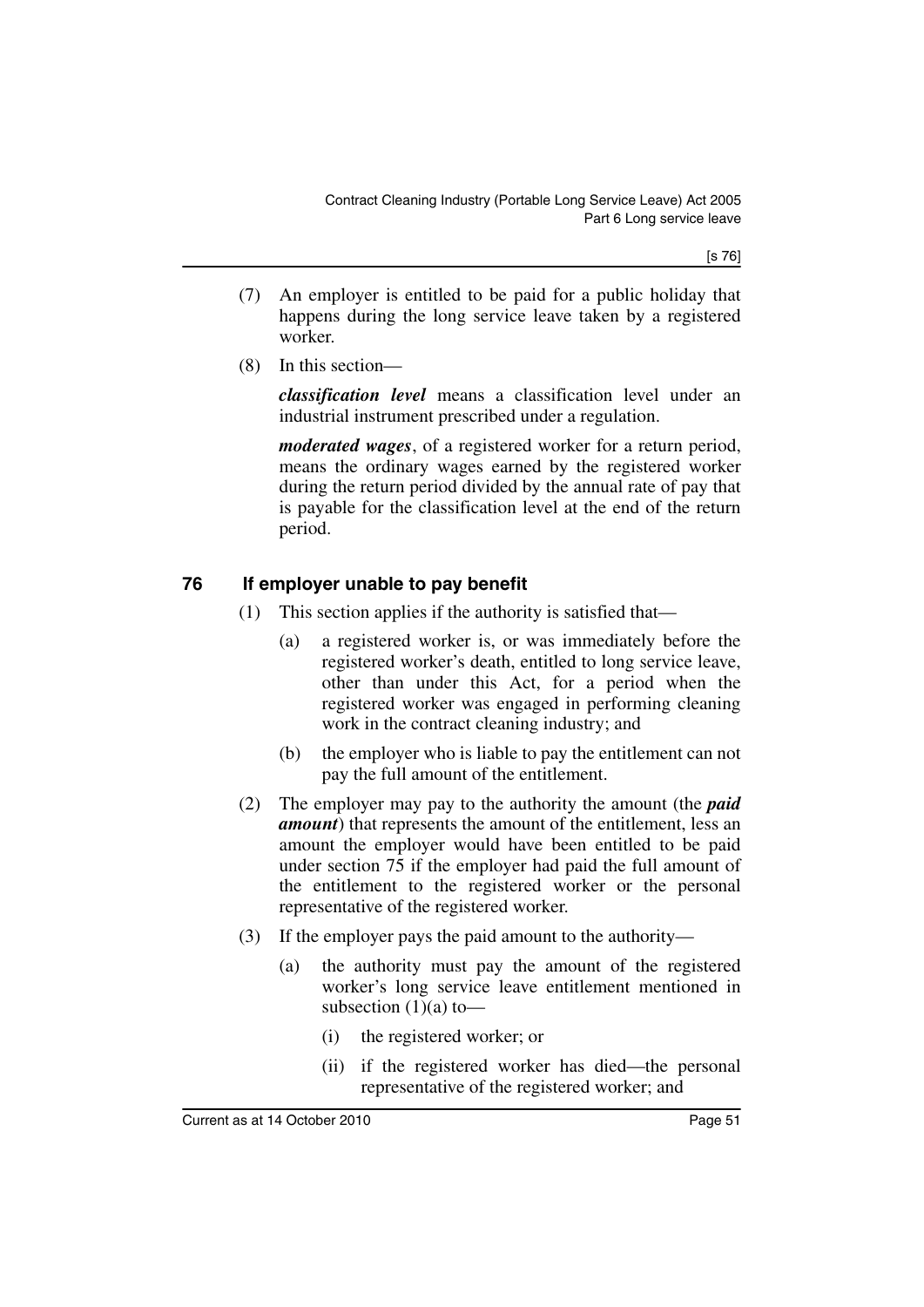- (b) the employer is taken to have complied with whichever of the following sections applies to the employer for the amount of the entitlement the employer is required to pay the registered worker—
	- (i) the *Industrial Relations Act 1999*, section 46;
	- (ii) the *Industrial Relations Act 1999*, section 49.

### **77 Authority may pay if employer insolvent**

- (1) This section applies if—
	- (a) the employer of a registered worker is or becomes an insolvent under administration, or an externally-administered body corporate, within the meaning of the Corporations Act; and
	- (b) the registered worker has an entitlement to long service leave.
- (2) The authority may pay to the worker, or the worker's personal representative, the difference between—
	- (a) the amount of the worker's long service leave entitlement under this Act; and
	- (b) an amount the worker or personal representative has received from or on behalf of the employer for the worker's long service leave entitlement under this Act.

### **78 If credit for service accrued elsewhere**

- (1) A person who is a registered worker may apply to the authority for payment by the authority of a long service leave entitlement calculated in a way stated in a corresponding law of a reciprocating State if—
	- (a) the person—
		- (i) has, for a period, been engaged in performing cleaning work in the contract cleaning industry in the reciprocating State, or partly in the reciprocating State and partly in Queensland; and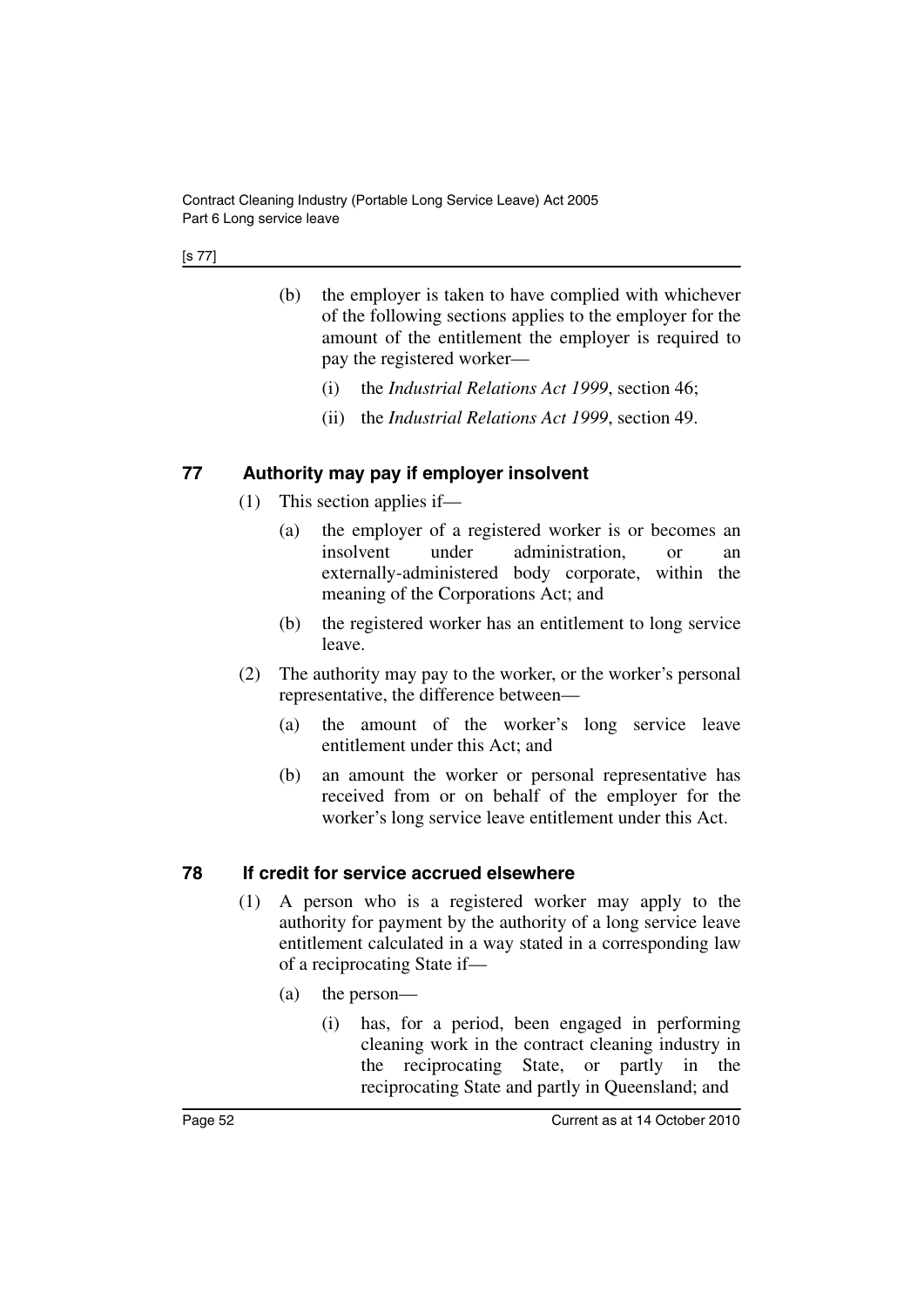[s 79]

- (ii) because of the length of the period, is entitled under the corresponding law to a payment of a long service leave benefit; and
- (b) the person would, if the person had engaged in the work in Queensland for the entire period, have had a long service leave entitlement under section 72.
- (2) If a registered worker has died and, immediately before the death, the registered worker was entitled to apply for payment for a long service leave entitlement under subsection (1), the registered worker's personal representative may apply to the authority for the payment.
- (3) The authority must pay to an applicant under subsection (1) or (2) the amount of the entitlement calculated in the way stated in the corresponding law if the authority is—
	- (a) satisfied the applicant is entitled under the corresponding law and this Act to the payment; and
	- (b) authorised by the corresponding authority to make the payment.
- (4) An application for the payment may be included in an application under section 71.
- (5) If the authority makes a payment under this section in relation to a period of cleaning work engaged in a reciprocating State, the authority must take all appropriate steps to ensure the authority is reimbursed by the corresponding authority for the payment.
- (6) An application under this section must be in the approved form.
- (7) If the authority refuses payment in relation to an application for payment under subsection  $(1)$  or  $(2)$ , the authority must give the applicant an information notice about the refusal.

### **79 If a corresponding authority pays**

(1) If, under a corresponding law, a corresponding authority pays to a person an amount that, but for the payment, could have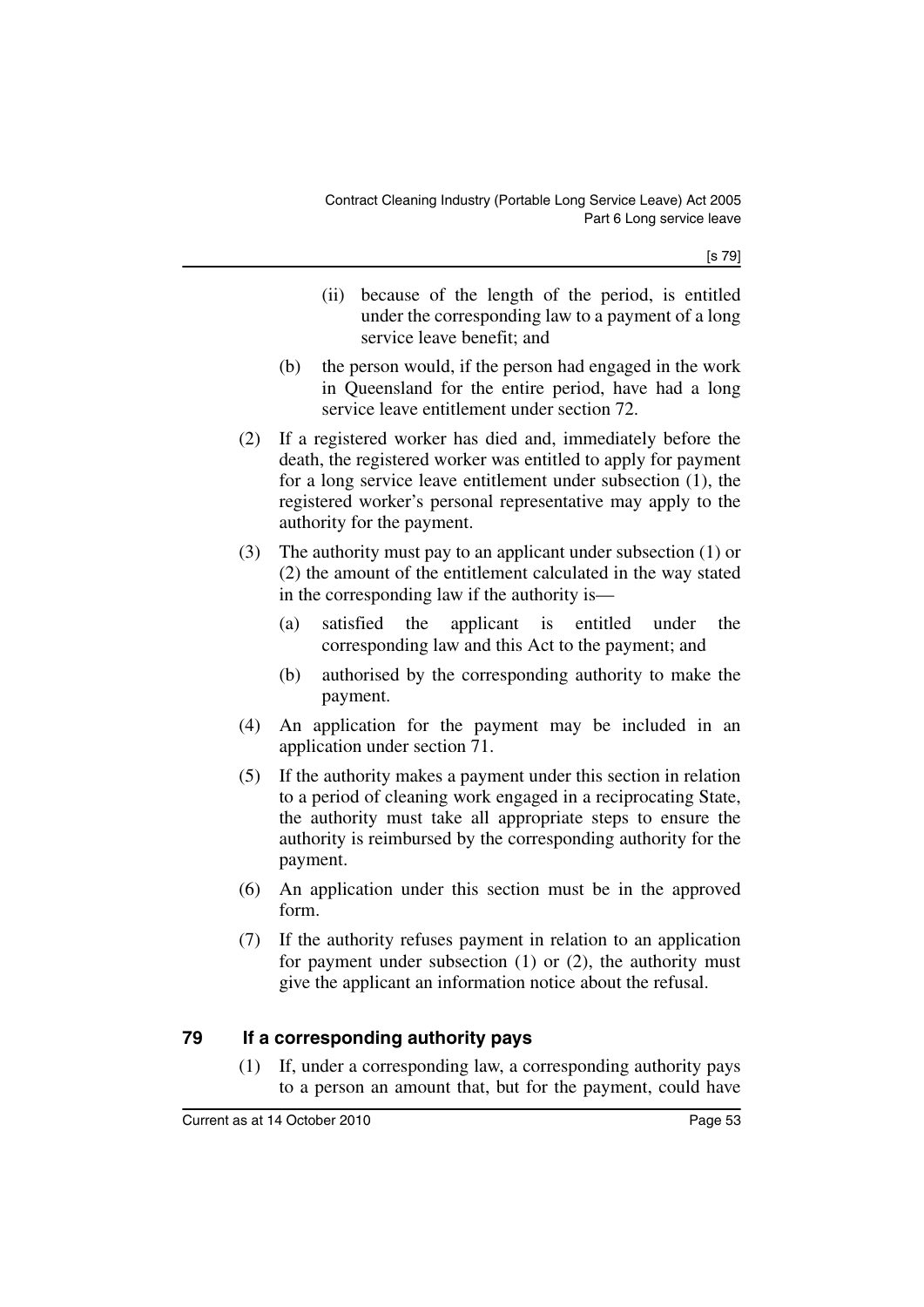[s 80]

been payable for a long service leave entitlement under this Act—

- (a) the obligation of the authority to make the payment to the person for the entitlement is discharged; and
- (b) the authority must reimburse the corresponding authority if the authority is notified about the payment and is satisfied the payment was properly made.
- (2) The payment of an amount under subsection (1)(b) must be made in the way stated in an agreement entered into under section 144 for the reciprocating State in which the corresponding authority is established.

### **80 Authority's liability confined to long service leave**

Despite the authority having paid, paying, or being liable to pay, for a long service leave entitlement under this Act to or for a registered worker, the authority is not—

- (a) an employer of the registered worker; or
- (b) liable to pay amounts as—
	- (i) an employer of the registered worker; or
	- (ii) a person in a contractual relationship with the registered worker.

### **81 Payment may be deferred**

- (1) A person who applies for a payment for a long service leave entitlement may ask the authority to defer the payment.
- (2) The authority may defer the payment for a period agreed between the person and the authority.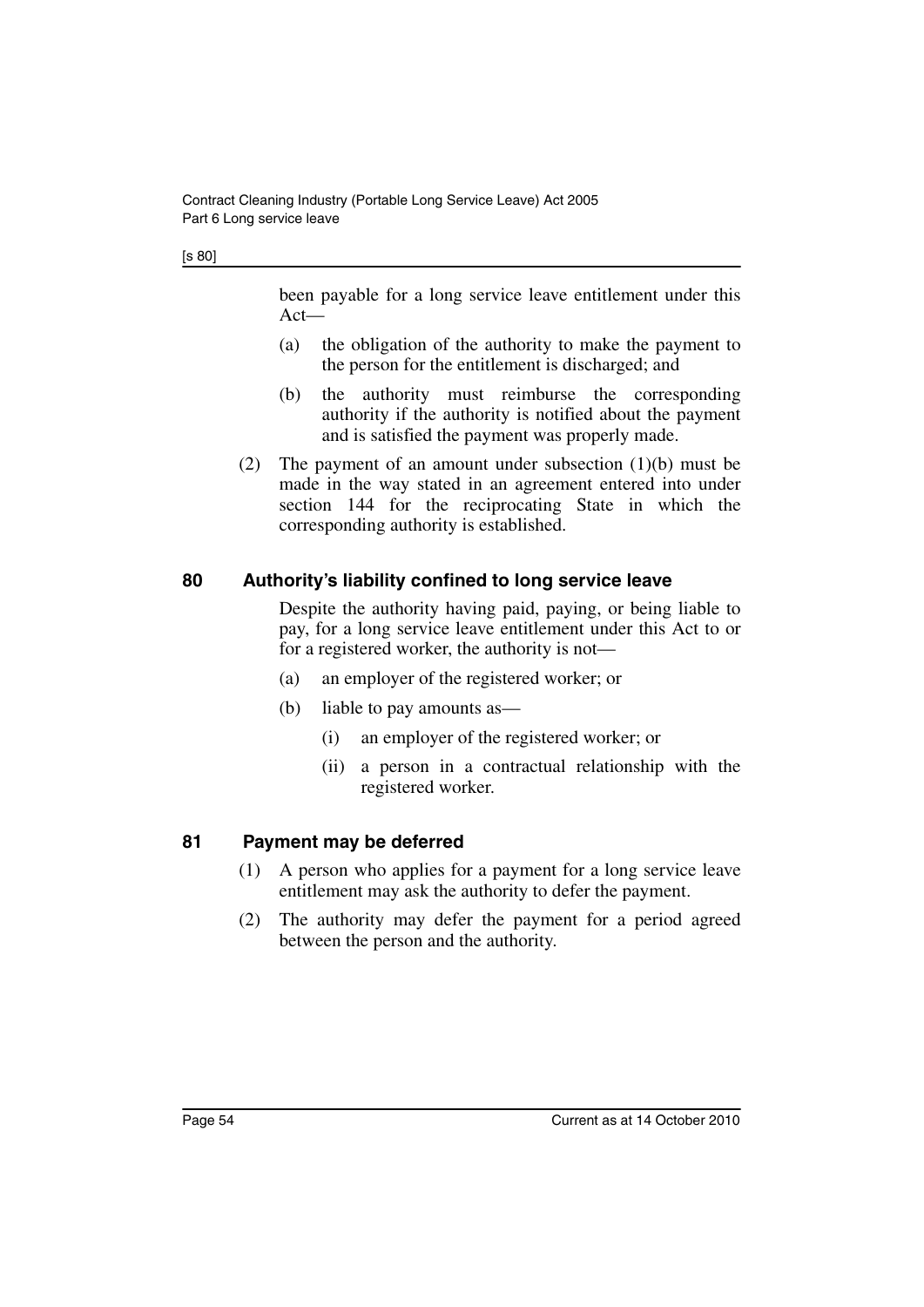[s 82]

# **Part 7 Long service leave levy**

### **82 Imposition of levy**

A long service leave levy is imposed on the ordinary wages of each worker in the contract cleaning industry.

### **83 Amount of levy**

For each worker, the amount of the levy is the percentage, prescribed under a regulation, of the ordinary wages paid to the worker.

### **84 Authority may give notice if levy is not paid**

- (1) This section applies if the authority believes all or part of the levy has not been paid under section 63(2) in relation to the ordinary wages of a worker.
- (2) The authority may, by notice, require a person the authority believes has information or documents about the ordinary wages, to give the authority the information or documents within a reasonable time stated in the notice.
- (3) The person must comply with the notice, unless the person has a reasonable excuse.

Maximum penalty—60 penalty units.

- (4) If the person is an individual, it is a reasonable excuse for the person not to comply with the requirement if complying with the requirement might tend to incriminate the person.
- (5) If a court finds a person has contravened subsection (3), in addition to an order the court may make imposing a penalty, the court may make another order (the *other order*) the court considers appropriate.
- (6) The person must comply with the other order, unless the person has a reasonable excuse.

Maximum penalty for subsection (6)—60 penalty units.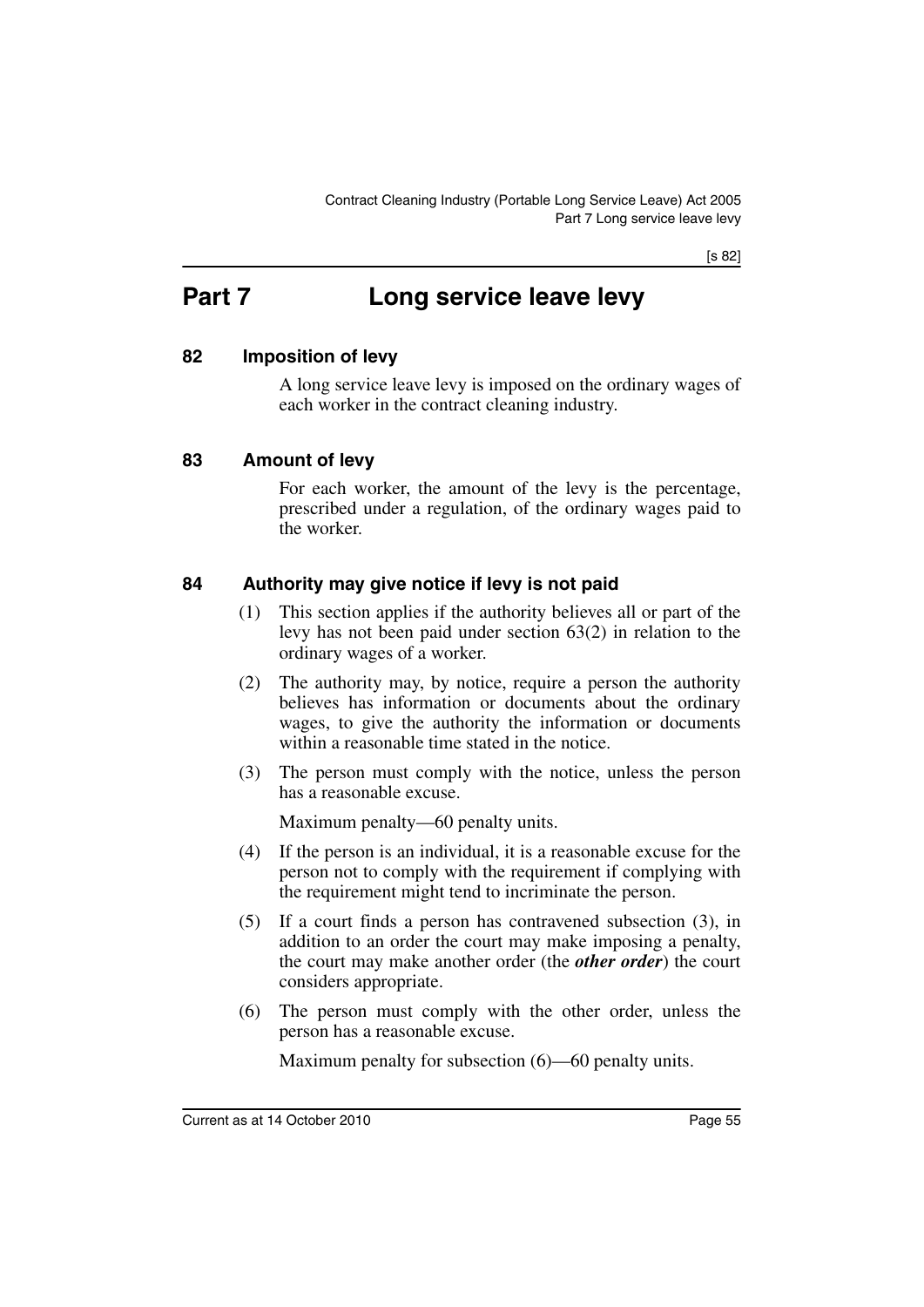#### [s 85]

### **85 Additional levy payments**

- (1) This section applies if the levy payable in relation to the ordinary wages of a worker is more than the amount an employer has paid to the authority as levy for the worker.
- (2) The authority must give the employer a notice requiring the employer to pay the amount (the *unpaid amount*) decided by the authority that is reasonably attributable to the employer.
- (3) Within 14 days after receiving the notice, the employer must pay to the authority the unpaid amount stated in the notice.

Maximum penalty—60 penalty units.

- (4) If a court finds a person guilty of an offence against subsection (3) whether or not it convicts the person, in addition to imposing a penalty on the person, the court may order the person to pay the authority the unpaid amount that is reasonably attributable to the employer.
- (5) The unpaid amount stated in an order under subsection (4) may be recovered by the authority as a debt owed by the person named in the order.

### **86 Appointment of agents for collection of levy amounts**

- (1) The authority may enter into agreements with agents appointed by it for the collection of levy amounts.
- (2) An agreement with an agent may provide for the payment of remuneration for the agent.
- (3) This section does not limit any other power of the authority under this Act, including for example, under section 15.

### **87 Interest on, and extension of time for payment of, levy**

- (1) A levy amount not paid at or before the time for its payment bears compound interest at the rate prescribed under a regulation.
- (2) Interest forms part of, and may be recovered as, unpaid levy.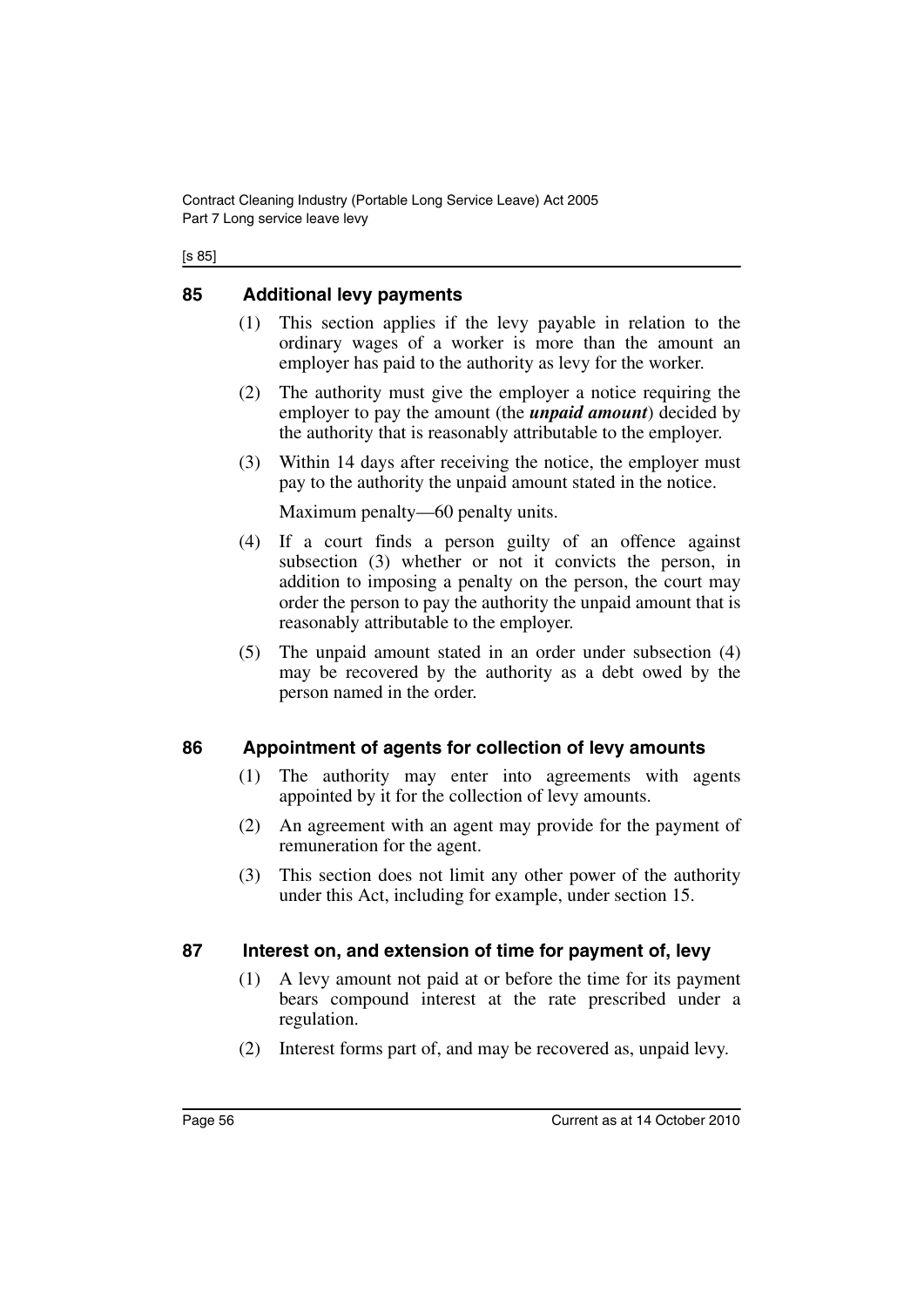[s 88]

- (3) On application by an employer and only if the authority is satisfied there are special circumstances, the authority may decide—
	- (a) the time for payment of all or part of a levy amount be changed to a later stated time; or
	- (b) the amount of interest payable under subsection (1) be waived or reduced by a stated amount.
- (4) Subsection (3) applies despite sections 63 and 84.

### **88 Recovery of levy amount**

- (1) A levy amount payable to the authority is a debt payable to it.
- (2) A levy amount that is not paid may be sued for and recovered by, or for, the authority by a person appointed by it.
- (3) If it appears to the authority that the levy amount has not been fully paid, the authority may make an assessment of the amount owing.
- (4) The authority must give a notice of the assessment to the person to whom the assessment relates.

### **89 Penalties no relief from levy**

A payment of a penalty for an offence against this Act or of a civil penalty under section 65(1) or (3) does not relieve a person from liability to pay a levy or a levy amount to which the person would otherwise be liable.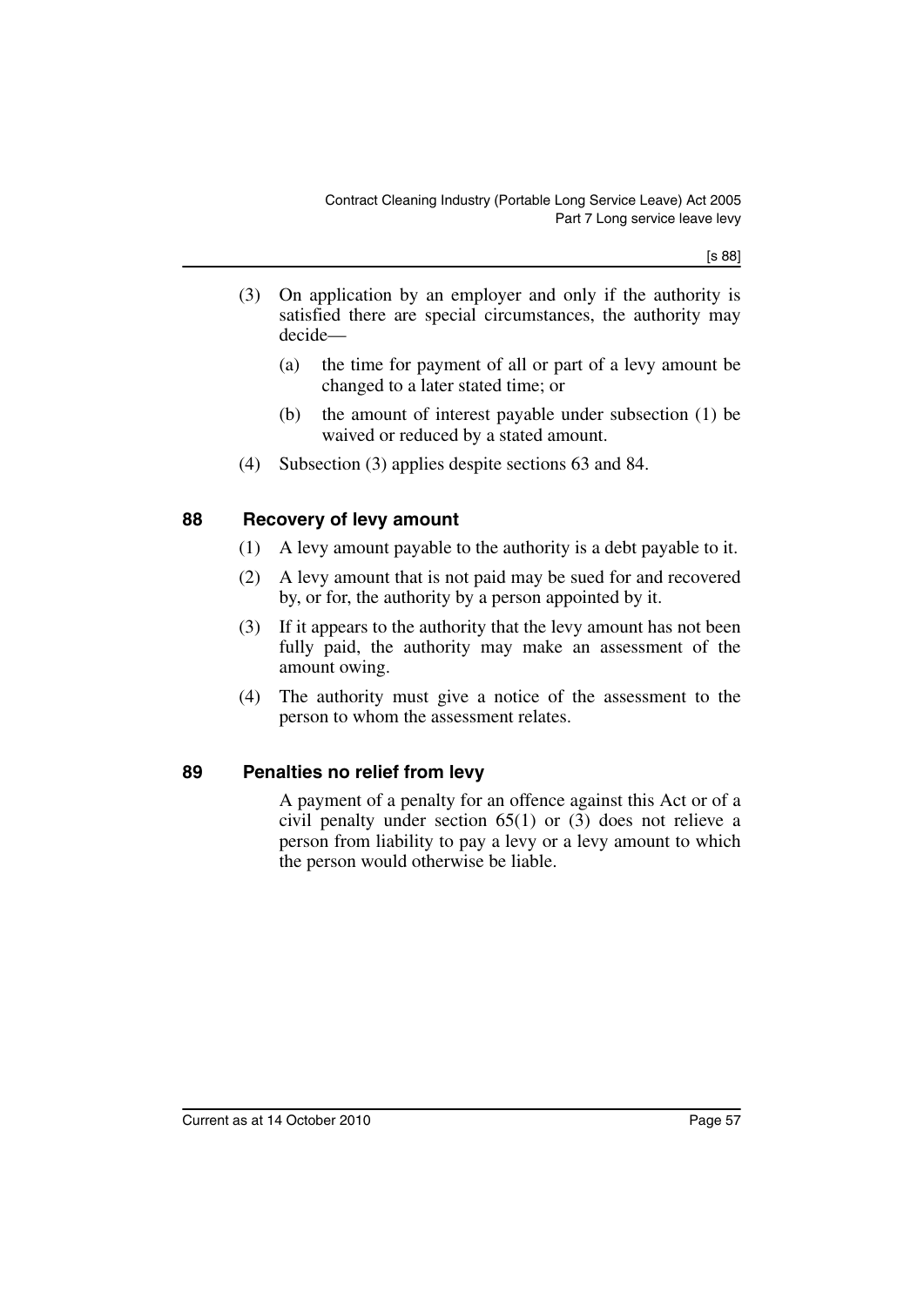Contract Cleaning Industry (Portable Long Service Leave) Act 2005 Part 8 Appeals

[s 90]

# **Part 8 Appeals**

## **Division 1 Purpose of this part**

### **90 Purpose of pt 8**

- (1) The purpose of this part is to provide for reconsideration of, and appeals from, the following—
	- (a) a decision made by the authority in relation to a matter for which this Act provides an application can be made or in relation to a levy or levy amount;
	- (b) an entry in the register of workers made by the authority;
	- (c) an entry in the register of employers made by the authority;
	- (d) a direction or notice given by the authority.
- (2) A matter mentioned in subsection (1)(a) to (d) is an *original decision*.

## **Division 2 Internal reconsideration of original decision**

### **91 Reconsideration of original decision of authority**

- (1) A person who is aggrieved by an original decision of the authority (an *aggrieved person*) may apply for a reconsideration of the decision (an *application for reconsideration*).
- (2) The application must—
	- (a) be made in the approved form to the authority—
		- (i) if the original decision relates to information contained in a notice given to the aggrieved person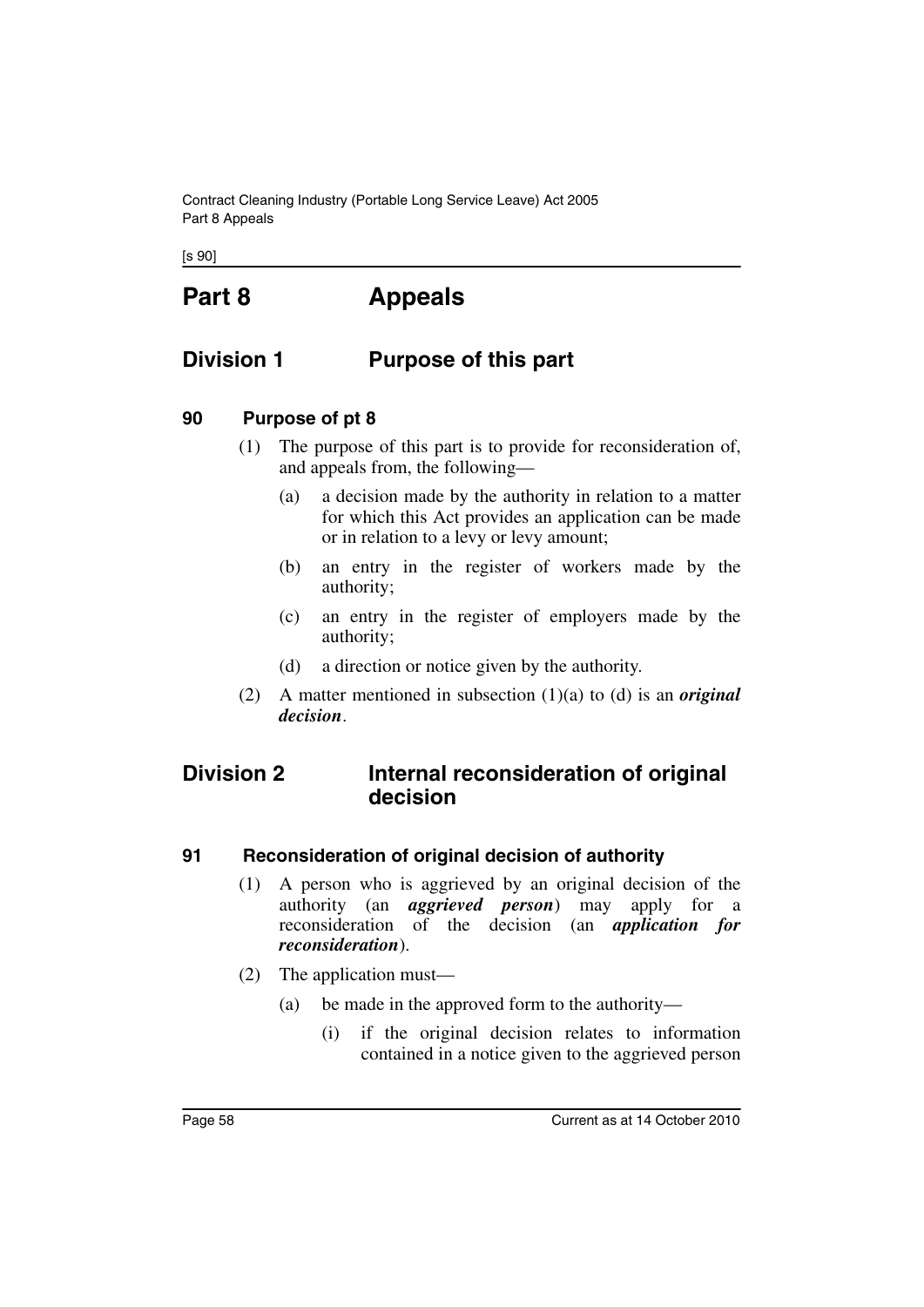under section 67(2)—within 6 months after the notice is given to the person; or

- (ii) if the original decision relates to an entry in the register of workers—at any time; or
- (iii) otherwise—within 45 days after the original decision is made or given; and
- (b) be supported by enough information to enable the authority to decide the application.
- (3) However, if the authority is satisfied there are special circumstances, the authority may decide the time for applying for a reconsideration be changed to a later stated time.
- (4) If the authority decides the employer or a worker of the aggrieved person may have an interest in the application, the authority must give notice of the application (the *reconsideration notice)* and supporting documents to the employer or worker (the *recipient*).
- (5) The reconsideration notice must inform the recipient that submissions on the application may be made to the authority before a stated day at least 14 days after the application is made to the authority.
- (6) If the recipient makes a submission on the application, the authority must provide a copy of the submission to the aggrieved person and allow the aggrieved person at least 7 days after the copy is given to the aggrieved person to make a further submission to the authority.
- (7) Within 45 days after receiving the application, the authority must—
	- (a) review the original decision; and
	- (b) consider the application and any submissions properly made; and
	- (c) make a decision (the *reconsidered decision*) to—
		- (i) confirm or revoke the original decision; or
		- (ii) vary the original decision in a way the authority considers appropriate; and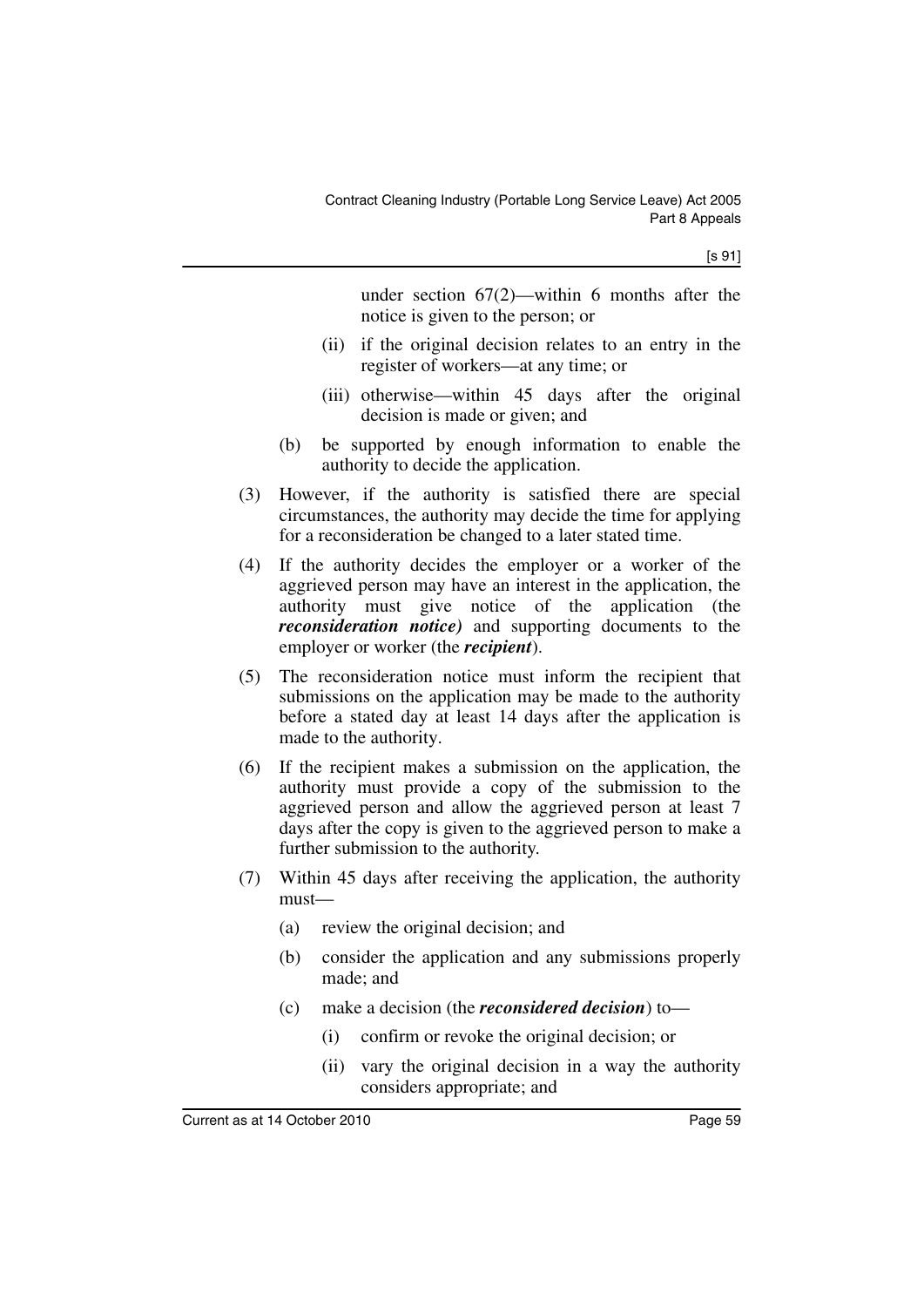- (d) give an information notice about the reconsidered decision to the aggrieved person and any recipient of a reconsideration notice.
- (8) However, the authority is taken to have refused the application for reconsideration if, within 45 days after receiving the application, the authority—
	- (a) does not give the aggrieved person an information notice about the reconsidered decision; and
	- (b) has not asked the aggrieved person for further information about the reconsideration.
- (9) If the authority asks for further information about the reconsideration and does not give the aggrieved person an information notice about the reconsidered decision, the authority is not taken to have refused the application for reconsideration until 60 days after the authority receives the application.
- (10) An application for a reconsideration of an original decision does not stay the decision.
- (11) Despite the *Acts Interpretation Act 1954*, section 27A, the application must not be dealt with by—
	- (a) the person who made the original decision; or
	- (b) a person in a less senior office than the person who made the original decision.

# **Division 3 Appeals to industrial magistrate**

### **92 Appeal**

- (1) A person aggrieved by a reconsidered decision may appeal to an industrial magistrate.
- (2) The appeal must be started within 28 days after—
	- (a) if an information notice about the reconsidered decision is given to the person—the day the information notice is given; or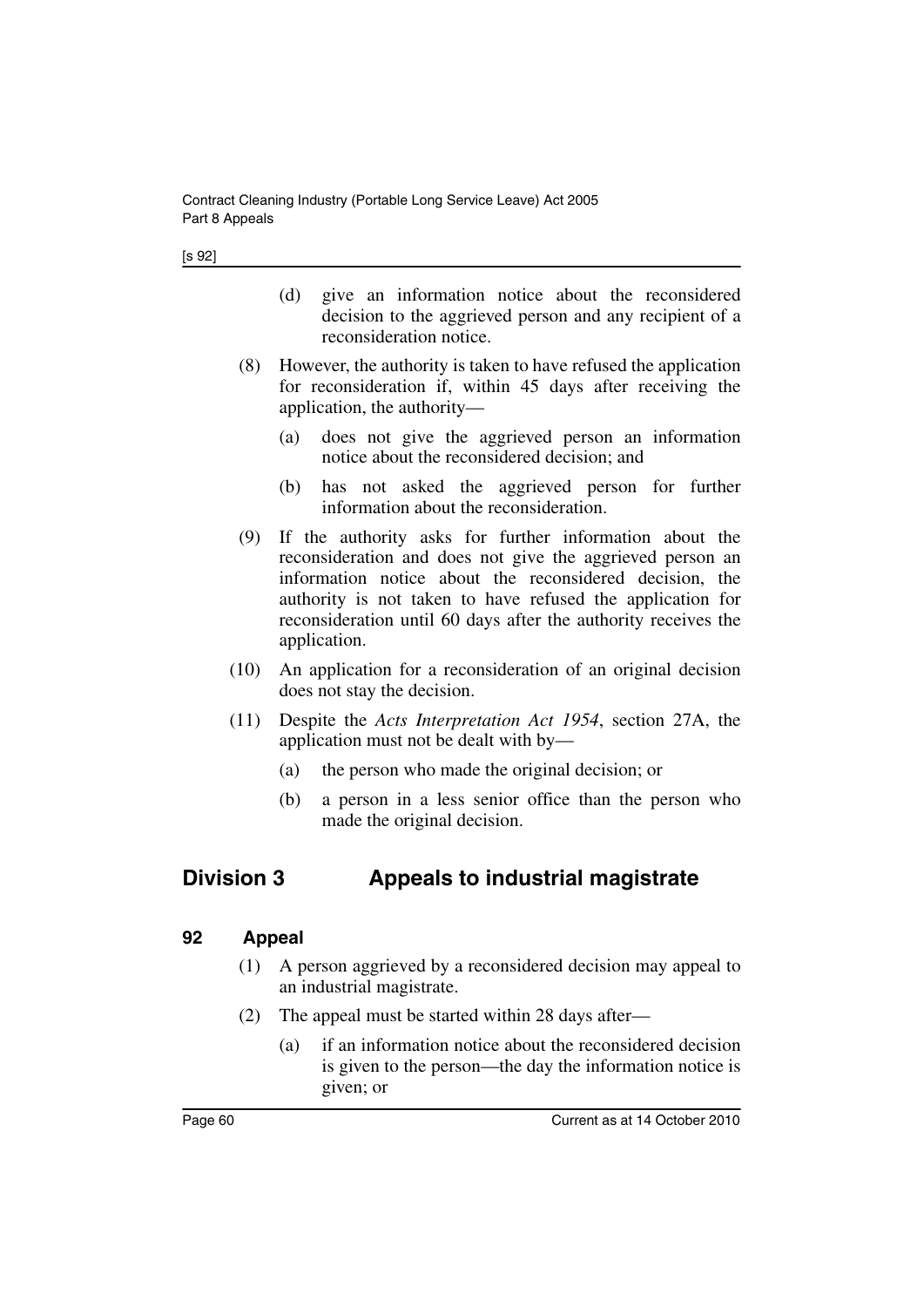- (b) otherwise—the day the authority is, under section 91(8) or (9), taken to have refused the application for reconsideration.
- (3) In deciding an appeal, the industrial magistrate may—
	- (a) confirm the decision appealed against; or
	- (b) set aside the decision and substitute another decision; or
	- (c) set aside the decision and return the matter to the authority with directions the industrial magistrate considers appropriate.
- (4) Without limiting the industrial magistrate's powers under the *Industrial Relations Act 1999*, in deciding the appeal the industrial magistrate has the same powers as the authority.
- (5) If the industrial magistrate substitutes another decision, the substituted decision is taken, for this Act, to be the authority's decision, except that it is not an original decision or a reconsidered decision.
- (6) The industrial magistrate may make an order about costs the magistrate considers just.

### **93 Starting appeal**

- (1) An appeal to an industrial magistrate must be started by filing a notice of appeal with the clerk of the court of the Magistrates Court nearest to the place where the appellant lives or carries on business.
- (2) The notice of appeal must state—
	- (a) the decision appealed against; and
	- (b) the material facts relied on in support of the appeal; and
	- (c) the relief sought.
- (3) The clerk of the court must—
	- (a) arrange with an industrial magistrate a return day and time for the appeal; and
	- (b) insert the return day and time in the notice.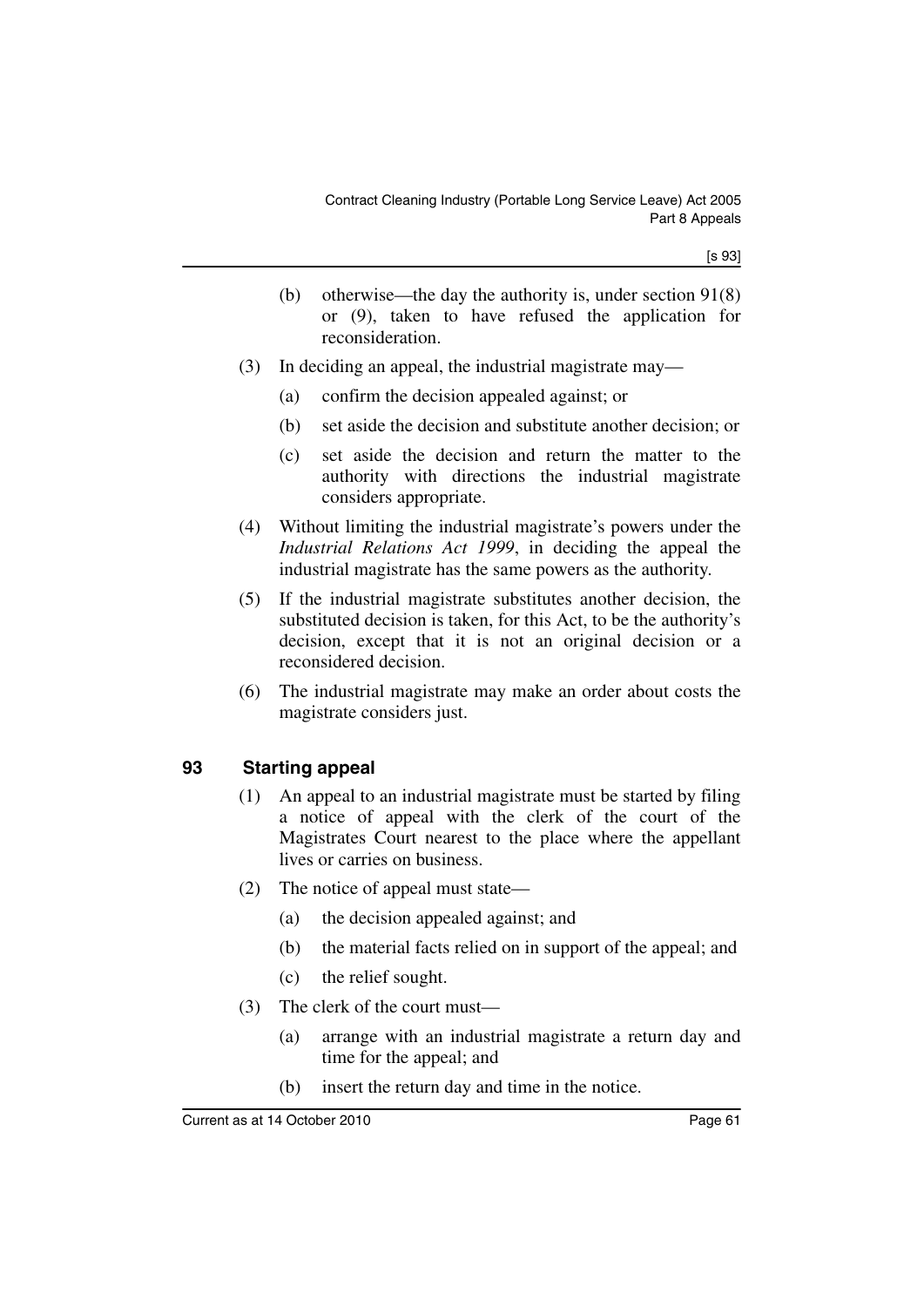#### [s 94]

- (4) The return day must be at least 10 days after the day the notice is filed.
- (5) After the clerk of the court has inserted the return day and time in the notice of appeal, the appellant must serve a copy of the notice on the authority and any other party to the appeal at least 5 days before the return day.
- (6) In this section—

*return day* means the day the parties are to attend before an industrial magistrate about the appeal.

### **94 Directions**

An industrial magistrate may issue directions about the conduct of the appeal.

### **95 Where appeal heard**

- (1) An appeal to an industrial magistrate must be heard at the place the notice of appeal is filed unless—
	- (a) an industrial magistrate at the place directs the appeal may more conveniently be heard by an industrial magistrate at another place; or
	- (b) the parties agree the appeal may more conveniently be heard by an industrial magistrate at another place.
- (2) The direction may be made on the application of a party or on the industrial magistrate's own initiative.
- (3) If a direction is made under subsection  $(1)(a)$  or the parties agree under subsection (1)(b), an industrial magistrate at the place must adjourn the appeal and send the appeal records to an industrial magistrate at the other place.

### **96 Attendance notice**

(1) An industrial magistrate may, by notice (*attendance notice*), require a person to attend at a hearing of the appeal at a stated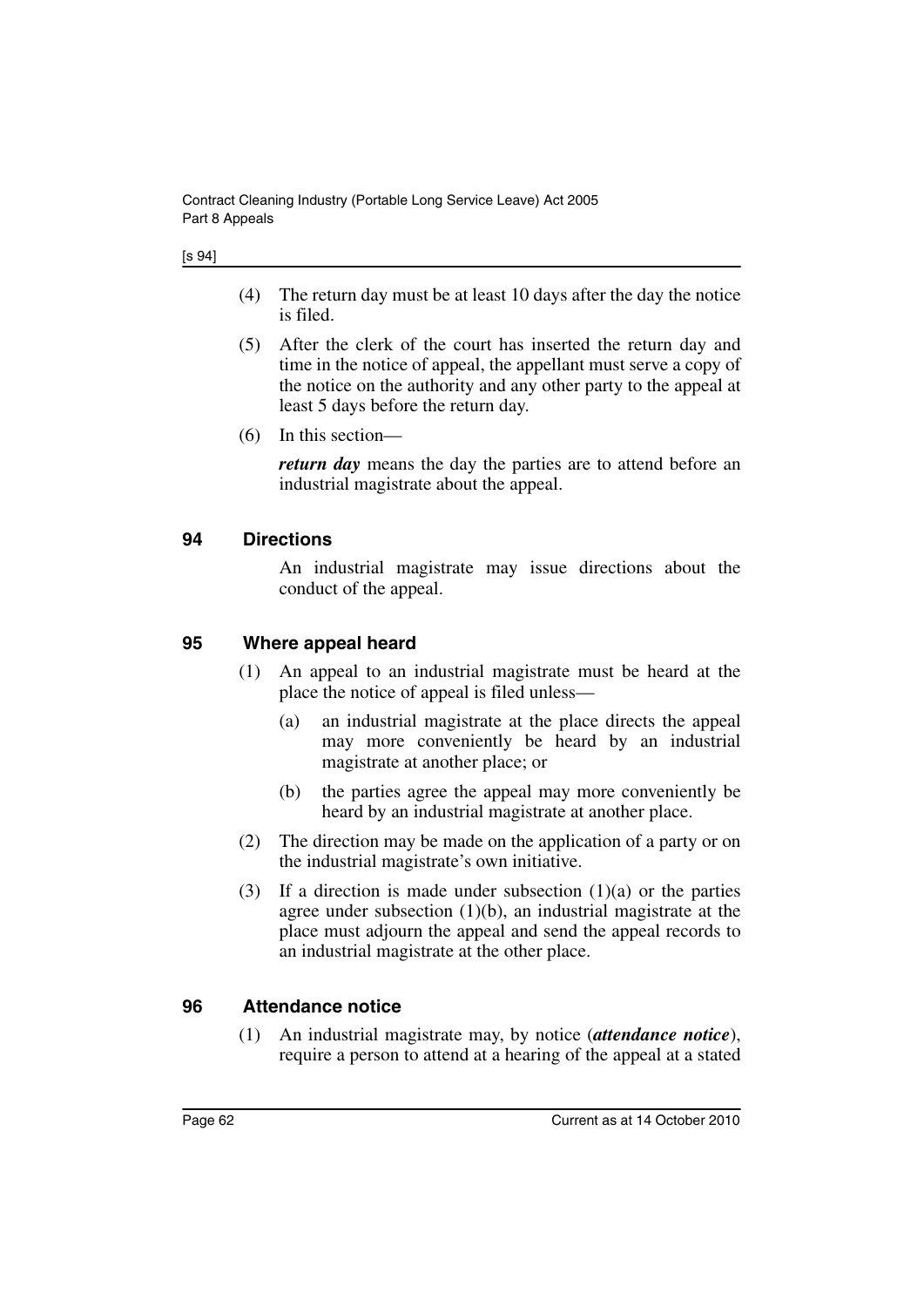time and place for 1 or more of the following reasons until the person is excused—

- (a) to give evidence;
- (b) to produce a stated document or thing;
- (c) to establish a reasonable excuse claimed for a stated document or thing the person is required to produce.
- (2) A person given an attendance notice must not, unless the person has a reasonable excuse, fail to—
	- (a) attend the hearing; or
	- (b) continue to attend the hearing until excused; or
	- (c) produce a document stated in the notice.

Maximum penalty—40 penalty units.

# **Division 4 Appeal to industrial commission**

### **97 Appeal**

- (1) A person aggrieved by a reconsidered decision of the authority about a decision under section 69(2) or (5) may, instead of appealing to the industrial magistrate, appeal to the industrial commission (the *commission*).
- (2) The appeal must be started, as required under the rules made under the *Industrial Relations Act 1999*, within 21 days after the person is given an information notice about the decision being appealed.
- (3) However, the commission may extend the time for starting an appeal.

### **98 Nature of appeal**

(1) An appeal to the commission is by way of rehearing on the record.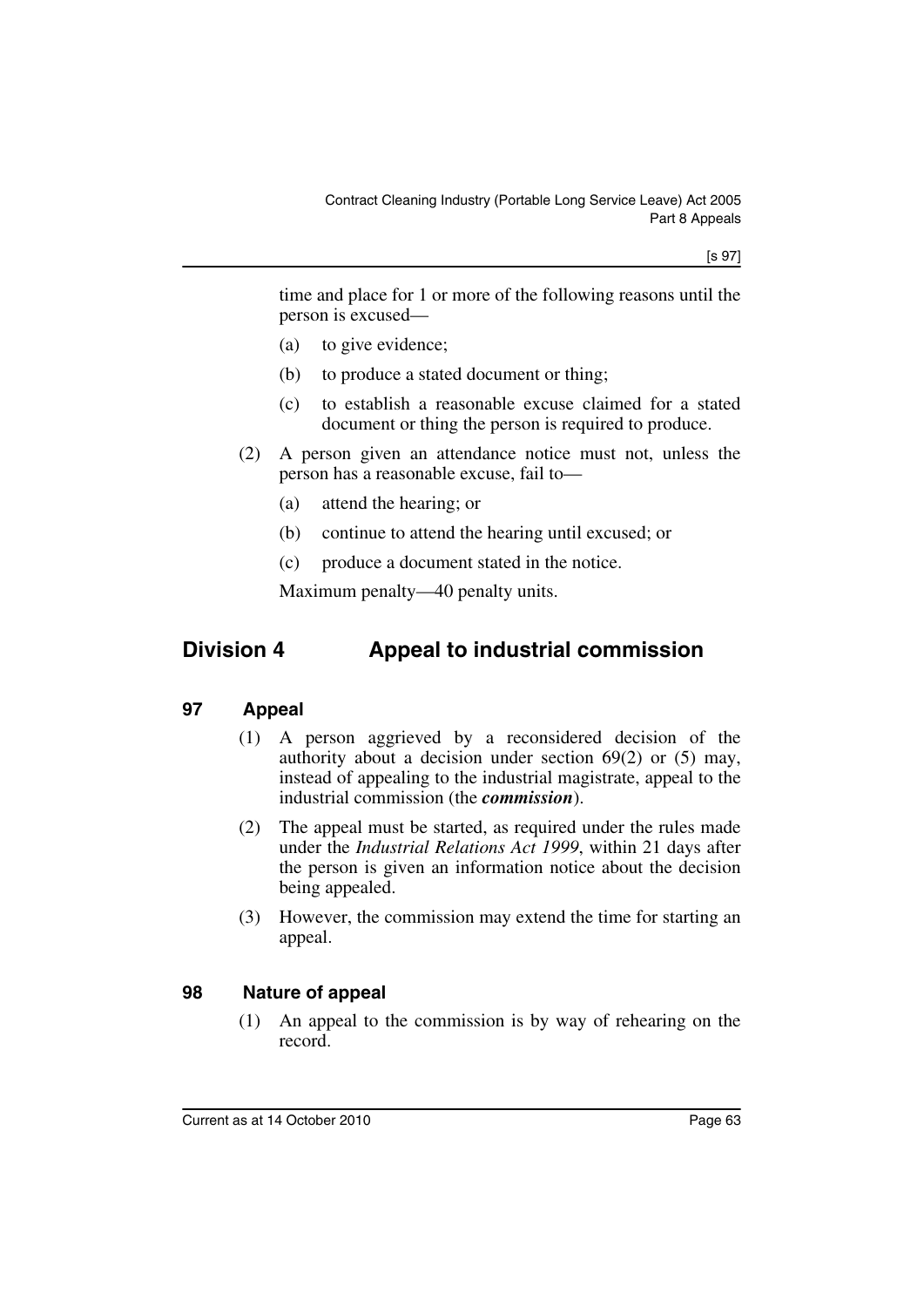#### [s 99]

(2) However, the commission may hear evidence afresh, or hear additional evidence, if the commission considers it appropriate to effectively dispose of the appeal.

### **99 Decision on appeal**

- (1) The commission must deal with an appeal as quickly as possible.
- (2) The commission may—
	- (a) confirm the decision appealed against; or
	- (b) set aside the decision and substitute another decision; or
	- (c) set aside the decision and return the matter to the authority with directions the commission considers appropriate.
- (3) Without limiting the industrial commission's powers under the *Industrial Relations Act 1999*, in deciding the appeal the industrial commission has the same powers as the authority.
- (4) Subject to section 100, the commission's decision—
	- (a) is final and conclusive; and
	- (b) can not be impeached for informality or want of form.

## **Division 5 Appeal to industrial court**

### **100 Appeal**

- (1) The authority or a person may appeal to the industrial court under the rules of court governing the practice of the court against—
	- (a) a decision of an industrial magistrate in an appeal under section 92(3); or
	- (b) a decision of the commission in an appeal under section 99(2).
- (2) An appeal under subsection (1) is limited to—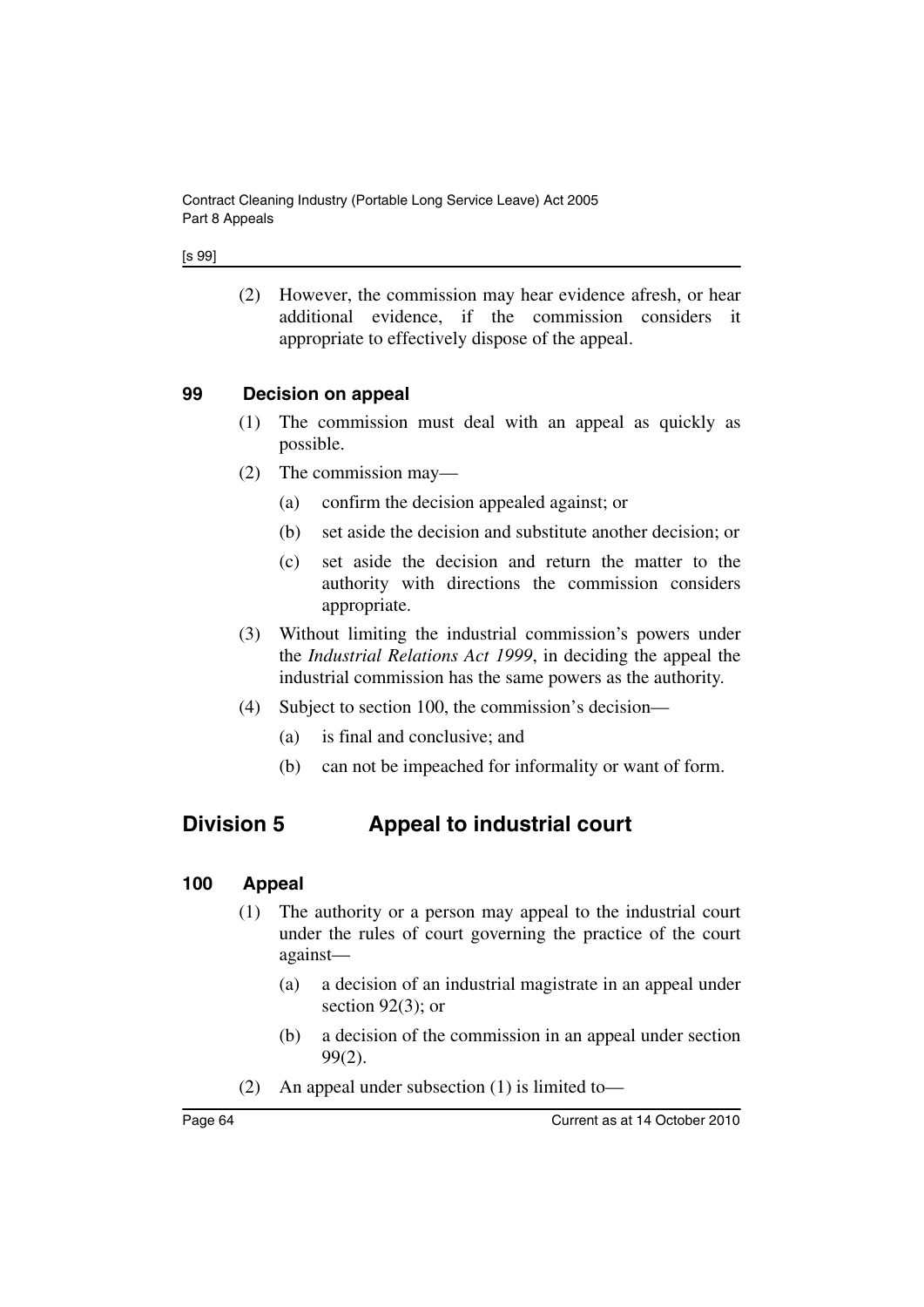[s 101]

- (a) error of law; or
- (b) excess, or want, of jurisdiction.

# **Part 9 Authorised officers and their powers**

## **Division 1 Authorised officers**

### **101 Appointment and qualifications**

- (1) The general manager may appoint any of the following persons as an authorised officer—
	- (a) a public service employee;
	- (b) a person prescribed under a regulation.
- (2) However, the general manager may appoint a person as an authorised officer only if the general manager is satisfied the person is qualified for appointment because the person has the necessary expertise or experience.
- (3) The general manager is also an authorised officer.

### **102 Appointment conditions and limit on powers**

- (1) An authorised officer holds office on any conditions stated in—
	- (a) the authorised officer's instrument of appointment; or
	- (b) a signed notice given to the authorised officer; or
	- (c) a regulation.
- (2) The instrument of appointment, a signed notice given to the authorised officer or a regulation may limit the authorised officer's powers under this Act.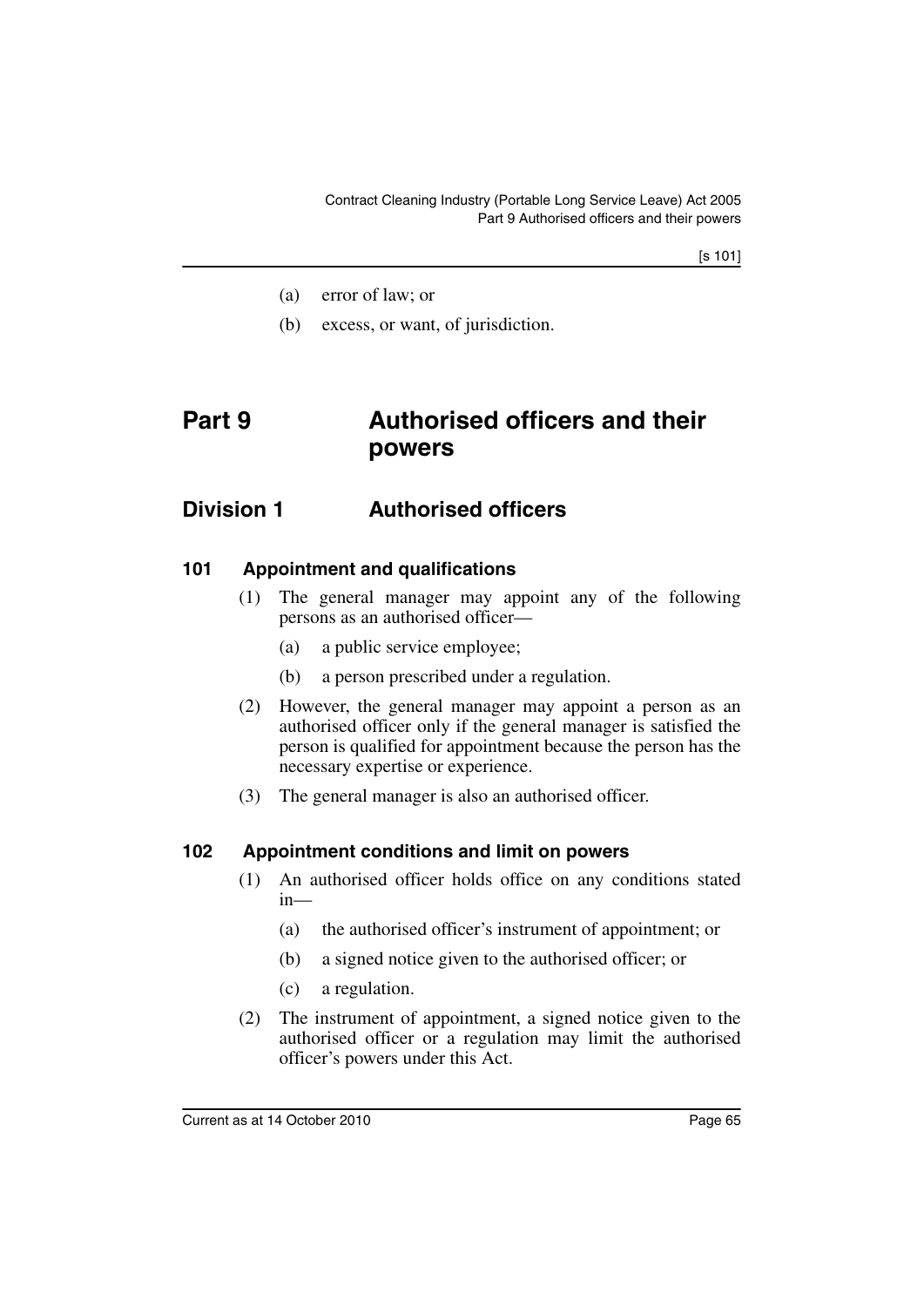#### [s 103]

- (3) The Minister may place conditions on the general manager's powers as an authorised officer.
- (4) In this section—

*signed notice* means a notice signed by the general manager.

### **103 Issue of identity card**

- (1) The general manager must issue an identity card to each authorised officer.
- (2) The general manager must also have an identity card identifying the general manager as an authorised officer.
- (3) The identity card must—
	- (a) contain a recent photo of the authorised officer; and
	- (b) contain a copy of the authorised officer's signature; and
	- (c) identify the person as an authorised officer under this Act; and
	- (d) state an expiry date for the card.
- (4) This section does not prevent the issue of a single identity card to a person for this Act and other purposes.

### **104 Production or display of identity card**

- (1) In exercising a power under this Act in relation to a person, an authorised officer must—
	- (a) produce the authorised officer's identity card for the person's inspection before exercising the power; or
	- (b) have the identity card displayed so it is clearly visible to the person when exercising the power.
- (2) However, if it is not practicable to comply with subsection (1), the authorised officer must produce the identity card for the person's inspection at the first reasonable opportunity.
- (3) For subsection (1), an authorised officer does not exercise a power in relation to a person only because the authorised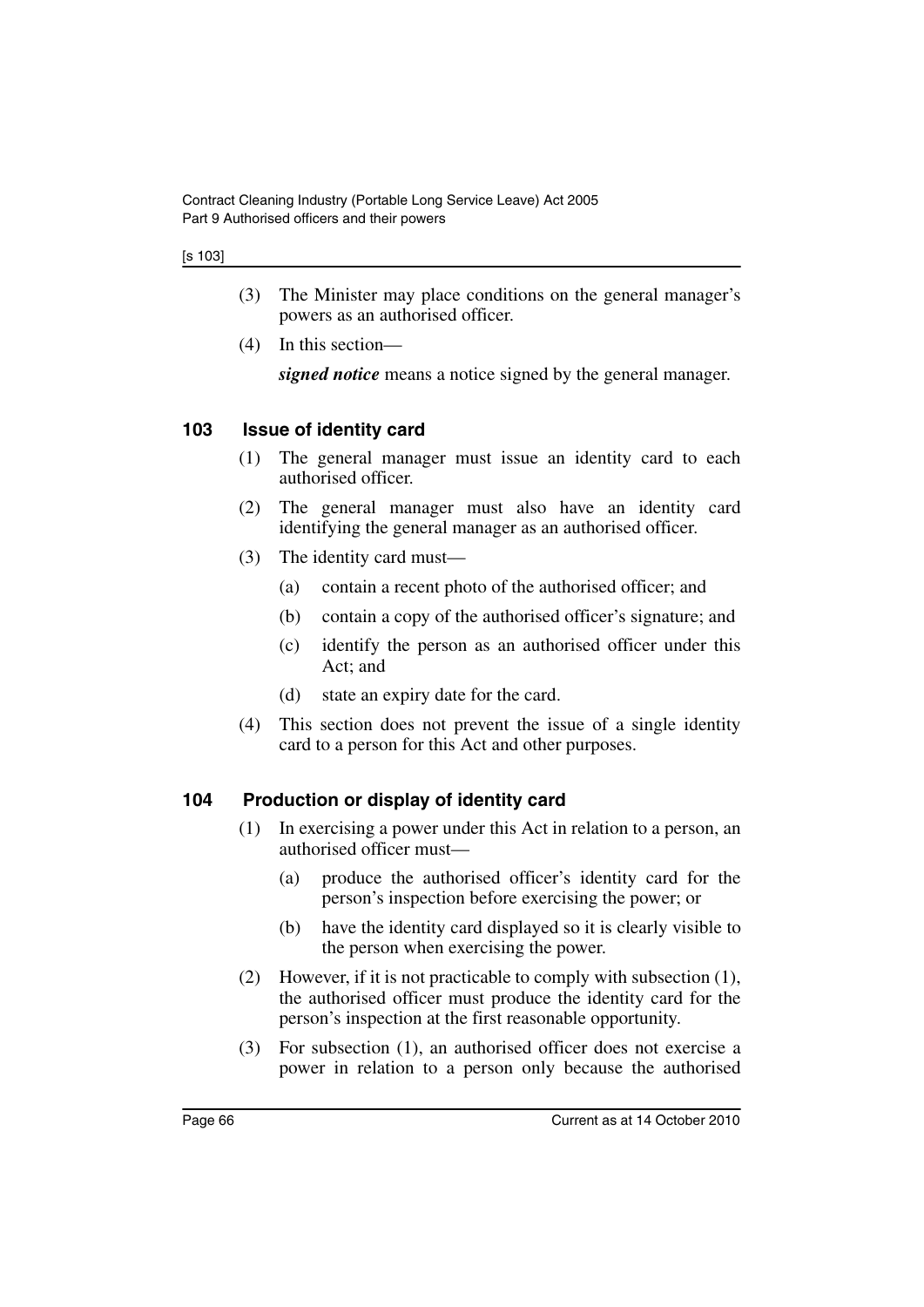officer has entered a place as mentioned in section 107(1)(b) or (2).

### **105 When authorised officer ceases to hold office**

- (1) An authorised officer ceases to hold office if any of the following happens—
	- (a) the term of office stated in a condition of office ends;
	- (b) under another condition of office, the authorised officer ceases to hold office.
- (2) Subsection (1) does not limit the ways an authorised officer may stop holding office.
- (3) In this section—

*condition of office* means a condition on which the authorised officer holds office.

### **106 Return of identity card**

(1) A person who ceases to be an authorised officer must return the person's identity card to the general manager within 21 days after ceasing to be an authorised officer unless the person has a reasonable excuse.

Maximum penalty—40 penalty units.

(2) However, if the person is the general manager and the person ceases to be the general manager, the person must return the person's identity card to the Minister within 21 days after ceasing to be the general manager unless the person has a reasonable excuse.

Maximum penalty—40 penalty units.

## **Division 2 Procedure for entry**

### **107 Power to enter places**

(1) An authorised officer may enter a place if—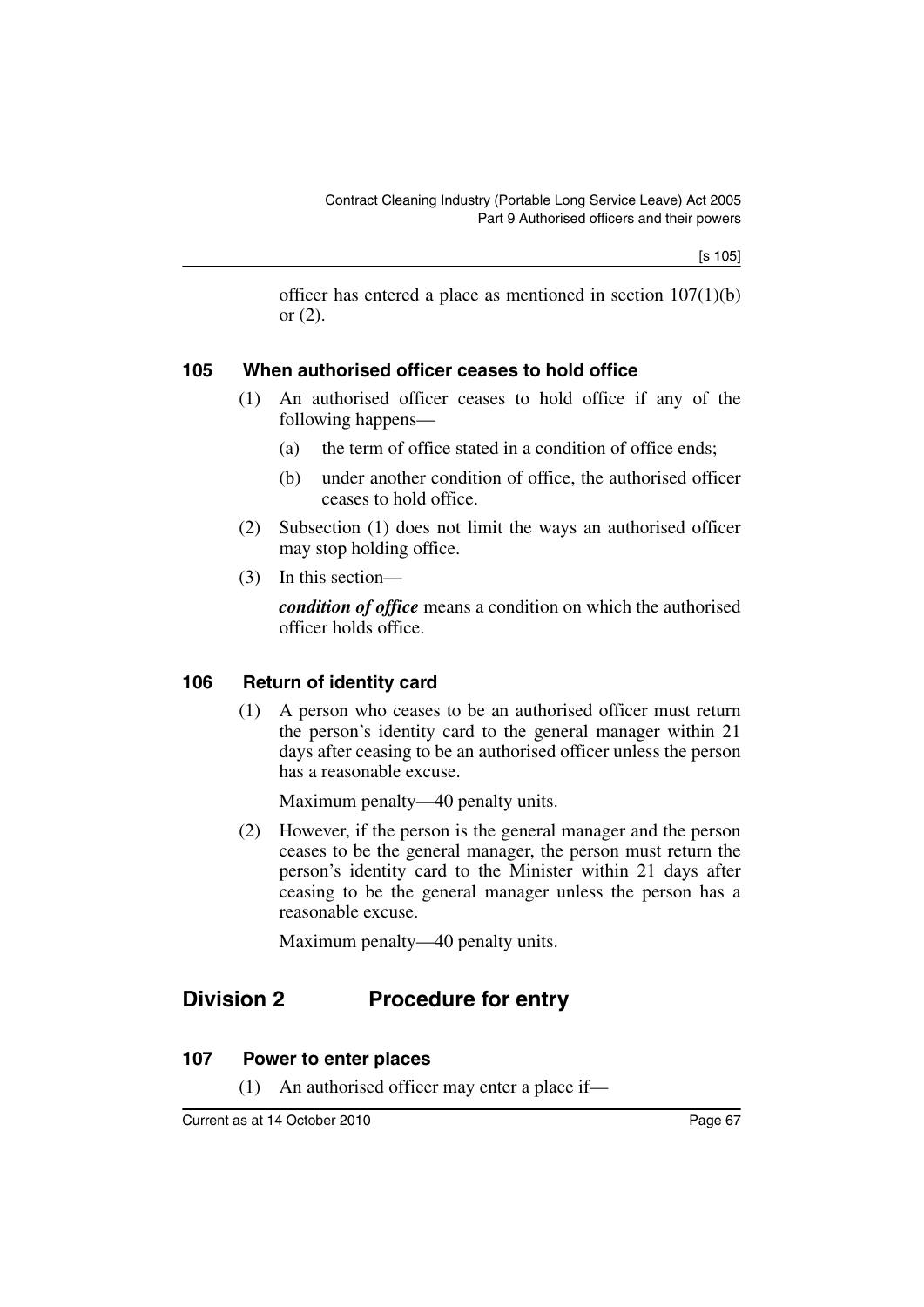|                           | (a)                                                                                                                                                   | its occupier consents to the entry; or                                                                                                                                                                         |  |
|---------------------------|-------------------------------------------------------------------------------------------------------------------------------------------------------|----------------------------------------------------------------------------------------------------------------------------------------------------------------------------------------------------------------|--|
|                           | (b)                                                                                                                                                   | it is a public place and the entry is made when it is open<br>to the public; or                                                                                                                                |  |
|                           | (c)                                                                                                                                                   | the entry is authorised by a warrant; or                                                                                                                                                                       |  |
|                           | (d)                                                                                                                                                   | it is an employer's place of business and is—                                                                                                                                                                  |  |
|                           |                                                                                                                                                       | open for carrying on the business; or<br>(i)                                                                                                                                                                   |  |
|                           |                                                                                                                                                       | otherwise open for entry.<br>(ii)                                                                                                                                                                              |  |
| (2)                       | For the purpose of asking the occupier of a place for consent<br>to enter, an authorised officer may, without the occupier's<br>consent or a warrant- |                                                                                                                                                                                                                |  |
|                           | (a)                                                                                                                                                   | enter land around premises at the place to an extent that<br>is reasonable to contact the occupier; or                                                                                                         |  |
|                           | (b)                                                                                                                                                   | enter part of the place the authorised officer considers<br>members of the public ordinarily are allowed to enter<br>when they wish to contact the occupier.                                                   |  |
| (3)                       |                                                                                                                                                       | For subsection $(1)(d)$ , a place of business does not include a<br>part of the place where a person resides.                                                                                                  |  |
| <b>Entry with consent</b> |                                                                                                                                                       |                                                                                                                                                                                                                |  |
| (1)                       |                                                                                                                                                       | This section applies if an authorised officer intends to ask an<br>occupier of a place to consent to the authorised officer or<br>another authorised officer entering the place under section<br>$107(1)(a)$ . |  |

- (2) Before asking for the consent, the authorised officer must tell the occupier—
	- (a) the purpose of the entry; and
	- (b) that the occupier is not required to consent.
- (3) If the consent is given, the authorised officer may ask the occupier to sign an acknowledgment of the consent.
- (4) The acknowledgment must state—
	- (a) the occupier has been told—

**108**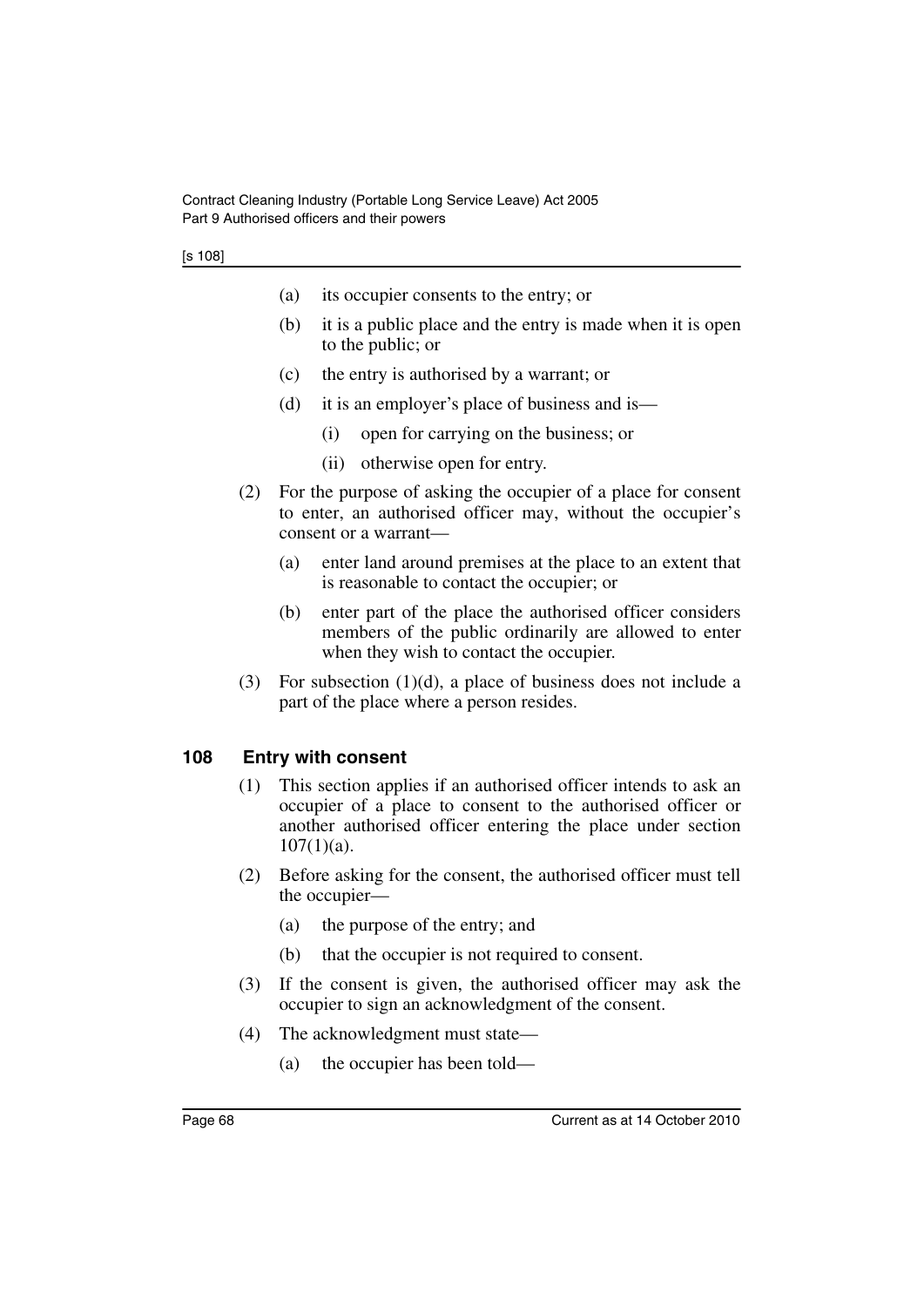[s 109]

- (i) the purpose of the entry; and
- (ii) that the occupier is not required to consent; and
- (b) the purpose of the entry; and
- (c) the occupier gives the authorised officer consent to enter the place and exercise powers under this part; and
- (d) the time and date the consent was given.
- (5) If the occupier signs the acknowledgment, the authorised officer must immediately give a copy to the occupier.
- $(6)$  If—
	- (a) an issue arises in a proceeding about whether the occupier consented to the entry; and
	- (b) an acknowledgment complying with subsection (4) for the entry is not produced in evidence;

the onus of proof is on the person relying on the lawfulness of the entry to prove the occupier consented.

### **109 Application for warrant**

- (1) An authorised officer may apply to an industrial magistrate for a warrant for a place.
- (2) The authorised officer must prepare a written application that states the grounds on which the warrant is sought.
- (3) The written application must be sworn.
- (4) The industrial magistrate may refuse to consider the application until the authorised officer gives the industrial magistrate all the information the industrial magistrate requires about the application in the way the magistrate requires.

#### *Example for subsection (4)—*

The industrial magistrate may require additional information supporting the written application to be given by statutory declaration.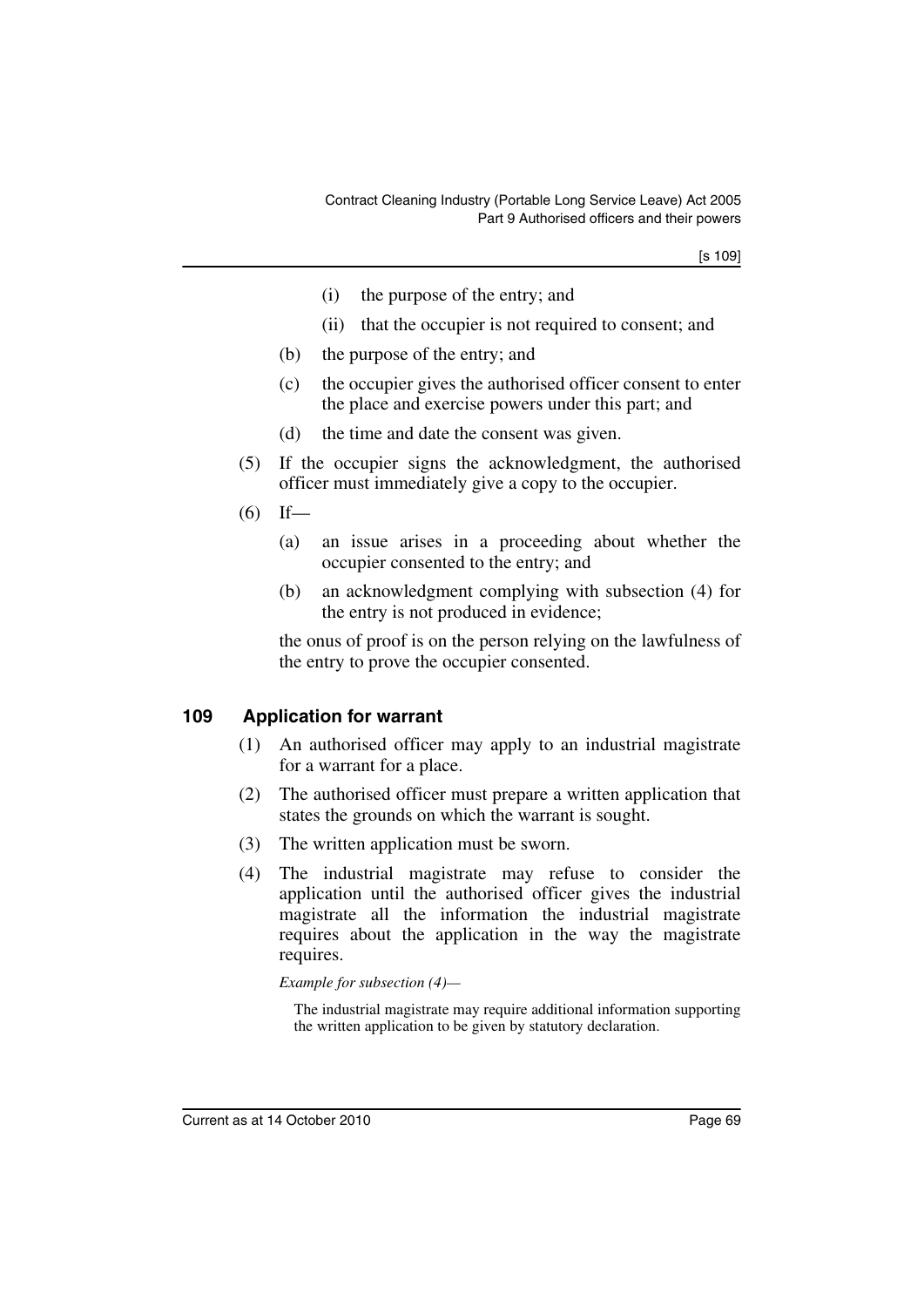#### [s 110]

### **110 Issue of warrant**

- (1) The industrial magistrate may issue the warrant for the place if the industrial magistrate is satisfied there are reasonable grounds for suspecting—
	- (a) there is a particular thing or activity (the *evidence*) that may provide evidence of an offence against this Act; and
	- (b) the evidence is at the place or, within the next 7 days, will be at the place.
- (2) The warrant must state—
	- (a) the place to which the warrant applies; and
	- (b) that a stated authorised officer may, with necessary and reasonable help and force—
		- (i) enter the place and another place necessary for entry to the place; and
		- (ii) exercise the authorised officer's powers under this part; and
	- (c) particulars of the offence that the industrial magistrate considers appropriate in the circumstances; and
	- (d) the name of the person suspected of having committed the offence, unless the name is unknown or the industrial magistrate considers it inappropriate to state the name; and
	- (e) the evidence that may be seized under the warrant; and
	- (f) the hours of the day or night when the place may be entered; and
	- (g) the industrial magistrate's name; and
	- (h) the date and time of the warrant's issue; and
	- (i) the date, within 14 days after the warrant's issue, the warrant ends.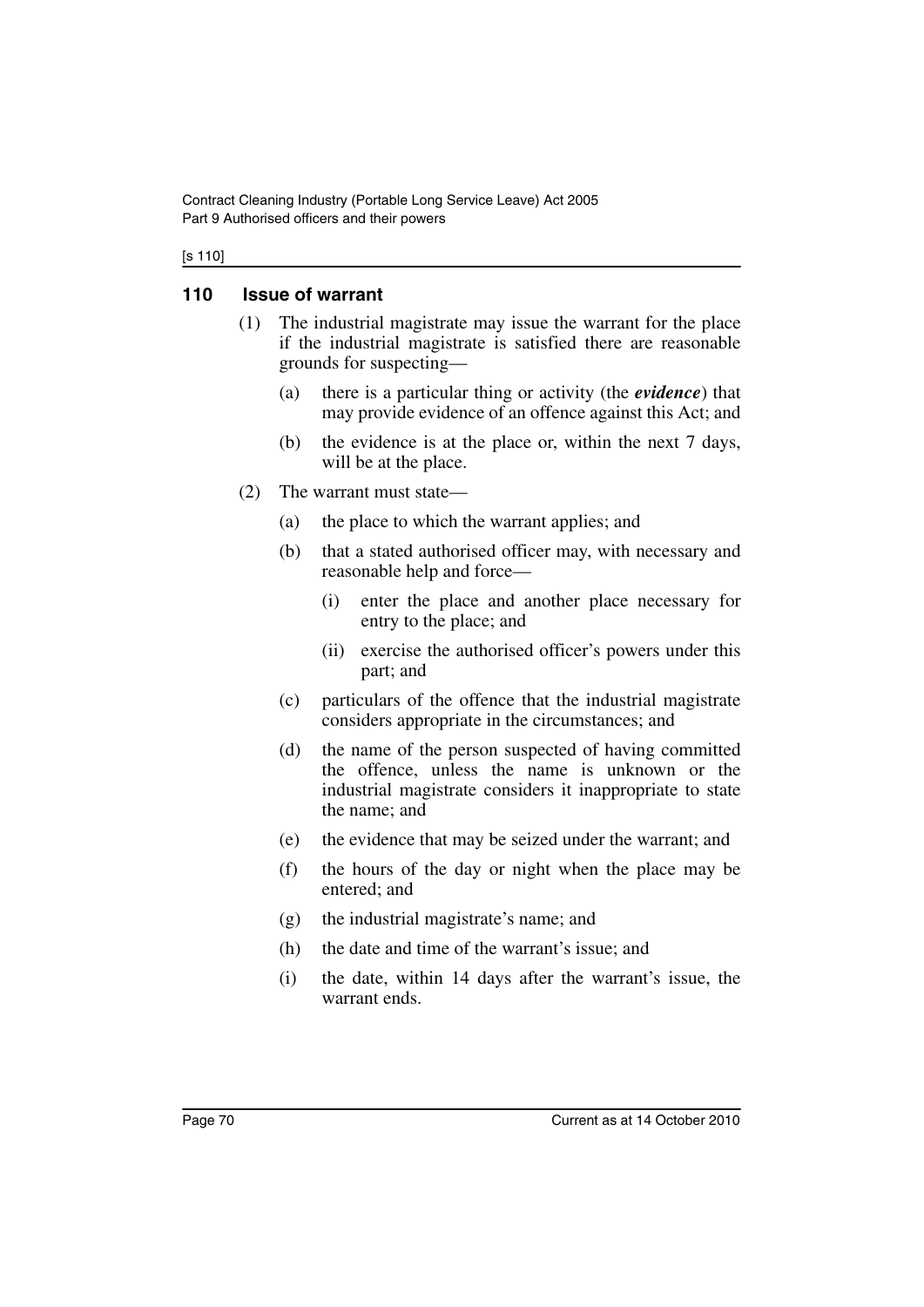[s 111]

#### **111 Application by electronic communication and duplicate warrant**

- (1) An application under section 109 may be made by phone, fax, email, radio, video conferencing or another form of electronic communication if the authorised officer considers it necessary because of—
	- (a) urgent circumstances; or
	- (b) other special circumstances including, for example, the authorised officer's remote location.
- (2) The application—
	- (a) may not be made before the authorised officer prepares the written application under section 109(2); but
	- (b) may be made before the written application is sworn.
- (3) The industrial magistrate may issue the warrant (the *original warrant*) only if the industrial magistrate is satisfied—
	- (a) it was necessary to make the application under subsection (1); and
	- (b) the way the application was made under subsection (1) was appropriate.
- (4) After the industrial magistrate issues the original warrant—
	- (a) if there is a reasonably practicable way of immediately giving a copy of the warrant to the authorised officer, for example, by sending a copy by fax or email, the industrial magistrate must immediately give a copy of the warrant to the authorised officer; or
	- (b) otherwise—
		- (i) the industrial magistrate must tell the authorised officer the date and time the warrant is issued and the other terms of the warrant; and
		- (ii) the authorised officer must complete a form of warrant including by writing on it—
			- (A) the industrial magistrate's name; and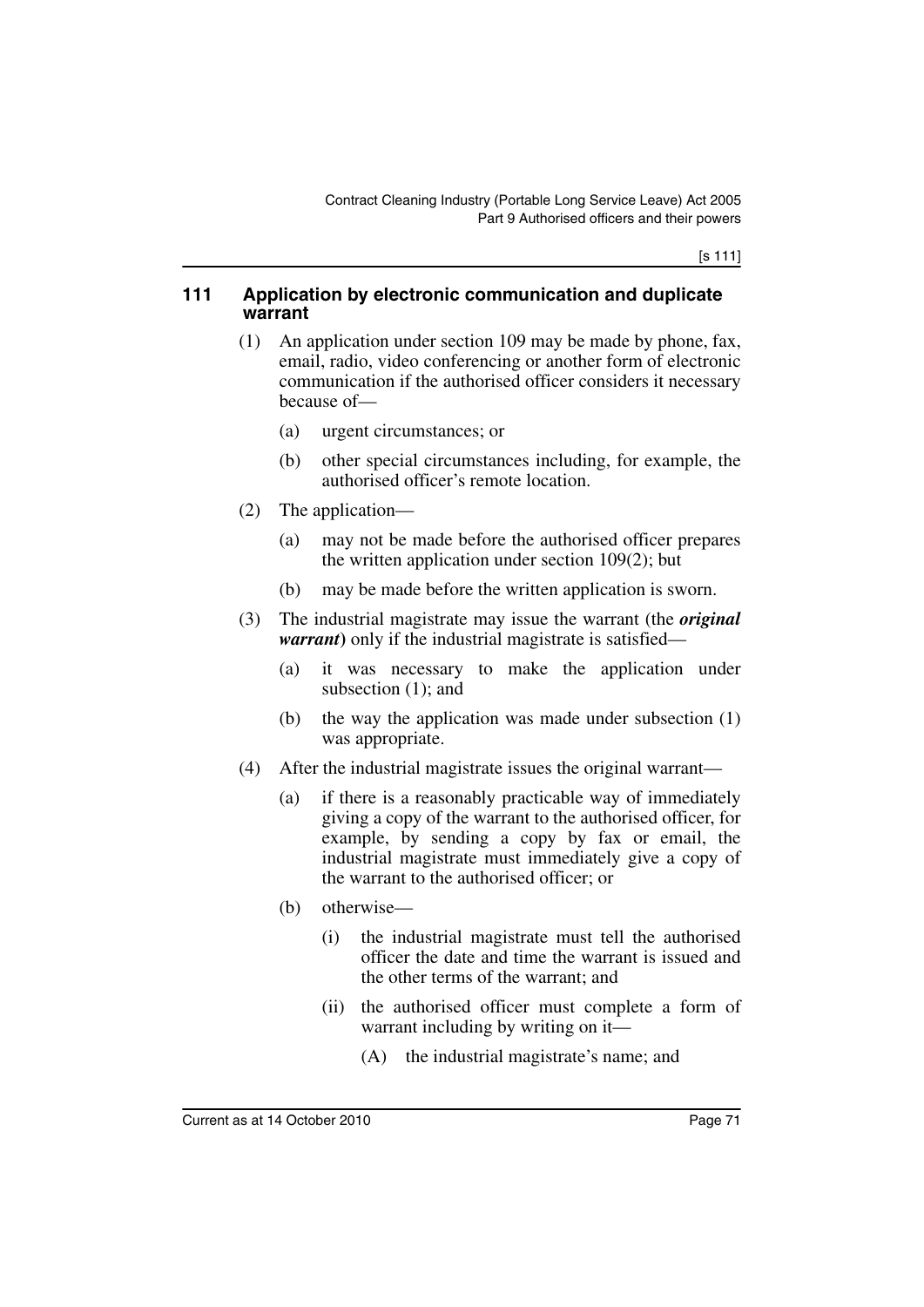- (B) the date and time the magistrate issued the warrant; and
- (C) the other terms of the warrant.
- (5) The copy of the warrant mentioned in subsection  $(4)(a)$ , or the form of warrant completed under subsection (4)(b) (in either case the *duplicate warrant***)** is a duplicate of, and as effectual as, the original warrant.
- (6) The authorised officer must, at the first reasonable opportunity, send to the industrial magistrate—
	- (a) the written application complying with section 109(2) and  $(3)$ ; and
	- (b) if the authorised officer completed a form of warrant under subsection (4)(b)—the completed form of warrant.
- (7) The industrial magistrate must keep the original warrant and, on receiving the documents under subsection (6)—
	- (a) attach the documents to the original warrant; and
	- (b) give the original warrant and documents to the clerk of the court of the relevant industrial magistrates court.
- (8) Despite subsection (5), if—
	- (a) an issue arises in a proceeding about whether an exercise of a power was authorised by a warrant issued under this section; and
	- (b) the original warrant is not produced in evidence;

the onus of proof is on the person relying on the lawfulness of the exercise of the power to prove a warrant authorised the exercise of the power.

- (9) This section does limit section 109.
- (10) In this section—

*relevant industrial magistrates court*, in relation to an industrial magistrate, means the Industrial Magistrates Court the magistrate constitutes under the *Industrial Relations Act 1999*, section 291.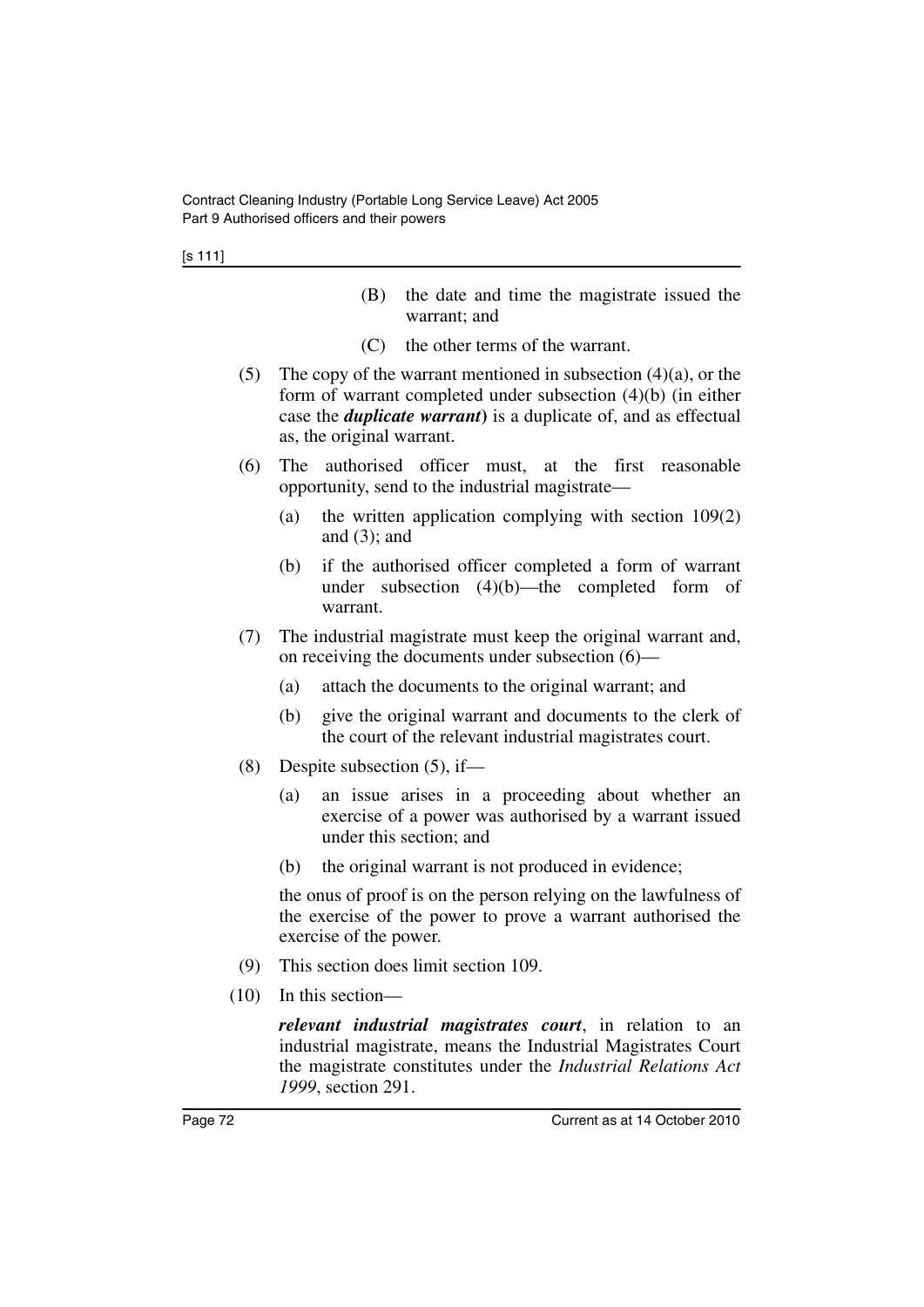#### **112 Defect in relation to a warrant**

- (1) A warrant is not invalidated by a defect in the warrant or in compliance with section 109, 110 or 111 unless the defect affects the substance of the warrant in a material particular.
- (2) In this section—

*warrant* includes a duplicate warrant mentioned in section 111(5).

#### **113 Warrants—procedure before entry**

- (1) This section applies if an authorised officer named in a warrant issued under this part for a place is intending to enter the place under the warrant.
- (2) Before entering the place, the authorised officer must do or make a reasonable attempt to do the following things—
	- (a) identify himself or herself to a person present at the place who is an occupier of the place in the way stated in section 104;
	- (b) give the person a copy of the warrant;
	- (c) tell the person the authorised officer is permitted by the warrant to enter the place;
	- (d) give the person an opportunity to allow the authorised officer immediate entry to the place without using force.
- (3) However, the authorised officer need not comply with subsection (2) if the authorised officer believes that immediate entry to the place is required to ensure the effective execution of the warrant is not frustrated.
- (4) In this section—

*warrant* includes a duplicate warrant mentioned in section 111(5).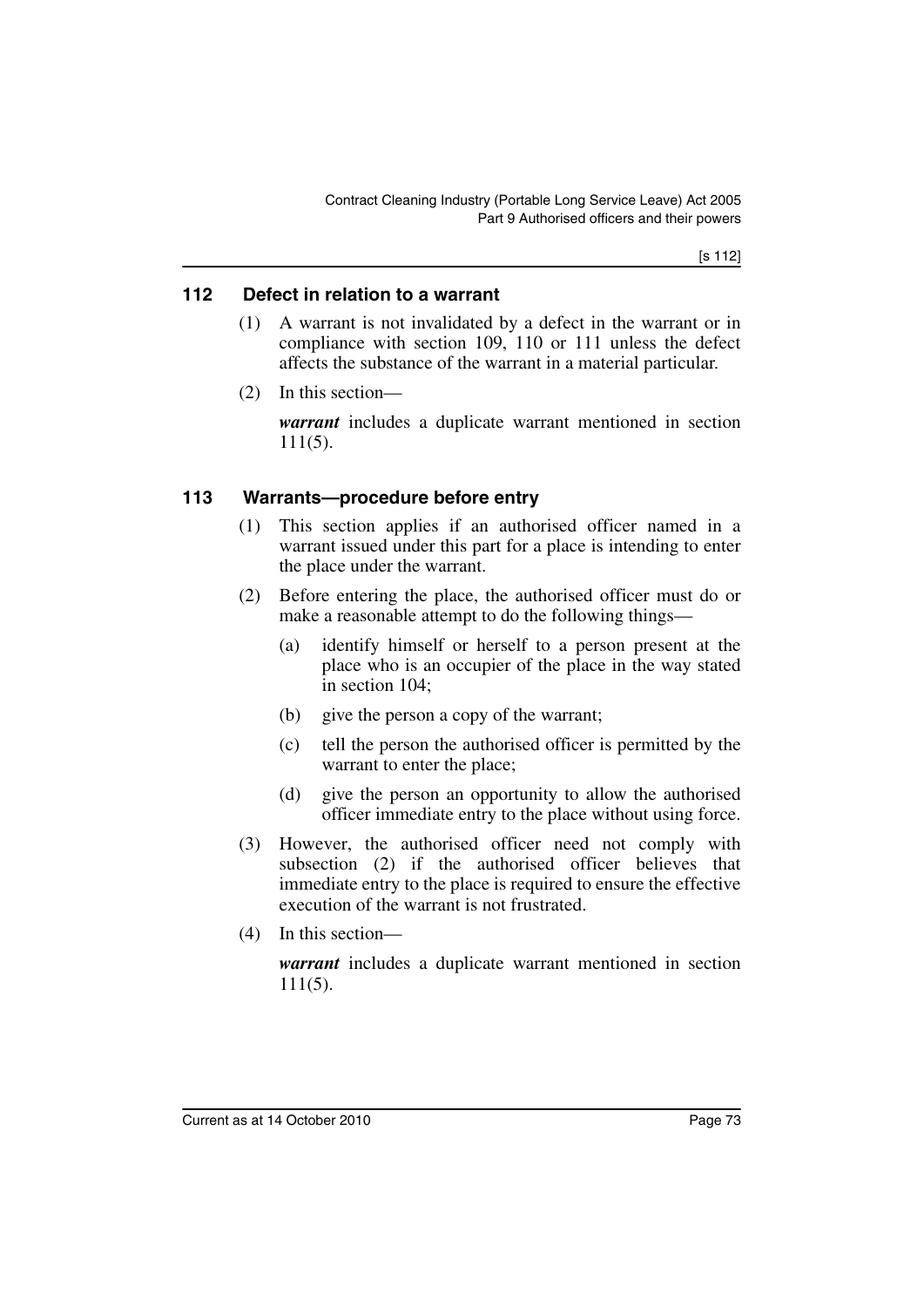[s 114]

## **Division 3 Powers of authorised officers after entry**

#### **114 General powers of authorised officer after entering places**

- (1) This division applies to an authorised officer who enters a place.
- (2) However if an authorised officer, under section 107(2), enters a place to ask the occupier's consent to enter premises, this division applies to the authorised officer only if the consent is given or the entry is otherwise authorised.
- (3) For performing an authorised officer's function under this Act, an authorised officer may do any of the following—
	- (a) search any part of the place;
	- (b) inspect, measure, test, photograph or film any part of the place or anything at the place;
	- (c) take a thing, or a sample of or from a thing, at the place for analysis, measurement or testing;
	- (d) copy, or take an extract from, a document at the place;
	- (e) take into or onto the place any person, equipment and materials the authorised officer reasonably requires for exercising a power under this division.

#### **115 Power to require reasonable help or information**

- (1) An authorised officer may require the occupier of the place, or a person at the place, to give the authorised officer reasonable help, including, for example, by producing a document or giving information, to—
	- (a) exercise a power under this part; or
	- (b) work out whether this Act is being complied with.
- (2) When making the requirement, the authorised officer must warn the person it is an offence to fail to comply with the requirement unless the person has a reasonable excuse.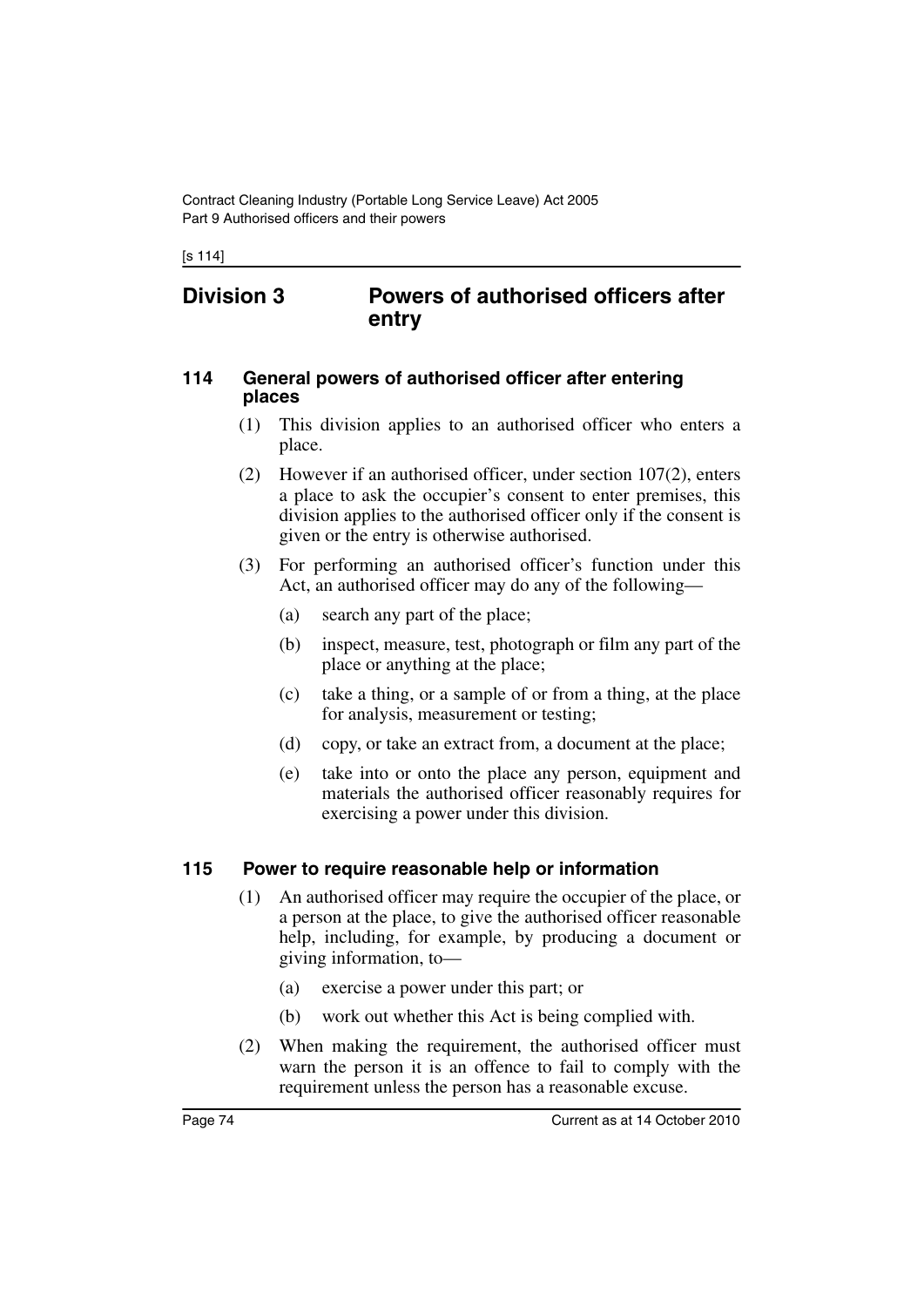[s 116]

(3) A person required to give reasonable help under subsection (1) must comply with the requirement, unless the person has a reasonable excuse.

Maximum penalty—100 penalty units.

(4) If the person is an individual, it is a reasonable excuse for the person not to comply with the requirement if complying with the requirement might tend to incriminate the person.

## **Division 4 Power of authorised officers to seize evidence**

## **116 Seizing evidence at place**

- (1) Subsections (2) to (5) apply if—
	- (a) an authorised officer is authorised to enter a place under section 107(1) only with the consent of an occupier or a warrant; and
	- (b) the authorised person enters the place after obtaining the necessary consent or warrant.
- (2) If the authorised officer enters the place with the occupier's consent, the authorised officer may seize a thing at the place if—
	- (a) the authorised officer believes the thing is evidence of an offence against this Act; and
	- (b) seizure of the thing is consistent with the purpose of entry as told to the occupier when asking for the occupier's consent.
- (3) If the authorised officer enters the place with a warrant, the authorised officer may seize the evidence for which the warrant was issued.
- (4) The authorised officer may also seize anything else at the place if the authorised officer believes—
	- (a) the thing is evidence of an offence against this Act; and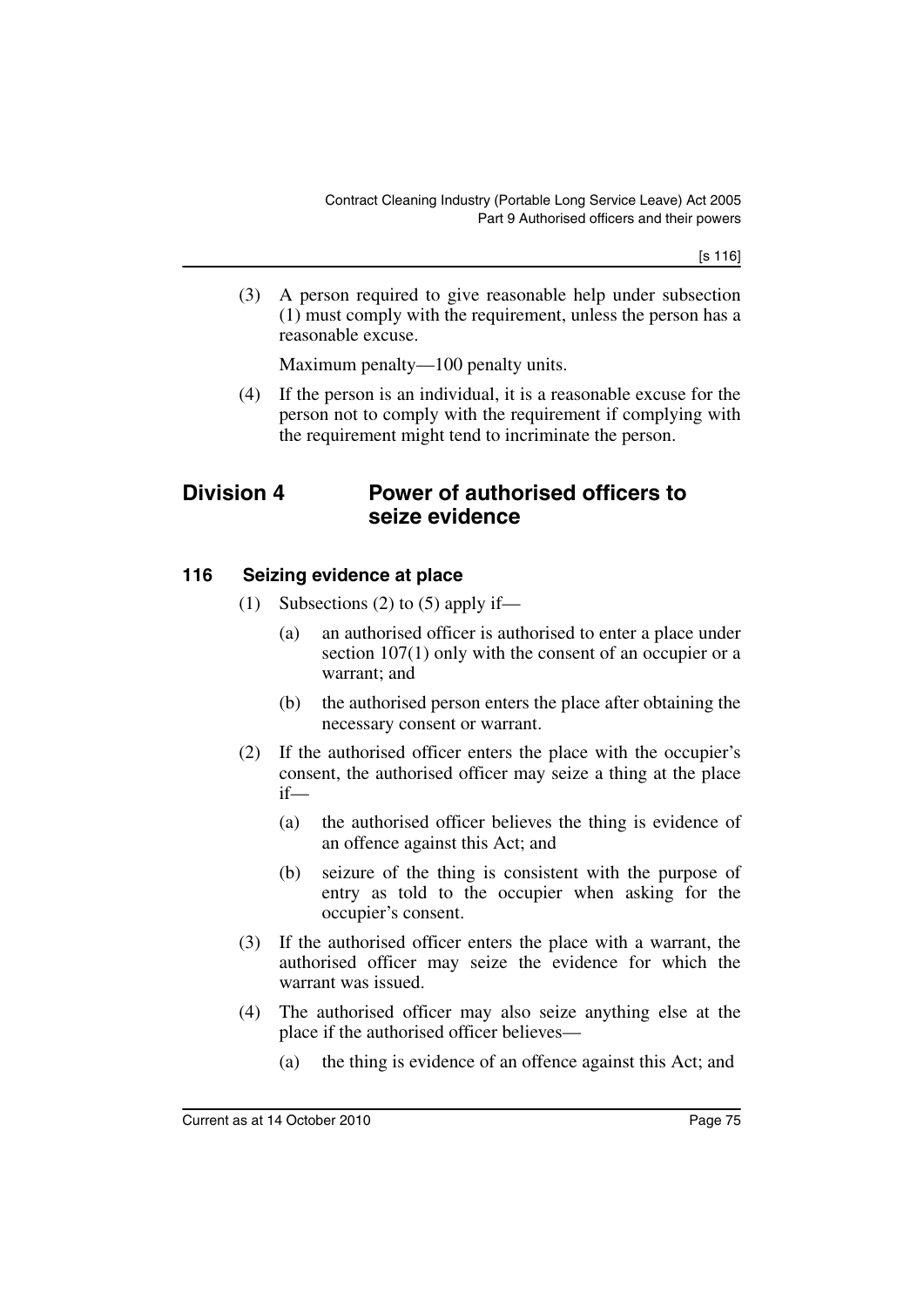#### [s 117]

- (b) the seizure is necessary to prevent the thing being—
	- (i) hidden, lost or destroyed; or
	- (ii) used to continue, or repeat, the offence.
- (5) Also, the authorised officer may seize a thing at the place if the authorised officer believes it has just been used in committing an offence against this Act.
- (6) An authorised officer who lawfully enters a place under section 107(1), without the consent of the occupier and without a warrant, may seize a thing at the place if the authorised officer believes the thing is evidence of an offence against this Act.

#### **117 Securing seized things**

Having seized a thing, an authorised officer may—

- (a) move the thing from the place where it was seized (the *place of seizure*); or
- (b) leave the thing at the place of seizure but take reasonable action to restrict access to it.

*Examples of restricting access to a thing—*

- sealing a thing and marking it to show access to it is restricted
- sealing the entrance to a room where the seized thing is situated and marking it to show access to it is restricted

#### **118 Tampering with seized things**

If an authorised officer restricts access to a seized thing, a person must not tamper, or attempt to tamper, with the thing, or something restricting access to the thing, without an authorised officer's approval.

Maximum penalty—40 penalty units.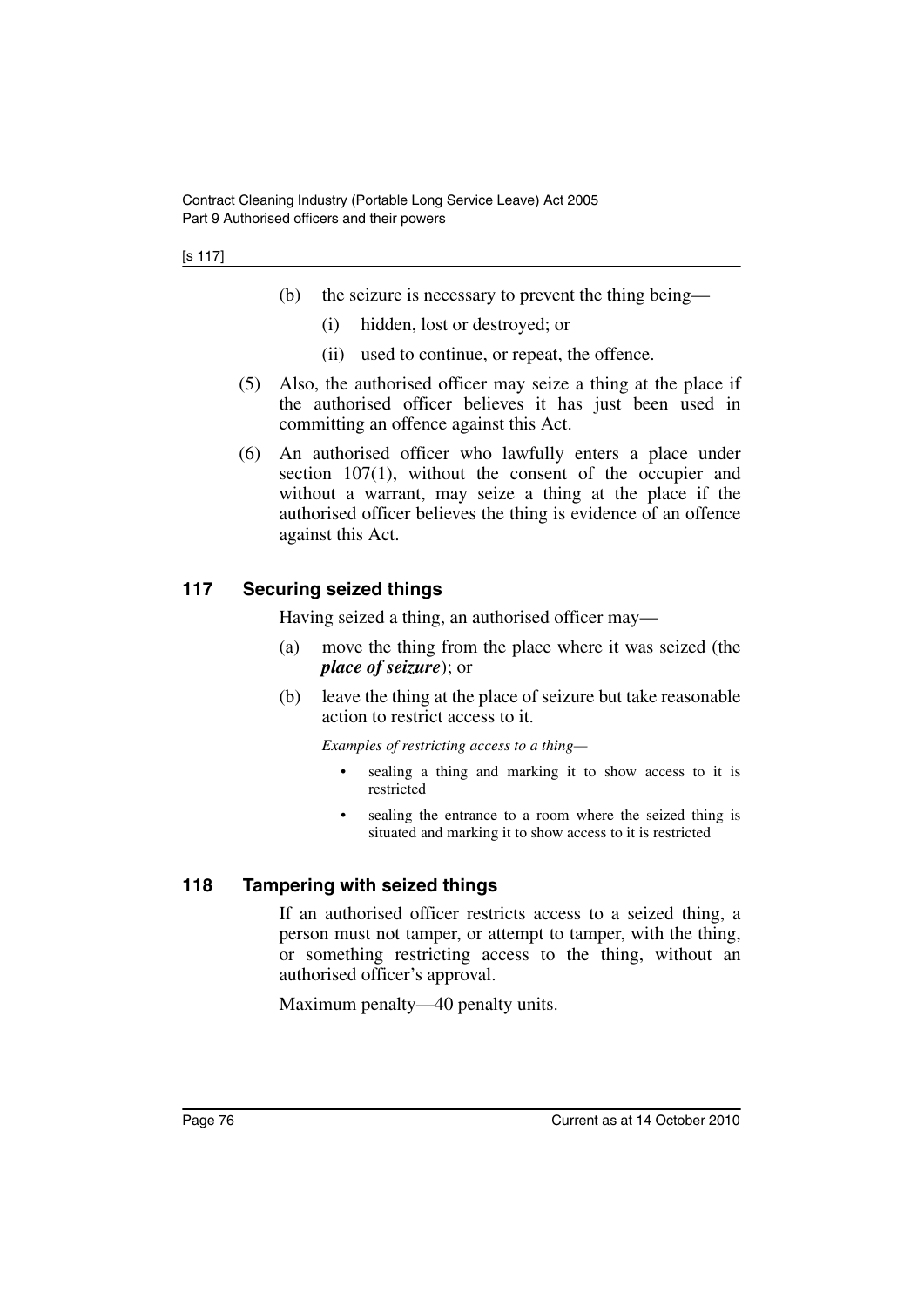#### **119 Powers to support seizure**

- (1) To enable a thing to be seized, an authorised officer may require the person in control of it—
	- (a) to take it to a stated reasonable place by a stated reasonable time; and
	- (b) if necessary, to remain in control of it at the stated place for a reasonable time.
- (2) The requirement—
	- (a) must be made by notice; or
	- (b) if for any reason it is not practicable to give the notice, may be made orally and confirmed by notice as soon as practicable.
- (3) A further requirement may be made under this section about the thing if it is necessary and reasonable to make the further requirement.
- (4) A person of whom a requirement is made under subsection (1) or (3) must comply with the requirement, unless the person has a reasonable excuse.

Maximum penalty for subsection (4)—100 penalty units.

## **120 Receipt for seized things**

- (1) As soon as possible after an authorised officer seizes a thing, the authorised officer must give a receipt for it to the person from whom it was seized.
- (2) However, if for any reason it is not practicable to comply with subsection (1), the authorised officer must leave the receipt at the place of seizure in a conspicuous position and in a reasonably secure way.
- (3) The receipt must describe generally the thing seized and its condition.
- (4) This section does not apply to a thing if it is impracticable or would be unreasonable to give the receipt having regard to the thing's nature, condition and value.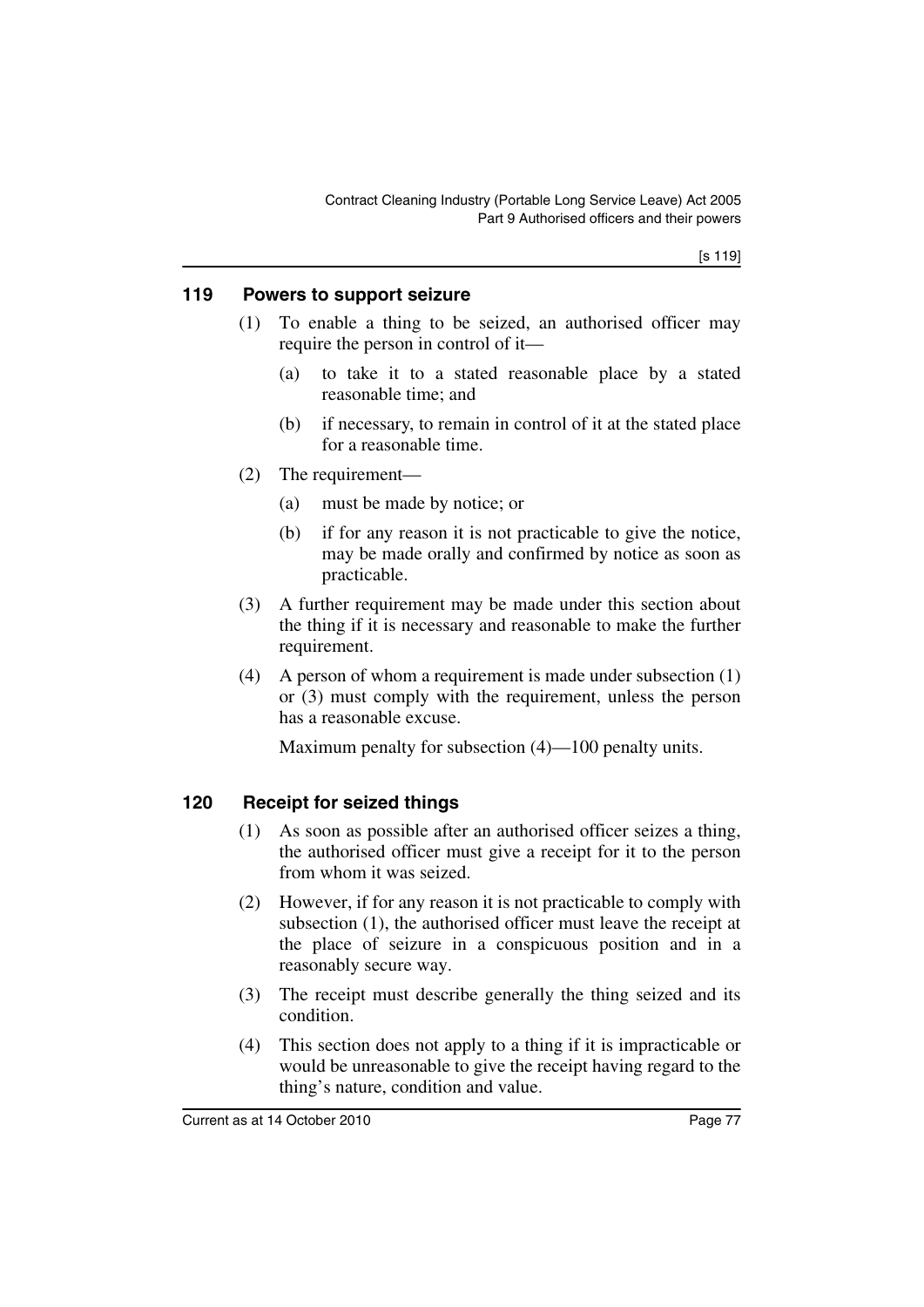Contract Cleaning Industry (Portable Long Service Leave) Act 2005 Part 9 Authorised officers and their powers

#### [s 121]

#### **121 Forfeiture of seized things**

- (1) A seized thing is forfeited to the State if the authorised officer who seized the thing—
	- (a) can not find its owner, after making reasonable inquiries; or
	- (b) can not return it to its owner, after making reasonable efforts.
- (2) In applying subsection  $(1)$ 
	- (a) subsection  $(1)(a)$  does not require the authorised officer to make inquiries if it would be unreasonable to make inquiries to find the owner; and
	- (b) subsection (1)(b) does not require the authorised officer to make efforts if it would be unreasonable to make efforts to return the thing to its owner.

*Example for paragraph (b)—*

The owner of the thing has migrated to another country.

- (3) Regard must be had to a thing's nature, condition and value in deciding—
	- (a) whether it is reasonable to make inquiries or efforts; and
	- (b) if making inquiries or efforts—what inquiries or efforts, including the period over which they are made, are reasonable.

#### **122 Dealing with forfeited things**

- (1) On the forfeiture of a thing to the State, the thing becomes the State's property and may be dealt with by the general manager as the general manager considers appropriate.
- (2) Without limiting subsection (1), the general manager may destroy or dispose of the thing.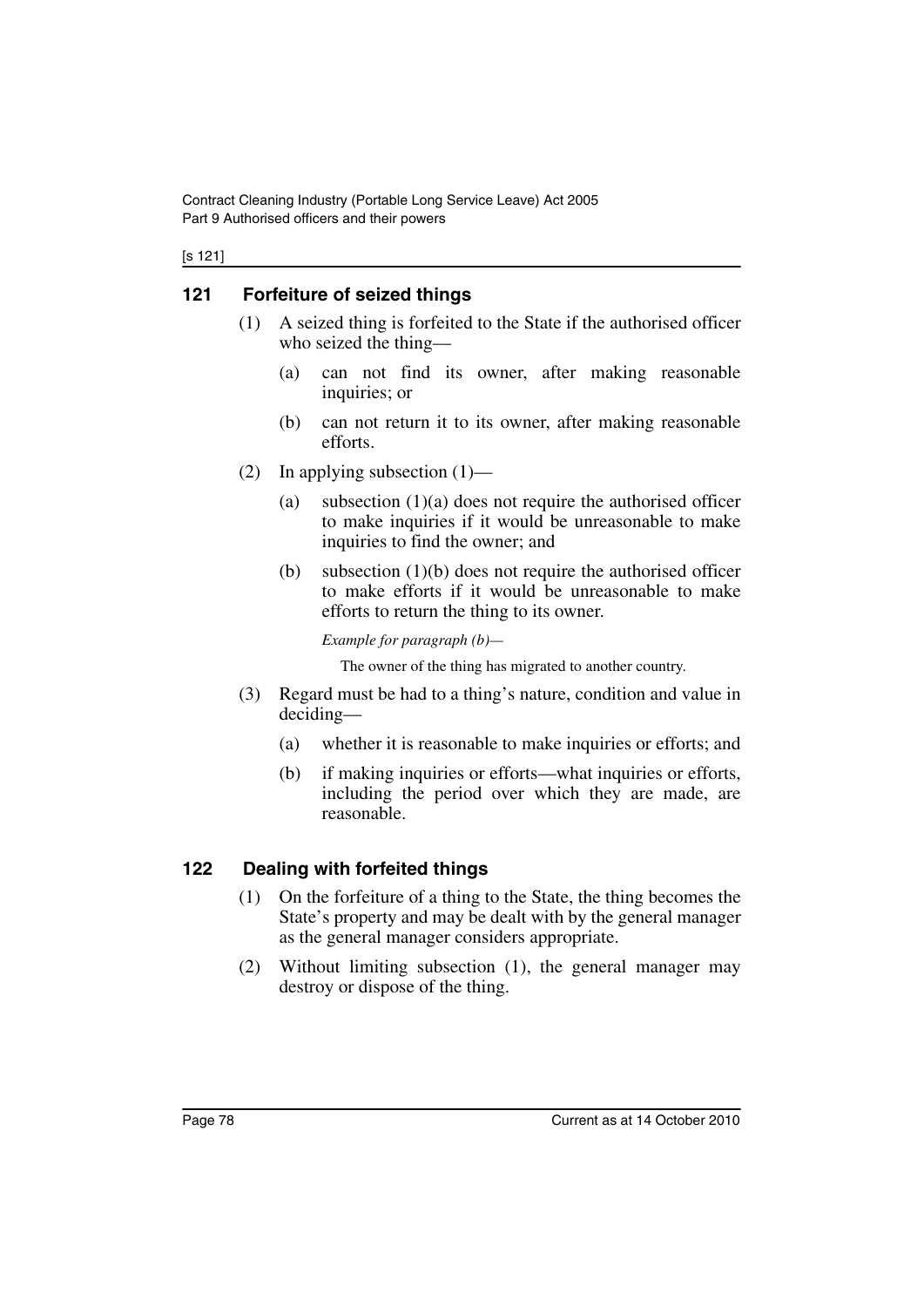### **123 Return of seized things**

- (1) If a seized thing has not been forfeited, the authorised officer must return it to its owner—
	- (a) at the end of 6 months; or
	- (b) if a proceeding involving the thing is started within 6 months—at the end of the proceeding and any appeal from the proceeding.
- (2) Despite subsection (1), unless the thing has been forfeited, the authorised officer must immediately return a seized thing to its owner if the authorised officer stops being satisfied its continued retention as evidence is necessary.

### **124 Access to seized things**

- (1) Until a seized thing is forfeited or returned, an authorised officer must allow its owner to inspect it and, if it is a document, to copy it.
- (2) Subsection (1) does not apply if it is impracticable or would be unreasonable to allow the inspection or copying.

# **Division 5 Other enforcement matters**

#### **125 Authorised officer may require record kept under s 66**

- (1) An authorised officer may, by notice given to the employer, require the employer to give the authority the record that the employer is required to keep under section 66.
- (2) The notice may state a reasonable time within which the record must be given to the authority.
- (3) The employer must comply with the notice within the stated time, unless the employer has a reasonable excuse.

Maximum penalty—40 penalty units.

(4) It is not a reasonable excuse that giving the record stated in the notice might tend to incriminate the employer.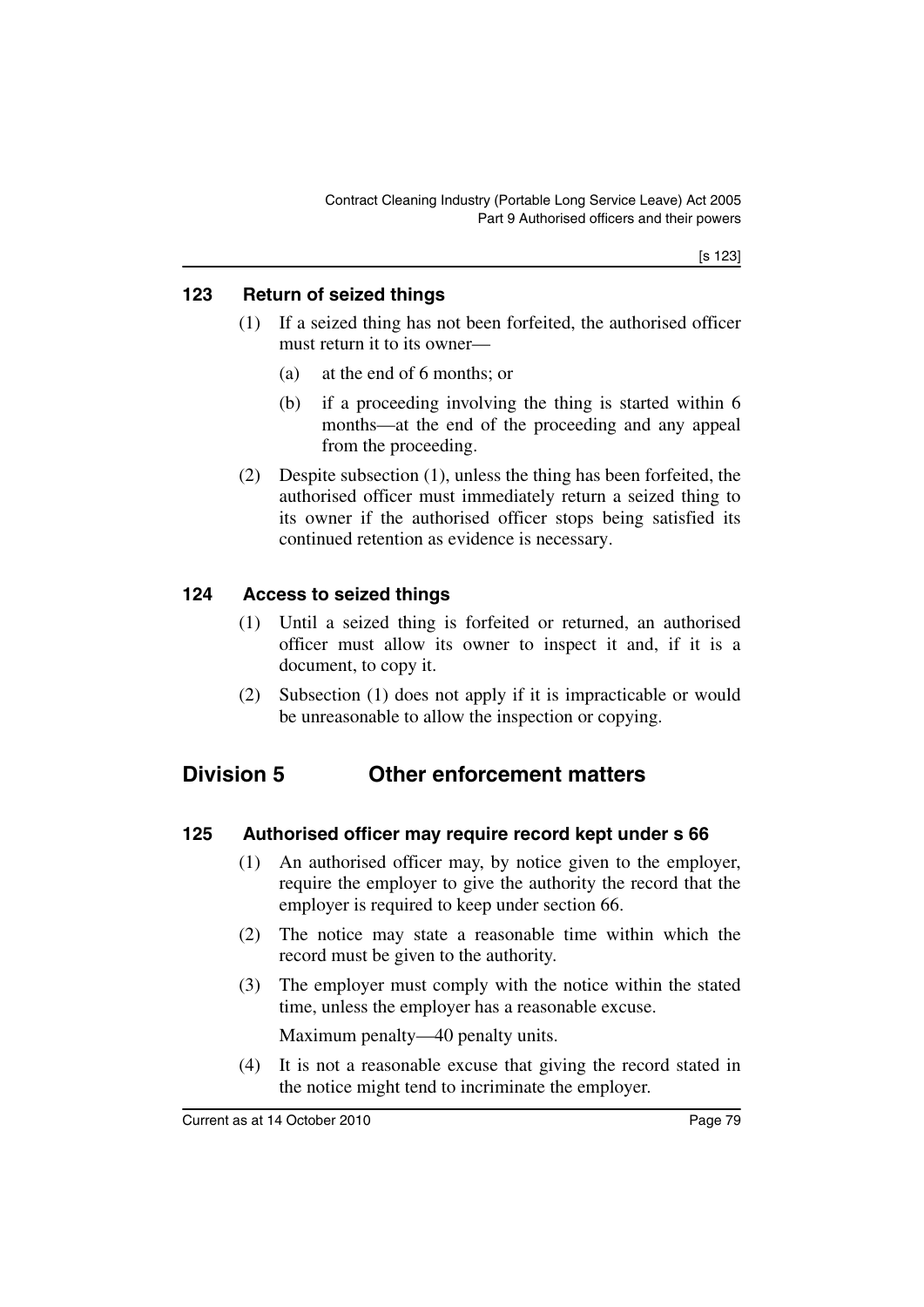[s 126]

- (5) If a court finds an employer has contravened subsection (3), in addition to an order the court may make imposing a penalty, the court may make another order the court considers appropriate.
- (6) The employer must comply with the order unless the employer has a reasonable excuse.

Maximum penalty for subsection (6)—40 penalty units.

### **126 False or misleading information**

(1) A person must not state anything to an authorised officer that the person knows is false or misleading in a material particular.

Maximum penalty—100 penalty units.

(2) It is enough for a complaint for an offence against subsection (1) to state the statement made was 'false or misleading' to the person's knowledge, without specifying which.

## **127 False or misleading document**

(1) A person must not give to an authorised officer a document containing information the person knows is false or misleading in a material particular.

Maximum penalty—100 penalty units.

- (2) Subsection (1) does not apply to a person who, when giving the document—
	- (a) informs the authorised officer, to the best of the person's ability, how it is false or misleading; and
	- (b) gives the correct information to the authorised officer if the person has, or can reasonably obtain, the correct information.
- (3) It is enough for a complaint for an offence against subsection (1) to state the document made was 'false or misleading' to the person's knowledge, without specifying which.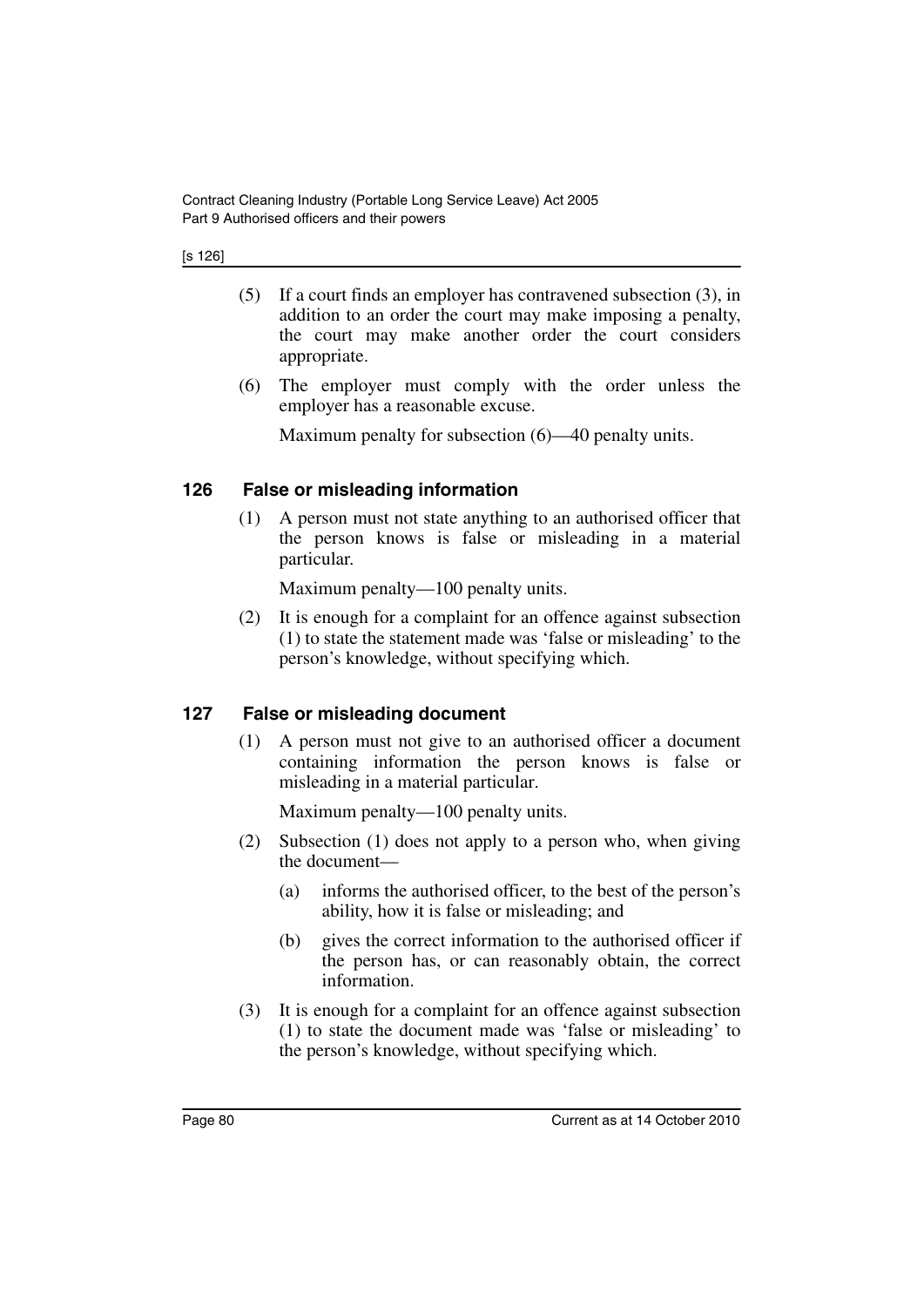[s 128]

#### **128 Obstructing authorised officers**

(1) A person must not obstruct an authorised officer in the exercise of a power under this Act, unless the person has a reasonable excuse.

Maximum penalty—100 penalty units.

(2) In this section—

*obstruct* includes hinder and attempt to obstruct.

#### **129 Impersonation of authorised officer**

A person must not pretend to be an authorised officer.

Maximum penalty—100 penalty units.

#### **130 Notice of damage**

- (1) This section applies if—
	- (a) an authorised officer damages property when exercising or purporting to exercise a power; or
	- (b) a person (the *other person*) acting under the direction of an authorised officer damages property.
- (2) The authorised officer must promptly give notice of particulars of the damage to the person who appears to the authorised officer to be the owner of the property.
- (3) If the authorised officer believes the damage was caused by a latent defect in the property or circumstances beyond the authorised officer's or other person's control, the authorised officer may state the belief in the notice.
- (4) If, for any reason, it is impracticable to comply with subsection (2), the authorised officer must leave the notice in a conspicuous position and in a reasonably secure way where the damage happened.
- (5) This section does not apply to damage the authorised officer reasonably believes is trivial.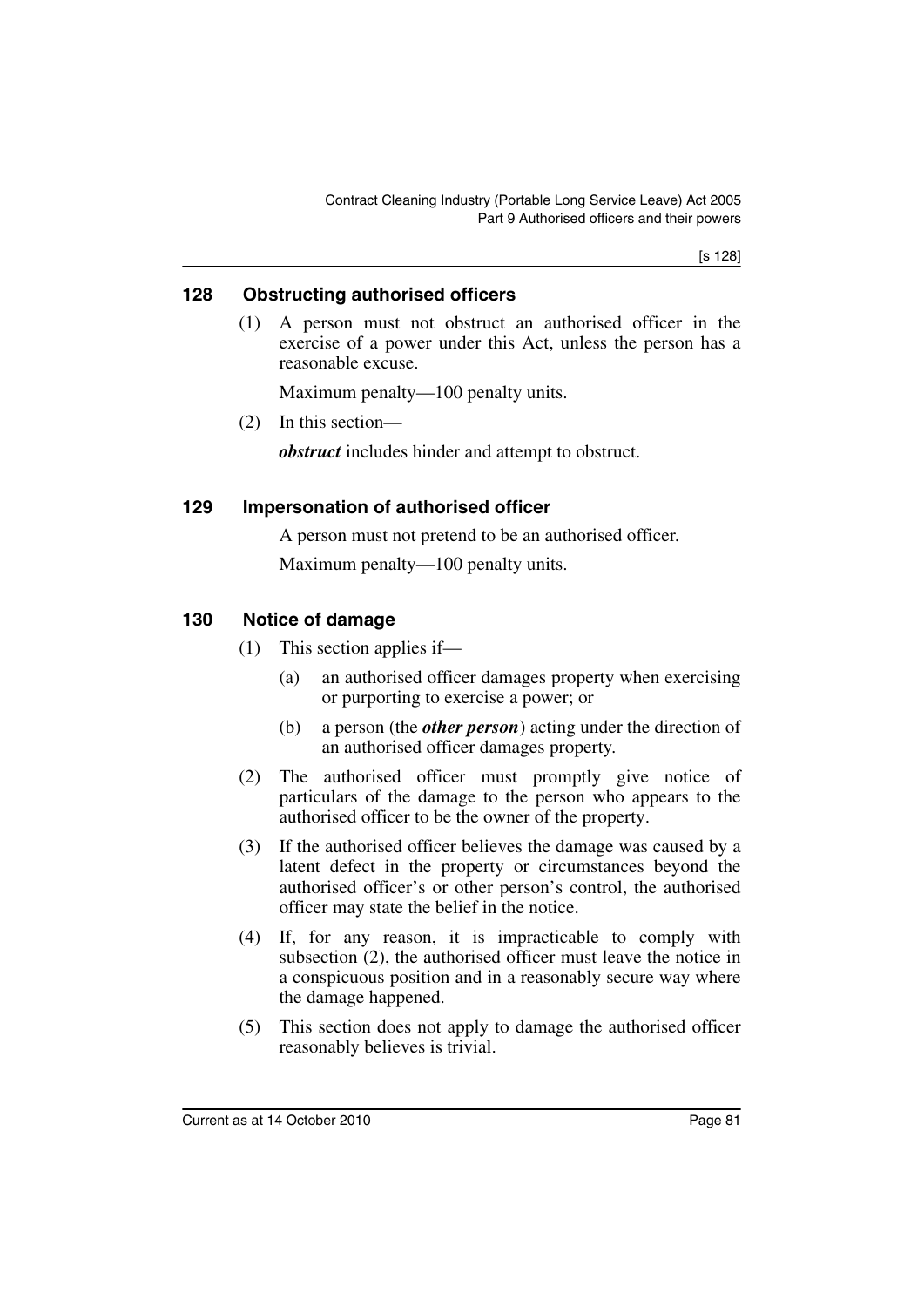#### [s 131]

(6) In this section—

*owner*, of property, includes the person in possession or control of it.

## **131 Compensation**

- (1) A person may claim compensation from the authority if the person incurs loss or expense because of the exercise or purported exercise of a power under division 2, 3 or 4.
- (2) Without limiting subsection (1), compensation may be claimed for loss or expense incurred in complying with a requirement made of the person under division 2, 3 or 4.
- (3) Compensation may be claimed and ordered to be paid in a proceeding brought in a court with jurisdiction for the recovery of the amount of compensation claimed.
- (4) However, a court may order compensation to be paid only if it is satisfied it is fair to make the order in the circumstances of the particular case.

#### **132 Executive officers must ensure corporation complies with Act**

- (1) The executive officers of a corporation must ensure the corporation complies with this Act.
- (2) If a corporation commits an offence against a provision of this Act, each of the corporation's executive officers also commits an offence, namely, the offence of failing to ensure the corporation complies with the provision.

Maximum penalty—the penalty for the contravention of the provision by an individual.

- (3) Evidence the corporation has been convicted of an offence against a provision of this Act is evidence that each of the executive officers committed the offence of failing to ensure the corporation complies with the provision.
- (4) However, it is a defence for an executive officer to prove—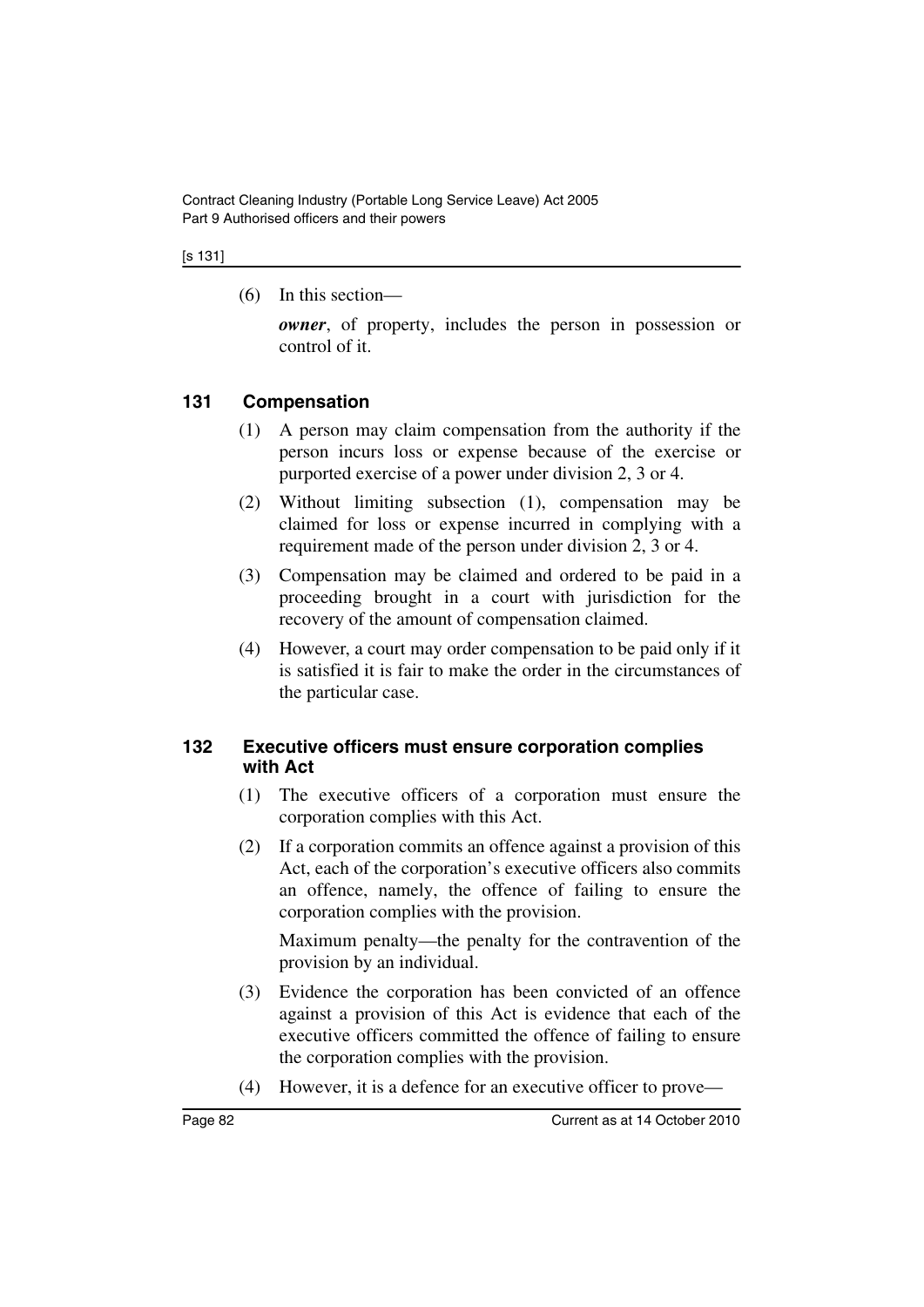[s 133]

- (a) if the officer was in a position to influence the conduct of the corporation in relation to the offence—the officer exercised reasonable diligence to ensure the corporation complied with the provision; or
- (b) the officer was not in a position to influence the conduct of the corporation in relation to the offence.
- (5) In this section—

*executive officer*, for a corporation, means any person, by whatever name called and whether or not the person is a director of the corporation, who is concerned, or takes part, in the management of the corporation.

### **133 Liability of directors for amounts**

- (1) This section applies if—
	- (a) a corporation is convicted of an offence against a provision of this Act; and
	- (b) a penalty for the offence is imposed on the corporation; and
	- (c) the amount of the penalty is not paid within the time required for its payment.
- (2) The liability to pay the penalty attaches to—
	- (a) each individual who was a director of the corporation when the offence was committed; and
	- (b) each individual who is a director of the corporation when the penalty is imposed.
- (3) The liability to pay a penalty or an amount applies regardless of the status of the corporation, including for example, that the corporation is being or has been wound up.
- (4) If the liability attaches to 2 or more persons, the persons are jointly and severally liable.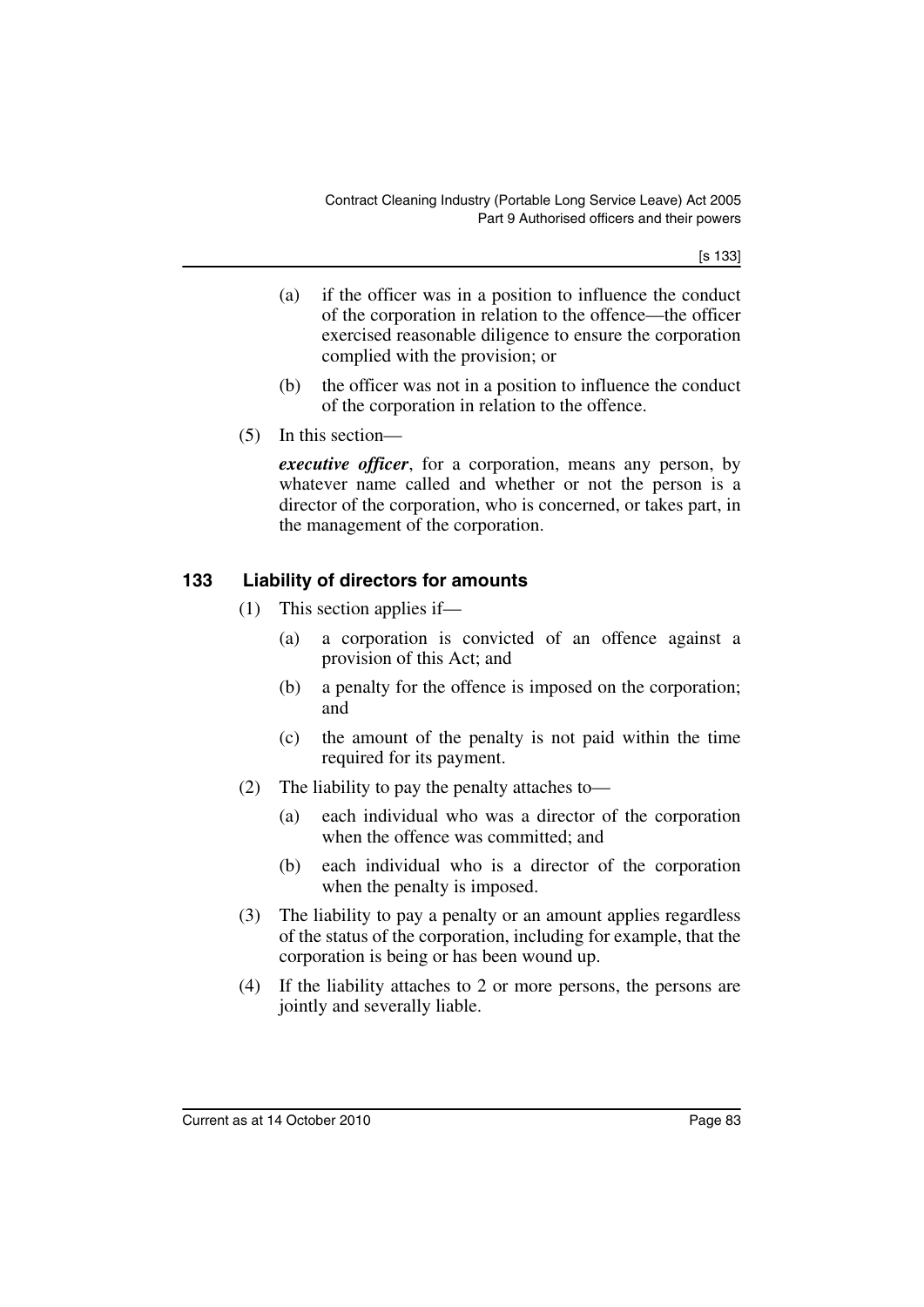Contract Cleaning Industry (Portable Long Service Leave) Act 2005 Part 9 Authorised officers and their powers

[s 134]

#### **134 Holders of office to act honestly and with propriety**

- (1) This section applies to a person who—
	- (a) is a director of a board; or
	- (b) otherwise performs work for the authority.
- (2) The person must act honestly when exercising powers the person has in relation to the authority.

Maximum penalty—40 penalty units.

- (3) The person must not make improper use of the office the person holds under this Act—
	- (a) to gain, directly or indirectly, an advantage for the person or another person; or
	- (b) to cause detriment to the authority.

Maximum penalty—40 penalty units.

- (4) A person must not make improper use of information acquired by the person holding or having held an office under this Act—
	- (a) to gain, directly or indirectly, an advantage for the person or another person; or
	- (b) to cause detriment to the authority.

Maximum penalty—40 penalty units.

#### **135 Offence of improper disclosure of information**

- (1) A person who, directly or indirectly, records or discloses information obtained in the administration of this Act commits an offence, unless the disclosure is—
	- (a) authorised or required by this or another Act; or
	- (b) made in connection with the administration of this Act or a corresponding law; or
	- (c) made with the consent of the person to whom the information relates; or
	- (d) ordered by a court in relation to proceedings before it; or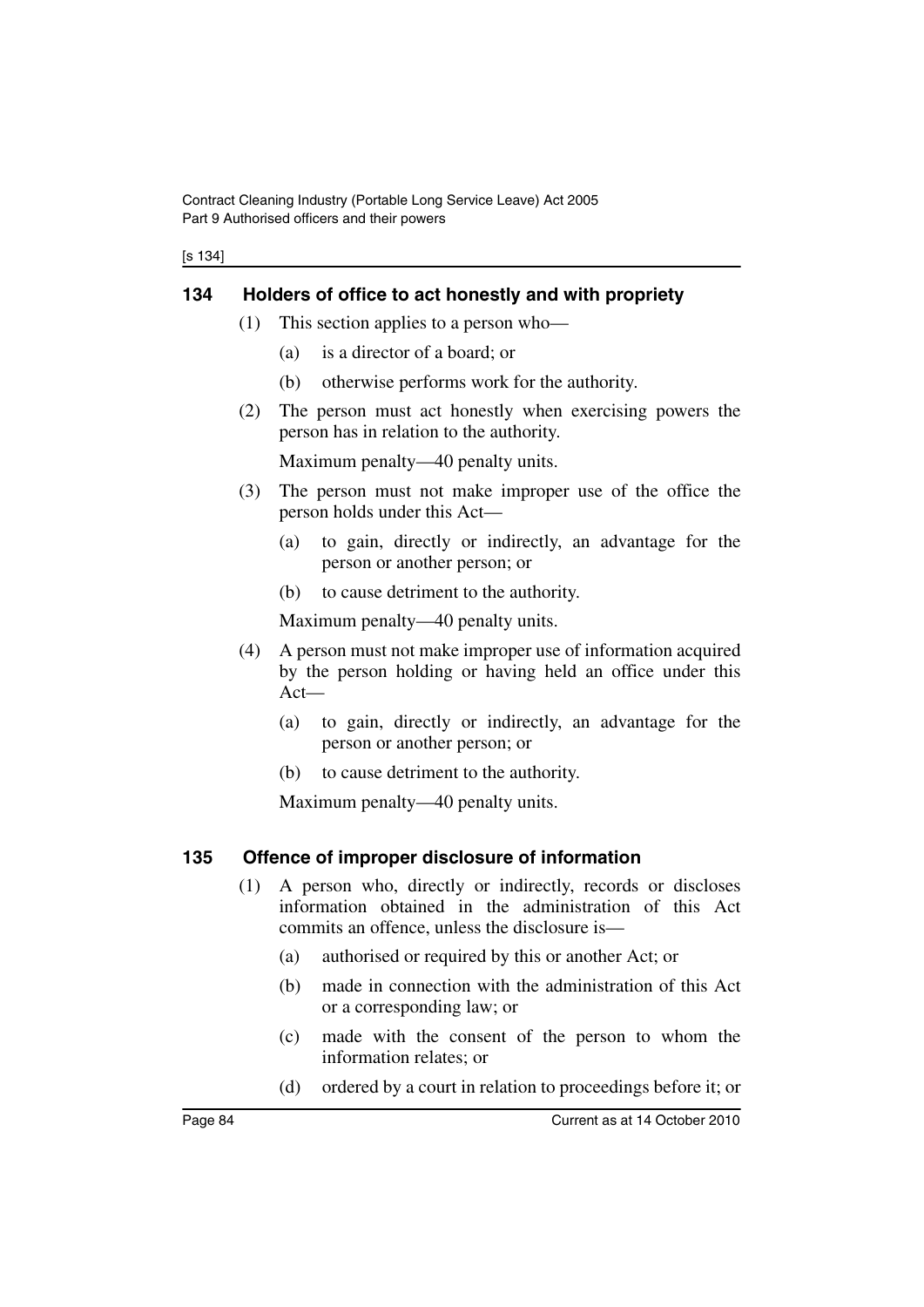[s 136]

- (e) authorised by the Minister; or
- (f) made with other lawful excuse.

Maximum penalty—40 penalty units.

- (2) Without limiting subsection (1), a person who receives information directly or indirectly from a reciprocating State is taken to have obtained the information in the administration of this Act.
- (3) For subsection  $(1)(e)$ , the Minister may, in writing, authorise a person to disclose information obtained in the administration of this Act for the purpose, and in the way, stated in the authority if the Minister considers it appropriate to do so.

*Example of a purpose for which information may be disclosed—*

sharing industry and payroll data with other government agencies to facilitate compliance with this Act

(4) In this section—

*court* includes a tribunal, authority or person having power to require the production of documents or the answering of questions.

#### **136 Protection of person from dismissal**

An employer must not dismiss a person engaged by the employer because the person has given information under this Act to the authority or an authorised officer.

Maximum penalty—40 penalty units.

# **Part 10 Proceedings for offences**

#### **137 Proceedings for offences**

(1) A prosecution for an offence against this Act is by way of a summary proceeding before an industrial magistrate.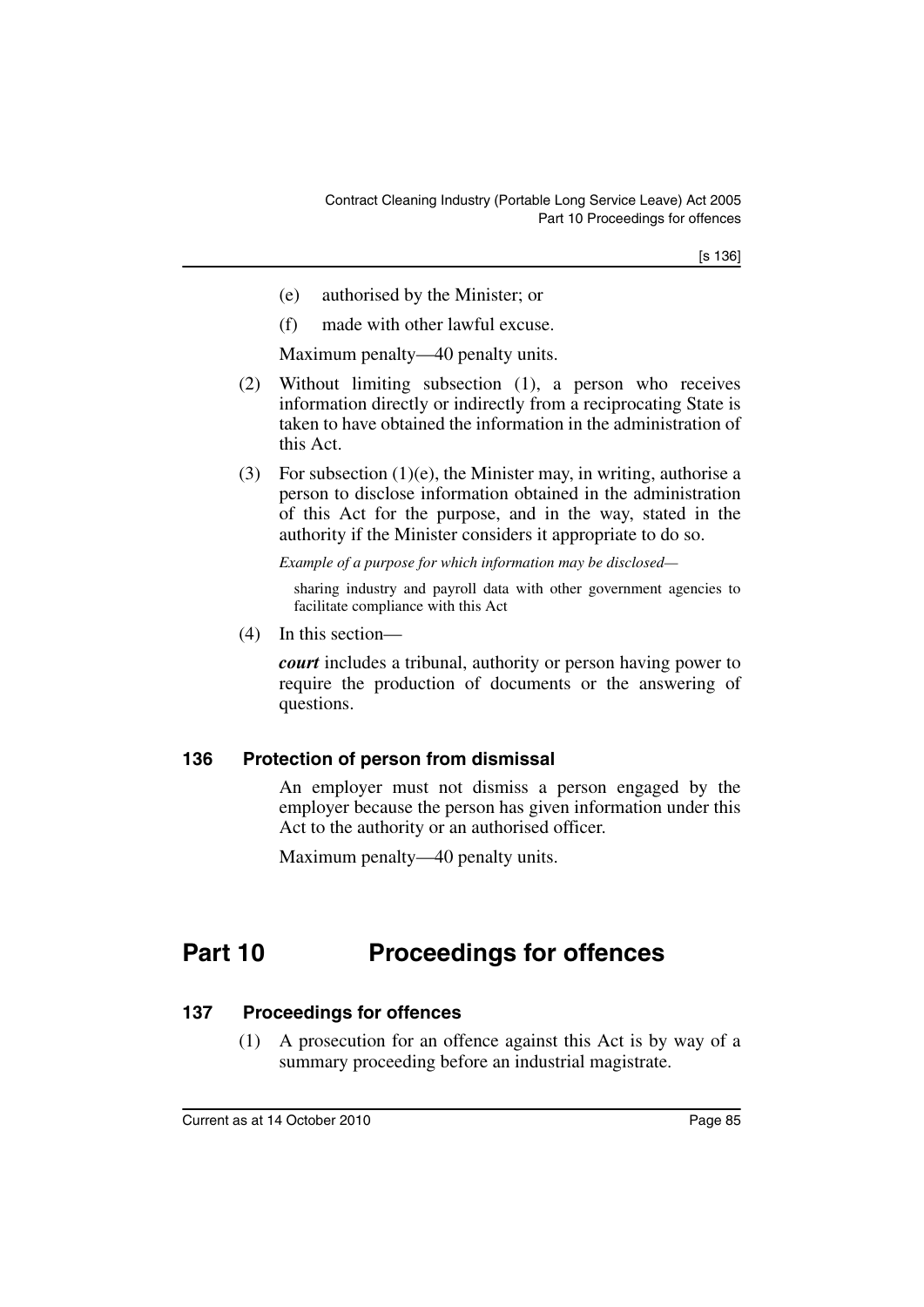- (2) A proceeding for an offence against this Act must start—
	- (a) within 1 year after the commission of the offence; or
	- (b) within 1 year after the offence comes to the complainant's knowledge, but within 2 years after the commission of the offence.
- (3) A person dissatisfied with a decision of an industrial magistrate in a proceeding brought under subsection (1) who desires to appeal must appeal to the industrial court.
- (4) The *Industrial Relations Act 1999* applies with any necessary changes to a proceeding before an industrial magistrate brought under subsection (1) and to a proceeding on appeal before the industrial court brought under subsection (3).
- (5) In this section—

*person dissatisfied*, with a decision in a proceeding, means—

- (a) a party to the proceeding; or
- (b) a person bound by the decision; or
- (c) if an authorised officer started the proceeding—any authorised officer.

#### **138 Powers of industrial magistrate**

For this Act, an industrial magistrate has all the powers conferred on an industrial magistrate under the *Industrial Relations Act 1999*, as far as the powers are appropriate for issues to be decided under this Act.

#### **139 Evidentiary certificates about returns**

- (1) In a proceeding under this Act, or another Act prescribed under a regulation, a certificate signed by the general manager is evidence of any of the following matters stated in the certificate—
	- (a) that the authority had, or had not, allowed a stated person an additional stated period to give the authority a return for a stated return period;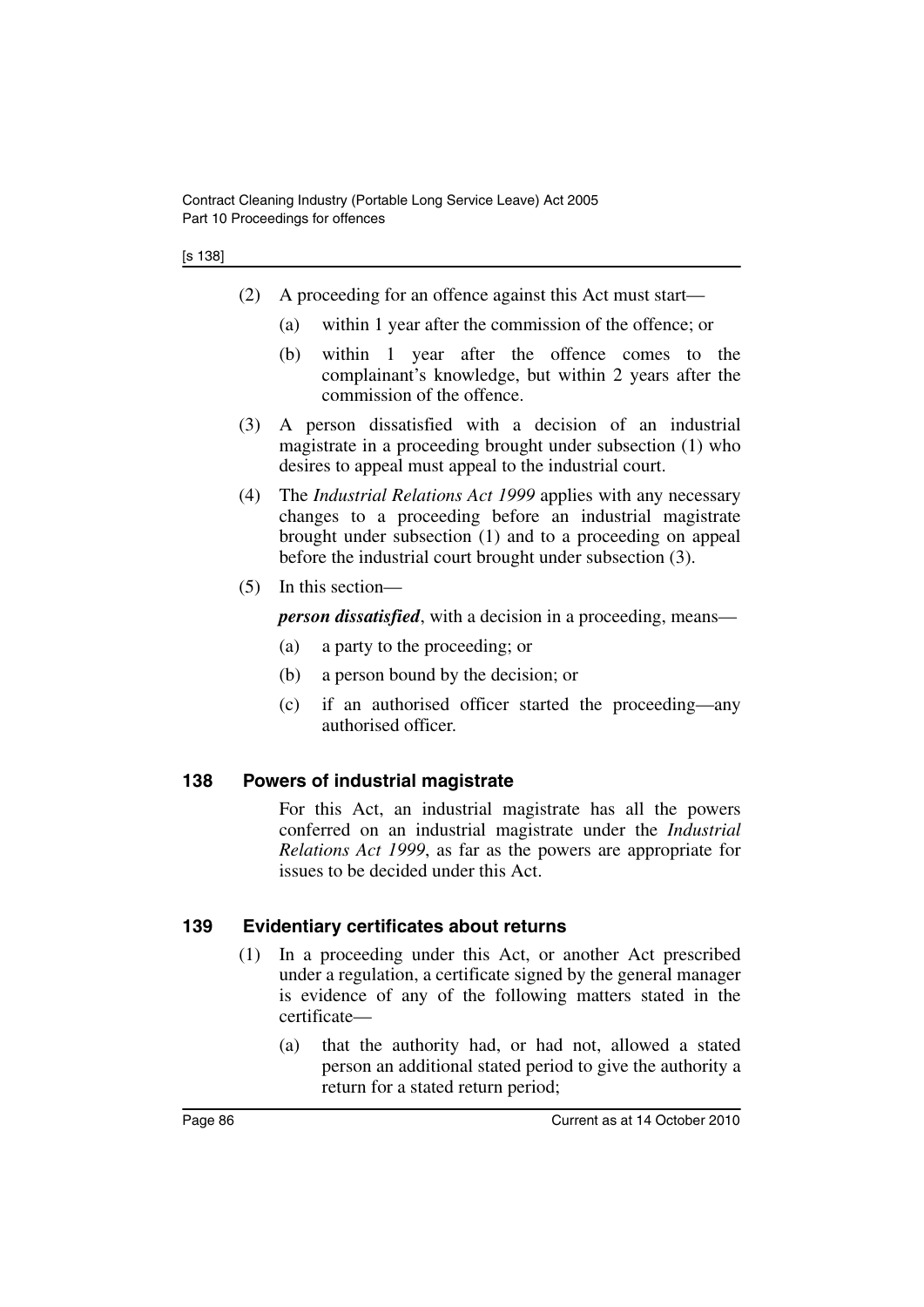[s 140]

- (b) that a stated person had, or had not, given to the authority a return for a stated return period on or before a stated date.
- (2) Unless the contrary is proved, a document purporting to be a certificate under subsection (1) is taken to be a certificate under that subsection.
- (3) In this section—

*stated* means stated in the certificate.

### **140 Evidentiary certificates about levy payments**

- (1) In a proceeding under this Act, or another Act prescribed under a regulation, a certificate signed by the general manager is evidence of any of the following matters stated in the certificate—
	- (a) that a stated levy amount was payable by a stated person for a stated return period;
	- (b) that, on or before a stated date, a stated person had not paid to the authority a stated levy amount that was payable by the person for a stated return period;
	- (c) that, on a stated date, a stated person paid to the authority a stated levy amount that was payable by the person for a stated return period.
- (2) Unless the contrary is proved, a document purporting to be a certificate under subsection (1) is taken to be a certificate under that subsection.
- (3) In this section—

*stated* means stated in the certificate.

## **141 Other evidentiary certificates**

(1) In a proceeding under this Act, or another Act prescribed under a regulation, a certificate signed by the general manager is evidence of any of the following matters stated in the certificate—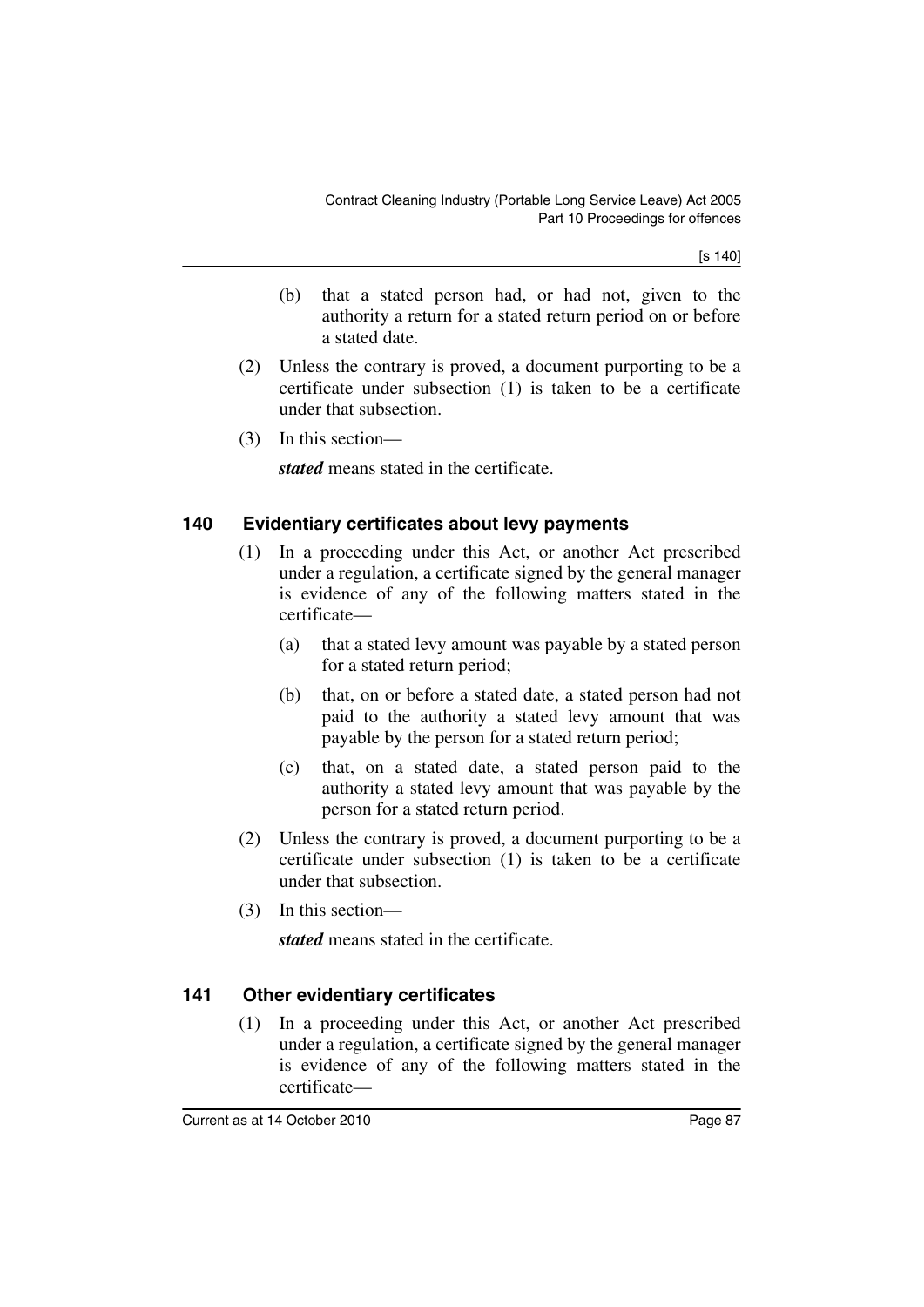- (a) a stated document is—
	- (i) an appointment or approval, or a copy of an appointment or approval; or
	- (ii) a record or document, a copy of a record or document, or an extract from a record or document, kept under this Act;
- (b) on a stated day, a stated person was or was not listed in the register of employers or the register of workers;
- (c) on a stated day, an application for registration as an employer under section 53 had, or had not, been received by the authority.
- (2) Unless the contrary is proved, a document purporting to be a certificate under subsection (1) is taken to be a certificate under that subsection.
- (3) In this section—

*stated* means stated in the certificate.

#### **142 Other evidentiary provisions**

- (1) In a proceeding under this Act, or another Act prescribed under a regulation—
	- (a) an appointment of a person under this Act may be presumed to be properly made unless a party, by reasonable notice, requires proof of the appointment; and
	- (b) a signature purporting to be the signature of a person appointed under this Act is evidence of the signature it purports to be.
- (2) In a complaint starting a proceeding, a statement that the matter of the complaint came to the complainant's knowledge on a stated day is evidence of the matter.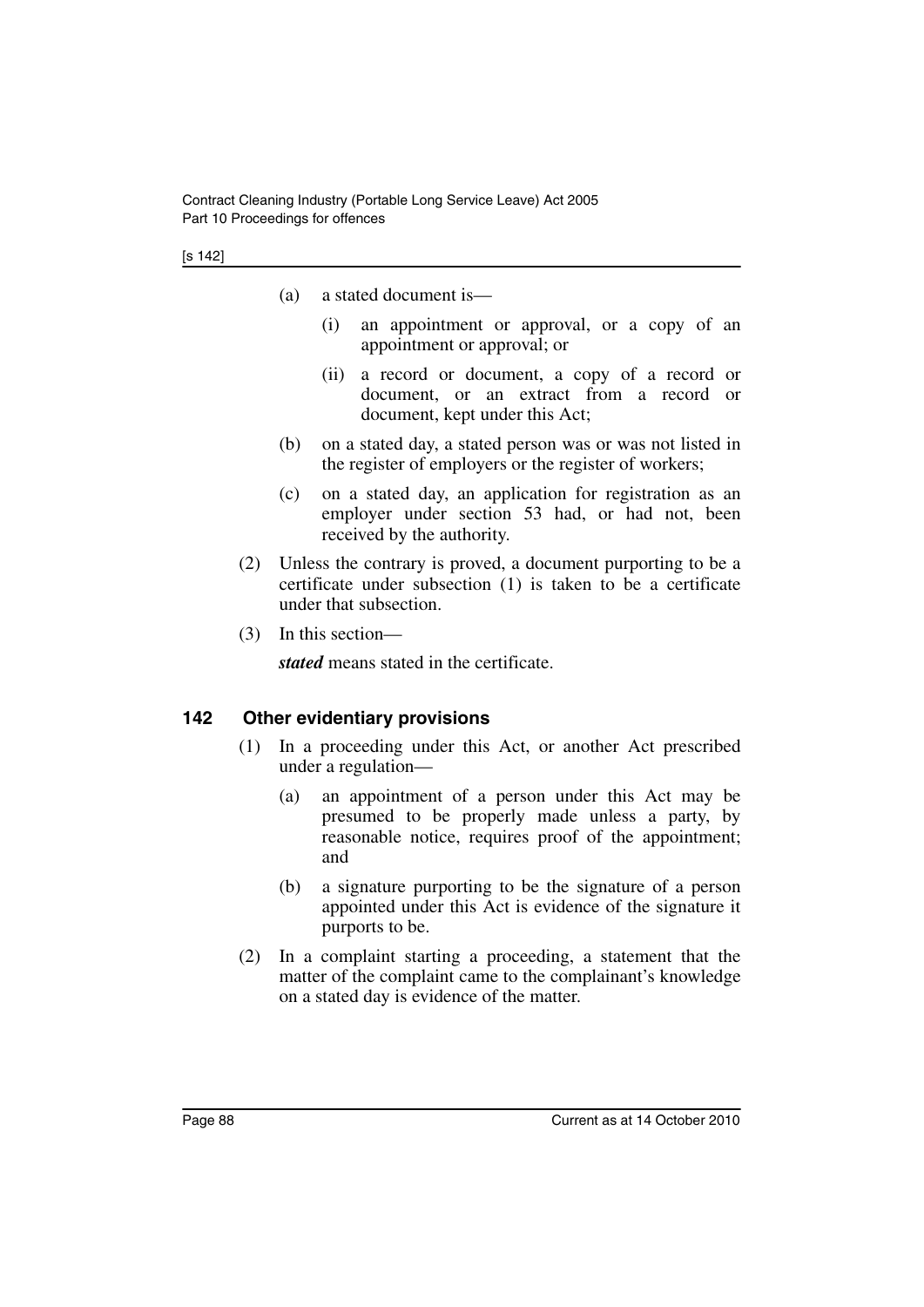#### **143 Penalties to be paid to authority**

A penalty recovered as a result of a proceeding for an offence against this Act brought by the authority is payable to the authority.

# **Part 11 Miscellaneous**

#### **144 Arrangements with other States**

- (1) For this Act, the Minister may enter into an agreement about making payments of long service leave to persons performing cleaning work in the contract cleaning industry in another State.
- (2) Without limiting the matters that may be provided for in the agreement, the agreement may provide for—
	- (a) the exchange of information, about credits and entitlements to payment, between the authority and an entity in the other State with similar functions; and
	- (b) other matters relating to the payment of long service leave to persons covered by the agreement.
- (3) The agreement may be amended or repealed by a subsequent agreement under subsection (1).

#### **145 Declaration about arrangements with other States**

- (1) A regulation may—
	- (a) declare a State for which an agreement under section 144 is in force to be a reciprocating State; and
	- (b) declare a law of the State to be a corresponding law for this Act.
- (2) A declaration under subsection (1)(b) must not be made unless the law of the other State provides for the payment of long service leave to or for persons who are or have been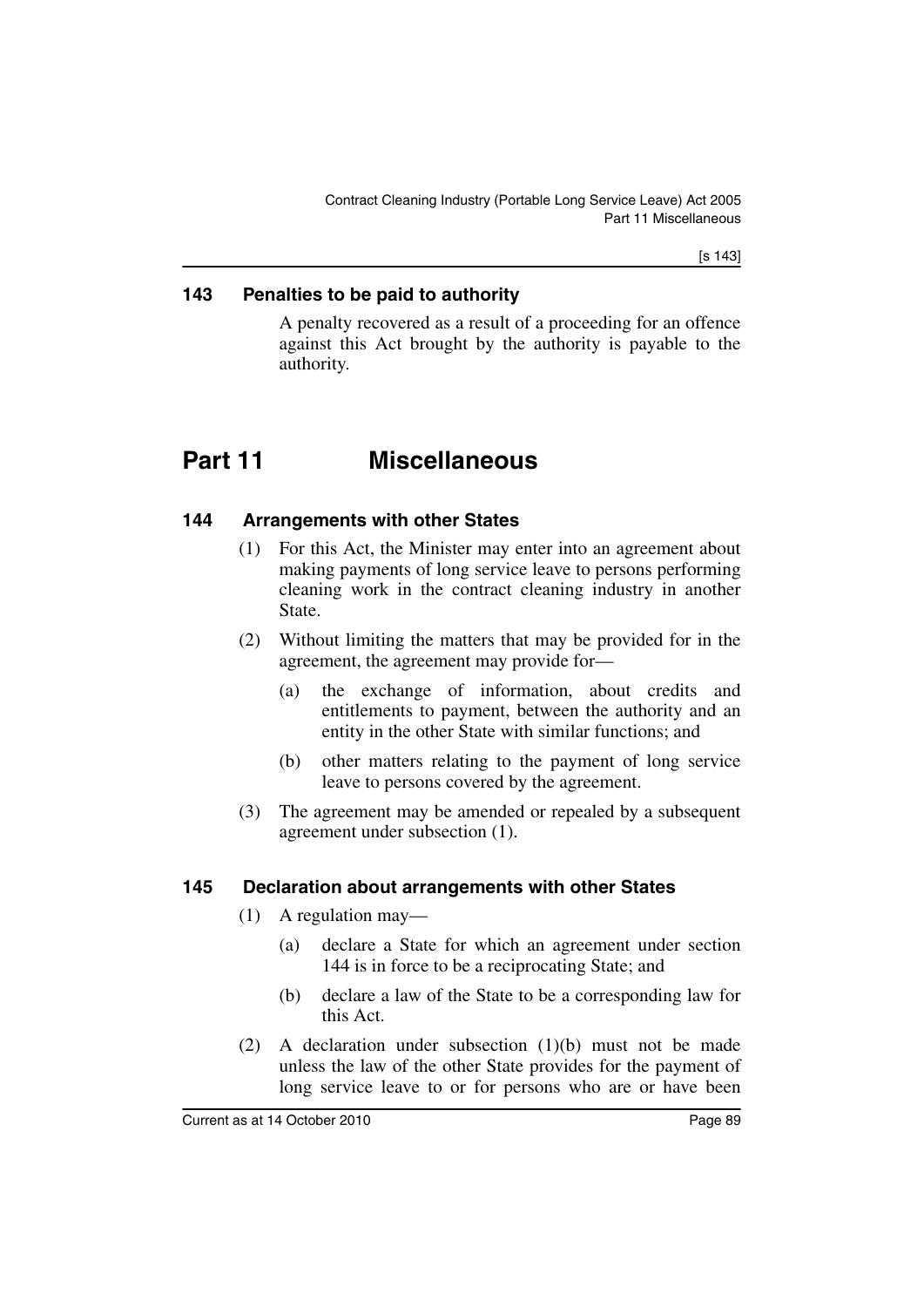#### [s 146]

performing cleaning work in the contract cleaning industry in the other State.

#### **146 General manager's power of delegation**

- (1) The general manager may delegate all or any of the general manager's powers under this Act to an appropriately qualified member of the Building and Construction Authority's staff.
- (2) In this section—

*appropriately qualified* includes having the qualifications, experience or standing appropriate to exercise the power.

*Example of standing—*

the level at which a person is employed within the Building and Construction Authority

#### **147 Protecting officials from liability**

- (1) An official is not civilly liable for an act done, or omission made, honestly and without negligence under this Act.
- (2) If subsection (1) prevents a civil liability attaching to an official, the liability attaches instead to the authority.
- (3) In this section—

*official* means—

- (a) the Minister; or
- (b) a director of the board; or
- (c) the general manager; or
- (d) an authorised officer; or
- (e) another person involved in the administration of this Act.

#### **148 Authority may indemnify person administering Act**

The authority may indemnify a person, engaged in giving effect to this Act, for the reasonable costs associated with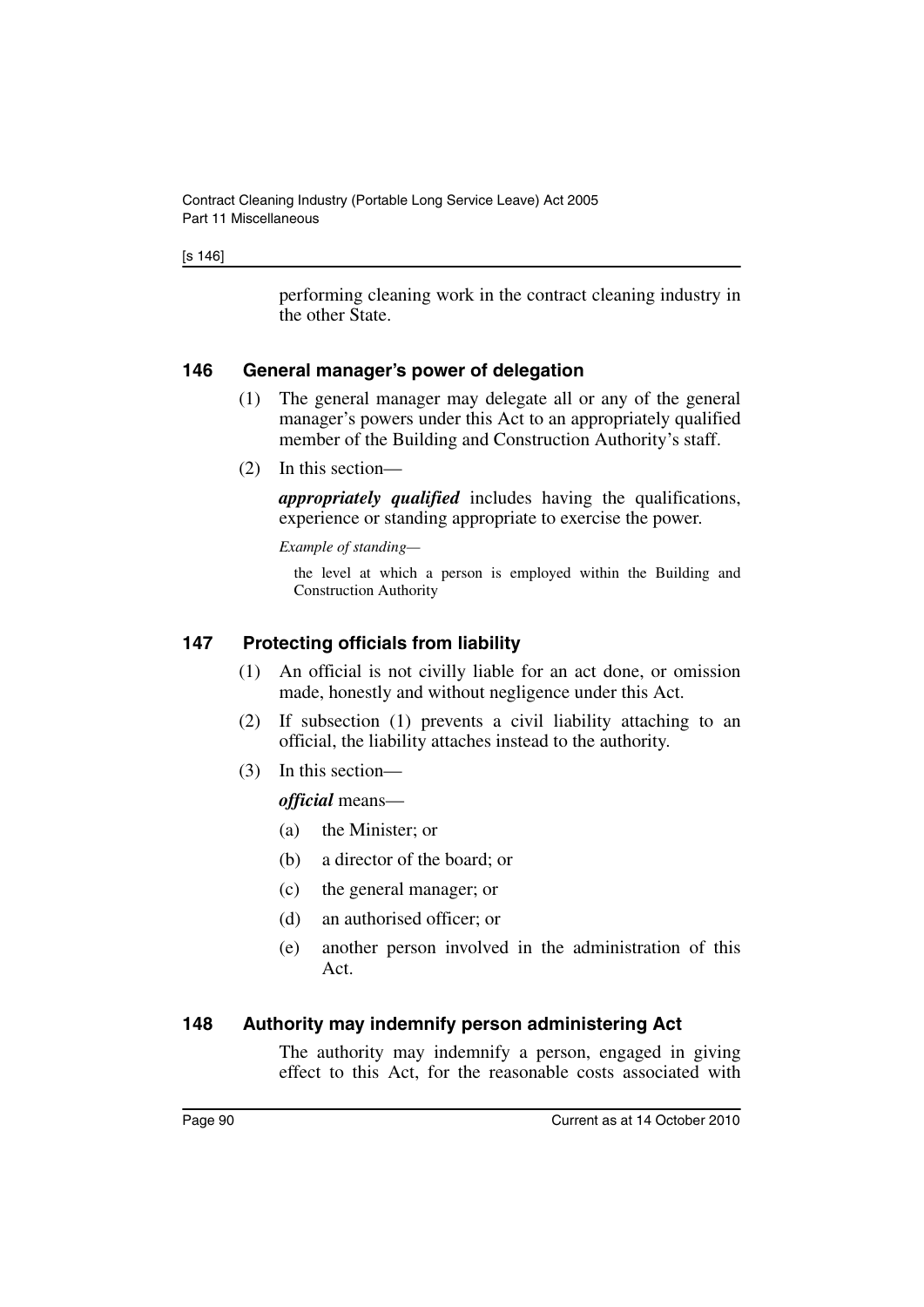[s 149]

defending a criminal proceeding, if the person is found not guilty of the offence to which the proceeding relates.

#### **149 Approved forms**

The general manager may approve forms for use under this Act.

#### **150 Regulation-making power**

- (1) The Governor in Council may make regulations under this Act.
- (2) Without limiting subsection (1), a regulation may be made imposing a penalty, not exceeding 20 penalty units, for a contravention of a regulation.

# **Part 12 Transitional provisions**

## **Division 1 Transitional provisions for Act No. 21 of 2005**

#### **151 Relationship with other Acts, awards etc.**

A right or entitlement to long service leave a registered worker has or may have under this Act does not limit any right or entitlement the person has or may have under another Act or industrial instrument.

*Note—*

Section 74 (Long service leave not payable in particular cases) prevents a registered worker from taking, or being paid for, an entitlement under this Act if the registered worker has already taken, or been paid for, the entitlement under another Act or industrial instrument.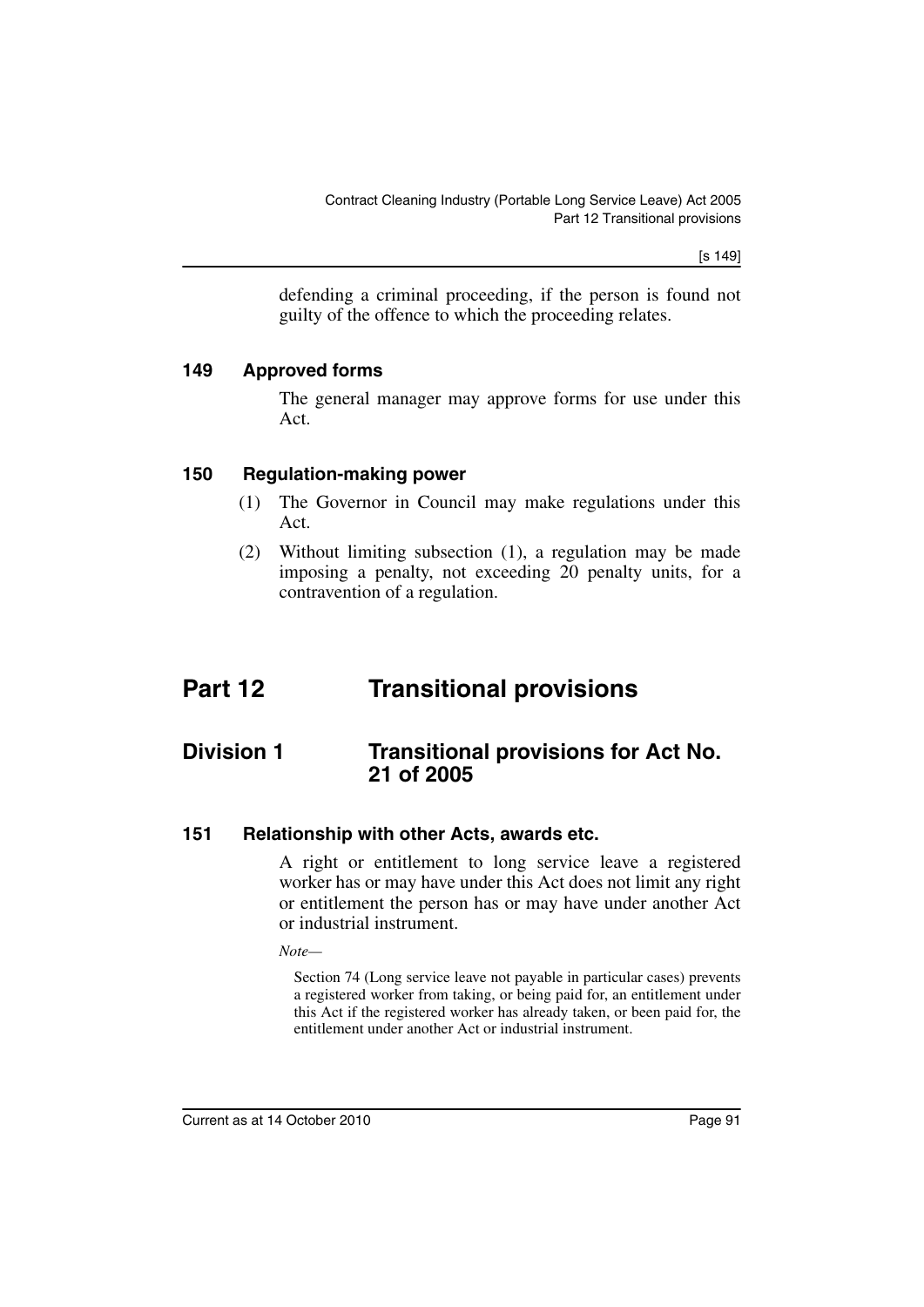Contract Cleaning Industry (Portable Long Service Leave) Act 2005 Part 12 Transitional provisions

[s 153]

#### **153 Initial proposed budget for 2005-2006 financial year**

- (1) Before 1 August 2005, the authority must give the Minister the details of its proposed budget for the remainder of the 2005-2006 financial year.
- (2) A budget given to the Minister under subsection (1) is to be dealt with as if it were given to the Minister under section 41(1).

#### **154 Registration as an employer if employer at commencement**

- (1) This section applies if a person is an employer at the commencement of section 53 or becomes an employer within 28 days after the commencement.
- (2) Despite section 53(1), the person need not comply with that subsection until 35 days after the commencement.

## **Division 2 Transitional provisions for Electrical Safety and Other Legislation Amendment Act 2009**

#### **155 Definition for div 2**

In this division—

*amending Act* means the *Electrical Safety and Other Legislation Amendment Act 2009.*

## **156 Notices published in industrial gazette**

- (1) This section applies if, before the commencement, a notice was published in the industrial gazette as permitted by section 18 as in force before the commencement.
- (2) The notice continues to have been published for section 18 after the commencement despite the amendment of that section by the amending Act.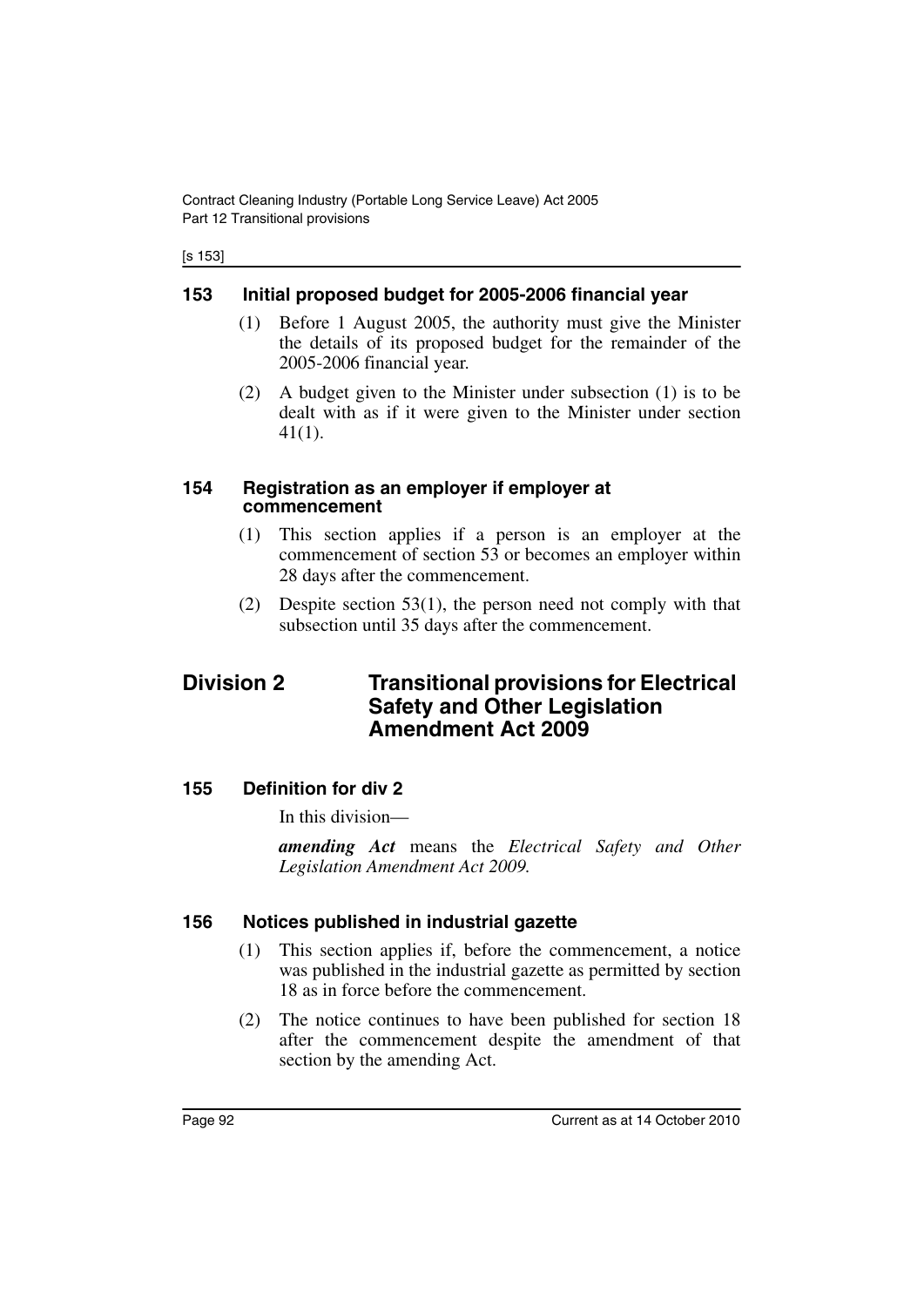(3) In this section—

*commencement* means the commencement of this section.

*industrial gazette* means the Queensland Government Industrial Gazette.

## **157 Returns and levy for a return period**

The amendments of sections 62 and 63 by the amending Act apply only in relation to a return period that commences on or after the commencement of this section.

## **158 Civil penalty**

The amendment of section 65 by the amending Act applies only to a failure to give a return, or to pay an amount of levy, for a return period that commences on or after the commencement of this section.

## **159 Retrospective service credits**

- (1) This section applies if a registered worker, or a person who applies to become a registered worker, performs previously excluded cleaning work on or after this commencement.
- (2) This section applies whether or not the engagement to perform the previously excluded cleaning work started before or after this commencement.
- (3) The registered worker or person may apply to the authority under section 69 for credit for retrospective service credits in relation to the previously excluded cleaning work.
- (4) For subsection (3), sections 69 and 70 apply as if a reference in those sections to the commencement of the section were a reference to this commencement.
- (5) In this section—

*previously excluded cleaning work* means cleaning work that would not have been cleaning work in the contract cleaning industry before this commencement.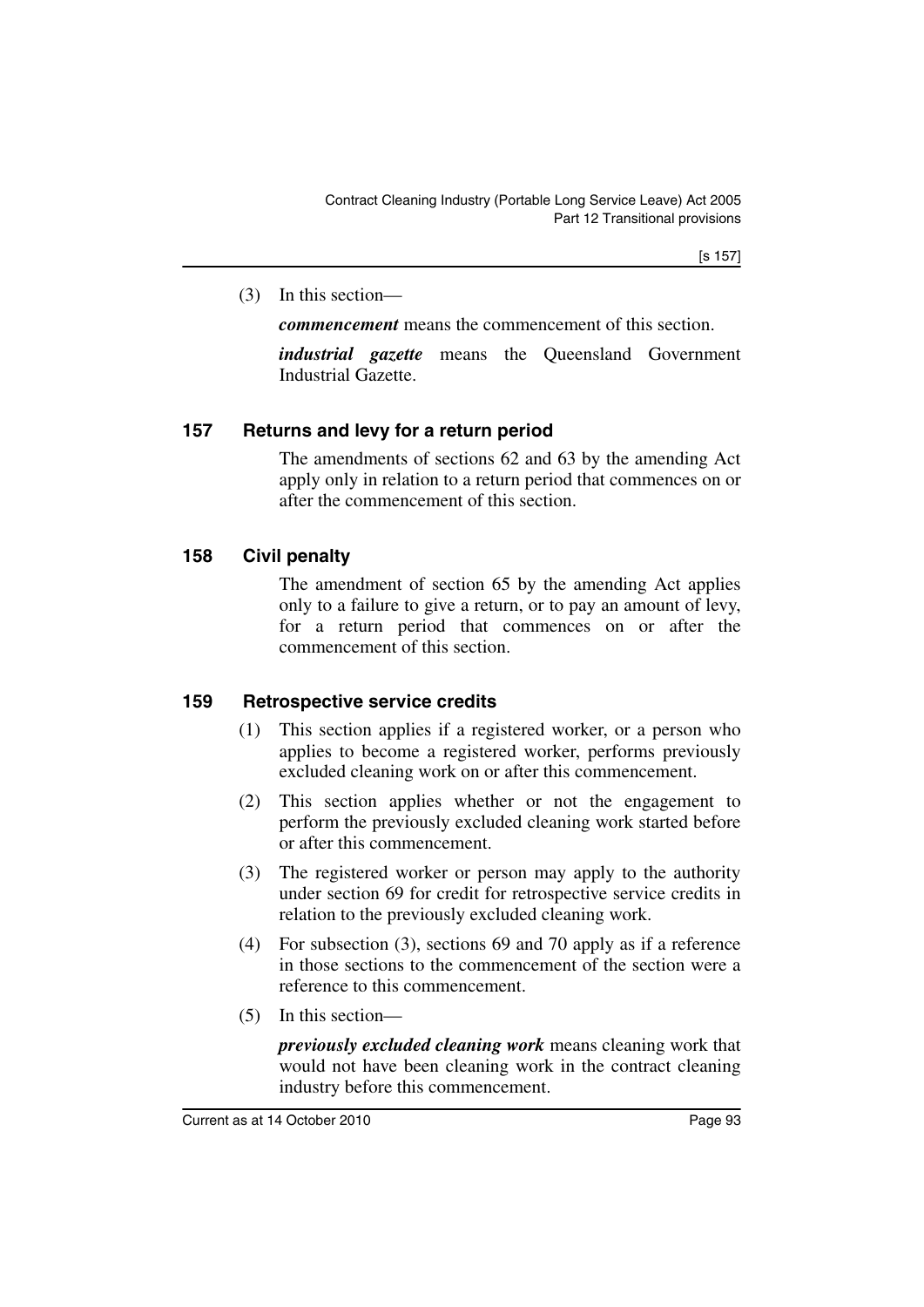[s 159]

*this commencement* means the commencement of this section.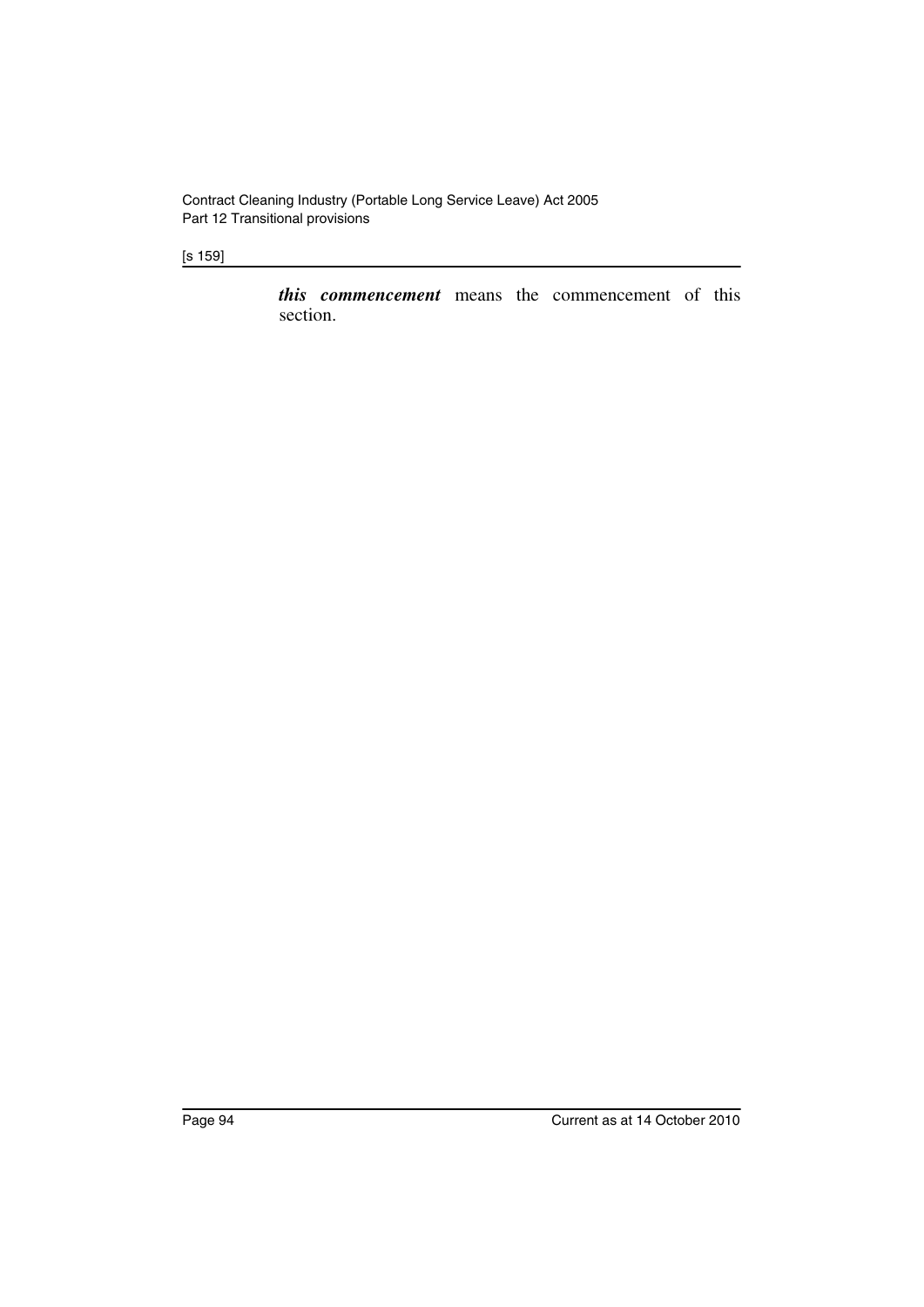Schedule 2

# **Schedule 2 Dictionary**

section 5

*administration*, of this Act, includes enforcement of this Act.

*aggrieved person* see section 91(1).

*application for reconsideration* see section 91(1).

*approved form* means a form approved by the general manager under section 149.

*authorised officer* means a person appointed under section 101(1) or the general manager.

*authority* means the Contract Cleaning Industry (Portable Long Service Leave) Authority established under section 13.

*board* means the authority's board of directors.

*Building and Construction Authority* means the Building and Construction Industry (Portable Long Service Leave) Authority established under the *Building and Construction Industry (Portable Long Service Leave) Act 1991.*

*chairperson* means the chairperson of the board appointed under section  $17(1)(a)$ .

*cleaning work* see section 6.

*commission* see section 97(1).

*contract cleaning industry* see section 7.

*conviction*, of an offence*,* means being found guilty of the offence, on a plea of guilty or otherwise, whether or not a conviction is recorded.

*corresponding authority* means an entity that is responsible for the day to day administration of a corresponding law.

*corresponding law* means a law declared to be a corresponding law under section 145(1)(b).

*deputy chairperson* means the deputy chairperson of the board appointed under section 17(1)(b).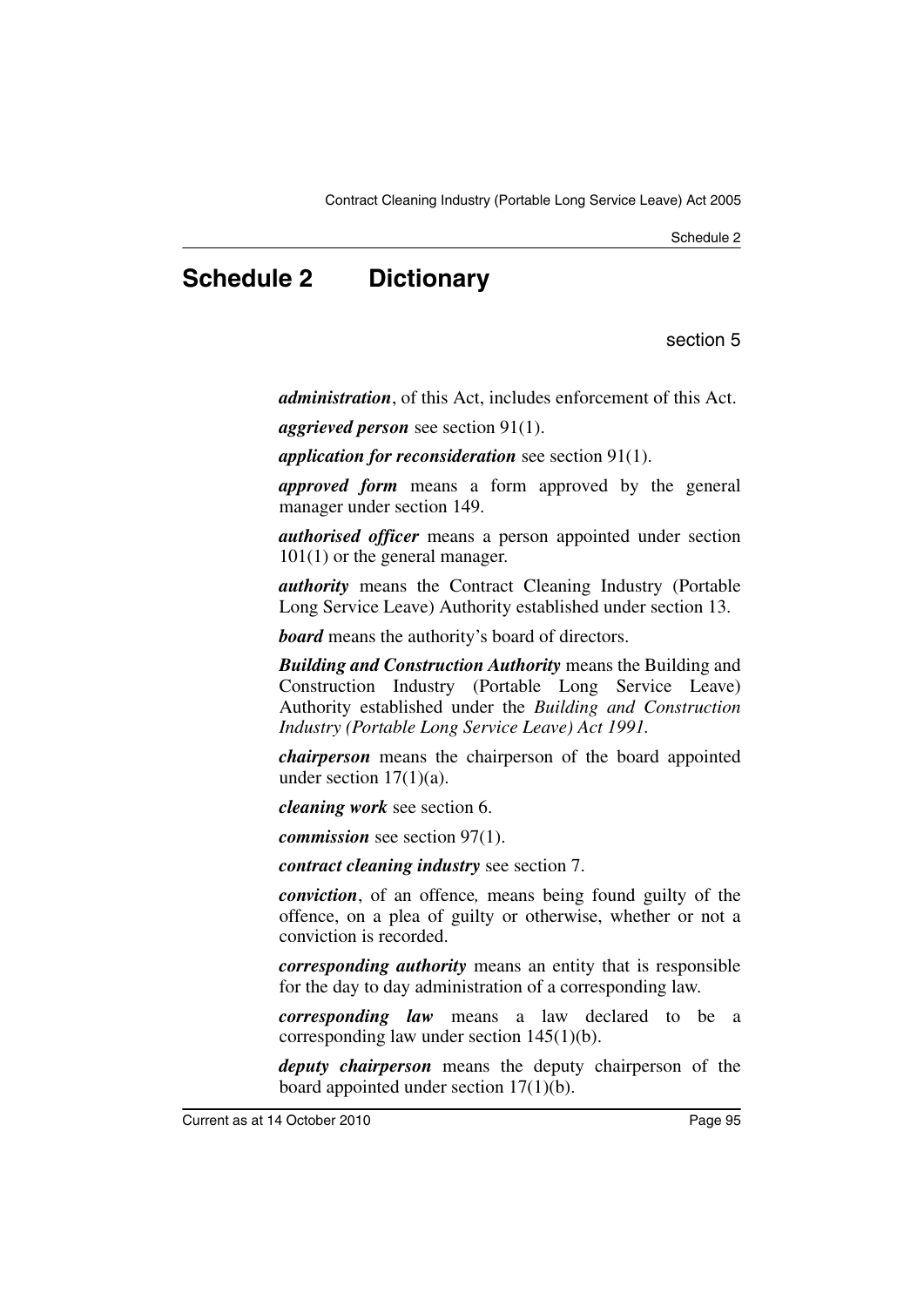#### Schedule 2

*employer* see section 8.

*engagement period*, for a worker, see section 59.

*find a person guilty* of an offence includes accept a plea of guilty for the offence.

*general manager* see section 32.

*industrial instrument* means an industrial instrument under the *Industrial Relations Act 1999* or a federal industrial instrument.

*information notice* see section 10.

*levy* means the long service leave levy imposed under section 82.

*levy amount* means the total of the following to the extent applicable—

- (a) the amount of long service leave levy including an amount payable under section 68 or 85;
- (b) an additional amount payable in relation to the levy under section 65;
- (c) an amount payable as interest under section 87.

*notice* means written notice.

*occupier*, of a place, means the owner or lessee of the place or a person apparently in charge of the place.

*ordinary wages*, for a person who is or has been a worker, means the amount of wages paid or payable to the person for cleaning work in the contract cleaning industry under the award or agreement applying to the person for the work, and includes the following payments if payable to the person under the award or agreement—

- (a) over-award payments;
- (b) any weekend and public holiday penalty rates earned by shift workers on normal rostered shifts forming the ordinary hours of duty, other than when worked as overtime;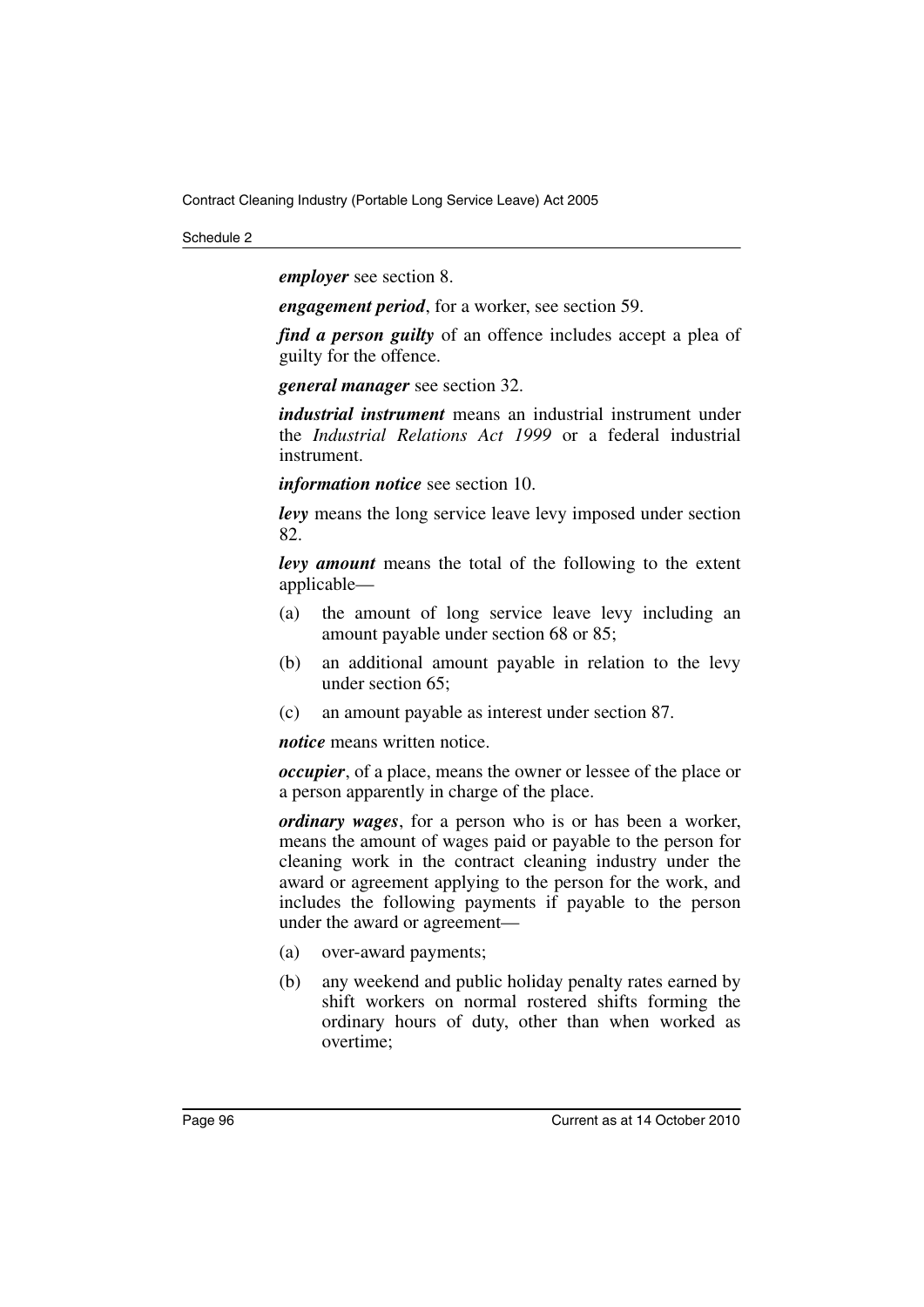Schedule 2

(c) allowances relating to the person's work, other than allowances for expenses incurred by, or for the use of, equipment or a motor vehicle provided by the person.

*original decision* see section 90(2).

*Queensland* includes Queensland waters.

*Note—*

For other laws dealing with the effect of legislation in Queensland waters see—

- *Acts Interpretation Act 1954*, section 9(1)
- *Crimes at Sea Act 2001*
- *Off-shore Facilities Act 1986*
- *Petroleum (Submerged Lands) Act 1982*

*reciprocating State* means a State declared to be a reciprocating State under section 145(1)(a).

*reconsidered decision* see section 91(7)(c).

*registered employer* means a person who is registered under section 55.

*registered worker* means a person who is registered under section 47 or 48.

*register of employers* see section 51.

*register of workers* see section 44.

*return period* means a period prescribed under a regulation.

*worker* see section 9.

*written reference* see section 28(6).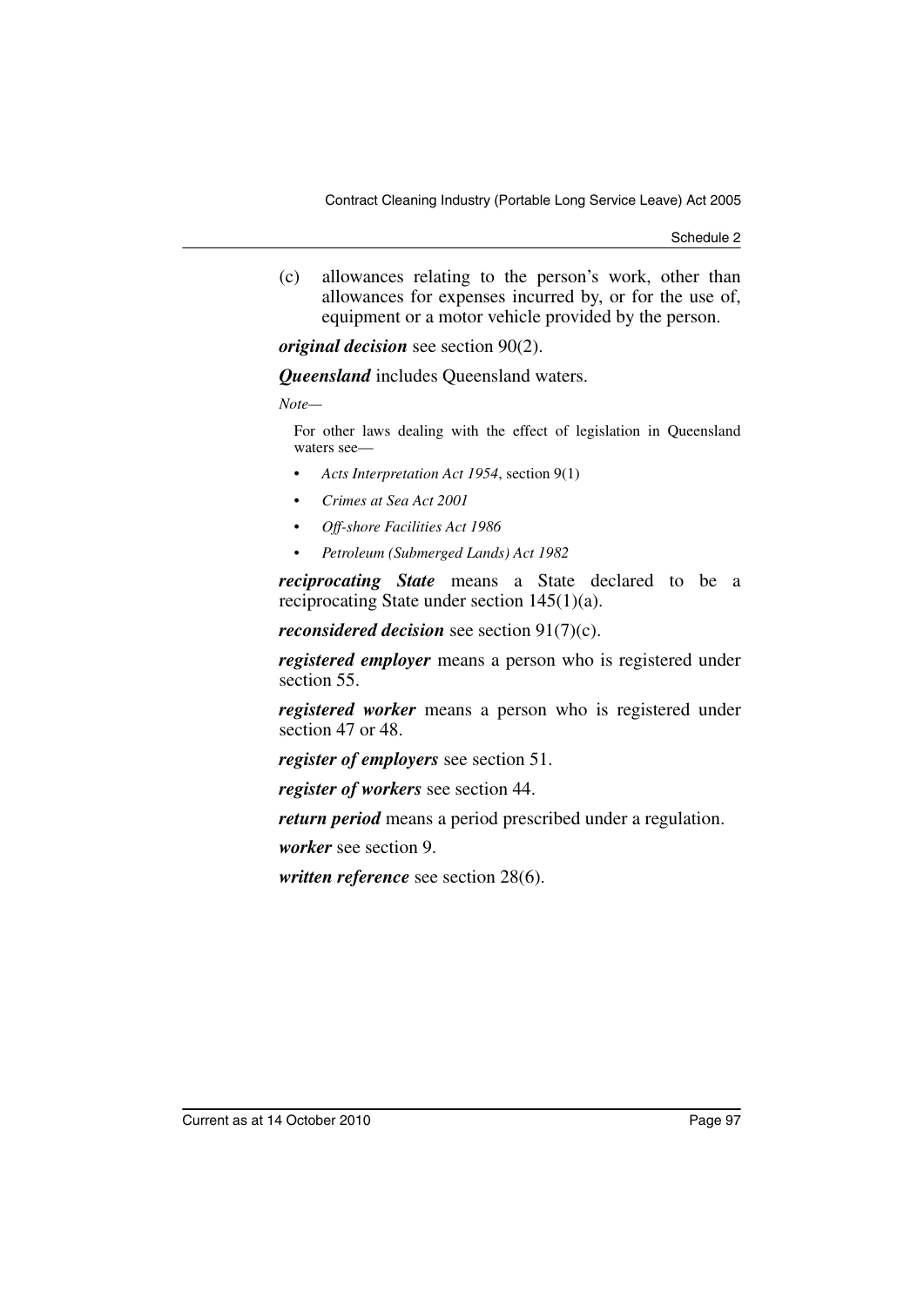# **Endnotes**

# **1 Index to endnotes**

|                | Page |
|----------------|------|
| 2              |      |
| 3 <sup>7</sup> |      |
|                |      |
| 5 <sup>5</sup> |      |
|                |      |
|                |      |
|                |      |

# <span id="page-99-0"></span>**2 Date to which amendments incorporated**

This is the reprint date mentioned in the Reprints Act 1992, section 5(c). Accordingly, this reprint includes all amendments that commenced operation on or before 14 October 2010. Future amendments of the Contract Cleaning Industry (Portable Long Service Leave) Act 2005 may be made in accordance with this reprint under the Reprints Act 1992, section 49.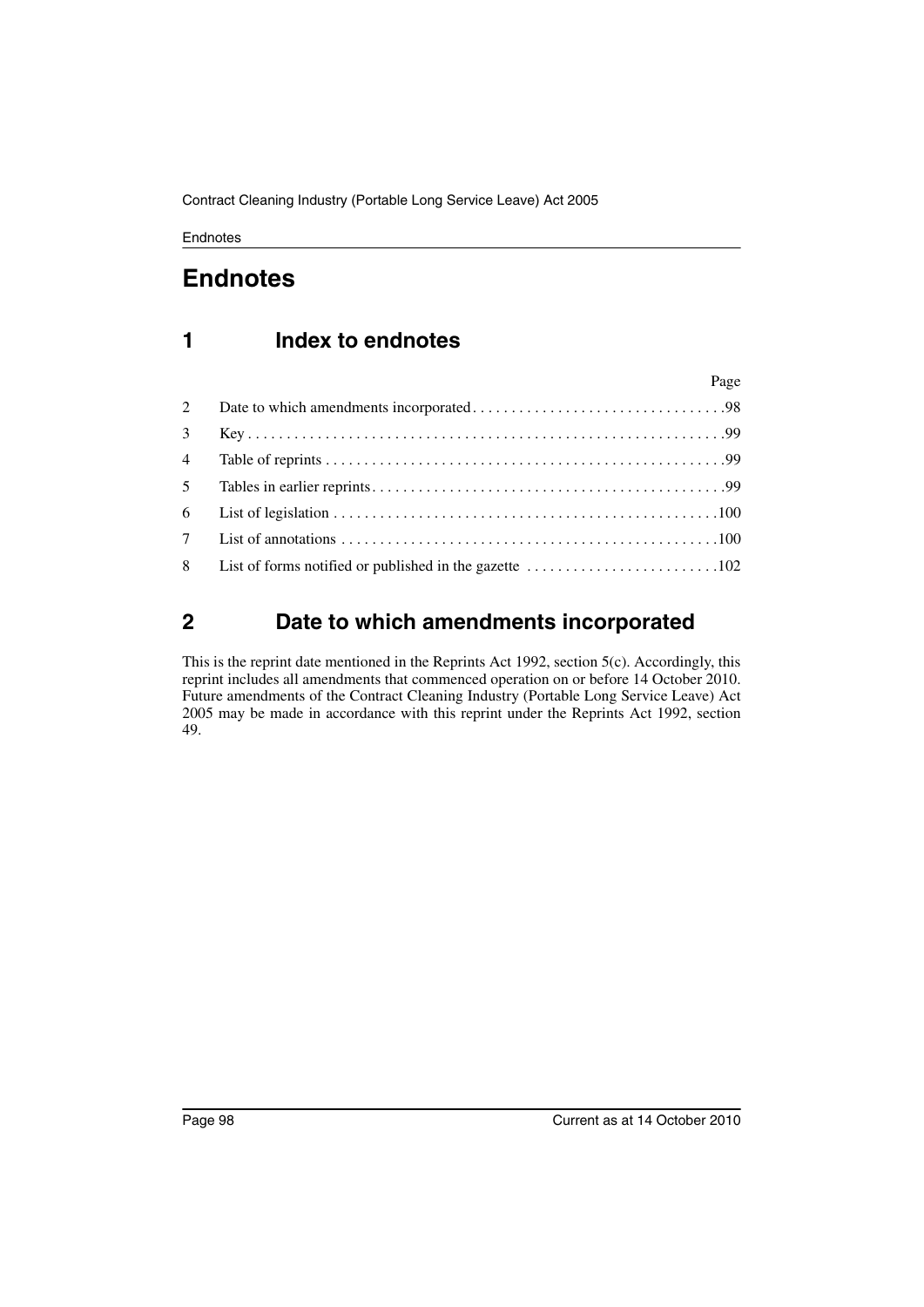# <span id="page-100-0"></span>**3 Key**

**Key to abbreviations in list of legislation and annotations**

| Key    |     | <b>Explanation</b>                  | Kev        |     | <b>Explanation</b>                           |
|--------|-----|-------------------------------------|------------|-----|----------------------------------------------|
| AIA    | $=$ | <b>Acts Interpretation Act 1954</b> | (prev)     | $=$ | previously                                   |
| amd    | $=$ | amended                             | proc       | $=$ | proclamation                                 |
| amdt   | $=$ | amendment                           | prov       | $=$ | provision                                    |
| ch     | $=$ | chapter                             | рt         | $=$ | part                                         |
| def    | $=$ | definition                          | pubd       | $=$ | published                                    |
| div    | $=$ | division                            | R[X]       | $=$ | <b>Reprint No.</b> $[X]$                     |
| exp    | $=$ | expires/expired                     | <b>RA</b>  |     | <b>Reprints Act 1992</b>                     |
| gaz    | $=$ | gazette                             | reloc      | $=$ | relocated                                    |
| hdg    | $=$ | heading                             | renum      | $=$ | renumbered                                   |
| ins    | $=$ | inserted                            | rep        | $=$ | repealed                                     |
| lap    | $=$ | lapsed                              | (retro)    | $=$ | retrospectively                              |
| notfd  | $=$ | notified                            | rv         |     | revised edition                              |
| num    | $=$ | numbered                            | s          | $=$ | section                                      |
| o in c | $=$ | order in council                    | sch        | $=$ | schedule                                     |
| om     | $=$ | omitted                             | sdiv       | $=$ | subdivision                                  |
| orig   | $=$ | original                            | SIA.       |     | <b>Statutory Instruments Act 1992</b>        |
| p      | $=$ | page                                | <b>SIR</b> |     | <b>Statutory Instruments Regulation 2002</b> |
| para   | $=$ | paragraph                           | SL         | $=$ | subordinate legislation                      |
| prec   | $=$ | preceding                           | sub        |     | substituted                                  |
| pres   | $=$ | present                             | unnum      |     | unnumbered                                   |
| prev   | $=$ | previous                            |            |     |                                              |

## <span id="page-100-1"></span>**4 Table of reprints**

Reprints are issued for both future and past effective dates. For the most up-to-date table of reprints, see the reprint with the latest effective date.

If a reprint number includes a letter of the alphabet, the reprint was released in unauthorised, electronic form only.

| Reprint<br>No.  | Amendments included | Effective        | <b>Notes</b>                       |
|-----------------|---------------------|------------------|------------------------------------|
| 1 <sub>rv</sub> | none                | 1 July 2005      | Revision notice issued<br>for $R1$ |
| 1 A             | 2009 Act No. 9      | 1 July 2009      |                                    |
| 1B              | 2009 Act No. 49     | 10 December 2009 |                                    |
| 1C              | 2009 Act No. 38     | 1 January 2010   |                                    |
| 2               |                     | 2 July 2010      | provexp 1 July 2010                |
| 2A              | 2010 Act No. 42     | 14 October 2010  |                                    |

## **5 Tables in earlier reprints**

| Name of table          | Reprint No. |
|------------------------|-------------|
| Corrected minor errors |             |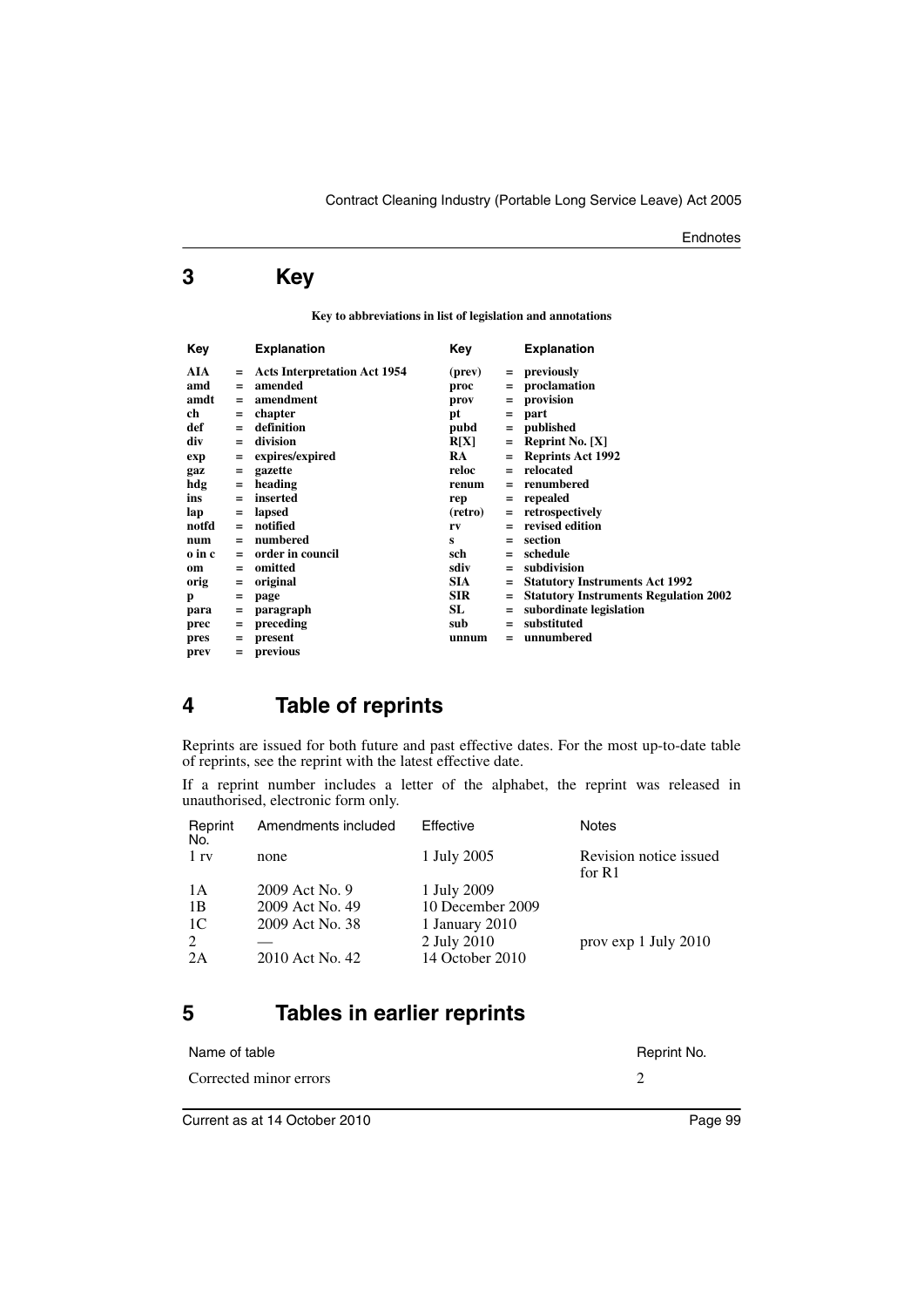## <span id="page-101-1"></span>**6 List of legislation**

#### **Contract Cleaning Industry (Portable Long Service Leave) Act 2005 No. 21**

date of assent 19 May 2005 ss 1–2 commenced on date of assent remaining provisions commenced 1 July 2005 (see s 2)

amending legislation—

#### **Financial Accountability Act 2009 No. 9 ss 1, 2(2), 136 sch 1**

date of assent 28 May 2009 ss 1–2 commenced on date of assent remaining provisions commenced 1 July 2009 (2009 SL No. 80)

#### **Electrical Safety and Other Legislation Amendment Act 2009 No. 38 ss 1–2(1), pt 6**

date of assent 22 September 2009 ss 1–2 commenced on date of assent remaining provisions commenced 1 January 2010 (see s 2(1))

#### **Fair Work (Commonwealth Powers) and Other Provisions Act 2009 No. 49 ss 1–2, pt 3 div 3**

date of assent 19 November 2009 ss 1–2 commenced on date of assent remaining provisions commenced 10 December 2009 (2009 SL No. 289) Note—AIA s 15DA does not apply (see s 2(2))

#### **Justice and Other Legislation Amendment Act 2010 No. 42 s 1, 214 sch** date of assent 14 October 2010 commenced on date of assent

# <span id="page-101-0"></span>**7 List of annotations**

**Meaning of "cleaning work" s 6** sub 2009 No. 38 s 18

**Who is a "worker" s 9** amd 2009 No. 38 s 19

**Appointment of directors s 18** amd 2009 No. 38 s 20

**Application of Finance Acts**

**s 43** amd 2009 No. 9 s 136 sch 1

#### **Returns**

**s 62** amd 2009 No. 38 s 21

#### **Payments of levy**

**s 63** amd 2009 No. 38 s 22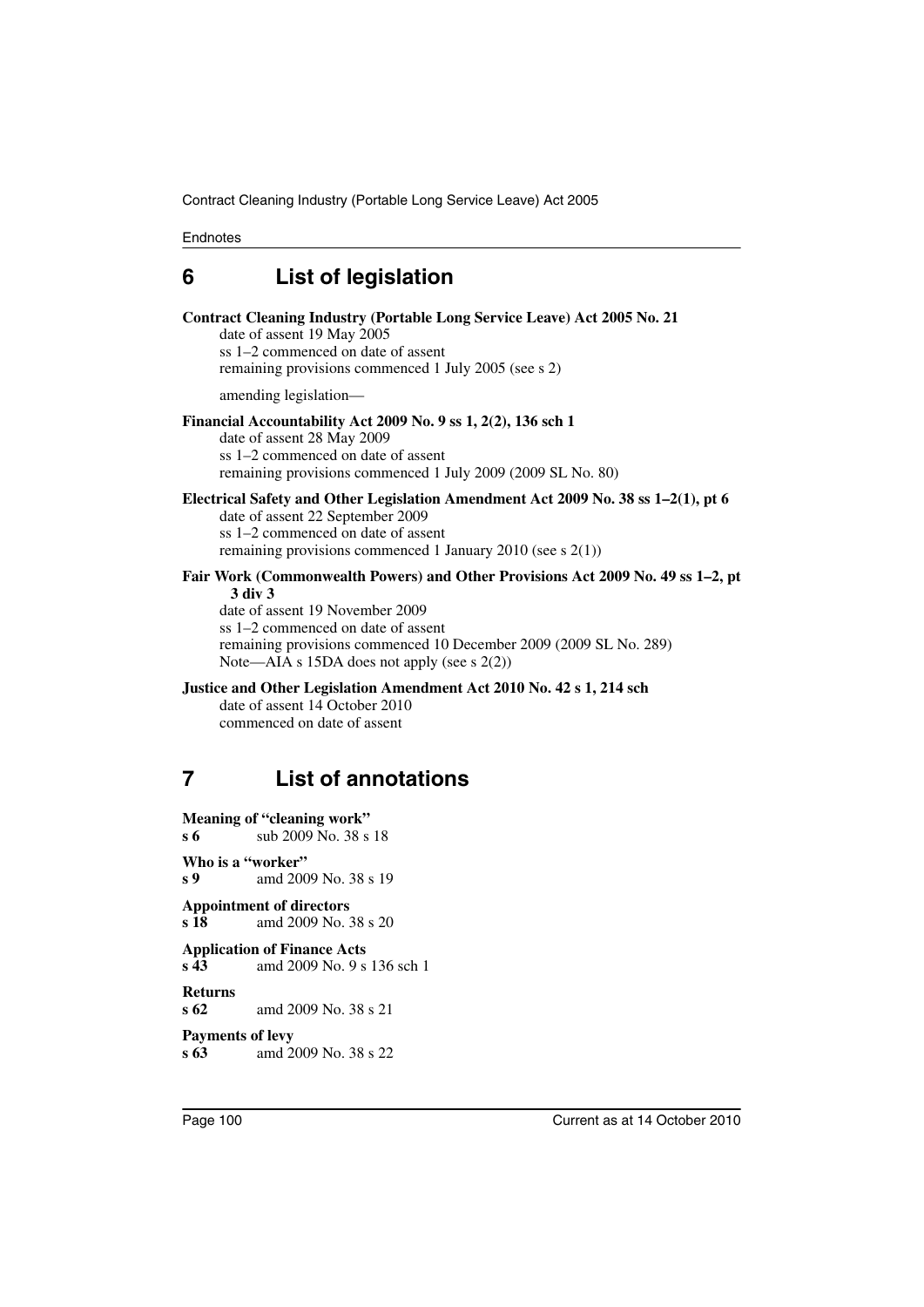| s 65                                 | Civil penalty for failure to give return or pay levy<br>amd 2009 No. 38 s 23                                                                                                                                                    |
|--------------------------------------|---------------------------------------------------------------------------------------------------------------------------------------------------------------------------------------------------------------------------------|
| s 71                                 | <b>Application for long service leave entitlement</b><br>amd 2009 No. 49 s 19                                                                                                                                                   |
| s <sub>73</sub>                      | <b>Amount of long service leave payment</b><br>amd 2009 No. 49 s 20                                                                                                                                                             |
| s 75                                 | <b>Payments to employers</b><br>amd 2009 No. 49 s 21                                                                                                                                                                            |
| div hdg                              | PART 12—TRANSITIONAL PROVISIONS<br>Division 1—Transitional provisions for Act No. 21 of 2005<br>ins 2009 No. 38 s 24                                                                                                            |
| s 151                                | Relationship with other Acts, awards etc.<br>amd 2009 No. 49 s 22; 2010 No. 42 s 214 sch                                                                                                                                        |
| s 152                                | <b>Funds borrowed from Building and Construction Authority</b><br>exp 1 July 2010 (see s 152(4))                                                                                                                                |
| div hdg                              | Division 2—Transitional provisions for Electrical Safety and Other Legislation<br><b>Amendment Act 2009</b><br>ins 2009 No. 38 s 25                                                                                             |
| <b>Definition for div 2</b><br>s 155 | prev s $155$ om R1 (see RA s 40)<br>pres s 155 ins 2009 No. 38 s 25                                                                                                                                                             |
| s 156                                | Notices published in industrial gazette<br>ins 2009 No. 38 s 25                                                                                                                                                                 |
| s 157                                | Returns and levy for a return period<br>ins 2009 No. 38 s 25                                                                                                                                                                    |
| Civil penalty<br>s 158               | ins 2009 No. 38 s 25                                                                                                                                                                                                            |
| s 159                                | <b>Retrospective service credits</b><br>ins 2009 No. 38 s 25                                                                                                                                                                    |
| pt hdg                               | PART 13-CONSEQUENTIAL AMENDMENT<br>om R1 (see RA s $7(1)(k)$ )                                                                                                                                                                  |
|                                      | SCHEDULE 1—AMENDMENT OF OTHER ACT<br>om R1 (see RA s 40)                                                                                                                                                                        |
|                                      | <b>SCHEDULE 2-DICTIONARY</b><br>def "award" om 2009 No. 49 s 23(1)<br>def "industrial instrument" ins 2009 No. 49 s $23(2)$<br>def "premises" om 2009 No. 38 s 26<br>def "relevant industrial agreement" om 2009 No. 49 s 23(1) |
|                                      |                                                                                                                                                                                                                                 |